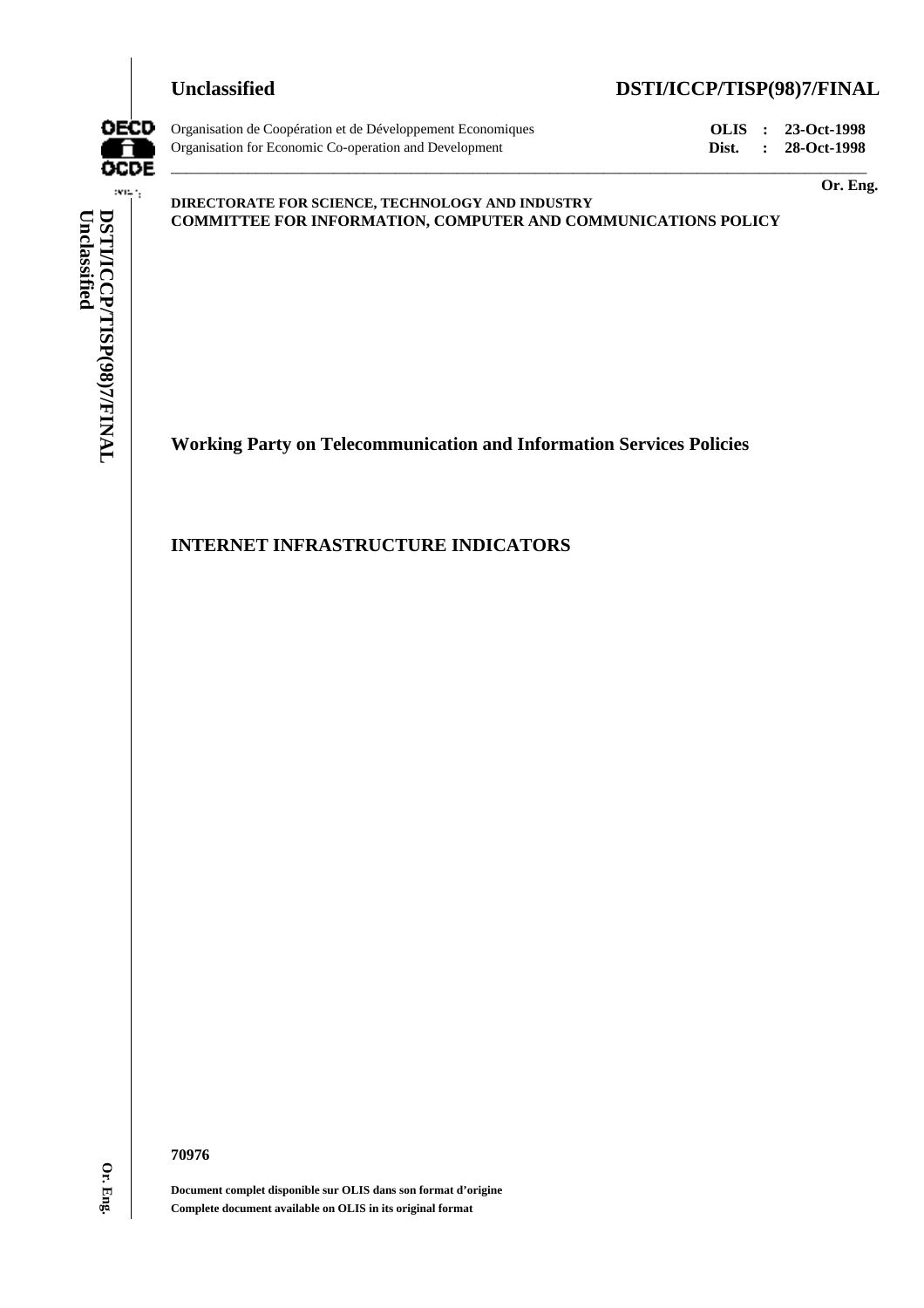### **FOREWORD**

In September 1998 this report was presented to the Working Party on Telecommunications and Information Services Policy (TISP) and was recommended to be made public by the Committee for Information, Computer and Communications Policy (ICCP).

The report was prepared by Dr. Sam Paltridge of the OECD's Directorate for Science, Technology and Industry. It is published on the responsibility of the Secretary-General of the OECD.

## **Copyright OECD, 1998**

**Applications for permission to reproduce or translate all or part of this material should be made to: Head of Publications Services, OECD, 2 rue André-Pascal, 75775 Paris Cedex 16, France.**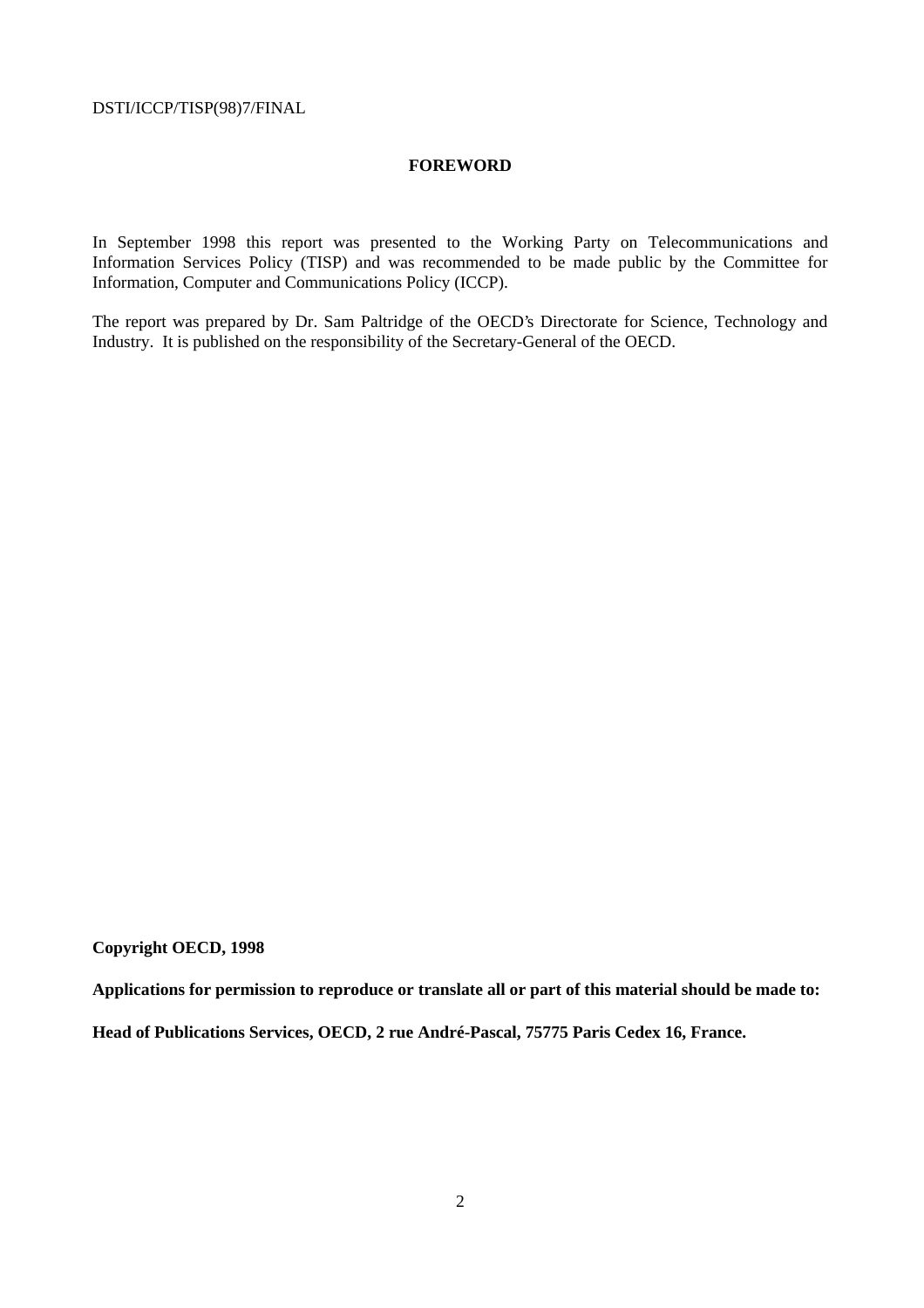# **TABLE OF CONTENTS**

## **Tables**

| Table 13. Links to the URLs of leading telecommunication carriers' Websites (July 1998)  43   |  |
|-----------------------------------------------------------------------------------------------|--|
|                                                                                               |  |
|                                                                                               |  |
| Table 16. Percentage of all World Wide Web links between TLDs and gTLDs (July 1998)  48       |  |
| Table 17. Percentage of World Wide Web links between TLDs and gTLDs (excluding Intra-domains) |  |
|                                                                                               |  |
|                                                                                               |  |
|                                                                                               |  |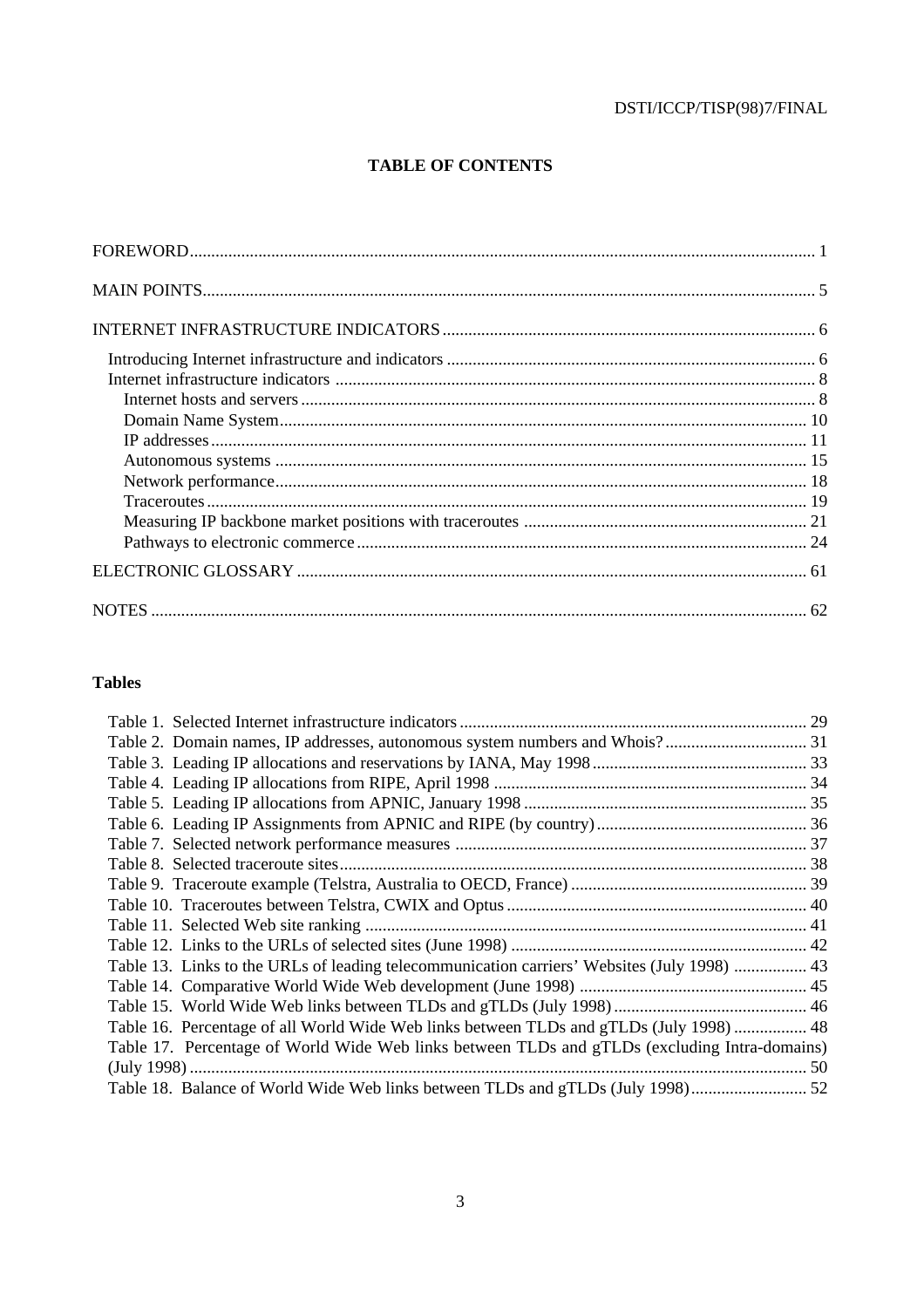# **Figures**

| Figure 3. Secure Web servers for electronic commerce per 100 000 inhabitants, August 1998 56            |  |
|---------------------------------------------------------------------------------------------------------|--|
|                                                                                                         |  |
| Figure 5. Traceroutes to the leading 100 Internet sites across United States backbones (May 1998)  58   |  |
| Figure 6. Traceroutes to the leading 100 Internet sites across United States backbones, from Savvis     |  |
|                                                                                                         |  |
| Figure 7. Traceroutes to the leading 100 Internet sites in Sweden across Swedish backbones (May         |  |
|                                                                                                         |  |
| Figure 8. Traceroutes to the leading 100 Internet sites in Germany across German and foreign            |  |
|                                                                                                         |  |
| Figure 9. Traceroute from Cistron to the leading 100 Internet sites in the Netherlands (May 1998)  60   |  |
| Figure 10. Traceroutes to the leading 100 Internet sites in Australia across Australian backbones (June |  |
|                                                                                                         |  |
|                                                                                                         |  |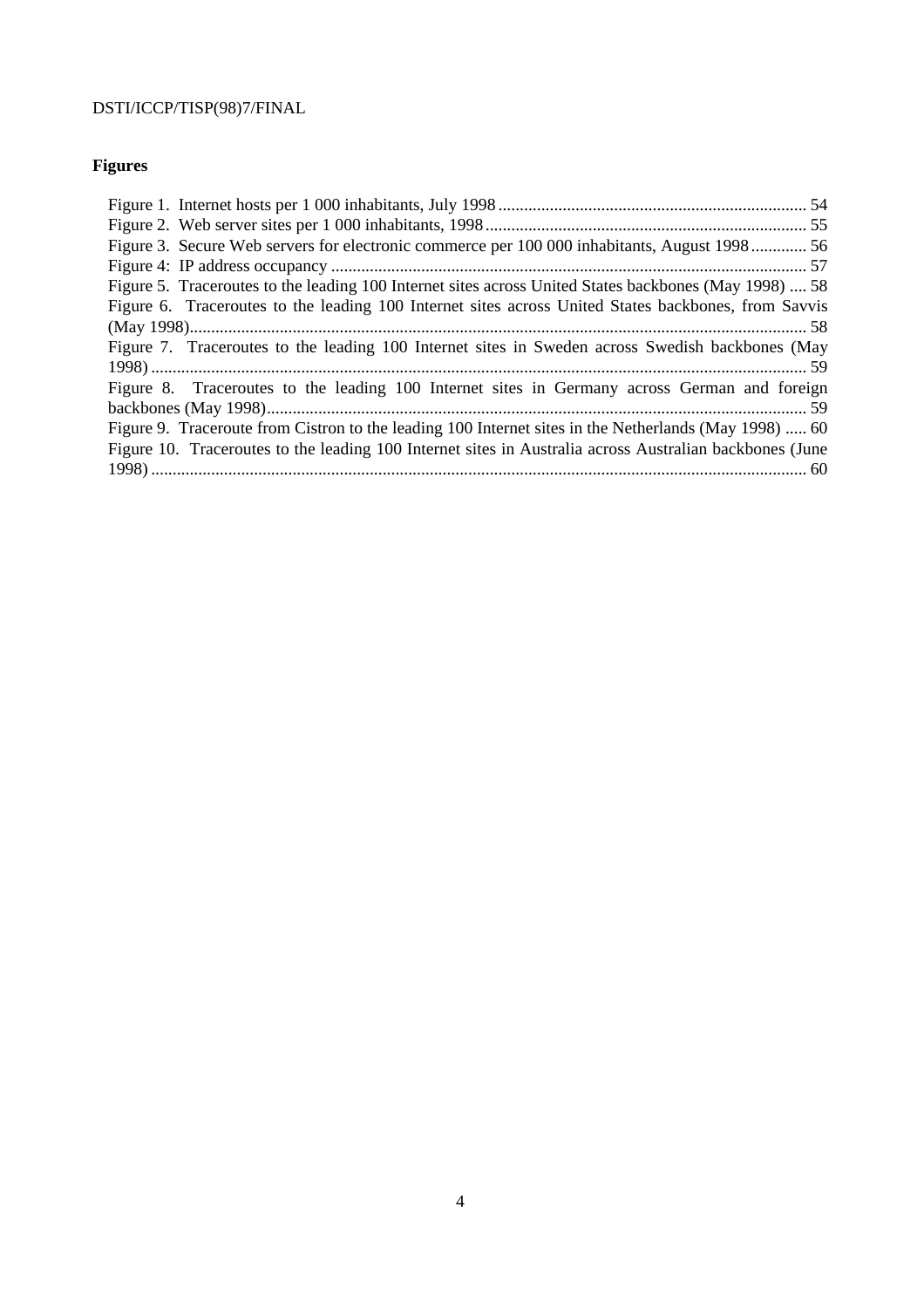#### **MAIN POINTS**

The Internet stands out as an extremely dynamic medium, even by the standards of rapid change which increasingly characterise the communications sector. In large part, due to this dynamism, Internet governance best lends itself to self-regulatory models. Among OECD governments, there is a strong preference for the private sector to take the lead in developing self-regulatory approaches suited to the new environment. There is increasing recognition that this is a critical requirement for the growth of electronic commerce. At the same time, the trend toward regulatory forbearance in the communications sector, on the part of governments, does not obviate the need for policy makers to better understand how the Internet is evolving and to assess policy implications.

Ready access to available indicators, in areas such as infrastructure development, is fundamental to better understanding the networks which enable electronic commerce. From a policy perspective such indicators are also important. Recent examples, where indicators have been used to inform issues include the management and administration of the domain name system, as well as trying to assess the impact of mergers on the level of competition in Internet backbone markets. Internet indicators may also help to inform issues related to convergence, between different communication platforms, as the Internet develops more multi-media capabilities. In addition new issues may arise where there are tradeoffs between technological limitations and competition questions, such as in IP number portability. As the Internet expands it can be expected that the use of indicators will increase in both the public and private sectors.

Following the discussion at the OECD/OSIPP's Internet workshop in Osaka, held on 10 June 1998, this paper is aimed at providing a discussion, and reference document, of available Internet infrastructure indicators for policy makers and industry self-governance initiatives. Expressed in bullet point form the main objectives are:

- to provide a reference document for policy makers pertaining to available online information generated by online surveys and Internet network co-ordination, such as the Internet's name and addressing system;
- to discuss new indicators of Internet infrastructure development, such as the use of traceroutes or other tools to indicate market position and inform discussion of Internet traffic exchange;
- to provide a discussion of new tools, in the absence of traditional infrastructure indicators, which might help to contribute to a better understanding of emerging patterns of electronic commerce such as indicators of hypertext links between OECD countries;
- to assist in building a better understanding of the importance of infrastructure indicators.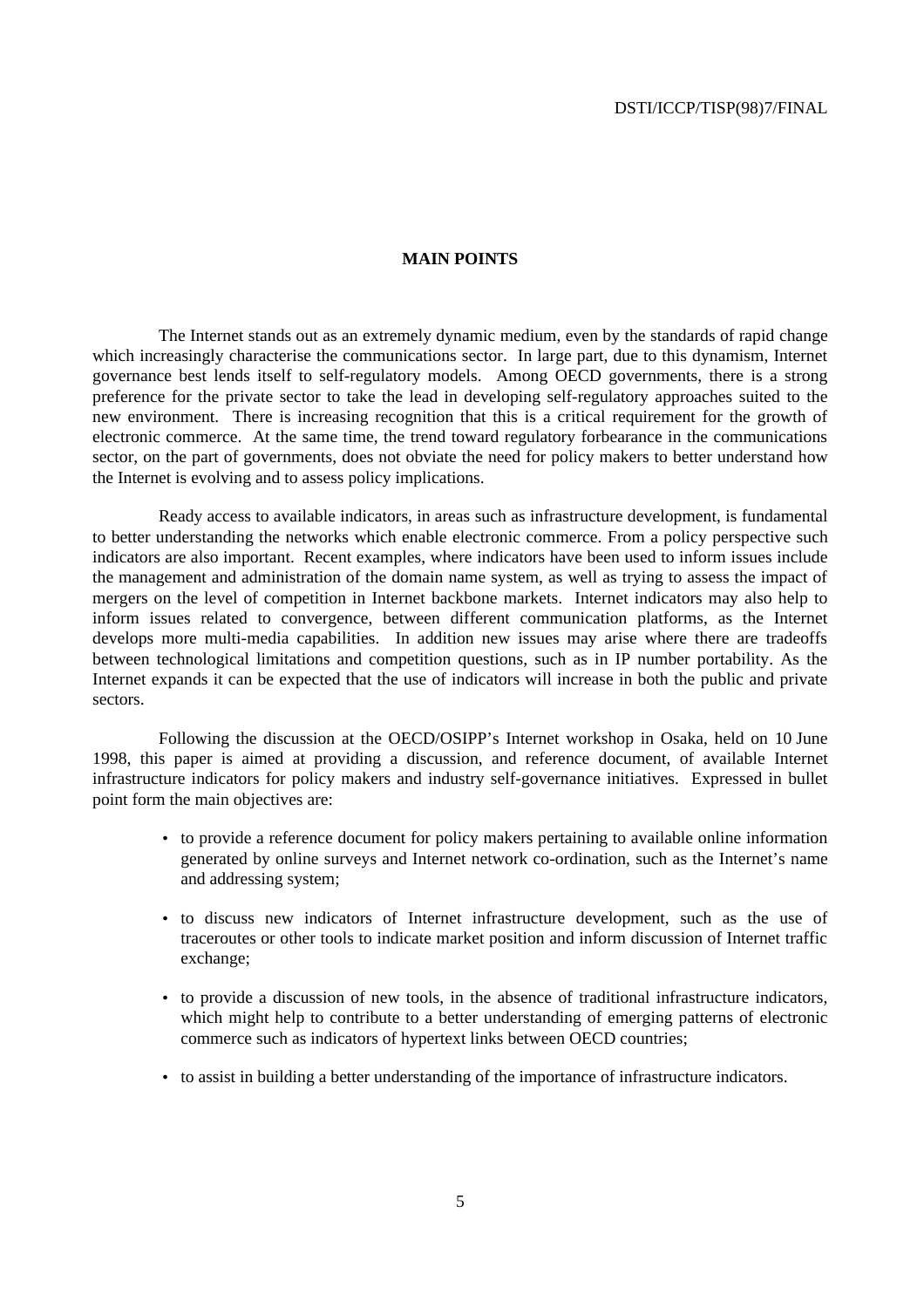### **INTERNET INFRASTRUCTURE INDICATORS**

### **Introducing Internet infrastructure and indicators**

The subject of Internet indicators is very large and encompasses more than infrastructure. A broader discussion might include, for example, indicators of network pricing, revenue or particular applications such as e-mail. That being said it is not an easy task to categorise Internet infrastructure indicators or draw a line between indicators of infrastructure and usage. Clearly, a number of 'usage indicators' can be used to inform discussion of Internet infrastructure development and performance. The most significant, in this context, are indicators of the most accessed sites on the World Wide Web. Another example is the hyper-text links between different domains that form the pathways for electronic commerce.

Given the inter-related nature of the Internet, infrastructure indicators are vitally important for Internet Service Providers (ISP) and policy makers. For infrastructure providers and users, these indicators play an increasingly important role in underpinning Internet self-governance and selfregulation. *For each of the key reasons expressing why self-regulation is preferred by the Internet community, information to inform that process is essential (Box 1).* If one ISP does the 'wrong thing', in terms of its inter-action with the Internet, it can impair the network and service performance for all ISPs. This can range from problems with day-to-day network quality management right up to, in the worst case, bringing traffic flows on the Internet to a standstill. Just as policy makers have needed indicators for regulation in traditional communication sectors, the Internet industry needs infrastructure indicators for self-regulation. $1$ 

For policy makers familiarity with Internet infrastructure indicators is important in a number of areas. One aspect is the increasing number of regulatory issues being placed before governments, not only in relatively unfamiliar issues at the core of the Internet (e.g. the debate over domain names) but also in areas where the Internet is converging with other communication platforms (e.g. public switched telecommunication network and broadcasting regulation). Moreover, a better understanding of Internet infrastructures is an important element underpinning wider issues bearing on electronic commerce. They can provide a better understanding of the challenges for the private sector in upgrading infrastructure and of comparative national performance. They also provide an important input into a better understanding of how the Internet is becoming more critical for overall economic and social development in OECD countries.

The main criteria for inclusion of indicators in this document is that the data were generated by network surveys (e.g. queries of Internet Protocol network databases and objects connected to Internet Protocol networks) or by entities that play a role in administering core Internet infrastructure. In respect to the first criteria, online or electronic network measurements would qualify but an off-line survey or email based surveys are not included. The exclusions are not because such surveys may not provide valuable information but rather because the off-line survey methodologies used are generally well known. In addition, their exclusion assists to narrow the scope of this document to a manageable level and to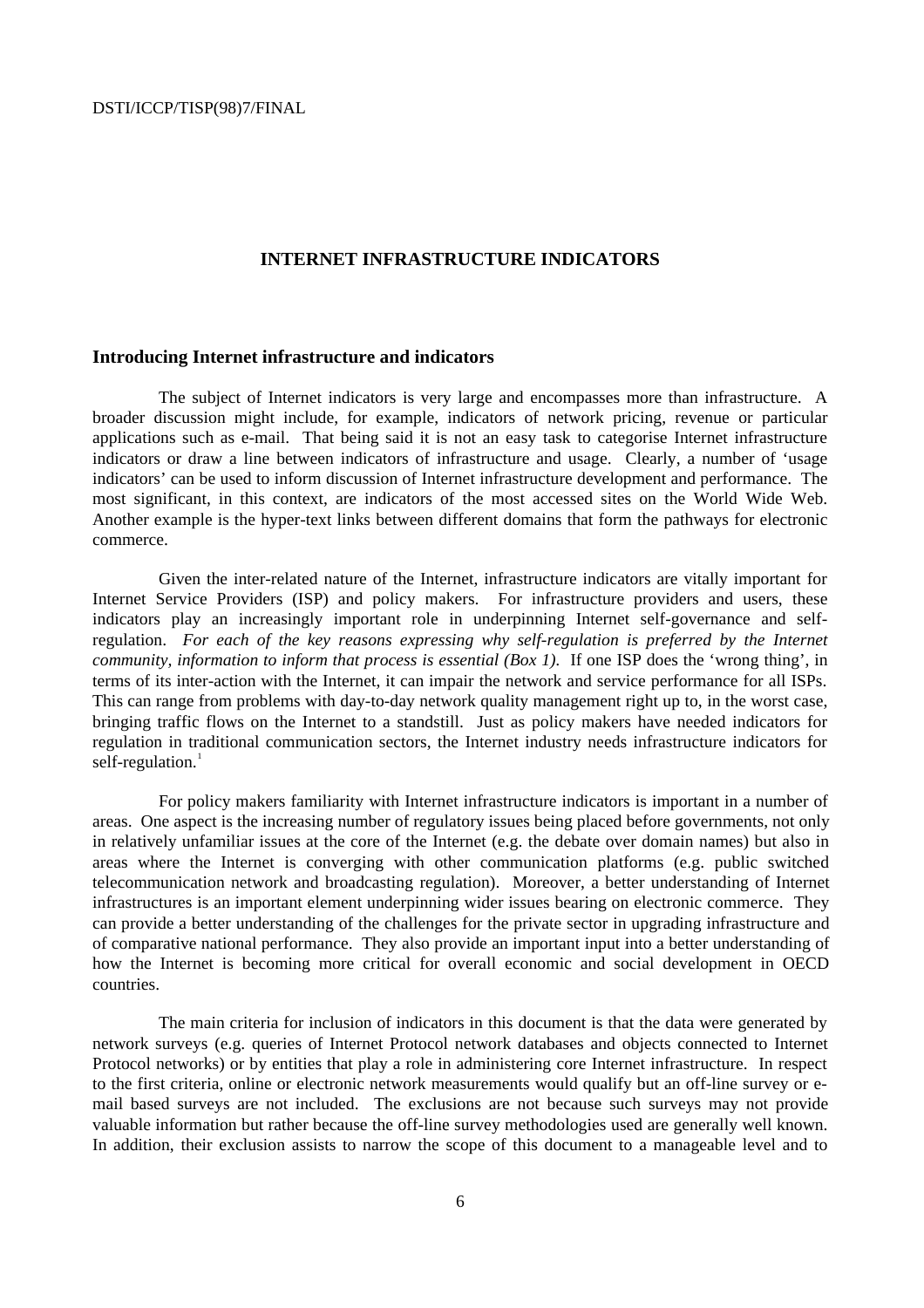focus on indicators that often rely on the policy maker to bring together data from different sources to generate the indicator. The second criteria includes data that are collected by the managers of core infrastructure surrounding the Domain Name System (DNS), such as second and third level domain registration, Internet Protocol (IP) number assignment, Autonomous System Number (ASN) assignment.

As this document excludes off-line surveys it does not try to answer the question of how many users access the Internet. Some useful Internet Websites on this subject, with the summaries of attempts to draw together the results of official and commercial surveys, are those of HeadCount and NUA (Table 1). How reliable the underlying results are for each country depends on the individual surveys and there is, of course, no harmonisation of methodologies. At the same time some of the Internet's core administrative entities, in some countries, are collecting useful data from among their members. In this context a leading example is KR-NIC, the organisation which administers domain names and IP addresses in Korea, which surveys Korean Internet Service providers (ISPs) to determine their number of business connections and dial-up subscribers. KRNIC is then able to publish national Internet subscriber statistics for Korea.

The structure of this document is as follows. The first section briefly discusses on-line network surveys of Internet hosts and servers. This is progressively followed by discussions of indicators of the Internet's naming and addressing systems including domain names, IP addresses and autonomous system numbers. As appropriate, references are made to governance and regulatory issues where these indicators are being used to inform debate or form a tool used by industry for self-regulation. The final sections discuss the use of tools that can be constructed by policy makers by using some of the Internet tools. Whereas surveys of hosts, servers and so forth are undertaken by the Internet's technical community, tools are available for policy makers to generate infrastructure indicators. These include the use of traceroutes to provide an indicator of market position and a better understanding of traffic exchange in backbone networks. In addition, the use of search engines to provide information on the implementation of webcasting technologies and the topography of Internet hyper-text links to leading electronic commerce sites and between domains is discussed. By way of example, a matrix of all the hyper-text links between domains for the OECD area is made available. Accordingly, it is possible to see the emerging pathways of electronic commerce between OECD countries. Finally, readers may find the references to electronic glossaries at the end of this document a useful aid in respect to Internet terminology.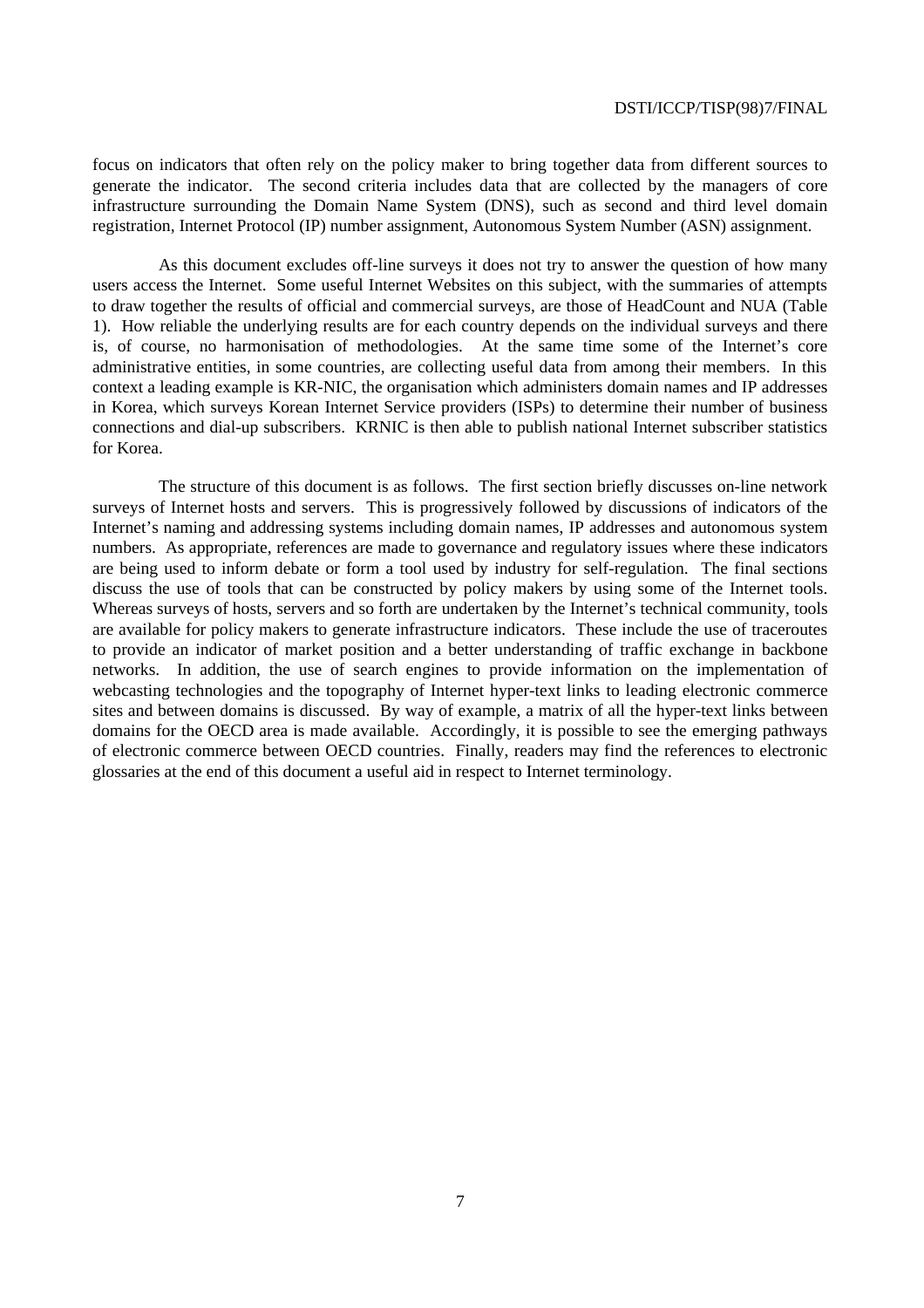### **Box 1: Extract on Internet Self-regulation from Professor Tamar Franklin's Opening Statement at "Toward an Internet Assigned Numbers Entity: Charter Stakeholders Workshop", Reston, 1-2 July 1998.** http://www.giaw.org/statement.frankel.htm (Emphasis added)

"Self regulatory organisations usually arise under certain conditions, which in the case of the Internet communities seem to be absent. However, on closer examination, other conditions are present in the Internet context, with similar effects.

First, the members of self regulatory organisations have a homogeneous business (e.g. broker dealers, lawyers, or medical doctors). Members of the Internet do not have a homogenous business. However, they are all interconnected. **If they do not work in harmony, the whole structure may malfunction.** In this respect the Internet communities are to be viewed as homogenous.

Second, members of a self regulatory organisation deal with each other as part of their businesses: broker dealers trade with each other on behalf of their customers, lawyers refer clients to each other and work on transactions. They establish arbitrations and other mechanisms for solving their disagreements. **Not all members of the Internet communities deal with each other. But various groups deal with others continuously. All members are interested in resolving their disputes effectively and efficiently.** They can be viewed as dealing with each other.

Third, members of a self regulatory organisation usually have a strong interest in maintaining their reputation, for example, stock exchanges. Although reputation is not the strongest driving force for all members of the Internet communities, each group has a high stake in maintaining public trust of a somewhat different kind: **Internet professionals desire reputation as innovators; commercial service providers desire reputation as credible and reliable providers, and so on.**

Fourth, **members of self regulatory organisations would rather be regulated by their competitors (who know the business and are subject to the same rules) than by the government** that is ready to regulate. Even ...[so]... governmental bodies ... may move to regulate the Internet communities if they do not do so for themselves. It seems that most communities of the Internet would prefer self regulation."

### **Internet infrastructure indicators**

### *Internet hosts and servers*

The most common indicators used to measure Internet development are the surveys of Internet hosts undertaken by Network Wizards and RIPE (Reseaux IP Européens) (Table 1). Network Wizards define an Internet host as a domain name that has an associated IP address record. This would be any computer system connected to the Internet (via full or part-time, direct or dial-up connections), such as oecd.org and www.oecd.org.<sup>2</sup>

The Network Wizards survey includes all Top Level Domains (TLDs) and generic Top Level Domains (gTLDs) and is undertaken every six months. The RIPE survey is undertaken monthly but is limited to TLD registrations in their service area.<sup>3</sup> While both surveys are much appreciated by the Internet community the results need to be qualified and have several limitations. The first qualification that needs to be made is that host data do not indicate the total number of users who can access the Internet. The second caveat is that these surveys do not reach every host on the Internet, as access to some hosts is blocked by company fire-walls. Recognising the limitation of this second factor Network Wizards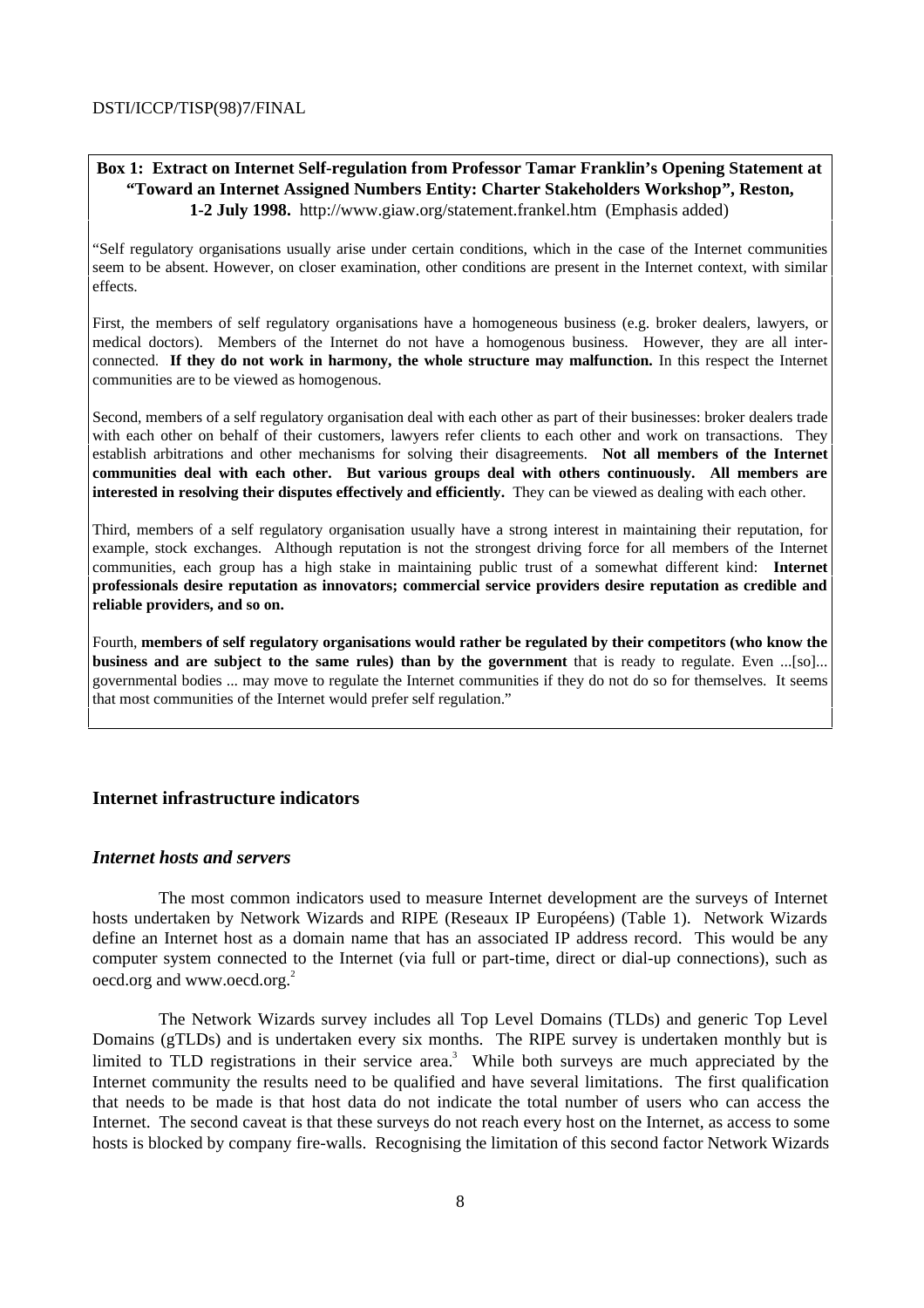changed their methodology for the survey undertaken in January 1998 to enable access to a greater number of hosts.<sup>4</sup> Notwithstanding this change, surveys of Internet hosts may only be interpreted as the minimum size of the 'public Internet', as it is impossible to determine the number of users accessing services via each host.

The Netcraft Web Server Survey is a survey of web server software usage on computers connected to the Internet.<sup>5</sup> Netcraft collect and collate as many hostnames providing an http-service as their survey can find, and systematically poll each one with an HyperText Transfer Protocol (HTTP) request for the server name. A host name is the first part (before the first dot) of a hosts' domain name (e.g. www). In the July 1998 survey Netcraft received responses from 2 594 622 web servers. The growth rate for the first half of 1998 was 41 per cent. Some 96 per cent of these servers are in the OECD area. By far the largest number of web servers are under **.com** which has 60 per cent of all web servers. As for Internet hosts, it is possible to provide penetration by domain and to weight this by the number of gTLD registrations. The country providing the most responses, on a per capita basis, is Denmark. This is because there are a lot of small virtually hosted sites in Denmark. Netcraft report, that while this is a characteristic of many countries, it is particularly so in Denmark and the Netherlands. TeleDanmark and Cybercity operate two of the largest virtual hosting sites in Denmark.

Internet surveys of hosts and servers provide one indicator of Internet development and may be used as one potential indicator of comparative Internet development between countries. The main limitations are not reaching all hosts or servers, and the structure of the domain name system being such that there is no guarantee that all hosts under a particular domain are located in a certain geographic location. For example, the reachable hosts of a user in France, registering under a gTLD, would appear under domains such as **.com** or **.net** rather than **.fr**. Nor is it necessarily the fact that a host using a second level domain under **.fr** will be physically located in France. That being said the OECD's observations, from an series of traceroutes to Websites under TLDs, are that by far the majority of hosts using TLDs are located in the country concerned.

In 1997, Imperative Inc. published active domains registration under gTLDs for OECD countries (Table 2).<sup>6</sup> The availability of gTLD registrations by country presented the first possibility of redistributing Internet hosts under domain names such as **.com** to individual countries. This was undertaken in the report entitled "Internet Traffic Exchange: Developments and Policy".<sup>7</sup> The most simple option, used to prepare this report, was to weight the number of hosts under gTLDs according to the number of gTLD registrations from a particular country. In other words if 5 per cent of the total gTLD registrations are from a particular country then 5 per cent of the total number of hosts surveyed under gTLDs are reallocated to that country.

This methodology could, no doubt, be subject to a number of caveats. Nevertheless it seems reasonable to assume that this approach gives a more accurate distribution of Internet hosts, in OECD countries, than allocating all hosts under gTLD registrations to the United States. The results of the weighted methodology are most striking in the case of Canada where, for mid 1997, there was a 72 per cent increase in the number of hosts over the number of hosts surveyed solely under **.ca**. Other countries recording significant increases at that time, albeit from smaller base numbers of hosts, were Turkey, Spain, Luxembourg and France. All these countries recorded a relatively large increase in the number of hosts relative to the average OECD increase of 21 per cent. The countries for which this made very little difference are those where users mainly rely on national TLD registrations, such as Iceland, the Czech Republic, New Zealand, Poland and Finland. Figure 1 shows this methodology applied to the Network Wizards survey for July 1998. Figure 2 shows the same methodology applied to the Netcraft web server survey.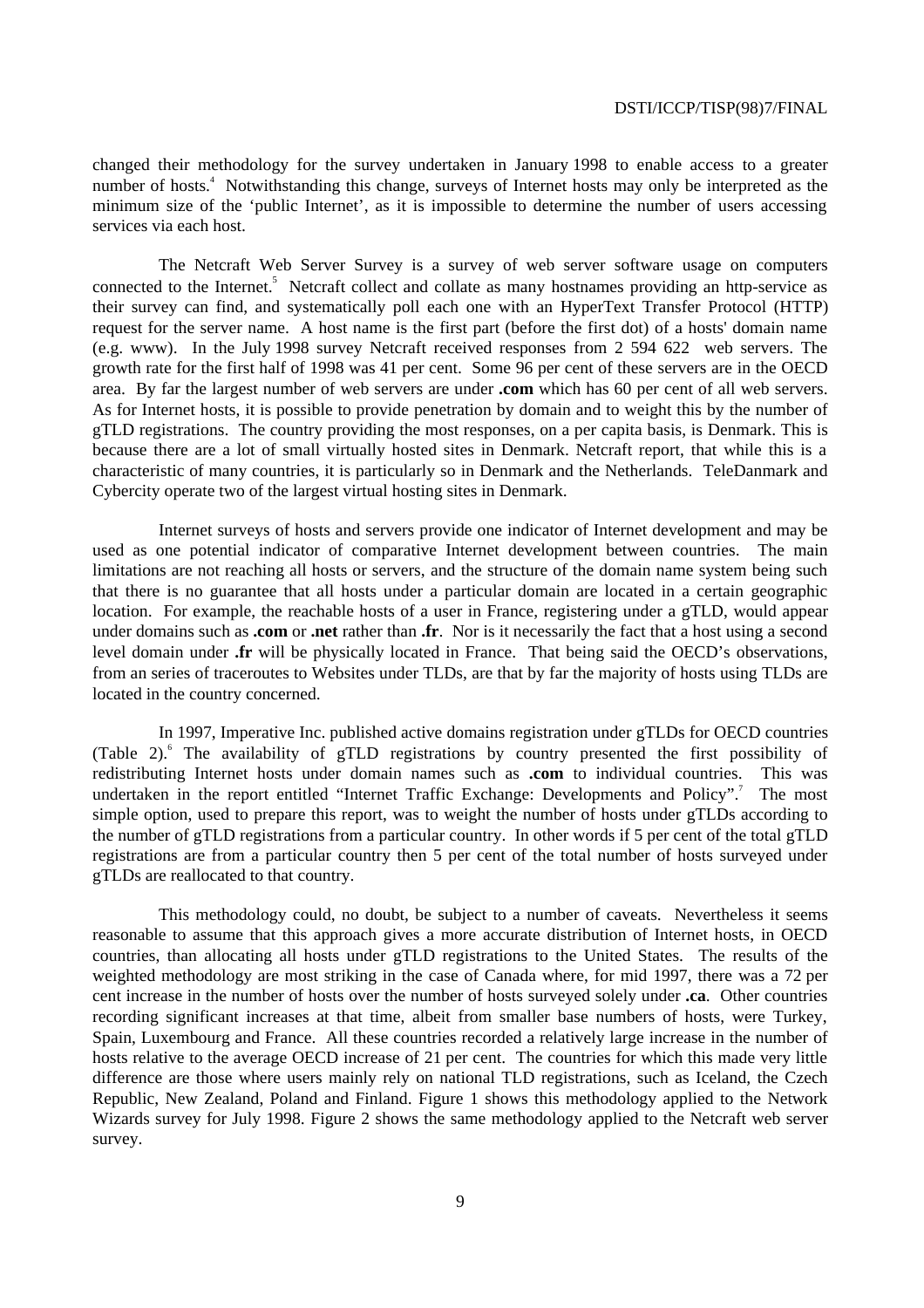The Netcraft Server surveys also provide one of the best available indicators of the growth of electronic commerce on the Internet. Whereas the best known search engines only cover http sites, Netcraft also undertakes a secure socket layer (SSL) survey. The SSL protocol was developed by Netscape for encrypted transmission over TCP/IP networks. It sets up a secure end-to-end link over which http or any other application protocol can operate. The most common application of SSL is https for sslencrypted http which enables electronic commerce to take place.

In August 1998, Netcraft received responses from more than 424 000 web sites using encryption. However most of these responses are excluded, in terms of electronic commerce web sites, because they do not have third party certification. Sites without a third party certification are not expected to be engaging in electronic commerce because of the warning message that gets generated. The key element for electronic commerce is third party certification with matching certificate. Netcraft say plausible reasons for the large number of responses, where the name in the certificate did not match the site's domain name, might include web sites run from virtual hosting configurations where the provider sets up all customers with https services, with customers buying certificates when they start to make use of the facilities. A second example is sites using generic test certificates to experiment with SSL. Netcraft adds that sites where the certificate issuer is not a known certificate authority, typically indicate that that site has generated and signed its own certificate, which is acceptable for prototyping, or where trust is not required outside a limited group of people, such as a company, or collaborative project. This is likely to be more commonplace on internal networks than on externally visible Internet sites.

The major electronic commerce uses of secure server software are for encrypted credit card transactions over the Internet. The most common non-retail use of SSL is subscription access to privileged information. For example many of the leading United States investment banks disseminate research over SSL, and there are some applications for virtual private networks or closed access communities.

By excluding sites without third party certification it is possible to get an indication of the number of electronic commerce sites in each OECD country. Unlike the Internet host and general Netcraft web server survey, the SSL survey does not use the domain name system to categorise location but uses the actual address of the business. In August 1998, there were over 22 200 web sites engaged in electronic commerce via SSL in the OECD area. This number had grown by 128 per cent over the previous twelve months. The United States is a clear leader with three quarters of all electronic commerce sites but its overall share is falling as electronic commerce picks up speed in other countries. Albeit starting from smaller bases, the number of electronic commerce sites grew by more than 300 per cent over the previous year in some OECD countries. Australia, Canada, and the United Kingdom have the highest number of electronic commerce Websites after the United States. In relative terms the United States also leads the OECD with more than six electronic commerce sites for every 100 000 inhabitants followed by Iceland, Australia and Canada (Figure 3).

#### *Domain Name System*

The Domain Name System (DNS) maps Internet addresses. To function as part of the Internet a host needs a domain name that has an associated Internet Protocol (IP) address record. This includes any computer system connected to the Internet via full or part-time, direct or dial-up connections. DNS servers perform the necessary function of translating back and forth between names and numbers. These servers contain databases of IP addresses and corresponding domain names and they are interrogated each time a user wants to send an e-mail or request data over the World Wide Web.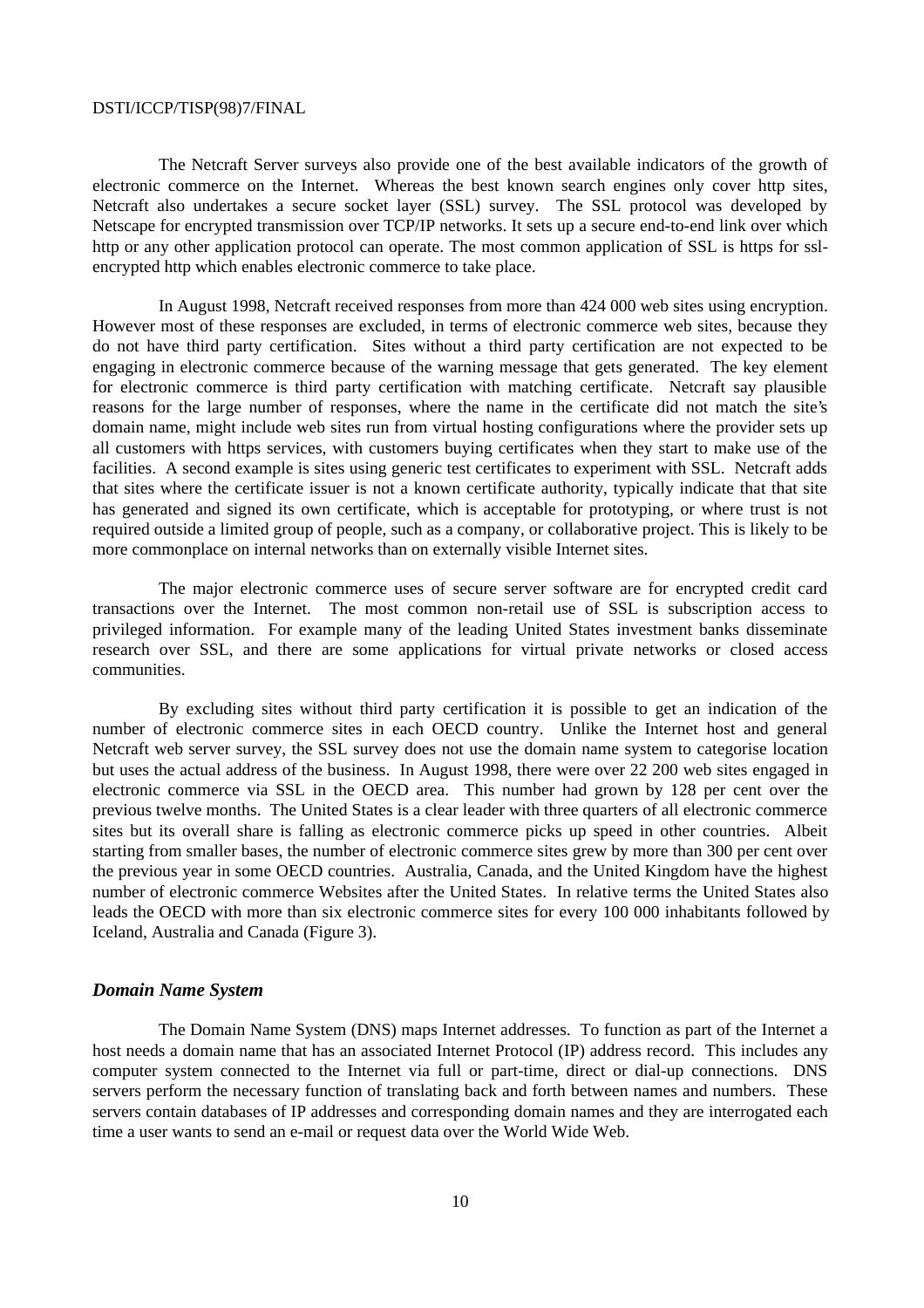A top-level domain name (TLD) can either be an ISO country code (for example **.be** stands for Belgium) or one of the generic top level domains (a so-called gTLD such as **.com, .org**, **.net**). To register a second level domain name (e.g. **oecd.org**) or a third level domain name (e.g. **mpt.go.jp**) a user needs to apply to the domain name registry with the delegated authority for the TLD or gTLD. Some registries publish data on the number of registrations on a monthly basis while others publish intermittently (Table 2). The Internet Hosts surveys undertaken by Network Wizards and RIPE also provide, as a byproduct, an indicator of the number of registrations under each domain.

The main importance of DNS indicators are that they can be used to inform discussions over the different policies and prices of TLD and gTLD registries. Whether the registration process under a certain domain name is subject to industry self-regulation or government oversight, the availability of DNS data is important to ensure transparency in registration management for service providers, business users and consumers. This is particularly important in those cases where a monopoly or monopoly power exists in the registration of second and third level domain names. The second utilisation is to use registration data to enhance the understanding of host surveys and the structure of hyper-text links (see later section).

### *Whois?*

To determine the person or company to which a domain name, IP address or ASN has been assigned or allocated users can access a number of 'Whois?' databases (Table 2). These tools can provide useful information for constructing certain Internet indicators. Generally a 'Whois?' database entry will provide the name of a registrant (company or an individual with specific function such as billing or technical contact) and address information. While this information is not always reliable, and some users would like to see additional information or functionality included, the various 'Whois?' databases are valuable resources for the Internet community. The United States White Paper "A Proposal to Improve the Technical Management of Internet Domain Names and Addresses Discussion Draft", contained a number of suggestions for the type of information that should be included in domain registration databases and it will be up to the new DNS authority to work through guidelines in this area.<sup>8</sup> Publication of aggregate data, such as the number of gTLD registrations by country, would certainly provide a valuable source of information for constructing Internet indicators.

### *IP addresses*

Internet Protocol (IP) addresses are the numbers used to identify computers, or other devices, on a TCP/IP network.<sup>9</sup> Networks using the TCP/IP protocol route messages based on the IP address of the destination. The format of an IP address is a 32-bit numeric address written as four numbers separated by periods. Each number can be zero to 255. For example, 193.51.65.17 is one IP address used by the OECD.

On a stand alone private TCP/IP network, IP addresses can be assigned at random as long as each one is unique to that network. If that private network connects to the Internet it requires a registered IP address to avoid duplication. The current version of IP (IP version 4 or IPv4), which was standardised in 1981, created a pool of 4 294 967 296 IPv4 addresses.<sup>10</sup> Originally these numbers were assigned under three classes known as Class A, Class B and Class C (Box 2). However, as the Internet expanded, concern arose that the existing numbers would be exhausted and that the size of the global routing tables was in danger of growing faster than the capabilities of the underlying equipment. Given the huge volume increases in the size of the routing tables, concerns were raised that core routers would be forced to drop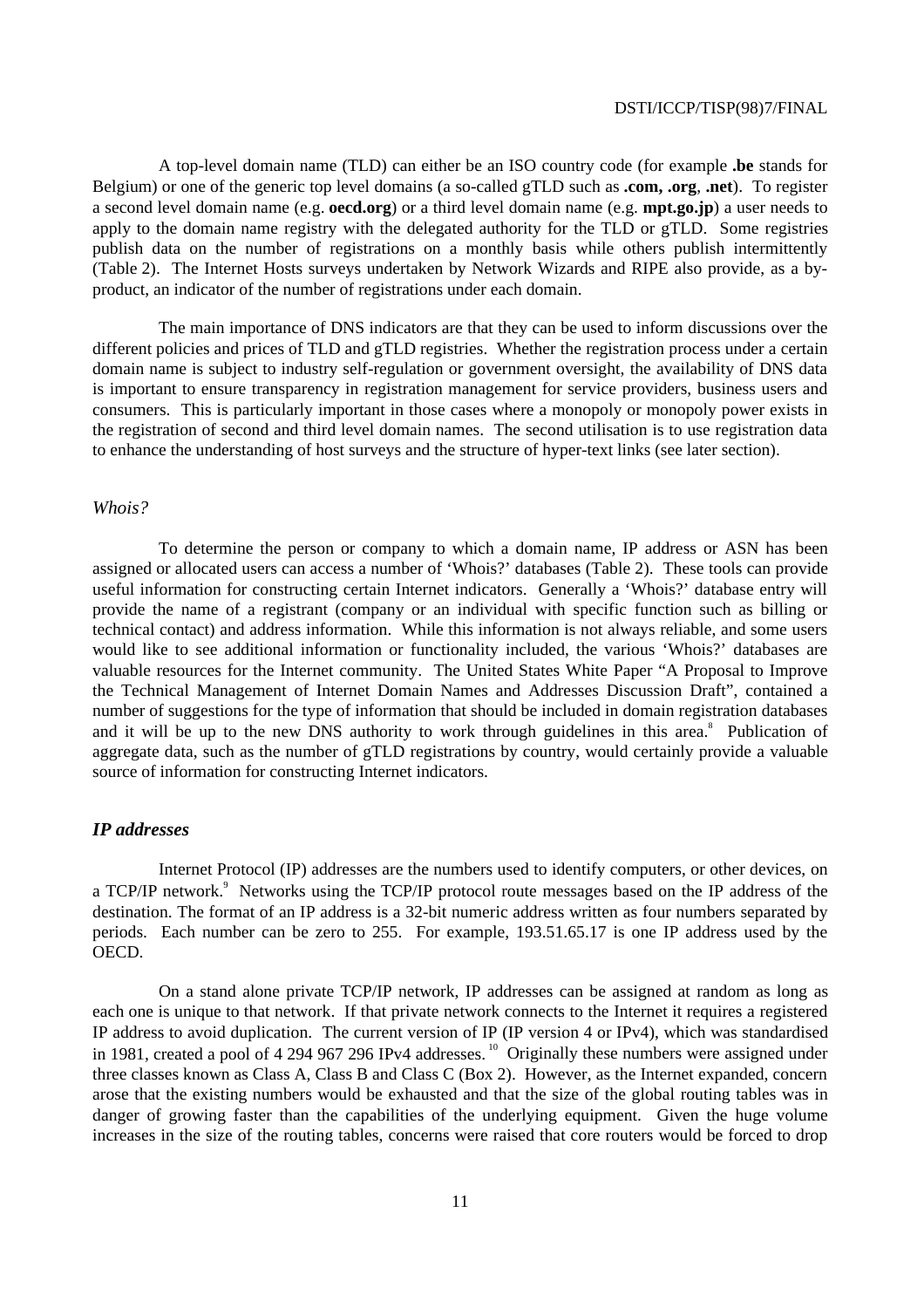routes, and portions of the Internet would become unreachable.<sup>11</sup> A further problem was that net blocks, under Classes A, B and C, were often too large or small for differing organisations needs.

To address these concerns the Internet's technical community introduced Classless Inter-Domain Routing (CIDR), a new IP addressing scheme that replaces the older system based on Classes A, B, and C. CIDR enables more efficient allocation of the IPv4 address space allowing for the continued growth of the Internet until a new numbering system (IPv6) is deployed. It is projected that IPv6, which will create a virtually unlimited resource of IP numbers, will be increasingly used from the year 2000, and play a significant role by around 2003 to 2005. Before that time it is envisaged that IPv4 allocations and assignments will be made with an eye to the finite nature of the existing resource and the need to minimise growth in the size of the routing table.

Originally blocks of IP addresses were directly allocated by the Internet Assigned Numbers Authority (IANA).<sup>12</sup> While in some cases the IANA still makes direct assignments to organisations most allocations are now made to three regional bodies -- APNIC (Asia-Pacific Network Information Center), ARIN (American Registry for Internet Numbers) and RIPE NCC (Reseaux IP Européens Network Coordination Centre) (Table 2). These organisations subsequently re-allocate or assign IP addresses to individual organisations, such as ISPs or national bodies co-ordinating IP address space for a certain country (e.g. KR-NIC in Korea and JP-NIC in Japan). As a general rule, end users receive IP assignments from their ISP. Notwithstanding this some ISPs receive addresses from upstream or backbone ISPs and some end users receive allocations directly from a registry or directly from the IANA.

The question of the whether the institutions allocating IP addresses at various levels have monopolies, in terms of guiding their self-governance practices, is important. Reform to the IANA is ongoing at the time of writing which takes into account its monopoly position. Whether the three regional registries have a total monopoly position is less clear because ISPs can, and do, apply to different registries (including allocations made to industry sectors such as the Cable Television Network based ISPs). In addition, apart from convention, there may be nothing to stop an entity with a very large net block from reselling this resource in competition to the regional registries.<sup>13</sup> Certainly many entities at the sub-regional registry level 'resell' IP numbers.

The best sources of data on IP addresses are the three regional IP address registries. However, the policies and practices of each organisation mean the dissemination of IP allocation and assignment is carried out in different forms (Table 2). APNIC publishes time series data for assignments in its Annual Report together with a very useful analytical discussion of significant trends.<sup>14</sup> RIPE maintains a database of allocated address space which indicates the date of allocation, the size of allocation, and the type of allocation.<sup>15</sup> These data are grouped by RIPE under country TLDs (and 'EU' representing the European region) and listed by the recipient organisation. By clicking on the IP number assigned to a certain entity, RIPE's database displays contact names and other information. ARIN maintains a 'Whois?' which enables users to query their database of their assignments and those of the IANA.<sup>16</sup> While the ARIN 'Whois' enables a user to look up a particular assignment via an IP address, or all assignments by company name, it is less easy to get an overview of total assignments and trends than at RIPE or APNIC.

A further indicator to assist in the understanding of IP address allocations is work which has been undertaken by the Cooperative Association for Internet Data Analysis (CAIDA) to enable visualisation of IP address occupancy (Table 1).<sup>17</sup> CAIDA says "... analysis and visualisation of the Internet Protocol (IP) v.4 address space reflects how current Internet address space is allocated (to institutions and ISPs) and the degree to which allocated space is actually being advertised and routed across the Internet infrastructure. Such depictions of the address space can also provide inputs for analysis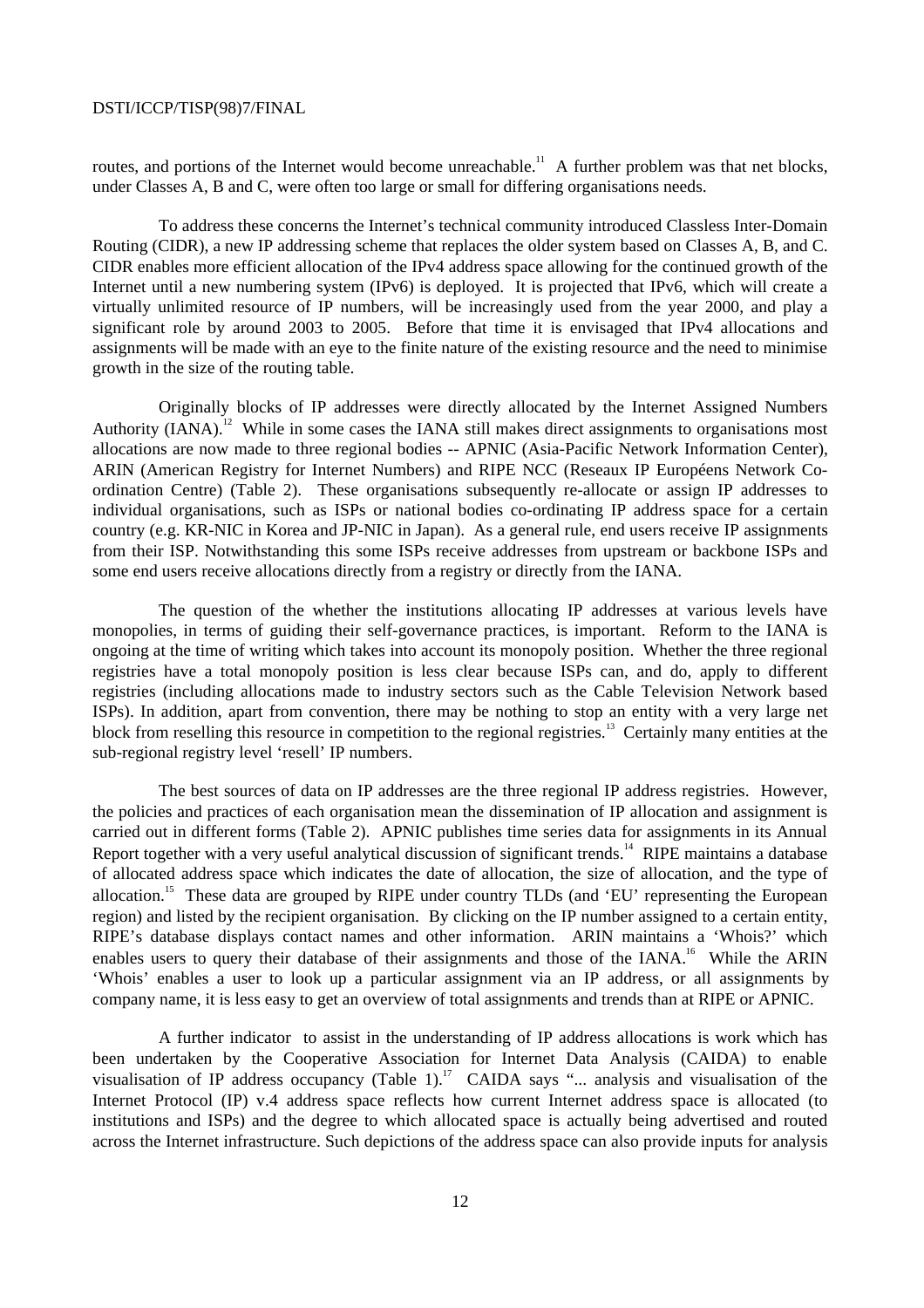of public policy (equity) issues, as well as information for evaluating engineering and operational aspects of the commercial Internet."<sup>18</sup> The CAIDA visualisation tool is shown in Figure 4. The bands show allocated address space and the specks indicate those parts of the address space which are reachable via the public Internet.

To see individual IP number assignments it is necessary to look at the available information from the regional databases of the three regional registries. The best starting point is ARIN's 'Whois' database which can be used to generate the first level of allocations and reservations made by the IANA (Table 3). The largest individual blocks of IP addresses, formerly called Class A, are between numbers 1 and 127. Given the origins of the Internet many of these blocks were historically allocated to United States military, military contractors and academic institutions. It is possible to generate the individual records of each of these net blocks by placing X.0.0.0 (where X equals the first network number). For example, placing 4.0.0.0 in the ARIN 'Whois?' will produce the record for BBN's allocation. Similarly typing 63.0.0.0 in the search field will reveal this block of IP addresses is allocated to ARIN who then reassigns smaller amounts of address space to applicants. Most of the 'A Class' blocks received directly by individual organisations were assigned by the IANA prior to the creation of ARIN.

The data in Table 4 and Table 5 show the largest assignments by RIPE and APNIC respectively. Many of the organisations with the largest allocations from RIPE and APNIC can, and do, apply for additional allocations from ARIN. The data shown are just reassignments made by RIPE and APNIC from their allocations from the IANA. Notwithstanding this limitation the data reveal a trend towards traditional telecommunication carriers gaining the largest allocations of IP addresses. In Europe telecommunication carriers, or group alliances between carriers, hold the majority of IP addresses. This is due to telecommunication carriers emerging as some of the largest ISPs, in their own right, and by taking over the largest independent ISPs. Several university networks retain large IP address blocks and some government agencies have large allocations, such as the National Health Service in the United Kingdom.

In the Asia/Pacific region data on individual allocations are not always available at the national registry level because of the past or present role of national Network Information Centres (NICs). In Japan JP-NIC publishes a list of IP allocations by company name and KR-NIC publishes a current total of all IP address space allocated to it for Korea. In the APNIC database the largest individual allocation is to Telstra (203/10), which was originally allocated to the Australian Academic Research Network acting as AU-NIC. Telstra inherited this allocation when it purchased AARNet/AUNIC. As such, significant parts of the 203/10 space have been allocated to ISPs in Australia, although Telstra still announces this group of IP addresses to the rest of the Internet. At the same time, individual ISPs from Australia have gone directly to APNIC for address blocks. To show overall allocations by country, the data in Table 6 present the APNIC and RIPE assignments by country rather then entity. However, it needs to be borne in mind that these are just APNIC and RIPE reassignments and that significant IP resources have also been assigned by ARIN and the IANA to entities in these countries. For example, the Department of Social Security in the United Kingdom's historic 'A Class' allocation (51/8) is nearly twice the size of all allocations made to ISPs and other UK users in the United Kingdom via RIPE.

Some of the main self-governance issues, relating to infrastructure, facing the Internet community are in the management of the existing IPv4 address space. These include:

- co-ordination of the three existing IP address registries;
- proposals to create new regional registries;
- the criteria for allocation of IP addresses: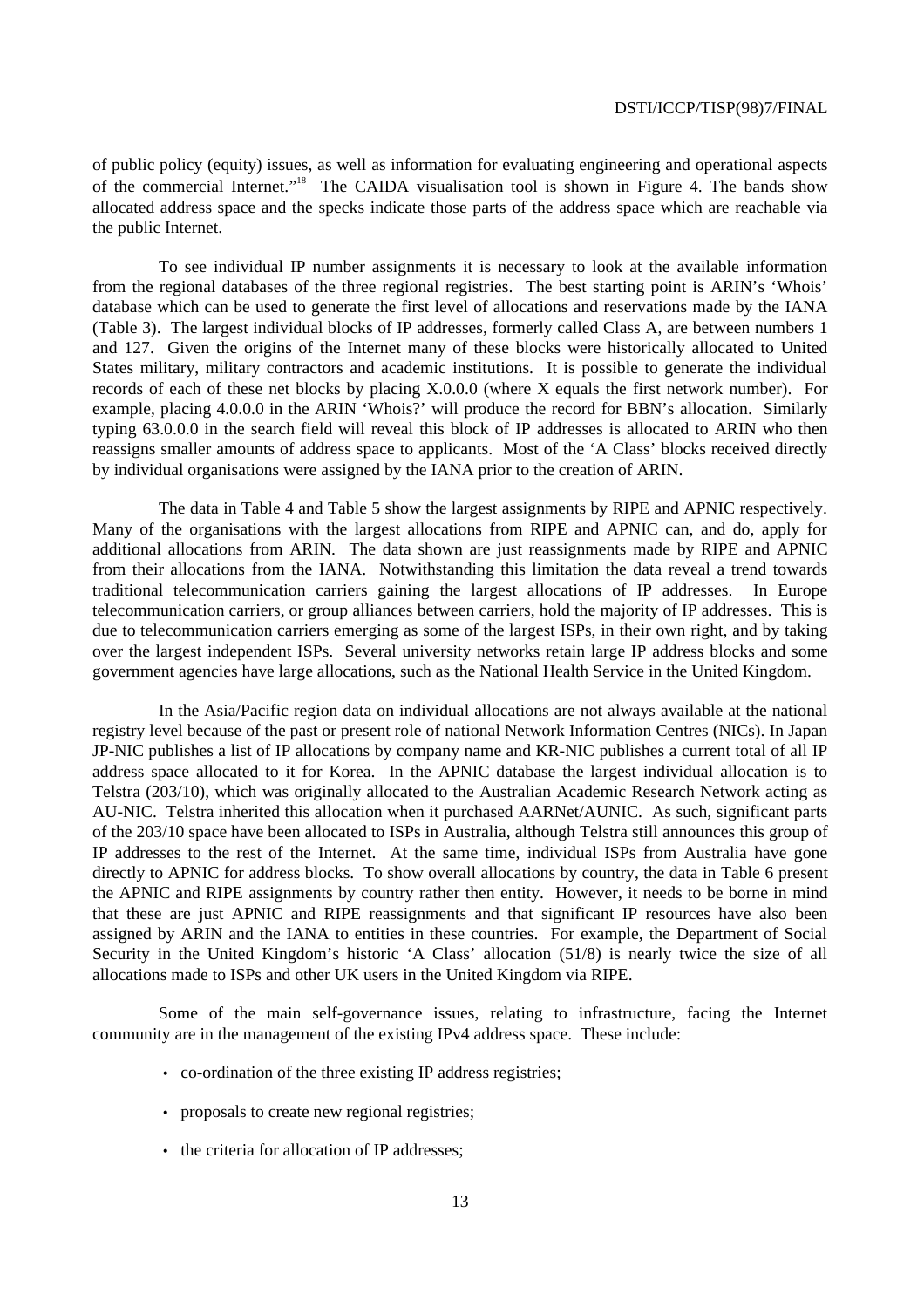• the pricing structure used by registries for this resource.

Issues such as these can generate vigorous discussion within the Internet community and raise governance questions of a similar nature to the controversial DNS debate. Perhaps the main differences with IP address issues are that the main players are ISPs, rather than the much larger community which took an interest in DNS, and the absence of intellectual property concerns associated with trademarks and domain registration. Notwithstanding these differences, because the existing allocation of IP addresses are a monopoly, at least in one sense, the IANA and regional registries need to observe standards of *openness*, *transparency* and *public accountability*. An essential part of this process, and *a pre-requisite for self-governance, is the publication of data and indicators in a readily accessible form to the Internet community*.

While the management of IP addresses is best done by the private sector, policy makers need to have an understanding of the IP address system because of its potential to spill over into matters placed before governments. The most significant case in point is the ongoing problem of IP address portability and the competition questions raised. For example, if a relatively small ISP can not get a direct allocation of IP address space from a registry they need to borrow numbers from upstream ISPs. If a small ISP then wishes to change its upstream (i.e. backbone provider), it has to return the borrowed IP numbers to the larger provider. In effect this means the smaller ISP has to renumber its network, which can be expensive and disruptive for its customers, if it wants to change backbone providers. This issue was raised in the context of the proposed merger of Worldcom and MCI which was considered by competition authorities in the United Sates and Europe. The concern voiced by some relatively small ISPs, arguing against this merger, was that if a dominant player in the backbone market abused that position they would face a high cost to shift providers because of the lack of number portability. At the same time, the technical reasons for not encouraging portability for small address assignments and the attendant increase in the size of the routing table this would cause (discussed in the next section) need to be borne in mind. According to some experts the portability problem will not be solved by the introduction of IPv6.  $^{19}$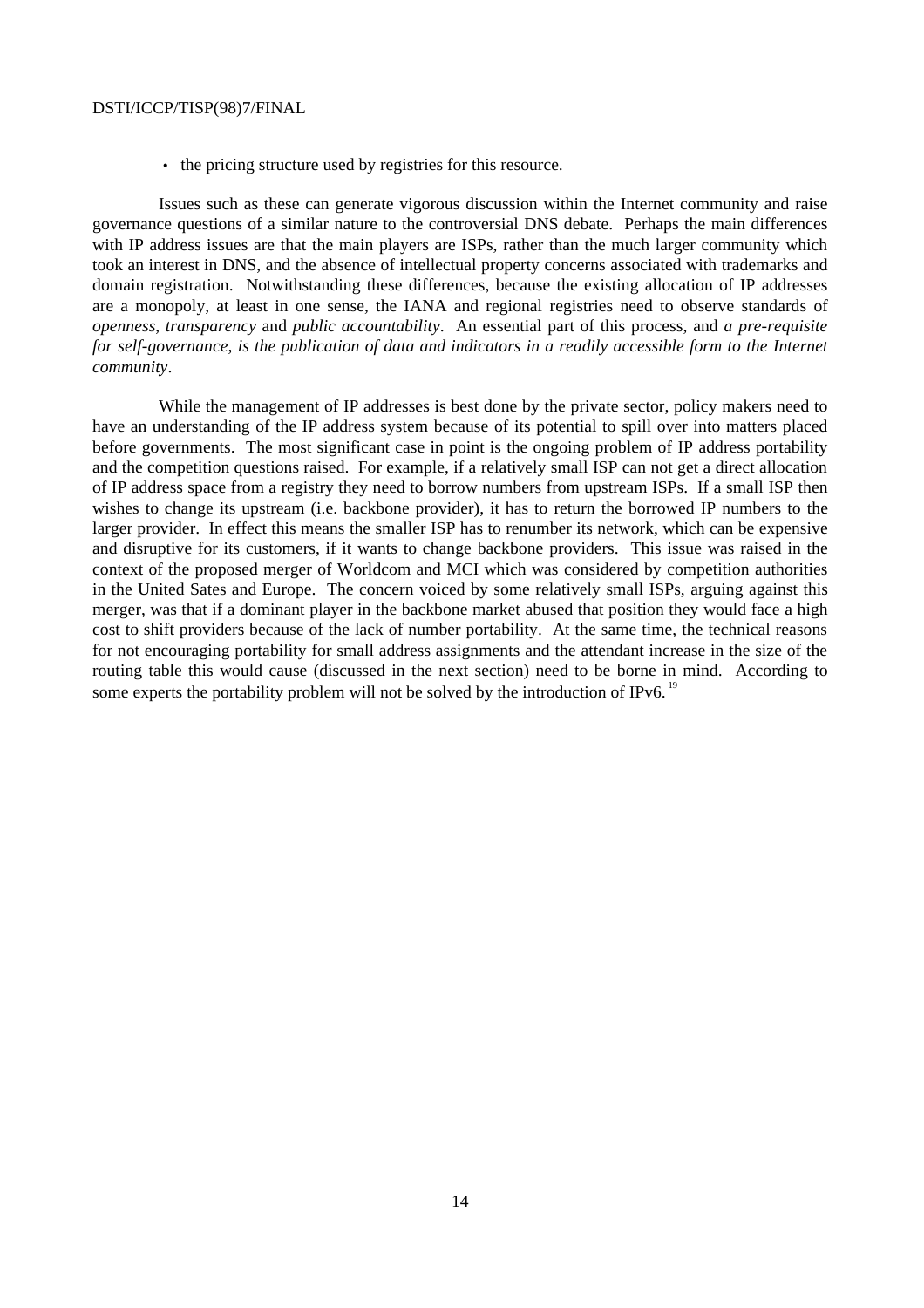## **Box 2: Extract from "Understanding IP Addressing: Everything You Ever Wanted To Know", by Chuck Semeria.** http://www.3com.com/nsc/501302.html

### **Class A Networks (/8 Prefixes)**

Each Class A network address has an 8-bit network-prefix with the highest order bit set to 0 and a seven-bit network number, followed by a 24-bit host-number. Today, it is no longer considered 'modern' to refer to a Class A network. Class A networks are now referred to as "/8s" (pronounced "slash eight" or just "eights") since they have an 8-bit network-prefix.

A maximum of 126 (2 7 -2) /8 networks can be defined. The calculation requires that the 2 is subtracted because the /8 network 0.0.0.0 is reserved for use as the default route and the /8 network 127.0.0.0 (also written 127/8 or 127.0.0.0/8) has been reserved for the "loopback" function. Each /8 supports a maximum of 16 777 214 (2 24 -2) hosts per network. The host calculation requires that 2 is subtracted because the all-0s ("this network") and all-1s ("broadcast") host-numbers may not be assigned to individual hosts.

Since the /8 address block contains 2 31 (2 147 483 648 ) individual addresses and the IPv4 address space contains a maximum of 2 32 (4 294 967 296) addresses, the /8 address space is 50 per cent of the total IPv4 unicast address space.

#### **Class B Networks (/16 Prefixes)**

Each Class B network address has a 16-bit network-prefix with the two highest order bits set to 1-0 and a 14-bit network number, followed by a 16-bit host-number. Class B networks are now referred to as"/16s" since they have a 16-bit network-prefix.

A maximum of 16 384 (2 14 ) /16 networks can be defined with up to 65 534 (2 16 -2) hosts per network. Since the entire /16 address block contains 2 30 (1 073 741 824) addresses, it represents 25 per cent of the total IPv4 unicast address space.

#### **Class C Networks (/24 Prefixes)**

Each Class C network address has a 24-bit network-prefix with the three highest order bits set to 1-1-0 and a 21-bit network number, followed by an 8-bit host-number. Class C networks are now referred to as "/24s" since they have a 24-bit network-prefix. A maximum of 2 097 152 (2 21 ) /24 networks can be defined with up to 254 (2 8-2) hosts per network. Since the entire /24 address block contains 2 29 (536 870 912) addresses, it represents 12.5 per cent (or 1/8th) of the total IPv4 unicast address space.

#### *Autonomous systems*

Autonomous systems numbers (ASN, ASes or AS numbers) acts as a label for a set of IP addresses and are used by ISPs to specify the global routing policy for those IP addresses.<sup>20</sup> On the Internet packets of data are passed between devices known as routers. Part of this process involves consultation of the routing table to determine the best onward path. A routing policy indicates 'reachability information', and hence enables traffic to pass between the networks of different ISPs. For example, if an ISP has two connections to 'the Internet', it is often useful to spread traffic out over those two links. An ISP's routing policy indicates how the traffic will be sent, e.g. traffic to ISPs X, Y, and Z should go out from Connection One, traffic to ISPs A, B, and C should go out via Connection Two. This policy is then propagated in order to insure that traffic (both incoming and outgoing) flows in the correct direction and that reachability of the addresses of an ISP providing services can be assured.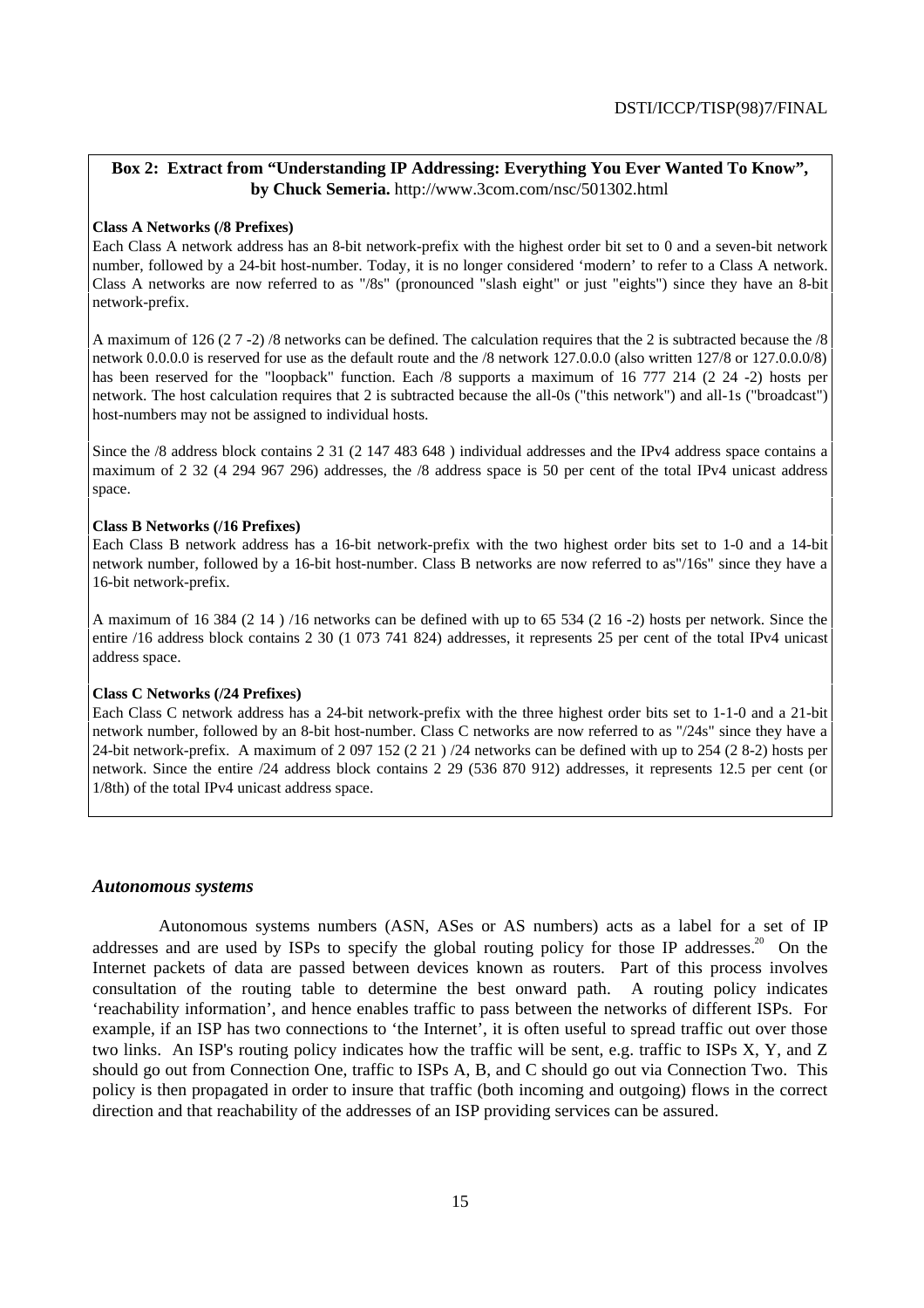AS numbers are allocated by APNIC, ARIN and RIPE. These registries apply certain criteria to the assignment of AS numbers for reasons outlined by RIPE:

"The creation of an AS should be done in a conscious and well coordinated manner to avoid creating ASes for the sake of it, perhaps resulting in the worst case scenario of one AS per routing announcement. It should be noted that there is a limited number of AS numbers available. Also creating an AS may well increase the number of AS paths modern Exterior Routing Protocols will have to keep track of. This aggravates what is known as "the routing table growth problem."<sup>21</sup>

In practice this means that most end users and small ISPs do not receive an individual AS number but instead use their upstream service provider's AS number. If an ISP only has one connection to the Internet (i.e. it is singly homed), it only has one way in which traffic can flow, thus it does not need an AS number (and in fact, the registries will not delegate them in these cases). However, the downstream ISP will still be exchanging traffic with the Internet, albeit under the AS number of their upstream provider. The distinction between being single-homed and multi-homed refers to the number of connections a small ISP, or content provider, has to the Internet via different backbone infrastructure providers. If an organisation is connected to the Internet via one ISP it is single-homed, but if it receives connections from two, or more, ISPs it is multi-homed.

Data on individual AS number allocations are available from ARIN (Table 2) and there are a number of tools which use AS numbers to plot visualisations of Internet routes (Table 1). A related set of tools examines the size of the routing tables between AS numbers (Table 1). These indicators plot the size of the routing table, and provide a guide to the Internet's infrastructure providers of policies aimed at minimising routing table growth. A related tool analyses routing tables to produce a list of possible routes which could be aggregated to reduce the size of the routing table. Indicators such as these perform a very useful function for industry self regulation as they highlight individual ISPs which could do a service to the entire Internet by aggregating routes. In short, this indicator provides an important self-regulatory tool for ISPs, as described below.

While AS numbers are a limited resource, there being only 65 536 of them, the most pressing resource issue is the growth in the number of routes between AS numbers. Internet backbone routers need to maintain the complete routing information for the Internet.<sup>22</sup> As the Internet has expanded, so too have the number of routes between AS numbers. At the close of 1990 there were around 2 200 such routes. By the end of 1992 this had grown to 8 500 routes and by 1995 increased to more than 30 000 routes. In June 1998 there were just over 56 000 routes between AS numbers on what might be termed the core of the Internet (i.e. all routes between AS numbers that have no default route).<sup>23</sup> This rapid growth has been a cause for concern among the Internet's technical community because it was felt that there was a limit to the amount of global routing information able to be accommodated by backbone routers.  $24$ 

In mid-1997 an accident occurred which demonstrated the 'high-watermark' for the 'core Internet' and the fragility of the Internet.<sup>25</sup> This was due to one Autonomous System accidentally reannouncing the entire Internet through itself resulting in a sudden doubling in the number of global routes to just over 80 000. As a result backbone routers around the world were overloaded as they did not have enough memory to cope with the additional routes. As these same routers tried to reboot, and establish peering, they once again received the information for more than 80 000 routes, and again ran out of memory. This problem recurred until filters were manually installed or the originator of the excess routes fixed the source of the problem.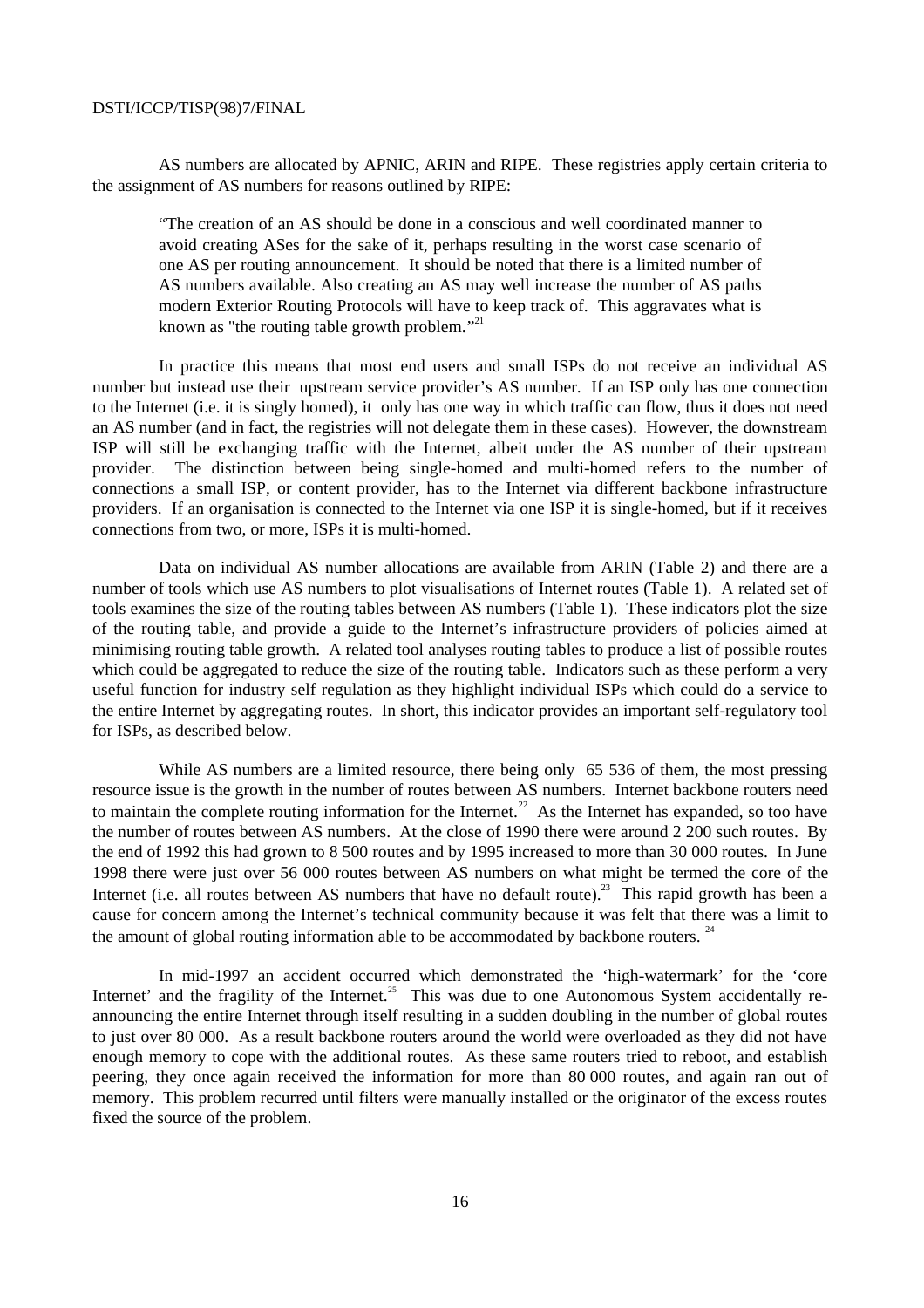This accident demonstrated both the current upper limit of the routing resource and the need for industry to have information and indicators to assist in self-regulating Internet traffic exchange. For example, one available online indicator lists the "Top 30" ISPs who, if they decided to aggregate their announced 'classful prefixes' at the origin AS level, could make a significant difference in the reduction of the current size of the Internet routing table.<sup>26</sup> Some of the largest and best known ISPs from around the world figure in this list at any one time. Accordingly these data provide one indicator for ISPs to measure each other's performance in taking action to benefit the whole Internet community.

Apart from looking at AS numbers and routing tables for technical reasons, some analysts have recently used these data to inform economic and policy debates. For example, CAIDA note,

"Analysis of AS data based on information obtained from review of multiple, comprehensive Border Gateway Protocol 4.0 route tables can also provide indications as to the richness of an ISP's peering relationships over time. Analysis of AS data from packet traces can provide information as to the actual paths or networks that traffic traverses as it makes its way through the Internet infrastructure at a select point in time. Yet, while these analyses can serve as indicators of traffic behaviour and relationships among the Internet's providers, they are not exhaustive nor can they be generalised across providers." <sup>27</sup>

One recent application ASN and routing table data has been put to is to try to use it as an indicator of the relative position of different players in the Internet backbone market. For example, by examining ASN and routing table data, Bell Atlantic has sought to indicate how significant the different players are in the United States Internet backbone market (Box 3).<sup>28</sup> One goal of this analysis was to get an indicator of how many connections existed between smaller ISPs and major backbone networks in the United States. The intent of this analysis was to provide the FCC, and other competition authorities, with an indication of the market position of Worldcom and MCI, based on their initial proposal to merge their Internet backbones. A further very useful tool provided by CAIDA is their backbone visualisation tool which enables users to see the major backbone routes on the Internet by ISP and the bandwidth available between various locations (Table 1).

Another potential utilisation of ASN data is to inform discussion on international and regional Internet connectivity and infrastructure development. As described in "Internet Traffic Exchange: Developments and Policy", a number of factors led the United States to be the global hub of the Internet and the country to which virtually all international connectivity was centred.<sup>29</sup> As a result there was little need for AS numbers in regions such as the Asia Pacific because only the largest ISPs or user networks put into place direct infrastructure links. In other words, downstream ISPs, and smaller IP networks, used the AS number of their upstream backbone connection to the United States. However, the recent increase in allocation of AS numbers in the Asia Pacific has drawn some analysts to the conclusion that there is a corresponding increase in intra-national and intra-regional connectivity.<sup>30</sup> In the Asia Pacific this process is believed to have been spurred by the devaluation of a number of currencies (increasing the cost of international bandwidth) and the desire to improve network performance via localised (intra-national and intra-regional) traffic exchange. Further analysis of the policies for the AS numbers in appropriate databases, such those of APNIC and routing registries, could provide a tool for better understanding the amount of intra-national and intra-regional connectivity.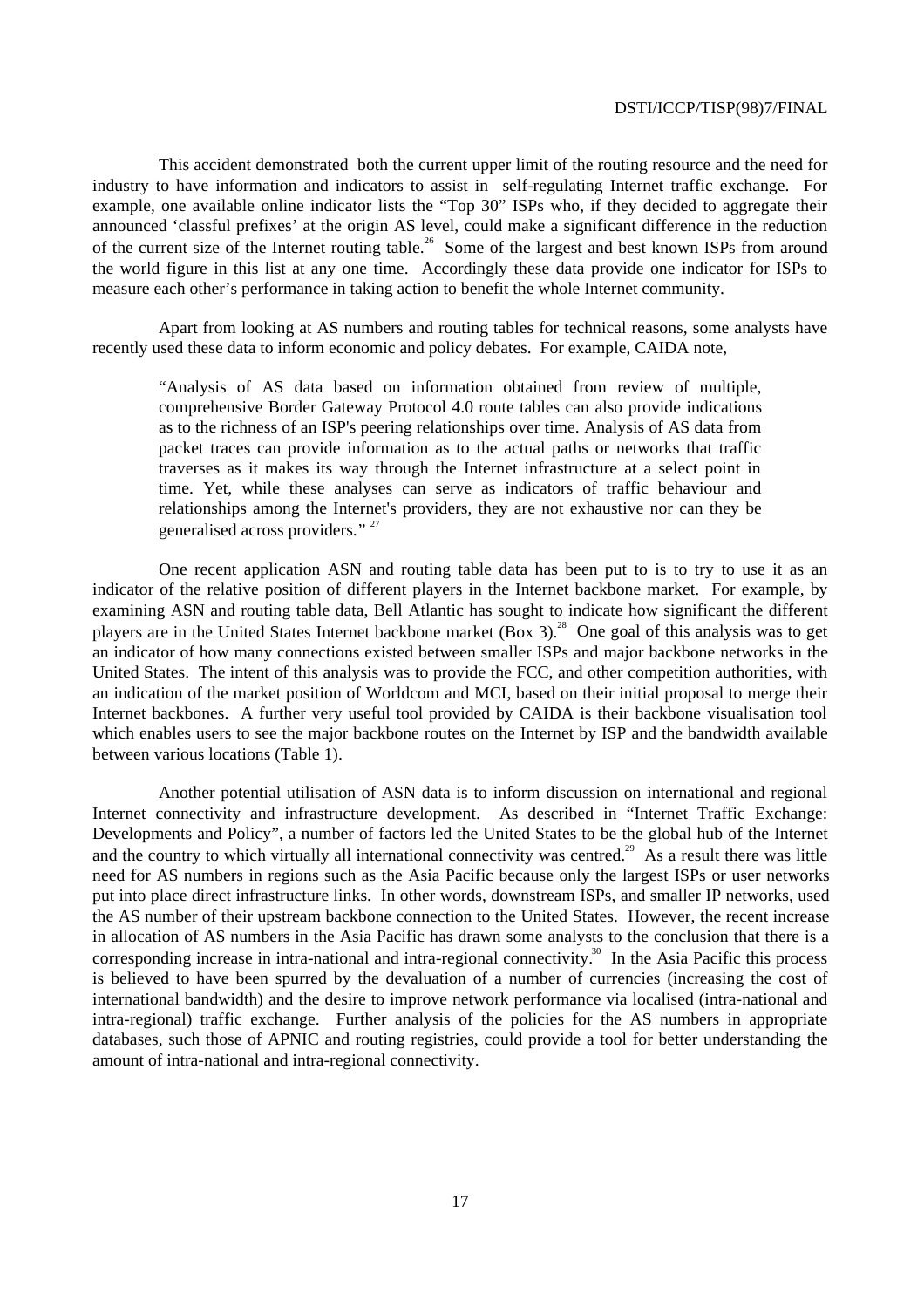## **Box 3: Bell Atlantic's Routing Analysis Methodology (Source: Bell Atlantic, Appendix A, Filing to FCC, CC Doket No 97-211, January 1998)**

"Step 1. Download Autonomous System Database

Autonomous System numbers (ASNs) are identifiers used to identify "autonomous networks - networks under the management of a single entity, e.g. a corporation, university, or an ISP/carrier. An entity may own several ASNs, either for several independent networks or as a technical convenience in managing a single large network. ... ASNs, in addition to their administrative function, play an integral role in the exchange and management of traffic routing information between networks; the routing information advertised by a network is tagged with that networks ASN. Thus, at the core of the Internet, the large exchange points the route to a destination unambiguously labelled with the ASN of the destination's ISP/NSP [see Table 2 for ASN file reference].

Step 2. Identify Autonomous Systems Numbers Associated with carrier of Interest

This is a simple search of the ASN database to retrieve all ASNs registered to each carrier/ISP. The result is a simple list of ISPs/carriers and their associated ASNs. For example Bell Atlantic operates and ASN, "AS4390". As a second example, Sprint has registered more than 100 ASNs. Most of these are used internally however, and only a few are used to advertise routes externally. The product of this process is a list of ASNs registered to each carrier.

Step 3. Pull Routing Summary (Number of Routes) for each ASN and each carrier

This step uses a publicly available, neutral (not operated by any ISP/Carrier) service to determine the number of route announcements associated with a given ASN. The service is available on the World Wide Web [see Table 1 for reference]. The service operates by taking a full Internet routing table from MAE West exchange point and associating each routing announcement with its "Autonomous System of Origin", the ASN which originates, or "owns" the route. This step produces a table summarising the number of routes "owned" by each carrier."

### *Network performance*

Due to the nature of the Internet, measurement of performance across different networks can be much more difficult and controversial than the public switched telecommunication network (PSTN).<sup>31</sup> Measuring the performance within one network is relatively straightforward and many ISPs are comfortable enough to place near real-time indicators on the World Wide Web (Table 7). This strikes an immediate contrast to the PSTN where such information was generally reserved for engineering purposes, and only made public in regulatory filings or annual reports. Accordingly, it is possible to see in near real time how, for example, MCI's Internet backbone is performing or the performance of links to Singapore Telecom's Internet exchange point (STIX). Measurements include the latency of round trip times over different parts of networks and the loss of packets during times of congestion. Where the problematic aspect of measurement arises, is in constructing indicators to measure performance across different ISP networks, core Internet infrastructure (such as DNS) and the networks and sites of users. This can, of course, give rise to different interpretations of where the reasons for good and poor performance arise.

There are several motivations for an increasing number of ISPs and Internet exchange points to put performance-related data on their Websites. Publication of such data can be used for marketing purposes and to provide customers with an additional service. At the same time many of these indicators can be constructed by independent entities or by users themselves for their individual connections. As such there are a growing number of Websites that measure the "Internet Weather" from the perspective of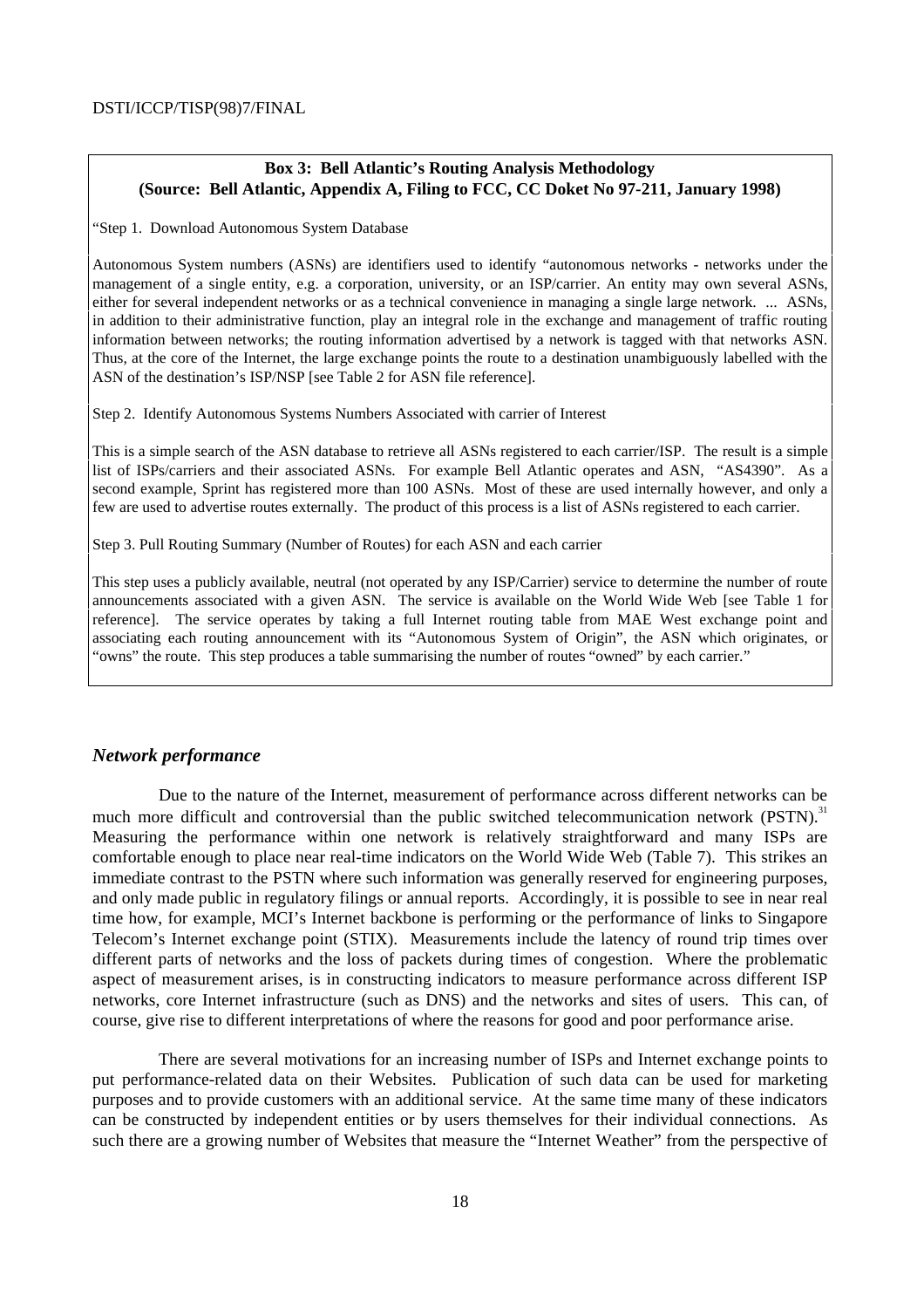their network or their Website (Table 7). These are also companies that specialise in measuring the performance of particular backbone providers and ISPs, as well as services such as e-mail. Two examples are the services of Keynote or Inverse. Keynote's methodology is to measure the time it takes to access and download web pages. The company says the "...measurements are performed every 15 minutes around the clock from each of Keynote's 52 automated measurement locations around the world. This produces over 34 000 discrete measurements of download speeds each week for each of the more than 1000 web sites whose performance Keynote measures for its customers.<sup>32</sup> However, such indicators are not without critics who claim it is not possible to accurately measure one network's performance across many networks. For Internet weather reports, some ISPs argue that they present an unfair portrayal of their performance because the origin of measurement point is in another network. So a strong reason for ISPs to publish their own performance is to counter, with data from their perspective, the measurements undertaken by other entities.

The crux of the debate over measurements is how can it be done in a fair and reasonable way over networks where no-one has end-to-end responsibility and a reluctance to share operational data between networks.<sup>33</sup> The latter problem is one reason CAIDA brings together different network providers to share data in a neutral environment and allow the development of new tools and indicators for the whole Internet industry.<sup>34</sup> In large part initiatives in the area of Internet network performance measures are best done by the private sector, albeit some government funded basic research institutions are currently playing an important role. However if self-governance and industry co-operation evolves as the standard model for Internet traffic exchange, by contrast to the often heavily regulated interconnection in the PSTN, then the availability of performance indicators across different networks is essential.

One issue that may arise for competition authorities or regulators is the claim that if one ISP held a majority share of the backbone market it might downgrade performance (i.e. traffic exchange) to other ISPs to encourage their customers to directly connect to the dominant player's network.<sup>35</sup> Where there is a strongly competitive backbone market this problem should not arise. However, in those countries where this is not the case, perhaps due to the existing or legacy effects of telecommunication monopolies, industry regulators may be called on to arbitrate very complex disputes between ISPs. On the other hand, the more indicators make transparent the relative performance of different networks the less likely such problems are to occur.

#### *Traceroutes*

Traceroutes enable users to follow a path taken by packets of data via intermediate routers between IP addresses. A traceroute can be initiated from a user's PC, with a connection to the Internet, to a particular IP address (or a host/domain name such as www.oecd.org). The second option is to use one of the many sites on the World Wide Web which enable a user to traceroute from that web-site to an IP address using their browser (Table 8). *Boardwatch Magazine* has compiled a comprehensive guide to traceroutes and how they work (refer http://www.boardwatch.com/mag/96/dec/bwm38.htm).<sup>36</sup> Essentially traceroutes work by sending packets to an Internet address and getting intermediate routers to send a return message to the source. The return message identifies the IP address of each router and the round trip time, in milliseconds, between the original router and each intermediate router.

The easiest way to understand how a traceroute works is by example. In Table 9, the results of a traceroute from Telstra's IP network in Australia to the OECD in France are shown. Commencing from left to right the first column shows the number of hops (or steps between routers) that the traceroute packets took between Canberra and Paris. The second column shows the name of the router and the third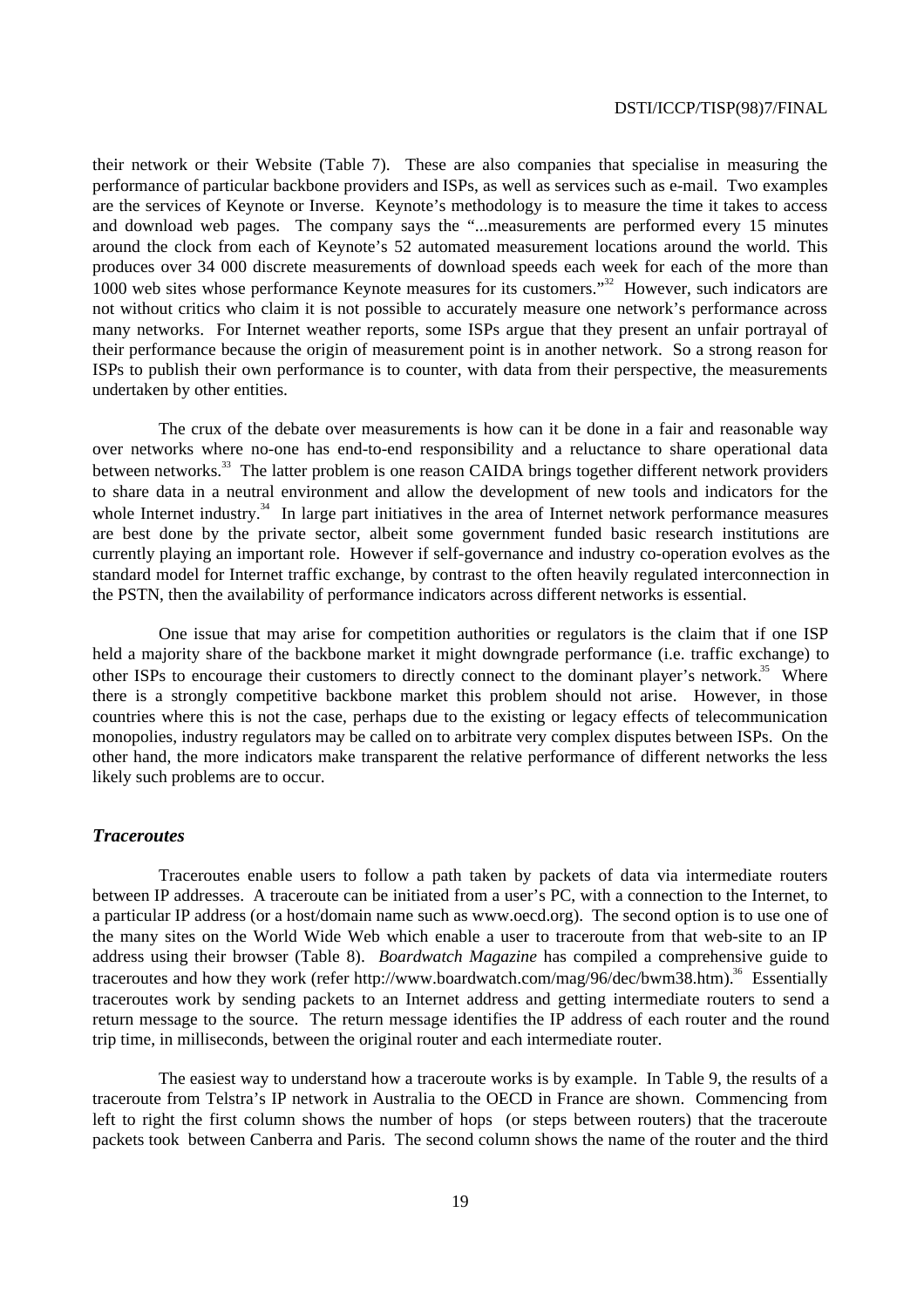column the IP number of each router. The fourth column shows the round trip time between each hop and the origin of the traceroute (i.e. Telstra's site in Canberra). It is important to note that these times are not cumulative, or otherwise related, but the round trip time for each stage. As an aside some analysts believe traceroutes are not an authoritative guide to network performance because the traceroute packets may receive a low priority.<sup>37</sup>

In terms of networks crossed the first six hops were within Telstra's network via Canberra and Sydney sites. The name of the router at Hop 6 is not shown because of the failure of a reverse domain name look-up. DNS look-ups are conducted automatically within the traceroute programme and according to Bellcore around 4 per cent of queries fail and need to be resent.<sup>38</sup> By manually looking up the IP address, in ARIN's 'Whois?' it is possible to determine that the number is assigned to AT&T Easy Link Services. So the packets may have been passed via an AT&T traffic exchange point directly from Telstra to BBN Planet (a subsidiary of GTE). From Hops 7 to 10 the traffic was carried by BBN, in California, from Palo Alto to San Jose before passing through an address allocated for traffic exchange points (Hop 11). The traffic is then handed from BBN's network to GIP (Global One's IP network) in Stockton, California. As the OECD's Internet connection is provided by Sprint (a member of Global One) GIP carried the traffic across the United States from Stockton to Pensauken, on the United States East Coast (hops 12 to 14) and through to the OECD's web-site in Paris (Hops 15 to 22). If a packet failed to return from any particular stage an asterisk is shown.

While the use of traceroutes as a tool for the Internet technical community to monitor the performance of peer networks is the leading application, traceroutes have also been used by some knowledgeable users to learn more about the performance of their ISP and their backbone provider.<sup>39</sup> Users can learn, for example, how traffic to their nominated Websites traverses the Internet, and the network providers involved, in a much more transparent way than the public switched telecommunication network. For policy makers traceroutes also represent an important tool for better understanding and informing debates on national and international traffic exchange. For example, some traceroutes demonstrate that traffic follows a certain path not because it may be the most efficient but because of the legacy or existence of infrastructure monopolies. In other words traffic may travel a certain route because capacity on a more logical route to provide connectivity is either unavailable or priced at uncompetitive rates. In addition, traceroutes to the most accessed Internet sites in different countries can be used as an indicator to better understand the relative positions of players in backbone markets. Prior to consideration of this application, other interesting technical features, albeit sometimes erratic in terms of success, are:

- Traceroutes can indicate the capacity of a link between two routers either through the ISP incorporating this information (in the name of the router) or via traceroute software that endeavours to identify the capacity of each link (Patchar - refer Table 8).
- Traceroutes can be conducted between any two known hosts on some web sites. For example, by using GIP's traceroute between two known hosts it is possible to follow packets on paths between the Websites of the Whitehouse and the Kremlin Museum<sup>40</sup>.
- Some within the Internet community voluntarily incorporate latitude and longitude information in their routers and would like to see this practice generally adopted by all network managers. This proposal is outlined in "Request For Comments - 1876" (Table 8).<sup>41</sup> Software, such as that marketed by NDG, is then available to map the course of a traceroute based on the latitude and longitude of each router. Other programmes seek to do this simply via a domain look-up request, such as Mids-Alexa, but the results are less precise. The URLs for MIDS and NDG are in Table 8.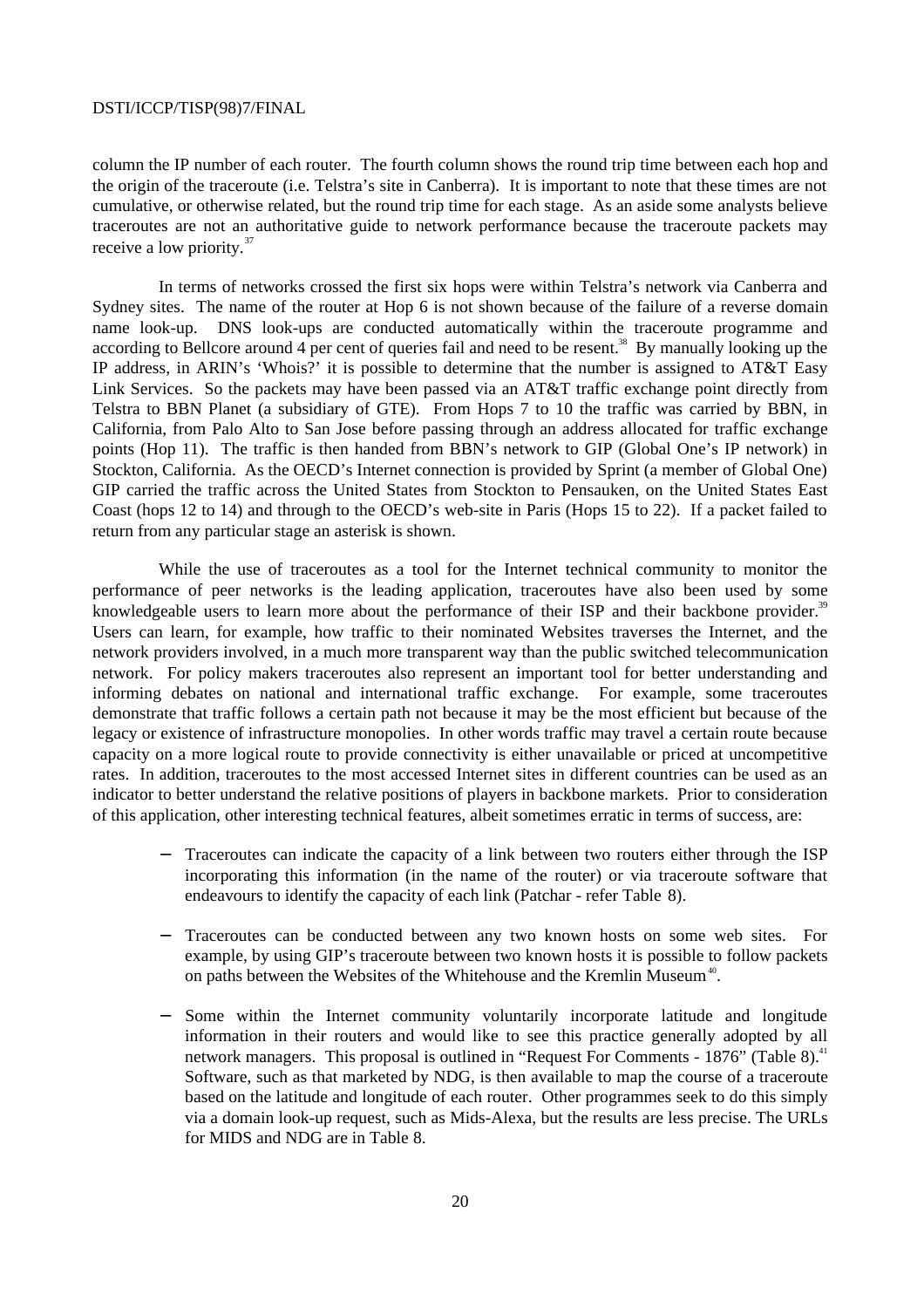− Users can employ traceroutes to provide an indication, or 'non-authoritative verification', of whether a Website is actually in the location specified on a Website or implied by a top level domain name or 'Whois? record'. In a number of cases bearing on electronic commerce (e.g. intellectual property disputes) or law enforcement and industry self-regulatory initiatives (e.g. harmful or illegal content) a user's first action is to use tools such as traceroutes to provide additional information about the source of data and possible recourse to ISPs or other authorities.

#### *Measuring IP backbone market positions with traceroutes*

In the debate over the initial proposal to merge Worldcom and MCI's Internet backbones, a number of different methodologies were proposed to measure market share.<sup>42</sup> Worldcom and MCI forwarded the view that Internet revenues represented the best available indicator of market share. On the other hand critics of this view held that accurate data were not available either for the total Internet market or by relevant Internet market segment. Similarly, for policy makers considering the competition aspects of the merger, data were not available on Internet traffic such that an assessment of the market shares of various players could be constructed via that avenue. Accordingly players engaged in the merger debate endeavoured to find other indicators that might inform competition authorities. One example was Bell Atlantic's use of ASN data and routing tables to indicate the share of connectivity to different backbone networks (Box 3). For its part Worldcom and MCI pointed to the trend toward multi-homing to counter the implied impact of the ASN connectivity indicator and the problem of portability with IP numbers. However, there was little data available to measure this point or others raised in the debate.

An alternative methodology is to use traceroutes to the most accessed Internet sites to gain a better understanding of backbone markets and Internet traffic exchange. The basic idea is to undertake a series of traceroutes from a Website served by a certain backbone provider to the most sought after content and portals (see following sections). It is then possible to see for how many of these sites a backbone provider can carry the traffic on an end-to-end basis and for how many of those sites they need to hand traffic to another provider. In other words, in Figure 5, the US backbone provider nominated on the left of the scale is the origin of the traceroute to the 100 Websites generating the highest traffic on the World Wide Web. The data corresponding to each backbone provider's name show the number of sites for which they carried the traffic on an end-to-end basis and the number for which they handed traffic to another backbone provider.

For the United States backbone market, Worldcom could carry traffic to 45 of the leading 100 Websites entirely on its own network (Figure5). MCI could carry traffic entirely on its own network for 28 sites, Sprint for 18 sites and so forth. Together, a merger of Worldcom and MCI's backbone networks would have meant the new entity could carry the traffic internally to 62 of the leading 100 sites. Worthy of note is that this market position paralleled many of the market share estimates forwarded by those opposed to the merger of Internet backbones of these companies. Yet, at the same time, the data also showed a high degree of multi-homing by major content providers in the United States with 53 of all sites being multi-homed and 35 of Worldcom customers being multi-homed.

The series of traceroutes for the United States also reveal the relative dependency different backbone providers have on each other to carry traffic to and from high volume Websites. For example, Sprint needs to exchange traffic with Worldcom/MCI for 26 sites whereas in the reverse Worldcom only passed traffic to Sprint for three sites. By illustrating the reliance different backbone networks place on each other it is possible to get an indication of the level of competition they are able to provide for each other. Whereas backbones such as Sprint and GTE are the largest competitors to Worldcom and MCI, a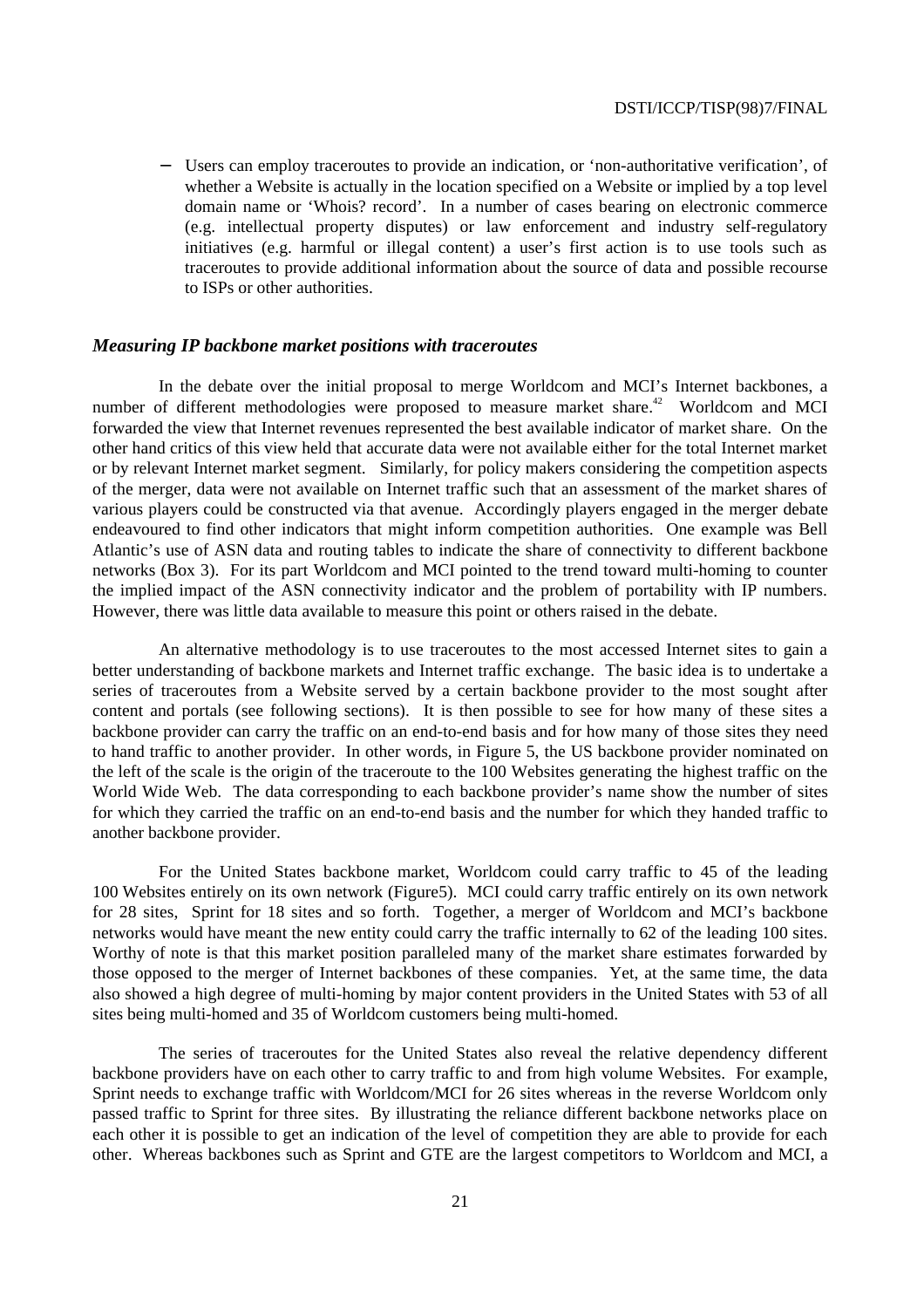'tier two' backbone provider such as Savvis appears to primarily rely on Worldcom and MCI to reach leading Websites and other ISPs (Figure 6). In fact Savvis first handed traffic to Worldcom for 71 of the top 100 Websites and to MCI for a further 11 sites. Worldcom and MCI then carried the traffic within their own networks to the Website or passed it to another ISP.

To further demonstrate this indicator the OECD has performed a similar series of traceroutes in Sweden (Figure 7), Germany (Figure 8), the Netherlands (Figure 9) and Australia (Figure 10) by using the leading 100 Websites in each country. One important finding common to each of these markets was that there was much less multi-homing at the leading Websites than in the United States. Of the three countries Sweden had the most sites multi-homed (10) whereas Australia and Germany only had a couple of Websites with multiple providers. This raises the question of why this is the case compared to the proliferation of multi-homing by major content providers in the United States. One explanation could be that it is due to the different levels of competition including the availability or pricing of infrastructure. Another factor could be that the Websites in the United States bear far high traffic flows, than counterparts in other countries, and therefore require a higher degree of multi-homing. It might also be simply a sign that the Internet market in the United States is more mature than in other OECD countries.

One other potential indicator of the commercial maturity of the US Internet market relative to Australia, Germany, Sweden and the Netherlands is the high proportion of university Websites that figure in the top 100 Websites for these countries. In other words, users in universities still account for a high proportion of Internet traffic and accordingly lift the ranking of university Websites relative to commercial Websites. For example, 31 of the leading Dutch Websites are served by SurfNet the University network partly owned and managed by KPN, the incumbent telecommunication carrier.<sup>43</sup> This is not surprising since at end of 1997 half the hosts under the **.nl** domain were covered by SurfNet. Australia, Germany and Sweden have similarly high numbers of university Websites in their top 100 Websites. By way of contrast, Relevant Knowledge ranks just four universities in the US in its top 100.<sup>44</sup> One implication of this might be to bear in mind that academic backbone networks, while continuing to grow and provide important services, will either commercialise to capture mass market growth (as in the US) or form an increasingly smaller part of the total backbone market.

There are also interesting features that apply to the four individual countries, albeit in each market a variation on the methodology has been explored. In Sweden a series of traceroutes was also conducted from CERN in Switzerland to test the market positions from outside the country (Figure 7). The results were that SwipNet, owned by Tele-2 provided carriage for 41 per cent of the commercial sites (i.e. excluding Sunet the University network). Telia and Telenordia provided carriage for a further 39 per cent of commercial sites. One implication of these results is that while there are multiple backbone networks in Sweden, had a discussed merger between Telia and Telenor been consummated early in 1998 then just two entities would have carried traffic on an end-to-end basis to 80 per cent of the leading commercial sites. Telenor is part owner of Telenordia, along with BT and TeleDanmark.

The traceroutes conducted for the leading 100 Websites in Germany also had interesting features (Figure 8). This time one local traceroute site was used (Nacamar) and two foreign sites (TeleDanmark) and Global One (from a Website in the United States). Here the idea was to test to see how traffic was carried between different countries, where there was an obvious network relationship between partners (i.e. Global One in which Deutsche Telekom is a shareholder and the largest telecommunication infrastructure provider in Germany) and a carrier without a financial relationship but a close geographical location to Germany (TeleDanmark). To provide an additional perspective, both the first and second (if applicable) backbone network crossed are shown in Figure 8 for the two foreign originated series of traceroutes.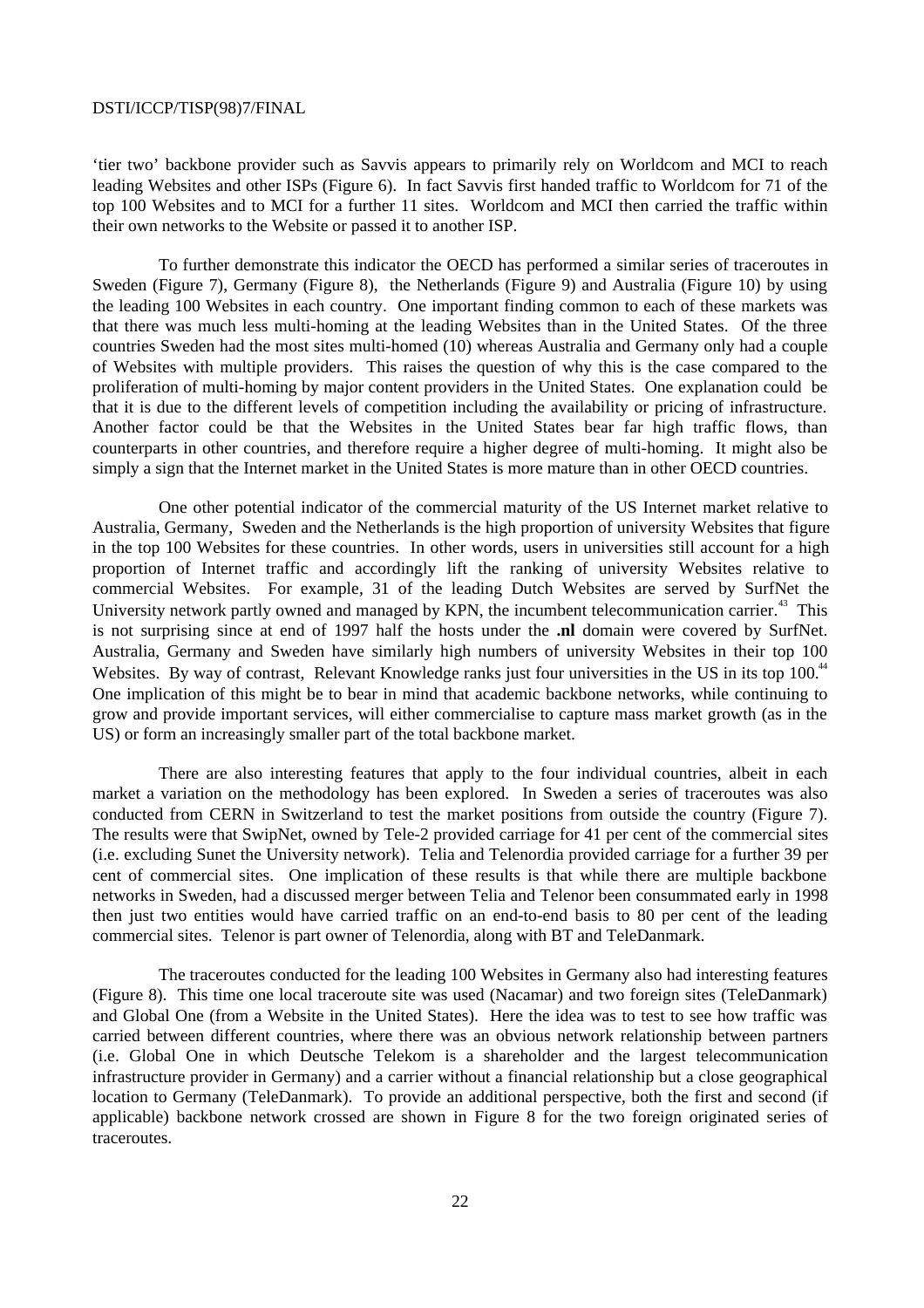Putting university Websites to one side, the traceroutes from a Website served by Nacamar revealed a rich diversity of ISP backbone partners and a fairly small share of traffic exchange with Deutsche Telekom. Deutsche Telekom's relatively small share was confirmed by the trace from Global One, where had it provided greater connectivity, there would have been a greater share of end-to-end carriage within Global One. However , the most striking feature of this traceroute series was the amount of traffic between Denmark and Germany that traversed the United States. For one quarter of the traceroutes from TeleDanmark, to the leading sites in Germany, traffic was initially exchanged via MCI's network in the United States and then found its way back to Germany via the Netherlands or other European countries. For a further 68 Websites TeleDanmark passed the traffic to Telenordia (via an exchange point in Stockholm), whence it was mostly carried via other providers through the Netherlands before being passed to Germany.

A further observation is that Global One handed all non-Deutsche Telekom customer traffic, as soon as possible, to the applicable backbone provider, many of whom had facilities connecting these ISPs to exchange points in the United States or further west from Germany in Europe. As such in Figure 8, Global One's pattern of traffic exchange, at the second exchange stage, looks more like Nacamar's series of first exchanges. By way of contrast the series of traceroutes from TeleDanmark are still another one or two steps from a similar series of exchanges. Due to the fact that Websites under **.de** (Germany) link to content under **.dk** (Denmark), second only to **.com**, it would appear that Danish content is popular with German users. This raises the question of whether existing traffic exchange between the two countries is optimal or still influenced by the legacy of past European regulatory policies, in respect to telecommunication monopolies. In other words, does traffic between some European countries travel via the United States because this is the most efficient route or because of the cost or availability of transborder infrastructure in Europe?

For the Netherlands a series of traceroutes was initiated from one domestic site (Cistron, a Dutch ISP) to the leading 100 sites under **.nl** (Figure 9). For some 96 of these traceroutes, traffic was exchanged wholly within the Netherlands. Some four traceroutes travelled via the United States. Three of these traceroutes eventually found their way back to the Netherlands and one terminated in the United States where the content was located on a server, although bearing a **.nl** top level domain name. In this series the methodology was also varied to count all backbone traffic exchanges (i.e. all networks crossed), instead of just counting the number of initial traffic exchanges (i.e. the second backbone provider).

The series of traceroutes to the leading 100 Websites in Australia is shown in Figure 10. Australia's backbone market, at least until recently, has been characterised by Telstra treating all domestic traffic exchanges as paid transit. This system is different to 'shortest exit routing' which is most commonly the system used to exchange Internet traffic. With shortest exit routing "...data is passed from one network to another at the earliest point where ISPs meet".<sup>45</sup> If the two ISPs (e.g. ISP-A and ISP-B) have not agreed to exchange traffic directly it will be exchanged at the first opportunity with an ISP that does have a relationship with both (i.e. ISP-A passes traffic to ISP-C which then passes traffic to ISP-B).

Whereas most large backbone providers which peer hand off traffic to another backbone network, as soon as the network determines they do not have a direct connection to the Website concerned and another path is available, Telstra's backbone network carries this traffic virtually the whole way (including traffic exchanges with other major Australian backbones). Interestingly, this also leads to incoming international traffic being handed to Telstra, at an international exchange point, even if the ISP concerned has a direct backbone connection to Australia. Consider the series of traceroutes from CWIX (the Cable and Wireless US IP backbone network) which only carries traffic between CWIX and Optus (a Cable and Wireless Australian subsidiary), when it is to an Optus or Ozemail customer's Website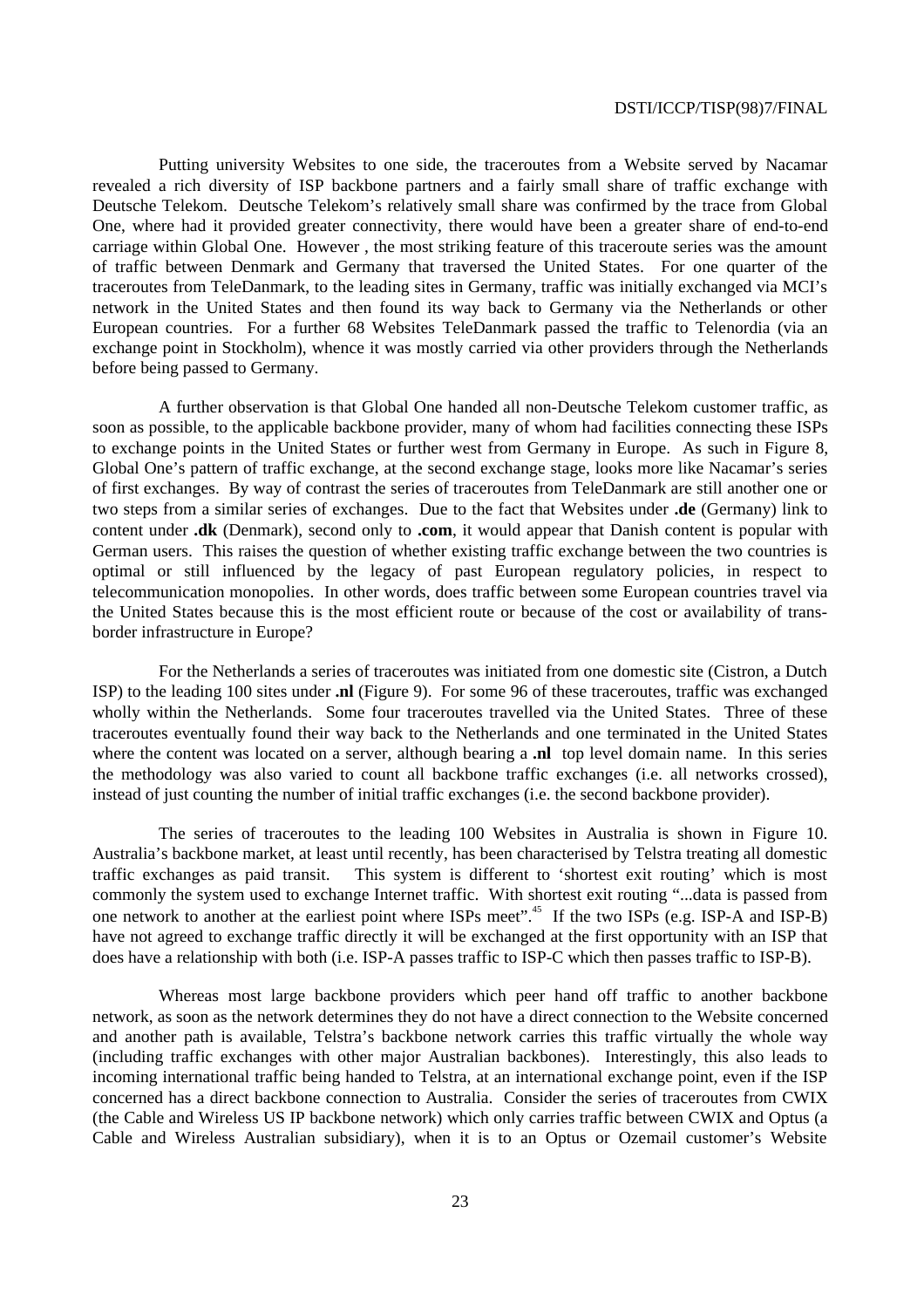(Table 10). For Telstra customers, which is virtually every ISP in Australia, the CWIX network hands traffic to MCI which then passes it to Telstra.

This international pattern of traffic is interesting in terms of Telstra's position on the financing of international infrastructure. If CWIX (and Optus) carried the traffic from the United States to Australia, Optus would have had to pay Telstra for the domestic traffic exchange to reach the Telstra customer's Website (at least prior to a new traffic exchange agreement signed between Telstra and Optus in June 1998). The interesting point is that it may be less expensive for CWIX to pass the traffic to MCI, than carry it directly to Australia and have it exchanged locally by Optus. In other words because CWIX passes the traffic to MCI (where the financial basis of the exchange may either be fairly low cost domestic transit or 'no settlement' peering) and MCI then passes the traffic to Telstra (where Telstra pays the full transport cost to Australia), then CWIX has not only saved on international bandwidth, but also on domestic exchange costs for local interconnection in Australia with Telstra. *In summary, domestic traffic exchange arrangements may influence international traffic exchange, and are therefore an important element necessary to inform policy and regulatory debates in this area.*

#### *Pathways to electronic commerce*

### *Website ranking*

There are a number of companies that seek to rank the most accessed sites on the World Wide Web. Lists of the most accessed web sites are of interest to a variety of different groups. For the companies wanting to advertise on the Internet it is useful to have an indication of the relative popularity of different Websites. For users such rankings are sometimes used as a directory service in different categories. For policy makers the main interest in Website rankings is the indication they might give for the location of the most popular content and as an input to determining the leading players providing access infrastructure to that content. The OECD has used Web21's lists of the most accessed Websites in different categories both to highlight to location of popular content, and its impact on traffic patterns, as well as the benefits being generated for pluralism and cultural diversity at a national and global level.<sup>46</sup> Such lists have also been used to determine which ISPs have the most significant backbone networks in terms of carriage of traffic to these high volume sites.

A number of companies undertake studies endeavouring to rank Websites by the amount of traffic or visits they generate (so called 'hits' or alternatively user sessions). Web21 produces the "Hot100" in different categories (e.g. news, sport, business, overall) and by different countries (e.g. **.au**, **.nl**). Categories of content are useful when policy makers are endeavouring to better understand the location of popular content, such as webcasting radio stations and the potential impact on policy in respect to convergence between different communication platforms. Country categories are useful for examination of traffic exchange, via traceroutes, between major backbone providers in national markets and their relationships with major international backbone markets. By combining tools such as traceroutes and lists of the most popular Websites indications can be constructed for different markets in terms of infrastructure availability, competition policy and the extent of trends such as multi-homing.

While a number of companies use off-line surveys, the two companies highlighted in Table 11 use a combination of on-line and off-line techniques. Web21 collects data from a number of different sources but primarily use the logs from proxy servers and caches. These logs are sent on-line to Web21 on a daily basis and represent the surfing patterns of over 100 000 surfers world-wide. Approximately 60 per cent of these users are in North America and 40 per cent outside the United States.<sup> $47$ </sup> Relevant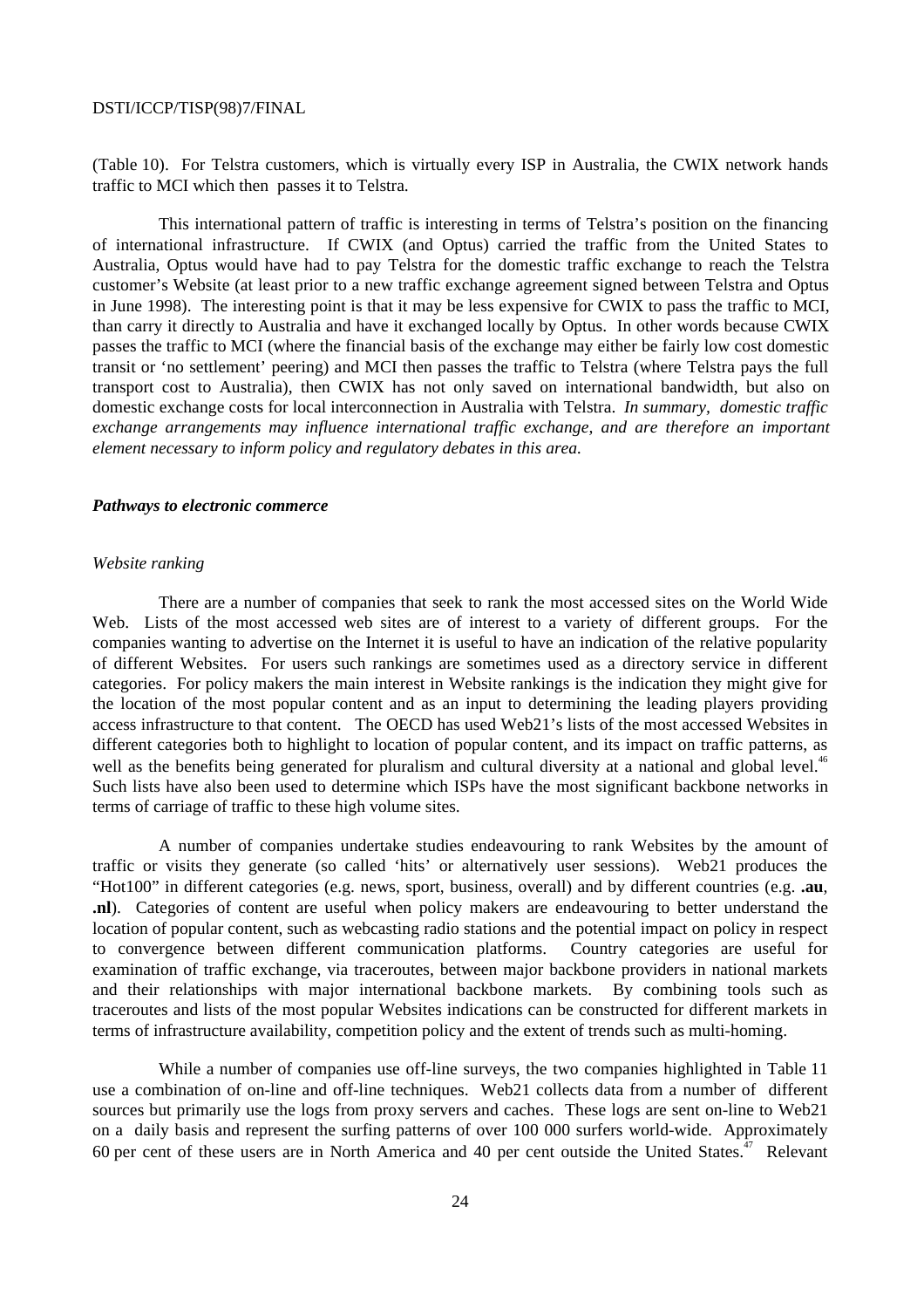Knowledge is another company which ranks web sites by getting users to download proprietary software via the Internet onto all computers they use to access the Web. These user's surfing patterns are then tracked by the company and made available on the net by different demographic categories.<sup>48</sup> RelevantKnowledge reports that, on average, 83 per cent of the 35 000 users they monitor go to 10 or fewer different domain names each week.<sup>49</sup> This is one reason the best known Websites are increasingly valued by advertisers. According to the Internet Advertising Bureau (IAB) the top 10 Websites receive 67 per cent of total Internet advertising expenditures.  $50$ 

### *Ranking portals*

A portal is the term given to that part of a Website which acts as a gateway, or launch point, through which users navigate the World Wide Web. A portal can be the page a user sees each time they log onto the World Wide Web, such as the home page of an ISP or AOL (America Online). Accordingly, one measure of the usage of a portal is the number of subscribers served by a certain ISP, or other online service, although this is not precise as users can create their own portal or set their opening web page to another Website. These latter users will often define portals, such as Yahoo! or Excite, as their default Websites or use the default page of their browser (e.g. Netscape, Microsoft). These portals, which commenced service primary as search engines or directories have since moved to providing multiple applications designed to provide users with a variety of tools in one location (e.g. e-mail, news, personalised news, search engines, directories etc.). Similarly, Netscape and Microsoft have incorporated an increasing number of portal-like functions into their browsers as well as selling hyper-text links and advertising space to other portals.

One way to examine the use of portals is to look at the results of Website ranking, as discussed in the previous section. Accordingly sites such as Yahoo and Excite are amongst the most accessed Websites on the Internet. It is this popularity, and the belief of many analysts that portals will become increasingly important to making the Internet more user friendly for electronic commerce, that has attracted increasing attention. Portals that were fairly recently in the preserve of sophisticated Internet users are now the best known sites on the Internet, a trend not missed by companies engaging in electronic commerce. For example, Yahoo!'s mix of advertisers changed from 85 per cent computer-related in 1995, to approximately 80 per cent consumer brands in 1997.<sup>51</sup> This has led to portals becoming highly valued by stock markets and traditional media companies wanting to own prominent pathways to their content.<sup>52</sup> Examples of the latter trend are Disney Corporation's investment in Infoseek and NBC's investment in Snap.<sup>53</sup> Another approach to investigating portals is to examine the number of hyper-text links to the gateway pages of these Websites and their origin.

Many electronic commerce sites pay search engines, or other portals, a fee for each transaction referral.<sup>54</sup> This can be done with, for example, 'click-through' banner advertising. The search engine "HotBot", itself a portal, provides a tool that enables users to count the number of hyper-text links to a URL (Universal Resource Locator). By putting in a URL such as **http://www.oecd.org**/, and selecting the appropriate setting, "HotBot" shows there were around 19 000 hyper-text links to this URL in June 1998. It is also possible to break this number down by hyper-text links from different domains (e.g. **.com**, **.gov** or **.be** for Belgium) and by region (i.e. combining certain domains to provide a figure for Europe or North America). The usual caveat, that allowance needs to be made for domain registrations under gTLDs coming from different countries, needs to be borne in mind. In addition the total count of hyper-text links includes internal Website hyper-text links to a particular URL (e.g. back to main page hyper-text links, links to the web designer's page and so forth). It is also probable that if this measure became used as an indicator of popularity it would be relatively easy to distort (though probably just as easy to counter and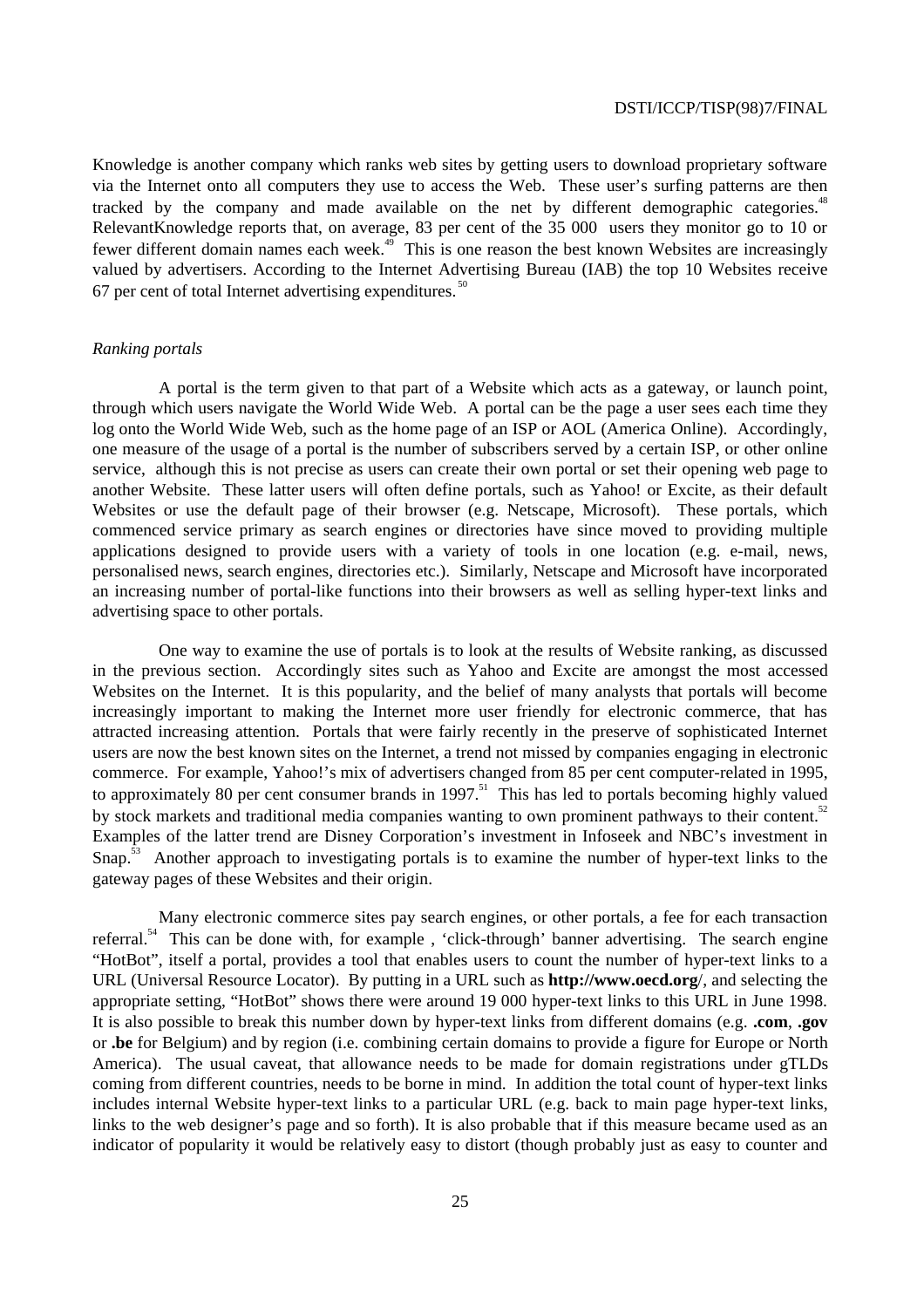make allowance for in the overall outcomes). That being said an initial look at the number of hyper-text links to a selection of leading portals is worthwhile for a better understanding of the development of electronic commerce.

It should be borne in mind that it is also possible to count hyper-text links to an entire domain, such as **netscape.com**. This would count links to the entire domain (e.g. **www.netscape.com** and **home.netscape.com** etc.) rather than a particular URL (e.g. **http://www.netscape.com**/). This is useful for examining hyper-text links between domains, including TLDs and gTLDs as discussed below, but in the context of an examination of portals it is interesting to link to the main URL of a company rather than its entire domain. It is also possible to net out internal links within a domain so that only the links from other Websites are counted but they are included in Table 12. Nicheworks has an interesting visualisation tool for Websites and links, showing the example of the Chicago Tribune's Website (Table 12).

By most measures 'Yahoo!' emerges as the most accessed Website on the Internet. Accordingly it is not a surprise that a count of the number of hyper-text links to **http://www.yahoo.com/**, reveals that it has the most links directed to it to on the World Wide Web (Table 12). Excite and Lycos are the search engines that have the next highest number of hyper-text links followed by Alta Vista. Netscape and Microsoft also have Websites which attract some of highest numbers of links on the World Wide Web. Apple and IBM make up the remainder of the group of companies with more than 100 000 hyper-text links to their main URLs. Results of other sites have been chosen to give an indication of the very large difference in the number of hyper-text links to 'new media' Websites and those to some traditional media. There is a vast difference in the number of hyper-text links to Websites needed to navigate the Internet (either via search and directory functions such as Yahoo! or equipment and software such as Netscape and Microsoft) for content and services than to the Websites of traditional print media.

As an aside it is also possible to use this tool to get an indication of the amount of 'adult content' relative to all content on the World Wide Web. Here it can be noted that the leading 100 Websites providing adult content make up only around 0.05 per cent of all content on the Internet. The proxy measure for content here is to count the number of outgoing URLs from these Websites relative to the total number of outgoing URLs from all domains. This does of course not deny the importance of using self regulatory tools, such as screening technologies, because of the ease with which adult material can be located intentionally or accidentally by children. However it is interesting to compare this figure with the amount of content under **.edu** (used by institutions of higher education in the United States) which makes up more than 16 per cent of all Internet content. Taken together with the content under **.us** (used by schools in the United States) and the educational content under top level domains, the amount of educational content helps put a more balanced perspective on the different types of content available on the World Wide Web.

It is also interesting to examine the number of hyper-text links to the traditional gatekeepers to the online world (Table 13). Significantly only AT&T and NTT exceed 10 000 hyper-text links to their main URLs. In the not too distant past telecommunication carriers with government mandated monopolies owned every 'portal' from the actual line connection to the PSTN, through to every piece of customer equipment and the cover and contents of telephone directories. From the 1960s onward these monopolies came under increasing pressure for commercial and technological reasons. Today, the majority of these markets have been liberalised in OECD countries, meaning that telecommunication carriers need to compete not only at the level of physical infrastructure but also for portals. Consider, for example, if as Internet telephony is increasingly incorporated into electronic commerce Websites, the additional communication revenue (over and above the local call or access fee) may accrue to the Internet telephony provider nominated by the owner of the portal (e.g. in a similar way to 800 numbers for the PSTN). Even for the telecommunication carrier that becomes an ISP, and therefore has the opportunity to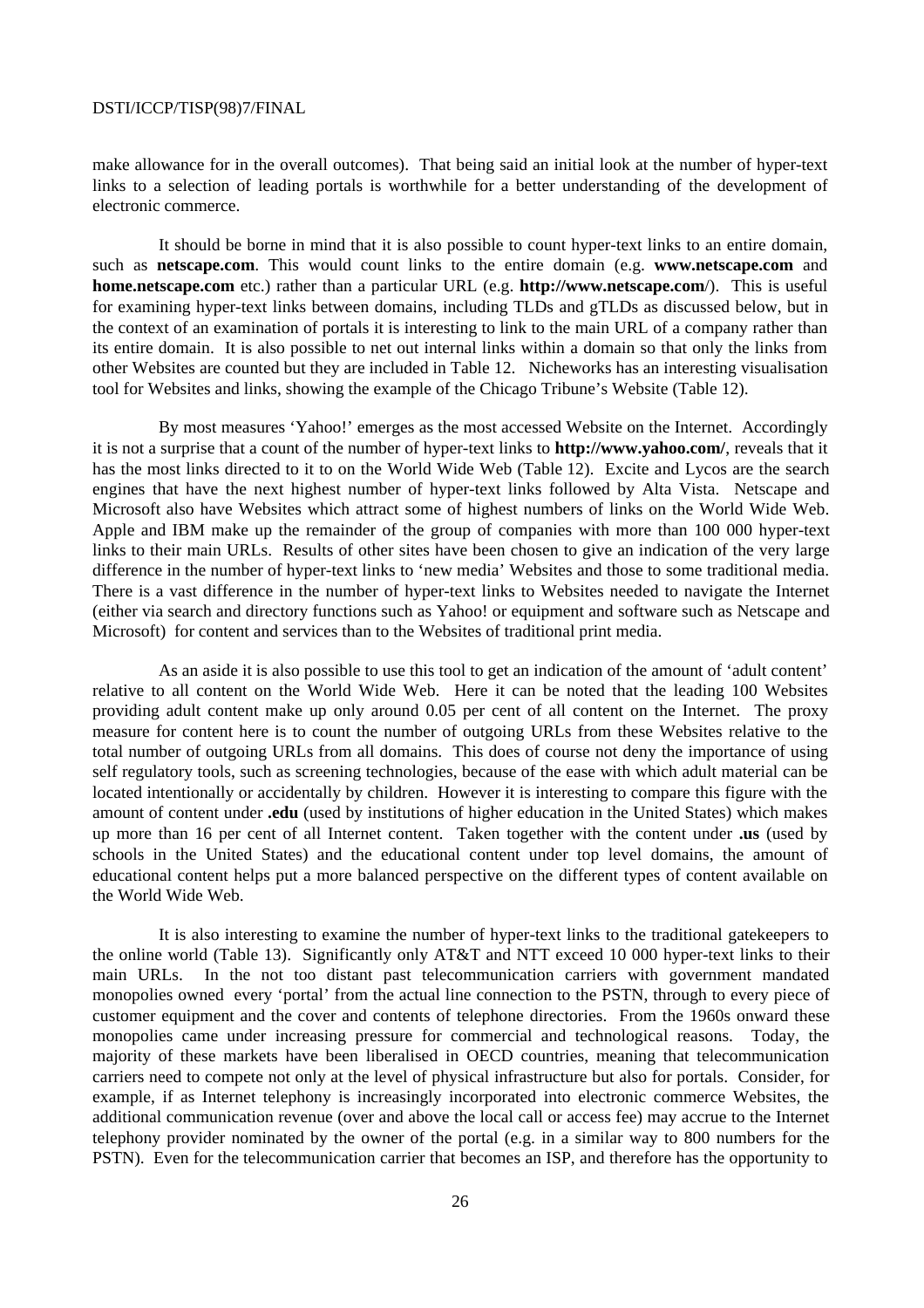create a portal via the launch point for subscribers, there is no guarantee that these users will not opt for portals like Yahoo! and Netscape.

#### *Comparative World Wide Web development*

One indicator of the take up of different audio, video and other software tools on the World Wide Web is to use a search engine to count the number of applications. As Internet searches can be conducted under a particular top level domain name, by using HotBot, it is possible to get an indication of the use of these technologies (Table 14). By including objects found under gTLDs and the TLDs associated with OECD Member countries, there appeared to be around 600 000 audio and more than 200 000 video applications in July 1998.

While the usual caveat applies, as to the allocations under gTLDs not being country specific, the data shown under TLDs might be taken to represent a very large sample for any given country. Accordingly by using search engines, analysts have one indication of the number of webcasting sites under a domain associated with a certain country. In future this may be an important source of information to assist policy makers dealing with convergence issues.

#### *Indicators of domain linkages to and from OECD countries*

Charts of the growth in the Internet show a sharp rise in popularity after the development of the World Wide Web. In particular there is a sharp increase after the introduction of 'browsers', the initial tools that made it easy to navigate this space by 'point and click'. This innovation created new pathways for electronic commerce and, by doing so, raised the question of whether indicators of the topography of linkages between domains could be useful for policy makers. While the nature of the Internet's DNS makes it easier to apply some analytical tools to individual domains (i.e. **yahoo.com**), than to geographical areas (e.g. **.nl** for the Netherlands), it is possible to construct matrices of the linkages between all the TLDs associated with OECD countries and gTLDs (Table 15). These data show the number of hyper-text links embedded in Websites between all TLDs and  $\sigma$ TLDs.<sup>55</sup> For example, in July 1998 there were 3 281 links from **.au** (Australia) to **.at** (Austria) and 2 855 links from **.at** to **.au**.

The largest number of hyper-text links between top level domains are intra-domain links. For example some 71.6 per cent of all hyper-text links under **.au** are to other Websites under **.au** (Table 16). The next domains to which there are the most hyper-text links are the gTLDs such as **.com**.One reason for this is that these domains can, at one level, be seen as an extension of intra-domain links because a significant proportion of gTLD registrations are from outside the United States. In other words a large number of **.au** to **.com** hyper-text links would be within Australia. The second and more important reason for the preponderance of links to gTLDs is that much of the most popular content is under **.com.** Accordingly the **.com** share of inter-domain links is by far the largest (Table 17). For example 38 per cent of all the inter-domain links from the **.au** domains are to the **.com** domains followed by **.net** and **.edu**.

It is also possible to look at the bilateral relationships between domains. In Table 18 the data show the percentage of total number of hyper-text links between two domains. For example there were 11 423 hyper-text links from **.ca** to **.fr** and 10 994 links from **.fr** to **.ca.** Accordingly Table 18 shows that 51 per cent of the bilateral links were from **.ca** to **.fr** and 49 per cent from **.fr** to **.ca**. On an overall basis there were 3 254 329 hyper-text links from **.ca** to other domains and 3 072 287 hyper-text links from all other domains to **.ca**. So the balance, including intra-domain links under **.ca**, was 48.7 per cent incoming links and 51.3 per cent outgoing links. By excluding intra-domain links, the balance for **.ca** inter-domain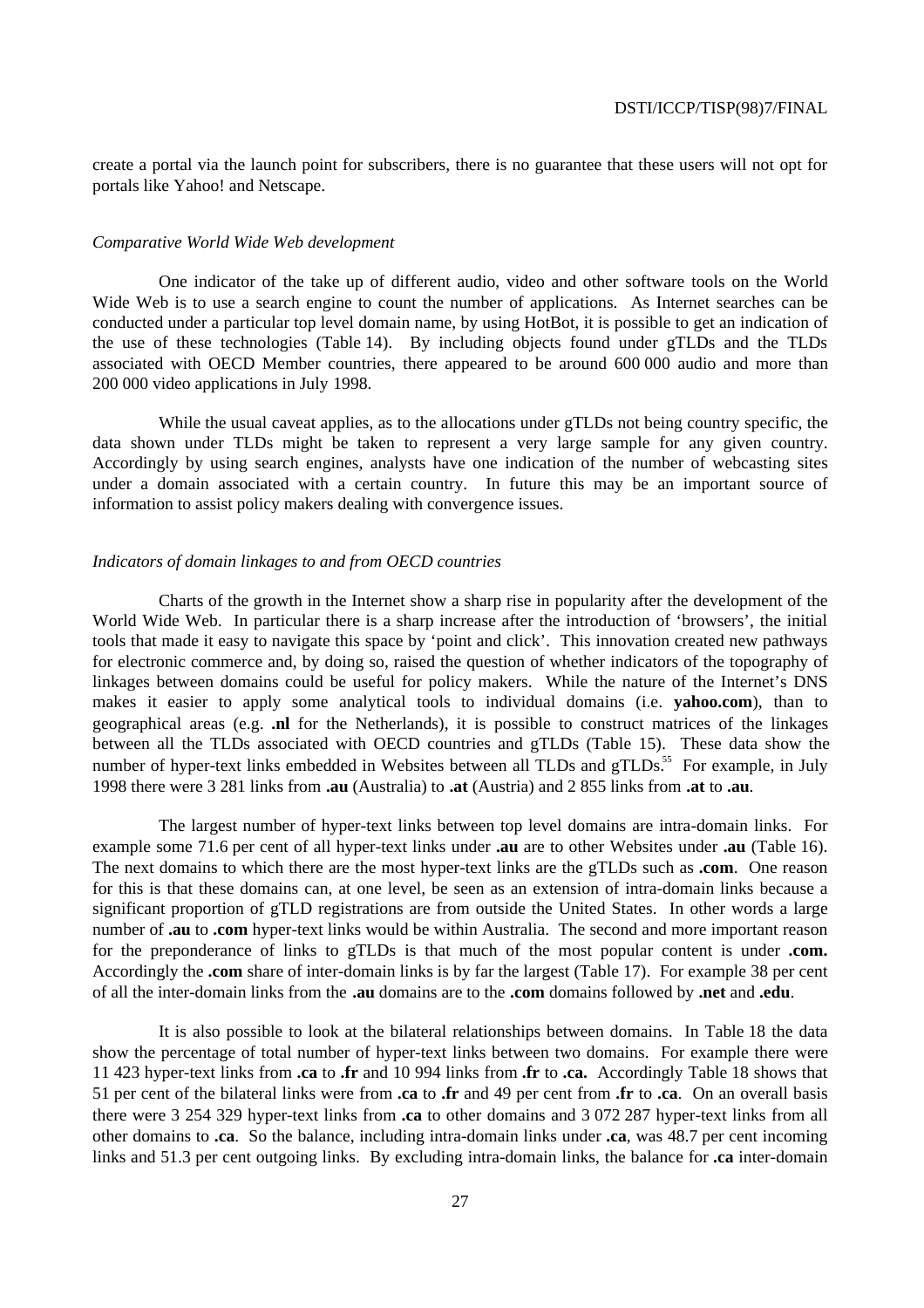links was 44.2 per cent incoming links and 55.8 per cent outgoing links. One reason for this balance is that Canadians are the greatest users of **.com**, outside users in the United States. To make allowance for this it is possible to exclude **.com**, **.net** and **.org** which then shifts the balance in the opposite direction. Under this equation some 67.7 per cent of links are incoming for **.ca** and 33.3 per cent of links are outgoing from **.ca**.

These matrices raise a very large number of possible research and discussion topics that go well beyond the scope of this document. The reasons that users link from one domain to another no doubt have many social and economic factors including, cultural, linguistic, trade, geography and so forth. However, an important factor is the relative development of the Internet in different countries. Attractive content has to exist under a certain domain, and be accessible (i.e. some users link to the same content under one domain rather than another based on infrastructure performance), before users will link to a URL. Linkages between domains provide a interesting indicator for further analysis of comparative performance even though allowances need to be made for gTLD registrations across different countries.

The most obvious and important question is how closely the relative proportion of hyper-text links between domains resembles Internet traffic flows between those domains. In addition, in the absence of data on Internet traffic flows between countries, might the number of links be taken as an indicator of the importance of content in one domain for users in another domain? If so, might this be a consideration in debates over the financing of international infrastructure? In addition, could this indicator be used to inform decisions to develop more direct traffic exchange between neighbouring countries rather than send traffic via other countries and continents? For example, in the series of traceroutes from Denmark to Germany, the majority of traffic travelled via the United States or via Sweden and the Netherlands. At the same time, the number of links from **.de** (Germany) to **.dk** (Denmark) indicates German users are the second most likely to link to URLs under **.dk** after users from the **.com** domain.

One future topic might be to focus on how closely Internet linkages, from one domain to another, resemble the relative importance of telephony routes. The differences from traditional communication patterns may suggest more about Internet use and how electronic commerce is developing than the similarities. One aspect of this might be to examine the importance of geography in determining linkages. For example, do users link more to distant countries rather than neighbouring countries where there is easier access to traditional media from that country. Another aspect might be language. For example, do users put more content aimed at international consumption under **.com** than under their national domains.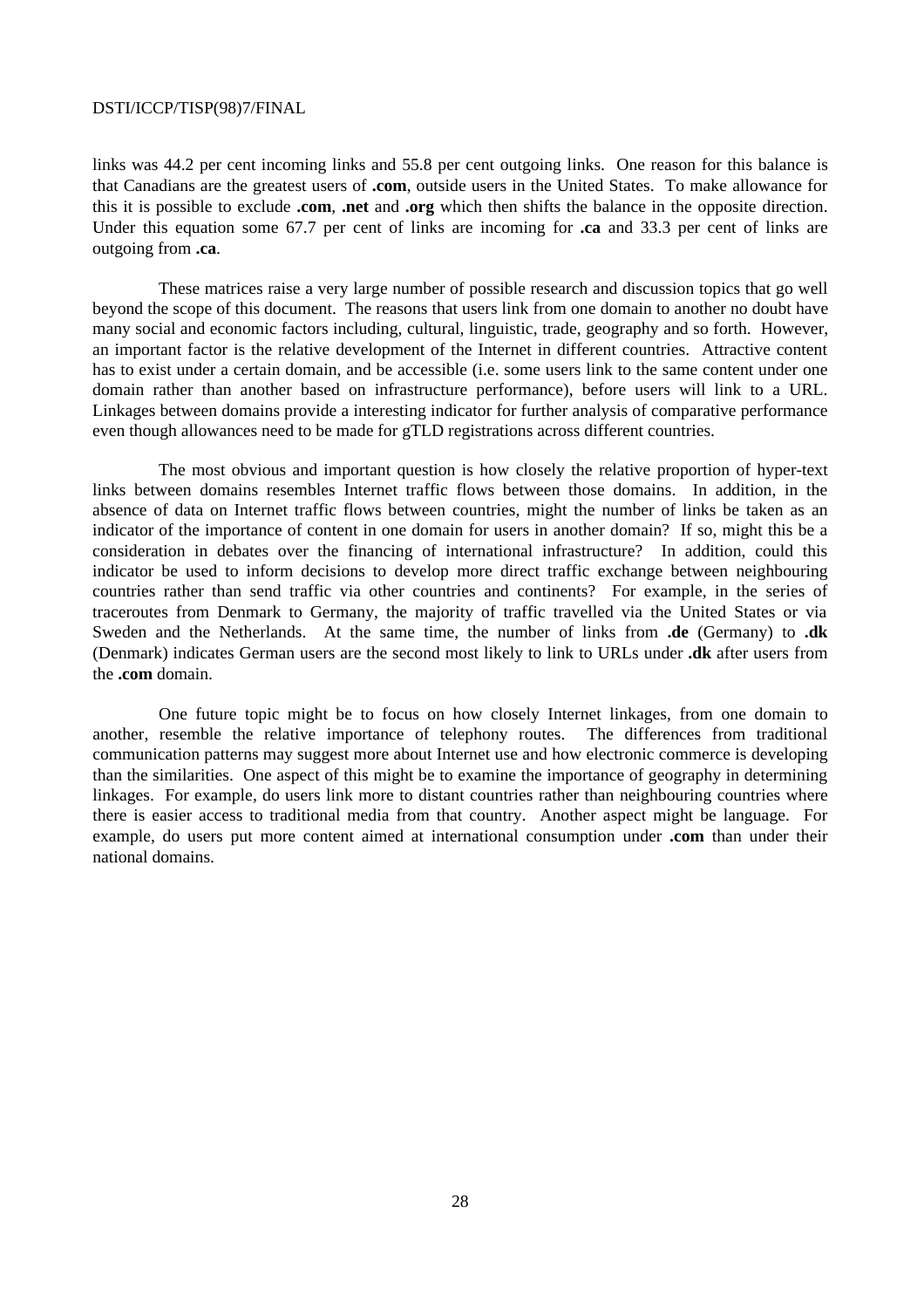|                                                         | Note                                                         | Frequency                    | URL                                                      |
|---------------------------------------------------------|--------------------------------------------------------------|------------------------------|----------------------------------------------------------|
| <b>Internet Host Surveys</b>                            |                                                              |                              |                                                          |
| Network Wizards                                         | Covers all gTLDs and TLDs                                    | Twice yearly                 | http://www.nw.com/                                       |
| <b>KRNIC</b>                                            | Covers hosts under .kr                                       | Yearly and latest            | http://www.krnic.net/english/net/2_                      |
|                                                         |                                                              | current.                     | 93_00.html                                               |
| <b>RIPE</b>                                             | Covers TLDs within area served                               | Monthly                      | http://www.ripe.net/statistics/hostco                    |
|                                                         | by RIPE.                                                     |                              | unt.html                                                 |
| Web Server Surveys                                      |                                                              |                              |                                                          |
| Netcraft                                                | Presents results for Internet on a                           | Monthly                      | http://www.netcraft.co.uk/Survey/                        |
|                                                         | monthly basis but, with the                                  |                              |                                                          |
|                                                         | exception of .com, discloses data                            |                              |                                                          |
|                                                         | for only a selected number of                                |                              |                                                          |
|                                                         | gTLDs and TLDs each survey.                                  |                              |                                                          |
| <b>Internet Backbones</b>                               |                                                              |                              |                                                          |
| CAIDA's MapNet                                          | Visualisation of Internet                                    | Relies on the co-            | http://www.caida.org/Tools/Mapnet<br>/Backbones/         |
|                                                         | backbone networks, mainly<br>United States, by bandwidth and | operation of ISPs<br>to keep |                                                          |
|                                                         | ISP. Some non-United States                                  | information                  |                                                          |
|                                                         | headquartered ISPs are included,                             | accurate.                    |                                                          |
|                                                         | such as Telstra.                                             |                              |                                                          |
| Cybergeography                                          | Collection of links, maps and                                | Reference and                | http://www.cybergeography.org/                           |
|                                                         | resources for Internet                                       | Links.                       |                                                          |
|                                                         | visualisation.                                               |                              |                                                          |
| <b>Information for ISPs</b>                             | Collection of links to backbone                              | Links to maps and            | http://www.clark.net/pub/rbenn/isp.                      |
|                                                         | maps and undersea cables.                                    | resources.                   | html                                                     |
| <b>Internet Backbone Maps</b>                           | Links to ISP backbone maps.                                  | Linked directly to           | http://navigators.com/isp.html                           |
|                                                         |                                                              | ISP maps.                    |                                                          |
| Internet Backbone maps                                  | Links to Internet backbone maps.                             | Links to other               | http://www.exploits.org/~rkroll/net                      |
|                                                         |                                                              | Websites.                    | maps.html                                                |
| Yahoo!                                                  | Yahoo's links to Internet maps                               | Links to backbone            | http://www.yahoo.com/Computers_                          |
|                                                         |                                                              | maps.                        | and_Internet/Internet/Maps/                              |
| IP Address Occupancy                                    |                                                              |                              |                                                          |
| <b>CAIDA</b>                                            | Indicator which allows                                       | Intermittent                 | http://www.caida.org/IPv4space/                          |
|                                                         | visualisation of IP address                                  |                              |                                                          |
|                                                         | occupancy                                                    |                              |                                                          |
| of<br>Geography<br>Internet                             | Maps of IP address location in                               | Maps for March<br>1997       | http://www.geog.ucl.ac.uk/casa/mar<br>tin/internetspace/ |
| Address Space in UK.<br><b>Internet Routes and ASNs</b> | the United Kingdom.                                          |                              |                                                          |
|                                                         |                                                              |                              |                                                          |
| <b>CIDR</b> Report                                      | Plots size of routing table.                                 | Daily                        | http://www.employees.org:80/~tbat<br>es/cidr.plot.html   |
| Gains by aggregating at the                             | This lists the "Top 30" players                              | Daily/Weekly                 | http://www.employees.org:80/~tbat                        |
| origin AS level.                                        | who if they decided to aggregate                             |                              | es/cidr-report.html#Gains                                |
|                                                         | their announced classful prefixes                            |                              |                                                          |
|                                                         | at the origin AS level could make                            |                              |                                                          |
|                                                         | a significant difference in the                              |                              |                                                          |
|                                                         | reduction of the current size of                             |                              |                                                          |
|                                                         | the Internet routing table. Also                             |                              |                                                          |
|                                                         | provides a weekly summary of                                 |                              |                                                          |
|                                                         | changes in terms of withdrawn                                |                              |                                                          |
|                                                         | and added routes.                                            |                              |                                                          |

# **Table 1. Selected Internet infrastructure indicators**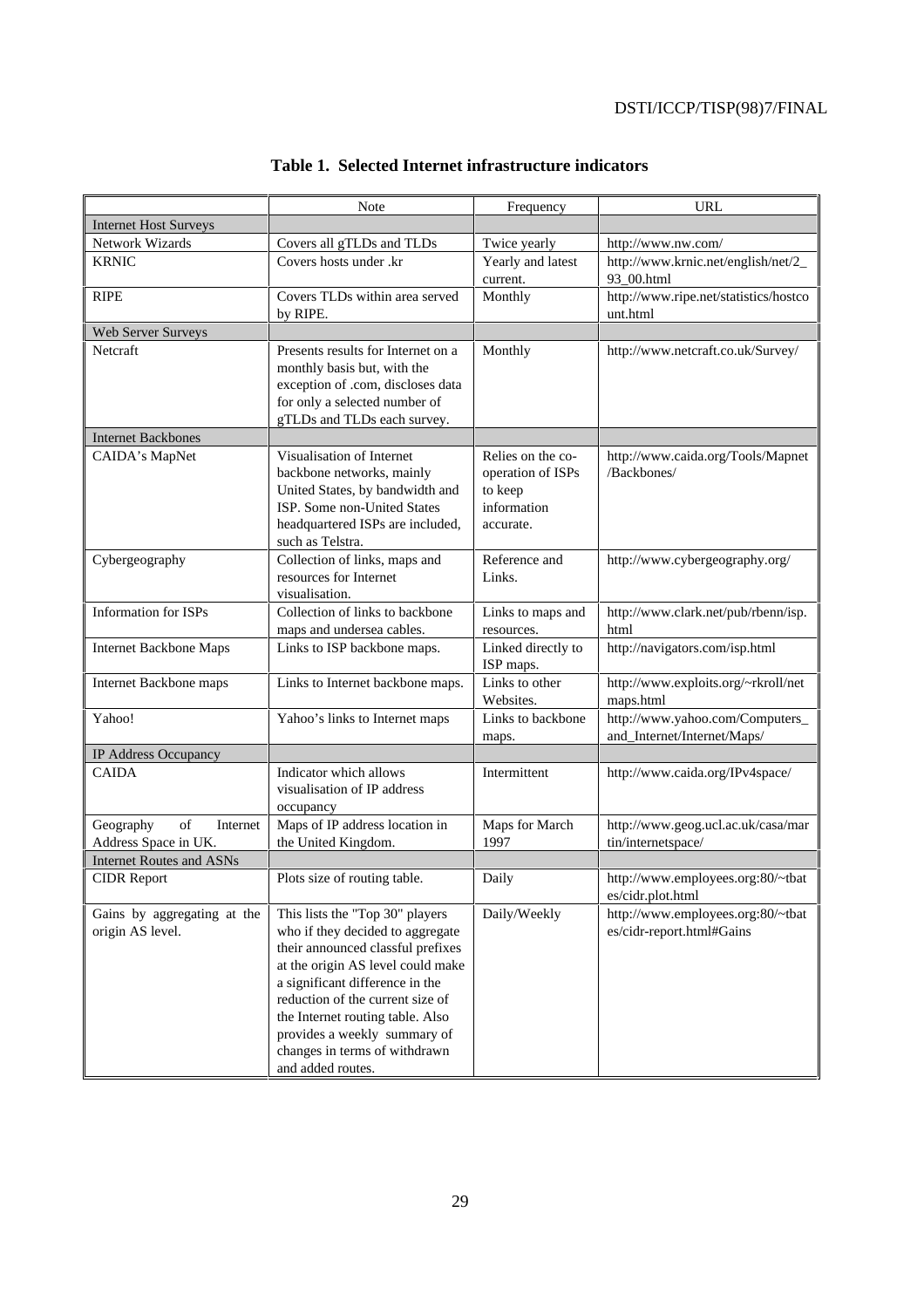|                                     | Note                                | Frequency                | <b>URL</b>                            |
|-------------------------------------|-------------------------------------|--------------------------|---------------------------------------|
| <b>CSELT</b> Routing Information    | Graphic display of BGP4+            | Real time.               | http://carmen.cselt.it/ipv6/bgp/index |
|                                     | routing entries for the backbone    |                          | .html                                 |
|                                     | sites and for all sites running     |                          |                                       |
|                                     | $BGP4+$                             |                          |                                       |
| Telstra                             | Plots size of routing table.        | <b>BGP</b> Table plotted | http://www.telstra.net/ops/bgptable.  |
|                                     |                                     | for 2 days, 14 days      | html                                  |
|                                     |                                     | and 1994 to              |                                       |
|                                     |                                     | present.                 |                                       |
| <b>NLANR</b>                        | The form processes BGP routing      | Once daily (at           | http://rwac.ucsd.edu/ASx/             |
|                                     | tables collected from a route       | night)                   |                                       |
|                                     | server with BGP connections to      |                          |                                       |
|                                     | multiple geographically             |                          |                                       |
|                                     | distributed target operational      |                          |                                       |
|                                     | routers. It allows for constructing |                          |                                       |
|                                     | interconnection maps by             |                          |                                       |
|                                     | Autonomous System                   |                          |                                       |
|                                     | (AS) numbers.                       |                          |                                       |
| University of Oregon Route          | The Route Views project seeks to    |                          | http://www.antc.uoregon.edu/route-    |
| <b>Views Project</b>                | provide information for operators   |                          | views/                                |
|                                     | about how their prefixes and        |                          |                                       |
|                                     | ASes are being seen by the global   |                          |                                       |
|                                     | routing system, and to provide      |                          |                                       |
|                                     | researchers with high quality data  |                          |                                       |
|                                     | about the routing system.           |                          |                                       |
| Estimates/Surveys of Internet Users |                                     |                          |                                       |
| HeadCount                           | Aggregates official and             | Ongoing.                 | http://www.headcount.com/             |
|                                     | commercial surveys of on-line       |                          |                                       |
|                                     | use by country.                     |                          |                                       |
| <b>NUA</b>                          | Produces estimates from various     | Current.                 | http://www.nua.ie/surveys/how_ma      |
|                                     | surveys (global and regional        |                          | ny_online/index.html                  |
|                                     | estimates)                          |                          |                                       |
| Bellcore                            | Netsizer (Forecasting)              | Current                  | http://www.netsizer.com/              |
| <b>KRNIC</b>                        | Publishes survey of Korean ISPs     | Current.                 | http://www.krnic.net/english/net/net  |
|                                     | with precise numbers of             |                          | .html                                 |
|                                     | subscribers.                        |                          |                                       |
| Reference                           |                                     |                          |                                       |
| <b>CAIDA</b>                        | The best available critical list of | Reference and            | http://www.caida.org/Tools/taxono     |
|                                     | infrastructure tools and            | Links                    | my.html                               |
|                                     | indicators.                         |                          |                                       |
| Merit                               | <b>Internet Performance</b>         | Reference and            | http://www.merit.edu/ipma/            |
|                                     | Measurement and Analysis            | Links to Merit and       |                                       |
|                                     | (IPMA) project, a joint effort of   | other tools.             |                                       |
|                                     | the U-M Department of               |                          |                                       |
|                                     | Electrical Engineering and          |                          |                                       |
|                                     | Computer Science and Merit          |                          |                                       |
|                                     | Network.                            |                          |                                       |

# **Table 1. Selected Internet infrastructure indicators** *(continued)*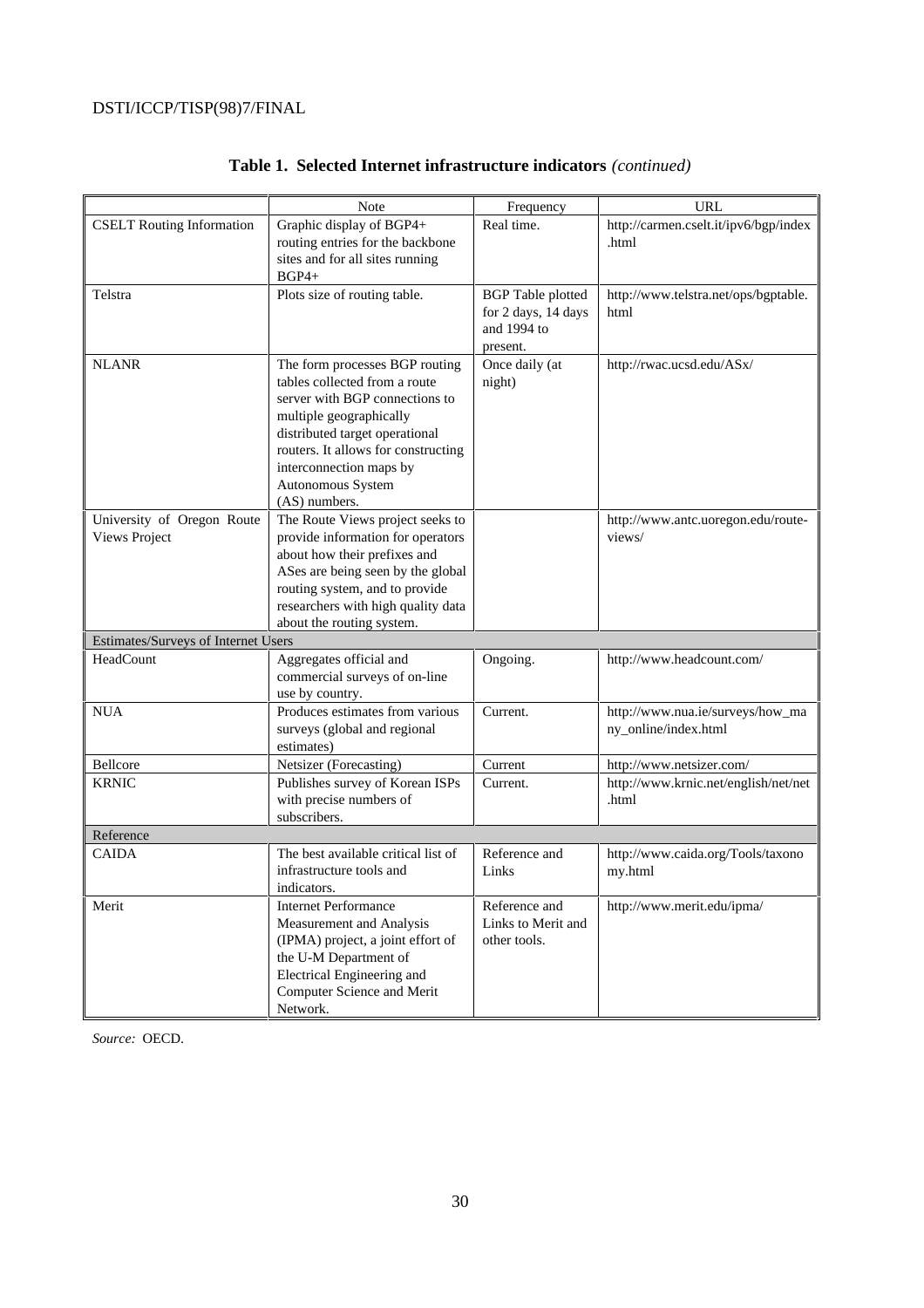|                                     | <b>Note</b>                                                                                                                              | <b>URL</b>                                                                 |  |  |  |
|-------------------------------------|------------------------------------------------------------------------------------------------------------------------------------------|----------------------------------------------------------------------------|--|--|--|
| Data on domain registration (gTLDs) |                                                                                                                                          |                                                                            |  |  |  |
| <b>InterNIC</b>                     | gTLD statistics periodically released via press<br>release.                                                                              | http://www.internic.net/                                                   |  |  |  |
| Imperative<br>(Internet.Org)        | 1997 publication of 'active' gTLD registrations by<br>country, but currently just US gTLD registrations<br>and registrations by US city. | http://www.internet.org/                                                   |  |  |  |
| Imperative<br>(Internet.Org)        | Domain web hosting market share.                                                                                                         | http://www.internet.org/cgi-<br>bin/genobject/hosting/tiga6aD77ZE          |  |  |  |
| Imperative<br>(Internet.Org)        | Domain registrations listed by ISP.                                                                                                      | http://www.internet.org/cgi-<br>bin/genobject/connectivity/tiga6aD7<br>7ZE |  |  |  |
| Data on domain registration (gTLDs) |                                                                                                                                          |                                                                            |  |  |  |
| Australia (com.au)                  |                                                                                                                                          | http://www.MelbourneIT.com.au/                                             |  |  |  |
| Austria (.at)                       | Host count data is at http://www.aco.net/at-<br>hostcount/at-hostcount.html                                                              | http://www.nic.at/                                                         |  |  |  |
| Belgium (.be)                       | 1994 to present.                                                                                                                         | http://www.DNS.BE/domain-<br>info/statistics.html                          |  |  |  |
| Canada (.ca)                        | Data from 1988 to present presented by province<br>and sub-domain.                                                                       | http://www.cdnnet.ca/info/statistics                                       |  |  |  |
| Czech Republic (.cz)                |                                                                                                                                          | http://www.nic.cz/indexeng.htm                                             |  |  |  |
| Denmark (.dk)                       |                                                                                                                                          | http://www.dk-hostmaster.dk/                                               |  |  |  |
| Finland (.fi)                       |                                                                                                                                          | http://www.thk.fi/                                                         |  |  |  |
| France (.fr)                        | Data from 1991 to present.                                                                                                               | http://www.nic.fr/Statistiques/index.<br>html                              |  |  |  |
| Germany (.de)                       | Various data on domains and IP addresses from                                                                                            | http://www.nic.de/Netcount/netStat                                         |  |  |  |
|                                     | 1992 to present.                                                                                                                         | Overview.html                                                              |  |  |  |
| Greece (.gr)                        | Variety of data for .gr                                                                                                                  | http://www.open.gr/survey/311297/<br>facts-en.html                         |  |  |  |
| Hungary (.hu)                       |                                                                                                                                          | http://www.nic.hu/                                                         |  |  |  |
| Iceland (.is)                       |                                                                                                                                          | http://www.isnet.is/nic/                                                   |  |  |  |
| Ireland (.ie)                       | Data from January 1995 to present.                                                                                                       | http://www.ucd.ie/hostmaster/ie-<br>dom.html                               |  |  |  |
| Italy (.it)                         | Data from 1994 to present.                                                                                                               | http://www.nic.it/statistics/index.ht<br>ml                                |  |  |  |
| Japan $(jp)$                        | Data by number of allocated domains, connected<br>domains and disconnected domains from 1992 to<br>present.                              | http://www.nic.ad.jp/jpnic-<br>e/stat.html                                 |  |  |  |
| Korea (.kr)                         | Data from 1993 to present.                                                                                                               | http://www.krnic.net/english/net/net<br>.html                              |  |  |  |
| Luxembourg (.lu)                    |                                                                                                                                          | http://www.dns.lu/                                                         |  |  |  |
| Mexico (.mx)                        | Data from 1997 to present.                                                                                                               | http://www.nic.mx/dom/stats.html                                           |  |  |  |
| Netherlands (.nl)                   |                                                                                                                                          | http://www.domain-registry.nl/                                             |  |  |  |
| New Zealand (.nz)                   | Data from 1993 to present.                                                                                                               | http://www.domainz.net.nz/newssta<br>nd/stats/ga.html                      |  |  |  |
| Norway (.no)                        | Data from January 1995.                                                                                                                  | http://www.uninett.no/navn/stats/do<br>mains.gif                           |  |  |  |
| Poland (.pl)                        |                                                                                                                                          | http://www.nask.pl/                                                        |  |  |  |

# **Table 2. Domain names, IP addresses, autonomous system numbers and Whois?**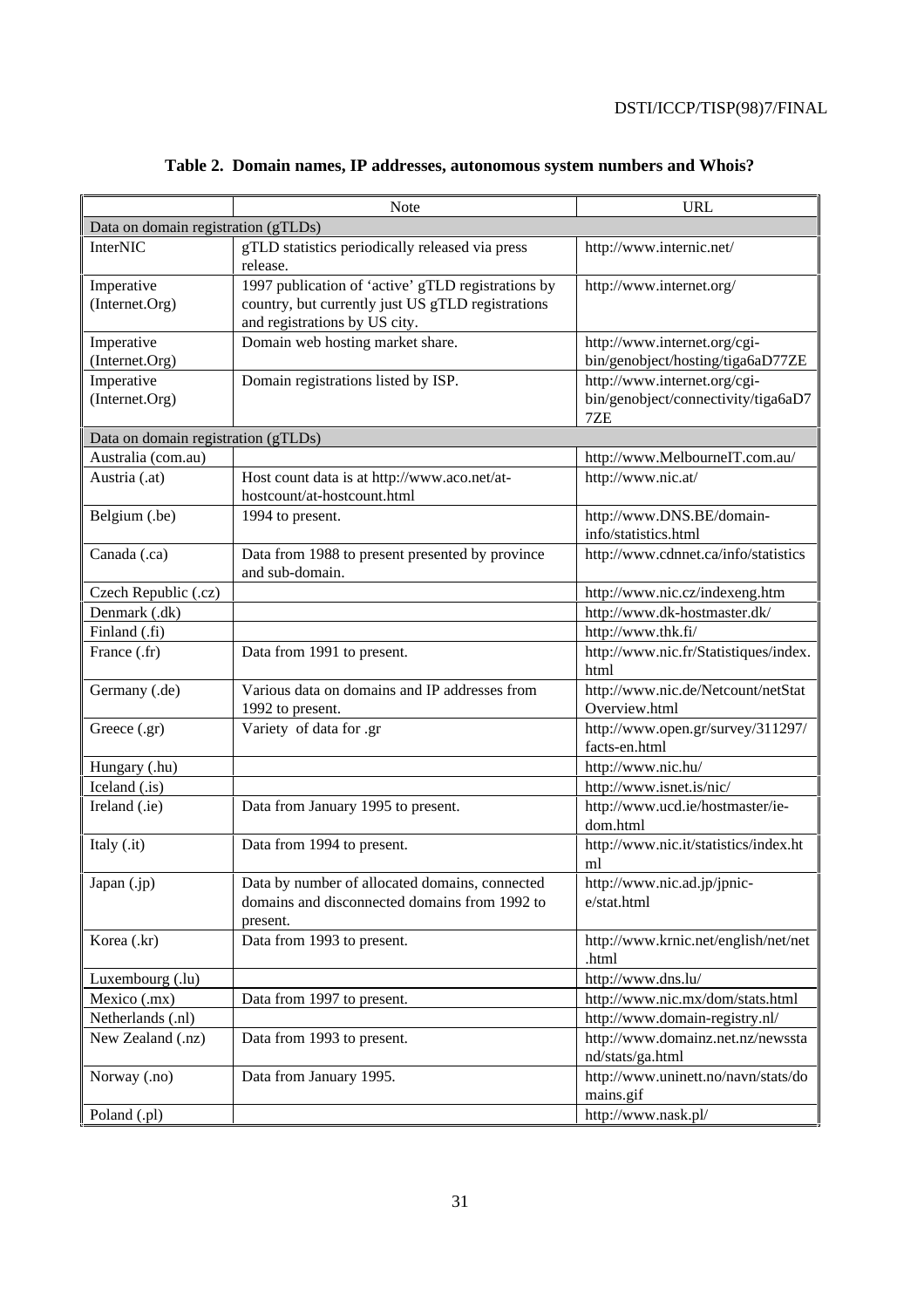|                             | Note                                                 | <b>URL</b>                                   |
|-----------------------------|------------------------------------------------------|----------------------------------------------|
| Portugal (.pt)              |                                                      | http://www.dns.pt/evolucao.html              |
| Spain (.es)                 | Data from 1991 to present.                           | http://www.nic.es/estadisticas/              |
| Sweden (.se)                | Data from 1985 to present.                           | http://www.nic-se.se/tillvaxt.shtml          |
| Switzerland (.ch)           |                                                      | http://www.nic.ch/newdom-reg.htm             |
| Turkey (.tr)                |                                                      | http://dns.metu.edu.tr/                      |
| <b>United Kingdom</b>       |                                                      | http://www.nic.uk/                           |
| (xuk)                       |                                                      |                                              |
| United States (.us)         |                                                      | http://www.isi.edu/us-domain/                |
| <b>IP Number Allocation</b> |                                                      |                                              |
| <b>IANA</b>                 | Information on IP addressing policies and practices. | http://www.iana.org                          |
| <b>APNIC</b>                | Publication of data in annual report.                | http://www.apnic.net                         |
| <b>ARIN</b>                 | http://www.arin.net/whois/arinwhois.html             | http://www.arin.net                          |
| <b>JPNIC</b>                | List of IP numbers allocated for entities in Japan.  | http://www.nic.ad.jp/jpnic/ipaddress         |
|                             |                                                      | /ip-list-e.txt                               |
| <b>KRNIC</b>                | IP Address holdings.                                 | http://www.krnic.net/net/c_class_98<br>.html |
| <b>RIPE</b>                 | Database available at                                | http://www.ripe.net                          |
|                             | http://www.ripe.net/lir/registries/allocs.html       |                                              |
| <b>AS Number Allocation</b> |                                                      |                                              |
| <b>APNIC</b>                | Publication of data in annual report.                | http://www.apnic.net                         |
| <b>ARIN</b>                 | This file contains a list of autonomous system       | ftp://rs.arin.net/netinfo/asn.txt            |
|                             | numbers and names of all registered ASNs.            |                                              |
| <b>RIPE</b>                 | Search via Whois?                                    | http://www.ripe.net/db/whois.html            |
| Whois?                      |                                                      |                                              |
| <b>InterNIC</b>             | Search for second level gTLD registrations.          | http://internic.net/cgi-bin/whois            |
| <b>APNIC</b>                | Whois? search for the APNIC database                 | http://www.apnic.net/reg.html                |
| <b>ARIN</b>                 | ARIN's Whois program searches ARIN's database        | http://www.arin.net/whois/arinwhoi           |
|                             | to locate information on networks, autonomous        | s.html                                       |
|                             | system numbers (ASNs), network-related handles,      |                                              |
|                             | and other related Points of Contact (POCs).          |                                              |
| <b>RIPE</b>                 | Search via RIPE Whois for European DNS               | http://www.ripe.net/db/whois.html            |
|                             | registrations.                                       |                                              |
| AllWhois                    | Enables searches of all available Whois databases    | http://www.allwhois.com/                     |
|                             | including TLD databases.                             |                                              |
| <b>IP Address Latitude</b>  | The script searches the whois database at            | http://cello.cs.uiuc.edu/cgi-                |
| and Longitude               | rs.internic.net for location data. US sites are      | bin/slamm/ip2ll/                             |
|                             | resolved to the city. Canadian sites                 |                                              |
|                             | are resolved to their province. Other Non-US sites   |                                              |
|                             | are resolved to the country's capital.               |                                              |

# **Table 2. Domain names, IP addresses, autonomous system numbers and Whois?** *(continued)*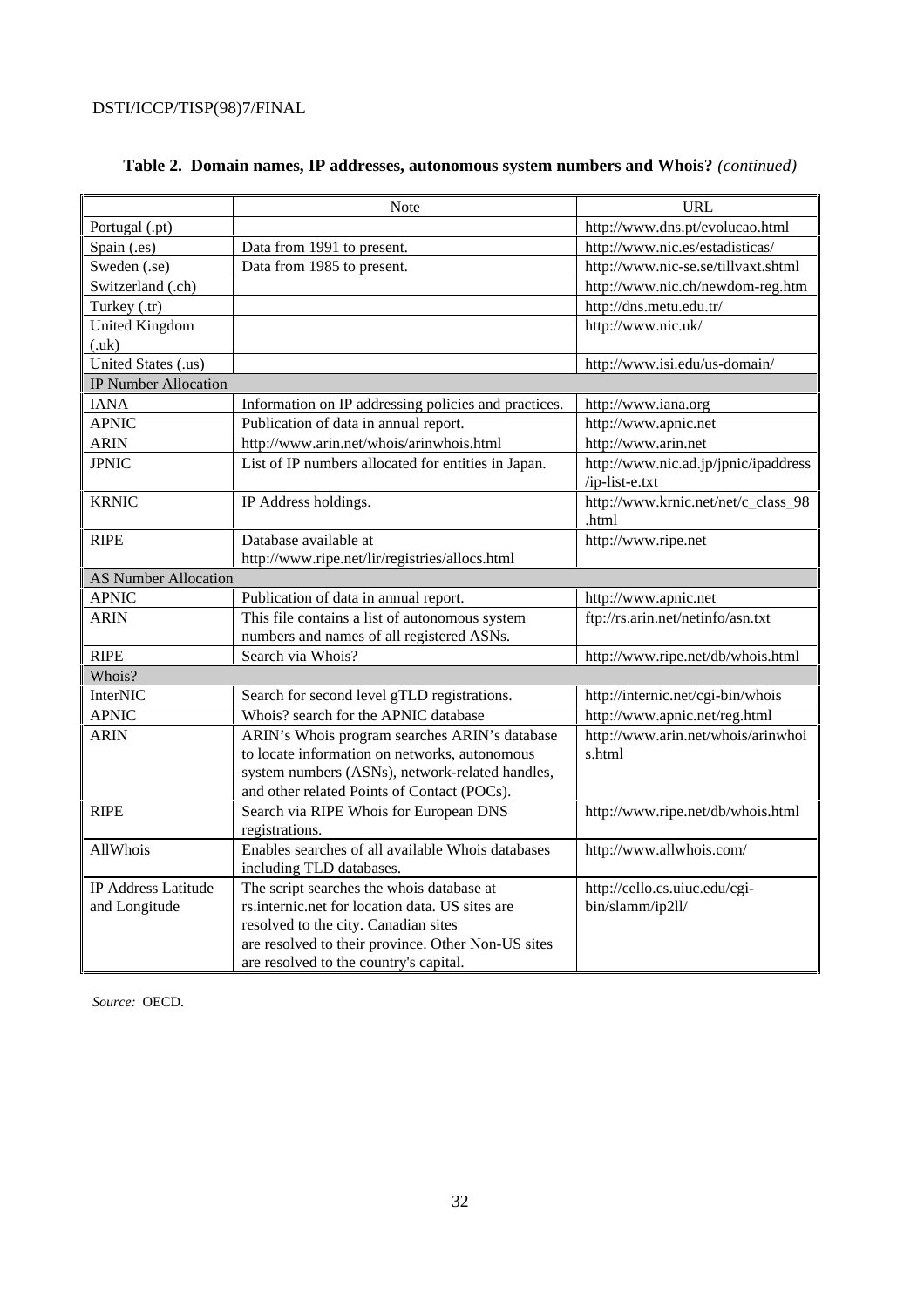|                | Coordinator                                    |    | Coordinator                                     |               | Coordinator                                                             |
|----------------|------------------------------------------------|----|-------------------------------------------------|---------------|-------------------------------------------------------------------------|
| $\mathbf{1}$   | <b>IANA</b>                                    | 23 | <b>IANA</b>                                     | 45            | <b>Interop Show Network</b>                                             |
| $\overline{2}$ | <b>IANA</b>                                    | 24 | Multiple Cable<br>Companies                     | 46            | N/A                                                                     |
| 3              | General Electric Company                       | 25 | Royal Signals and Radar<br>Establishment        | 47            | <b>Bell-Northern Research</b>                                           |
| $\overline{4}$ | <b>BBN</b> Planet                              | 26 | Defense Information<br><b>Systems Agency</b>    | 48            | Prudential Securities Inc.                                              |
| $\mathfrak s$  | <b>IANA</b>                                    | 27 | <b>IANA</b>                                     | 49            | N/A                                                                     |
| 6              | Information<br>Army<br>Systems<br>Center       | 28 | ARPA DSI JPO                                    | 50            | Various                                                                 |
| $\overline{7}$ | Defense<br>Information Systems<br>Agency       | 29 | Defense Information<br><b>Systems Agency</b>    | 51            | Department of Social<br>Security of the United<br>Kingdom               |
| 8              | <b>IANA</b>                                    | 30 | Information<br>Defense<br><b>Systems Agency</b> | 52            | E.I. duPont de Nemours<br>and Co., Inc.                                 |
| 9              | <b>IBM</b> Corporation                         | 31 | <b>IANA</b>                                     | 53            | Cap Debis ccs                                                           |
| 10             | <b>IANA</b>                                    | 32 | <b>Norsk</b><br>Informasjonsteknologi           | 54            | Merck and Co., Inc.                                                     |
| 11             | DoD Intel Information Systems                  | 33 | <b>DLA</b> Systems<br><b>Automation Center</b>  | 55            | National<br>Guard<br>Army<br><b>Bureau</b>                              |
| 12             | Various                                        | 34 | <b>Halliburton Company</b>                      | 56            | <b>U.S. Postal Service</b>                                              |
| 13             | Xerox<br>Palo<br>Alto<br>Research<br>Center    | 35 | Merit Network Inc.                              | 57            | Société Internationale de<br>Télécommunications<br>Aéronautiques (SITA) |
| 14             | <b>Public Data Network</b>                     | 36 | <b>Stanford University</b>                      | 58            | <b>IANA</b>                                                             |
| 15             | Hewlett-Packard Company                        | 37 | <b>IANA</b>                                     | 59            | <b>IANA</b>                                                             |
| 16             | Digital Equipment Corporation                  | 38 | Performance<br>Systems<br>International         | 60            | <b>IANA</b>                                                             |
| 17             | Apple Computer, Inc.                           | 39 | <b>IANA</b>                                     | 61            | Asia Pacific Network<br><b>Information Center</b><br>(APNIC)            |
| 18             | Massachusetts<br>Institute<br>of<br>Technology | 40 | Eli Lilly and Company                           | 62            | European Regional<br><b>Internet Registry (RIPE</b><br>NCC)             |
| 19             | Ford Motor Company                             | 41 | <b>IANA</b>                                     | 63            | American Registry for<br>Internet Numbers (ARIN)                        |
| 20             | <b>Computer Sciences Corporation</b>           | 42 | <b>IANA</b>                                     | 64            | IANA/ARIN                                                               |
| 21             | <b>DDN-RVN</b>                                 | 43 | Japan Inet                                      | $65 -$<br>127 | <b>IANA</b>                                                             |
| 22             | Defense Information Systems<br>Agency          | 44 | Amateur Radio Digital<br>Communications         | 128-<br>212   | Various/IANA                                                            |

## **Table 3. Leading IP allocations and reservations by IANA, May 1998**

1. A maximum of 126 (2 7 -2) /8 networks can be defined. The calculation requires that the 2 is subtracted because the /8 network 0.0.0.0 is reserved for use as the default route and the /8 network 127.0.0.0 (also written 127/8 or 127.0.0.0/8) has been reserved for the "loopback" function. Each /8 supports a maximum of 16 777 214 (2 24 -2) hosts per network. The host calculation requires that 2 is subtracted because the all-0s ("this network") and all-1s ("broadcast") host-numbers may not be assigned to individual hosts.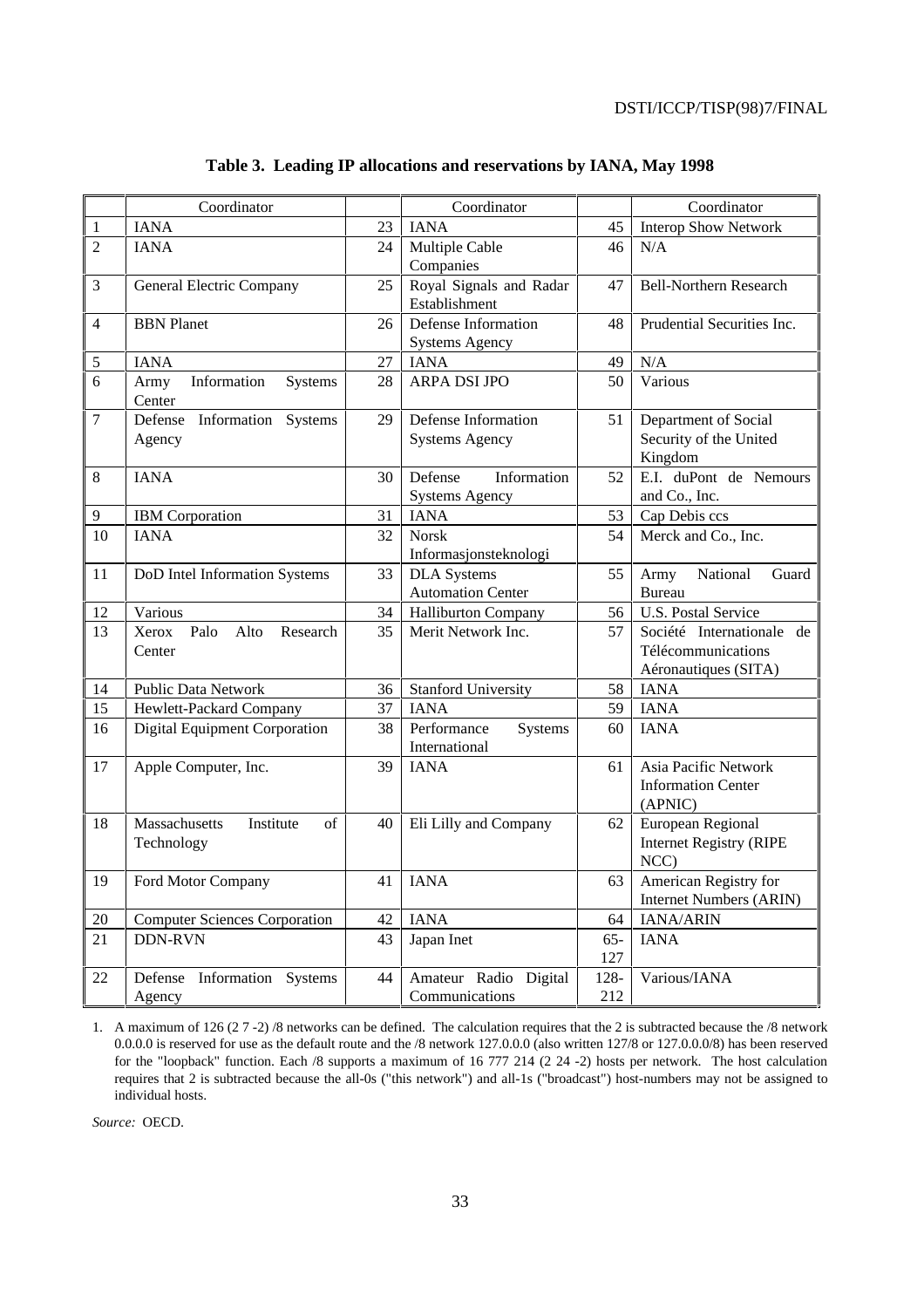|                  | Recipient organisation          | Assignment    | Percent of Total       | Countries/Region for which              |
|------------------|---------------------------------|---------------|------------------------|-----------------------------------------|
|                  |                                 | (host         | <b>RIPE</b> Assignment | assignments were made                   |
|                  |                                 | equivalent)   |                        |                                         |
| $\boldsymbol{0}$ | Last Resort registries and RIPE | 7716864       | 16.4                   | at, ch, cz, de, dk, eu, fi, no, tr, uk. |
|                  | Archive                         |               |                        |                                         |
| $\mathbf{1}$     | EUnet (Qwest)                   | 3 3 1 7 7 6 0 | 7.1                    | at, be, cz, de, eu, fr, fi, is, ie, lu, |
|                  |                                 |               |                        | no.                                     |
| $\overline{2}$   | UUnet (Worldcom)                | 3 194 880     | 6.8                    | de, eu, fr, it, nl, se, uk.             |
| 3                | France Telecom                  | 1 261 568     | 2.7                    | fr, se.                                 |
| $\overline{4}$   | Telianet (Telia AB)             | 1 073 152     | 2.3                    | dk, se, no, uk.                         |
| 5                | PSInet (PSINet UK Ltd)          | 1 040 384     | 2.2                    | be,ch,de,es,fr,it,nl, uk.               |
| 6                | Renater (Renater) GIP Renater   | 991 232       | 2.1                    | $_{\rm fr}$                             |
| $\boldsymbol{7}$ | Unisource ((Unisource Business  | 925 696       | 2.0                    | at, be,ch, de, it, nl.                  |
|                  | Networks)<br>(Telia,<br>KPN,    |               |                        |                                         |
|                  | Swisscom)                       |               |                        |                                         |
| 8                | Datanet (DATANET) Telecom       | 917 504       | 2.0                    | fi                                      |
|                  | Finland                         |               |                        |                                         |
| 9                | (SUNET/NORDUnet)<br>Sunet       | 917 504       | 2.0                    | se                                      |
|                  | University/Research             |               |                        |                                         |
| 10               | IBM (IBM Global Network         | 880 640       | 1.9                    | eu                                      |
|                  | Europe)                         |               |                        |                                         |
| 11               | HTC (The Helsinki Telephone     | 737 280       | 1.6                    | fi                                      |
|                  | $Ltd.$ )                        |               |                        |                                         |
| 12               | (Scottish<br>Demon<br>Internet  | 720 896       | 1.5                    | uk                                      |
|                  | Power)                          |               |                        |                                         |
| 13               | Janet (JANET NOSC) Research     | 720 896       | 1.5                    | uk                                      |
| 14               | TTD (Telefonica Transmision     | 630 784       | 1.3                    | es                                      |
|                  | de Datos)                       |               |                        |                                         |
| 15               | NHS (United Kingdom National    | 589 824       | 1.3                    | uk                                      |
|                  | Health Service)                 |               |                        |                                         |
| 16               | Telenor (Telenor Nextel AS)     | 540 672       | 1.2                    | cz, no, se                              |
|                  | (Telenor CR)                    |               |                        |                                         |
| 17               | Interbusiness (InterBusiness)   | 524 288       | 1.1                    | it                                      |
|                  | Telecom Italia                  |               |                        |                                         |
| 18               | Global One (France Telecom,     | 466 944       | 1.0                    | eu, uk                                  |
|                  | Deutsche Telekom, Sprint)       |               |                        |                                         |
| 19               | BT (BT Public Internet Service) | 458 752       | 1.0                    | uk                                      |
| 20               | MAZ (MAZ Internet Services)     | 401 408       | 0.9                    | de                                      |
| 21               | DFN (DFN)                       | 393 216       | 0.8                    | de                                      |
|                  | University/Research             |               |                        |                                         |
| 22               | Telekom (Deutsche Telekom       | 393 216       | 0.8                    | de                                      |
|                  | AG)                             |               |                        |                                         |
| 23               | Nacamar (Nacamar Data           | 331 776       | 0.7                    | de                                      |
|                  | Communications)                 |               |                        |                                         |
| 24               | NASK (Research and Academic     | 327 680       | 0.7                    | pl                                      |
|                  | Networks in Poland)             |               |                        |                                         |
| 25               | TPSA (Polish Telecom)           | 278 528       | 0.6                    | pl                                      |

# **Table 4. Leading IP allocations from RIPE, April 1998**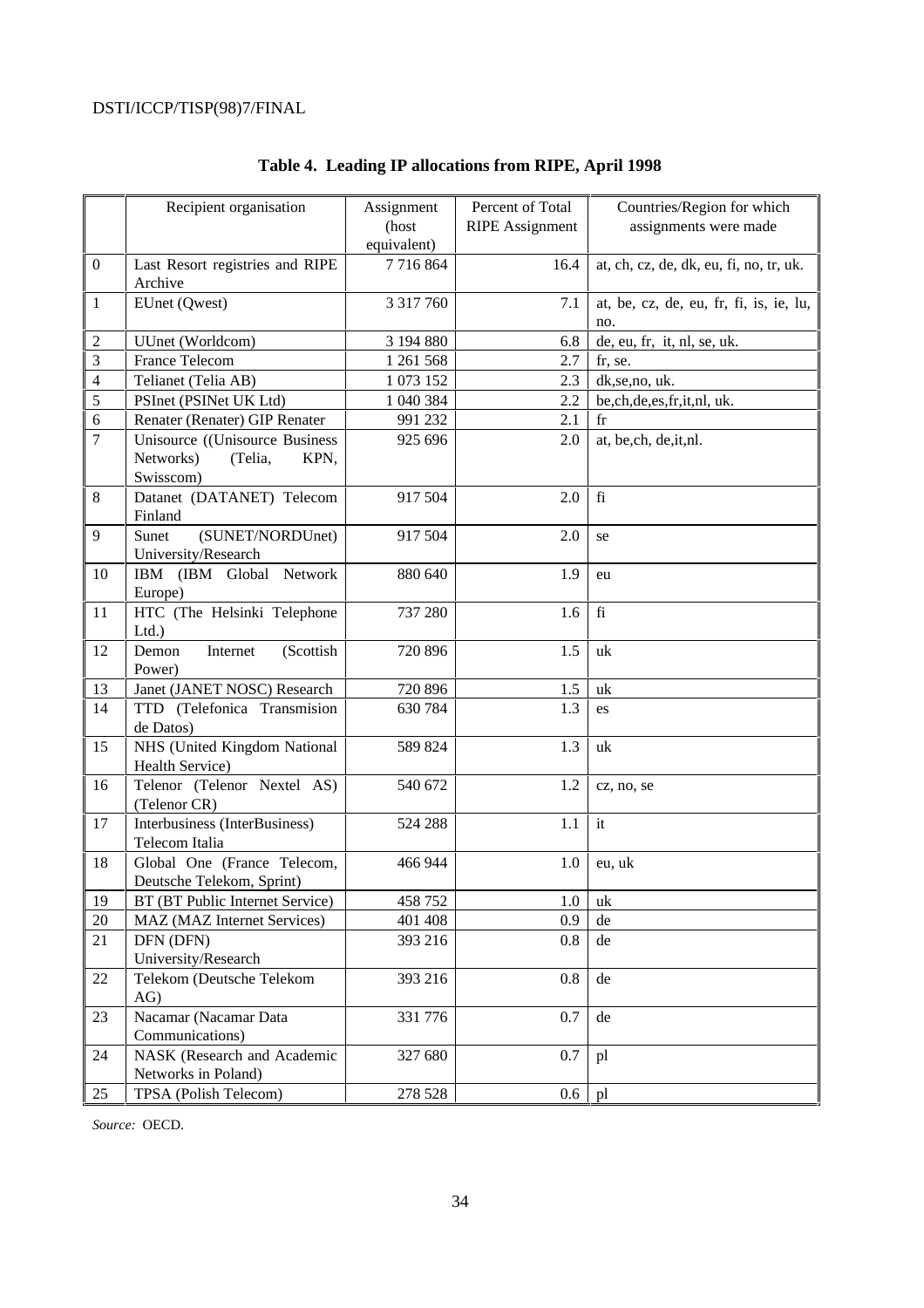|                | Recipient organisation | Assignment (host<br>Percent of total               |                         | Countries/Region for which |  |  |
|----------------|------------------------|----------------------------------------------------|-------------------------|----------------------------|--|--|
|                |                        | equivalent) $(1)$                                  | <b>APNIC Allocation</b> | assignments were made      |  |  |
| 1              | <b>JP-NIC</b>          | 7 668 480                                          | 32.0                    | Japan                      |  |  |
| 2              | Telstra                | 4 194 304                                          | 17.5                    | Australia                  |  |  |
| 3              | <b>KR-NIC</b>          | 3 9 3 2 1 6 0                                      | 16.4                    | Korea                      |  |  |
| $\overline{4}$ | <b>CERNET</b>          | 2785280                                            | 11.6                    | China                      |  |  |
| 5              | <b>TW-NIC</b>          | 1 638 400                                          | 6.8                     | Taiwan                     |  |  |
| 6              | Netway (NZ Telecom)    | 356 352                                            | 1.5                     | New Zealand                |  |  |
| 7              | Jaring                 | 327 680                                            | 1.4                     | Malaysia                   |  |  |
| 8              | Chinanet               | 262 144                                            | 1.1                     | China                      |  |  |
| 9              | Inet                   | 197 376                                            | 0.8                     | Thailand                   |  |  |
| 10             | Access One/Ozemail     | 196 608                                            | 0.8                     | Australia                  |  |  |
| 11             | NZ-NIC                 | 159 744                                            | 0.7                     | New Zealand                |  |  |
| 12             | <b>PIPL</b>            | 156928                                             | 0.7                     | Singapore                  |  |  |
| 13             | AUnet                  | 131 072                                            | 0.5                     | Asia Pacific               |  |  |
| 14             | <b>IBM</b>             | 98 304                                             | 0.4                     | Asia Pacific               |  |  |
| 15             | Linkage                | 98 304                                             | 0.4                     | Hong Kong                  |  |  |
| 16             | Twix                   | 81 920                                             | 0.3                     | Taiwan                     |  |  |
| 17             | <b>CN-NIC</b>          | 73728                                              | 0.3                     | China                      |  |  |
| 18             | Stari                  | 66 560                                             | 0.3                     | Hong Kong                  |  |  |
| 19             | Connect                | 65 5 36                                            | 0.3                     | Australia                  |  |  |
| 20             | Cyberway               | 65 536                                             | 0.3                     | Singapore                  |  |  |
| 21             | Evoserve               | 65 536                                             | 0.3                     | Philippines                |  |  |
| 22             | Singnet                | 65 536                                             | 0.3                     | Singapore                  |  |  |
| 23             | <b>ERNET</b>           | 53 248                                             | 0.2                     | India                      |  |  |
| 24             | Hong Kong Telecom      | 49 152                                             | 0.2                     | Hong Kong                  |  |  |
| 25             | <b>SIC</b>             | 49 152                                             | 0.2                     | China                      |  |  |
|                | Country level IP Data  |                                                    |                         |                            |  |  |
|                | <b>KRNIC</b>           | http://www.nic.ad.jp/jpnic/ipaddress/ip-list-e.txt |                         |                            |  |  |
|                | <b>JPNIC</b>           | http://www.krnic.net/net/c_class_98.html           |                         |                            |  |  |

# **Table 5. Leading IP allocations from APNIC, January 1998**

1. While included here, in practice each allocation block requires that 2 is subtracted because the all-0s ("this network") and all-1s ("broadcast") host-numbers may not be assigned to individual hosts.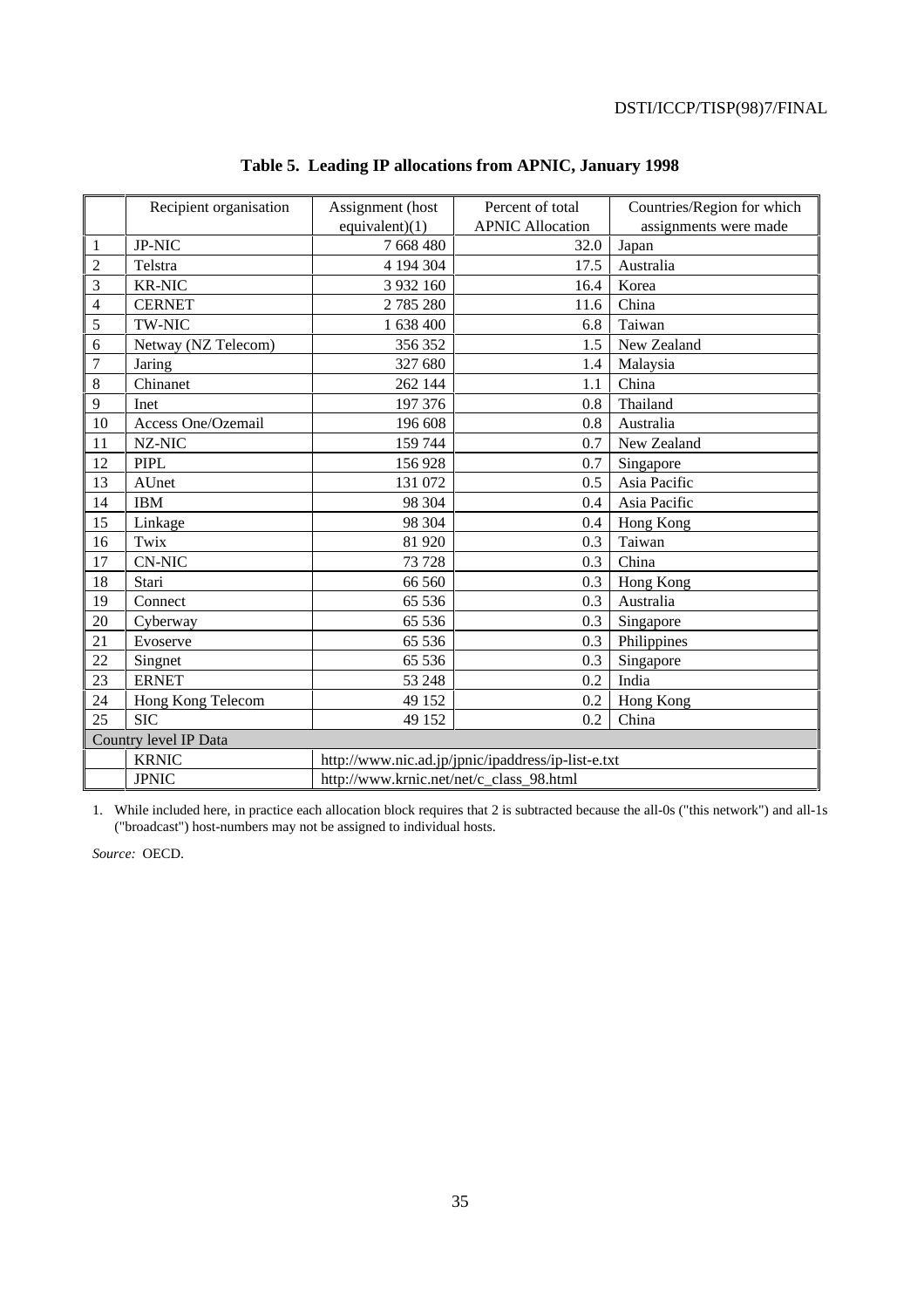|                         | <b>APNIC</b>  | Assignment        | Percent of  | RIPE assignment       | Assignment        | Percent of total |
|-------------------------|---------------|-------------------|-------------|-----------------------|-------------------|------------------|
|                         | Assignment by | (host             | total APNIC | by country            | (host             | <b>OECD</b>      |
|                         | country       | equivalent) $(1)$ | assignment  |                       | equivalent) $(1)$ | European         |
|                         |               |                   |             |                       |                   | assignment       |
| $\mathbf{1}$            | Japan         | 7726848           | 32.24       | <b>United Kingdom</b> | 8 5 5 2 7 0 4     | 18.2             |
| $\overline{2}$          | Australia     | 4 637 952         | 19.35       | Germany               | 8 4 29 5 68       | 17.9             |
| $\overline{\mathbf{3}}$ | Korea         | 3 932 160         | 16.41       | France                | 3 170 304         | 6.7              |
| $\overline{4}$          | China         | 3 252 224         | 13.57       | Sweden                | 2752512           | 5.9              |
| 5                       | Taiwan        | 1785856           | 7.45        | Finland               | 2 648 064         | 5.6              |
| $\overline{6}$          | New Zealand   | 533 504           | 2.23        | Italy                 | 2 375 680         | 5.1              |
| $\overline{7}$          | Hong Kong     | 416 000           | 1.74        | Switzerland           | 1859584           | 4.0              |
| 8                       | Malaysia      | 379 904           | 1.59        | Austria               | 1 605 632         | 3.4              |
| $\overline{9}$          | Singapore     | 314 112           | 1.31        | Netherlands           | 1 556 480         | 3.3              |
| 10                      | Asia Pacific  | 286 976           | 1.20        | Norway                | 1 294 336         | 2.8              |
| 11                      | Thailand      | 282 368           | 1.18        | Denmark               | 1 165 312         | 2.5              |
| 12                      | Indonesia     | 166 400           | 0.69        | Spain                 | 1 155 072         | 2.5              |
| 13                      | Philippines   | 119 29 6          | 0.50        | Czech Rep.            | 876 544           | 1.9              |
| 14                      | India         | 94 208            | 0.39        | Belgium               | 811 008           | 1.7              |
| 15                      | Pakistan      | 10 240            | 0.04        | Poland                | 802 816           | 1.7              |
| 16                      | Mongolia      | 9216              | 0.04        | Turkey                | 729 088           | 1.6              |
| 17                      | Sri Lanka     | 7,168             | 0.03        | Hungary               | 557056            | 1.2              |
| 18                      | Macao         | 4 0 9 6           | 0.02        | Portugal              | 471 552           | 1.0              |
| 19                      | Fiji          | 2048              | 0.01        | Greece                | 360 448           | 0.8              |
| 20                      | Vanuatu       | 2048              | 0.01        | Ireland               | 180 224           | 0.4              |
| 21                      | Maldives      | 1 0 2 4           | 0.004       | Iceland               | 139 264           | 0.3              |
| 22                      | Papua New     | 1 0 24            | 0.004       | Luxembourg            | 122 880           | 0.3              |
|                         | Guinea        |                   |             |                       |                   |                  |
| 23                      | Bangladesh    | 512               | 0.002       | .eu area              | 5 3 5 3 4 7 2     | 11.4             |
|                         | .ap area      | 286 976           | 1.20        |                       |                   |                  |
|                         | Total         | 23 965 184        | 100.00      | Europe (OECD)         | 46 969 600        | 100.00           |
|                         | Asia Pacific  | 17 117 440        | 71.42       |                       |                   |                  |
|                         | OECD(2)       |                   |             |                       |                   |                  |

## **Table 6. Leading IP Assignments from APNIC and RIPE (by country)**

1. While included here, in practice each allocation block requires that 2 is subtracted because the all-0s ("this network") and all-1s ("broadcast") host-numbers may not be assigned to individual hosts.

2. Including Australia, Japan, Korea, New Zealand and Asia Pacific (.ap) assignments.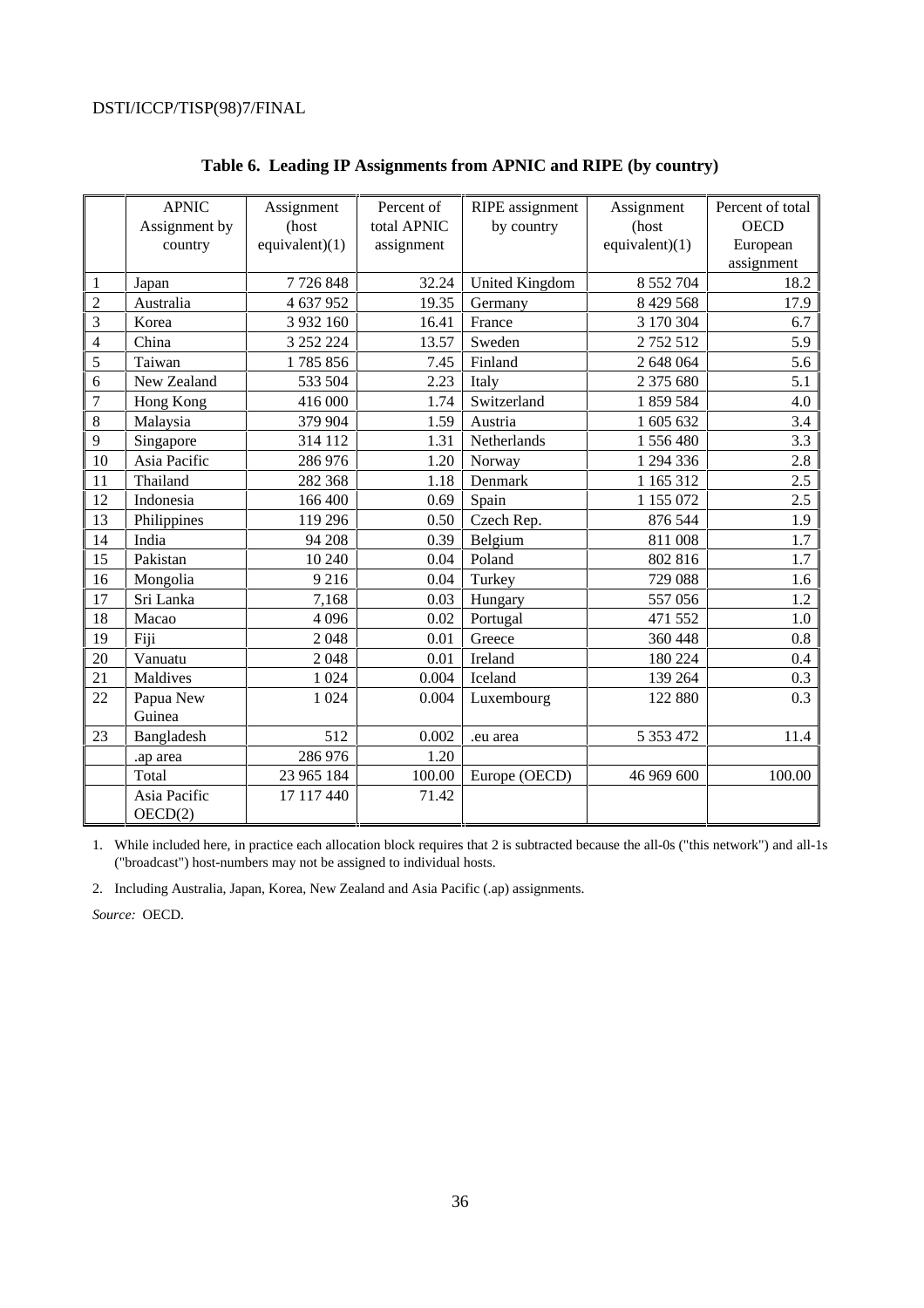|                                               | Note                                                                                                                                                                                                                                                                                                                    | Frequency                                                                                                                                                                                                          | URL                                          |
|-----------------------------------------------|-------------------------------------------------------------------------------------------------------------------------------------------------------------------------------------------------------------------------------------------------------------------------------------------------------------------------|--------------------------------------------------------------------------------------------------------------------------------------------------------------------------------------------------------------------|----------------------------------------------|
| <b>Network</b>                                |                                                                                                                                                                                                                                                                                                                         |                                                                                                                                                                                                                    |                                              |
| performance                                   |                                                                                                                                                                                                                                                                                                                         |                                                                                                                                                                                                                    |                                              |
| Ameritech                                     | Chicago NAP Daily Usage Statistics                                                                                                                                                                                                                                                                                      | Daily                                                                                                                                                                                                              | http://nap.aads.net/<br>$\sim$ nap-stat/     |
| <b>CAIDA</b>                                  | List of infrastructure indicators                                                                                                                                                                                                                                                                                       | Reference                                                                                                                                                                                                          | http://www.caida.org/<br>INFO/               |
| Exodus                                        | Exodus Exchange Point Utilization Graphs                                                                                                                                                                                                                                                                                | Daily                                                                                                                                                                                                              | http://www.bengi.<br>exodus.net/inet/        |
| MCI                                           | MCI network performance                                                                                                                                                                                                                                                                                                 | Near Real time                                                                                                                                                                                                     | http://traffic.mci.com/                      |
| NORDUnet                                      | The automatically produced network statistics of NORDUnet.                                                                                                                                                                                                                                                              | Daily                                                                                                                                                                                                              | http://www.nordu.net/<br>stats/              |
| <b>PSINET</b>                                 | Each cell in the matrix represents the success rate of 100 pings of<br>100 bytes each from the each source (a regional router) to each<br>destination (usually a nameserver). Ping success rates of 95-100%<br>are colored green, 88-94% are colored yellow, and 0-87% are red.                                         | Every 15 minutes.                                                                                                                                                                                                  | http://www.isp.psi.net/<br>nops-eng/matrix/  |
| <b>STIX</b>                                   | Singapore Internet Exchange Point performance.                                                                                                                                                                                                                                                                          | Near real time                                                                                                                                                                                                     |                                              |
| Internet<br>Performance                       |                                                                                                                                                                                                                                                                                                                         |                                                                                                                                                                                                                    |                                              |
| <b>Internet Traffic</b><br>Report             | A test called "ping" is used to measure round-trip travel time<br>along major paths on the Internet from several servers in different<br>areas of the globe performing the same ping at the same time. A<br>regional index is then constructed for different parts of the world.                                        | Every 15 minutes.                                                                                                                                                                                                  | http://www.internettra<br>fficreport.com/    |
| <b>Internet Weather</b>                       | The current Internet weather to TEN's three gaming "Zones."                                                                                                                                                                                                                                                             | Daily                                                                                                                                                                                                              | http://weather.ten.net/<br>report/index.html |
| <b>Internet Weather</b><br>Report             | Intended to be an indication of Internet health from the<br>perspective of this site's connection.<br>Significantly this site<br>measures the performance of paths to the Internet's global root<br>servers.                                                                                                            | Near real time                                                                                                                                                                                                     | http://www.internetwe<br>ather.com/          |
| <b>MIDS</b> Internet<br><b>Weather Report</b> | The IWR is presented in geographical maps that show lag, which<br>is round trip time (latency) from Austin, Texas to thousands of<br>Internet domains worldwide, currently every four hours, six times<br>a day, seven days a week, using ICMP ECHO (ping). See also<br>MIDS measurement service at http://www.miq.net/ | Daily                                                                                                                                                                                                              | http://www4.mids.org/<br>weather/            |
| State of the<br>Internet                      | Performance measured to selected backbones, ISPs and popular<br>Internet sites.                                                                                                                                                                                                                                         | Current plots.                                                                                                                                                                                                     | http://www2.tscnet.co<br>m/cgi-bin/netmon/   |
| PING to News<br>Groups                        | The rating are based on 20 pings with packets of 210 bytes in size<br>between the news server, or nearest upstream pingable host for<br>each network and twin.uoregon.edu.                                                                                                                                              | <b>Current and Daily Plots</b>                                                                                                                                                                                     | http://twin.uoregon.ed<br>u/iwr/ping.html    |
| Selected measurement companies                |                                                                                                                                                                                                                                                                                                                         |                                                                                                                                                                                                                    |                                              |
| Inverse                                       | The Inverse ISP Benchmark Report provides ISPs and corporate<br>customers with information on ISP performance and reliability<br>and e-mail performance set against industry averages.                                                                                                                                  | Data published<br>periodically by Inverse<br>and its customers. Some<br>ISPs release their full<br>performance report. See<br>for example IBM's<br>report at:<br>http://www.ibm.net/wha<br>tsnew/html/ratings.html | http://www.inversenet.<br>com/               |
| Keynote                                       | Measures performance of selected US backbone providers and<br>popular Websites.                                                                                                                                                                                                                                         | Publishes public<br>comparisons on a daily<br>and monthly basis with<br>15 minute update<br>service for clients.                                                                                                   | http://www.keynote.<br>com/                  |

# **Table 7. Selected network performance measures**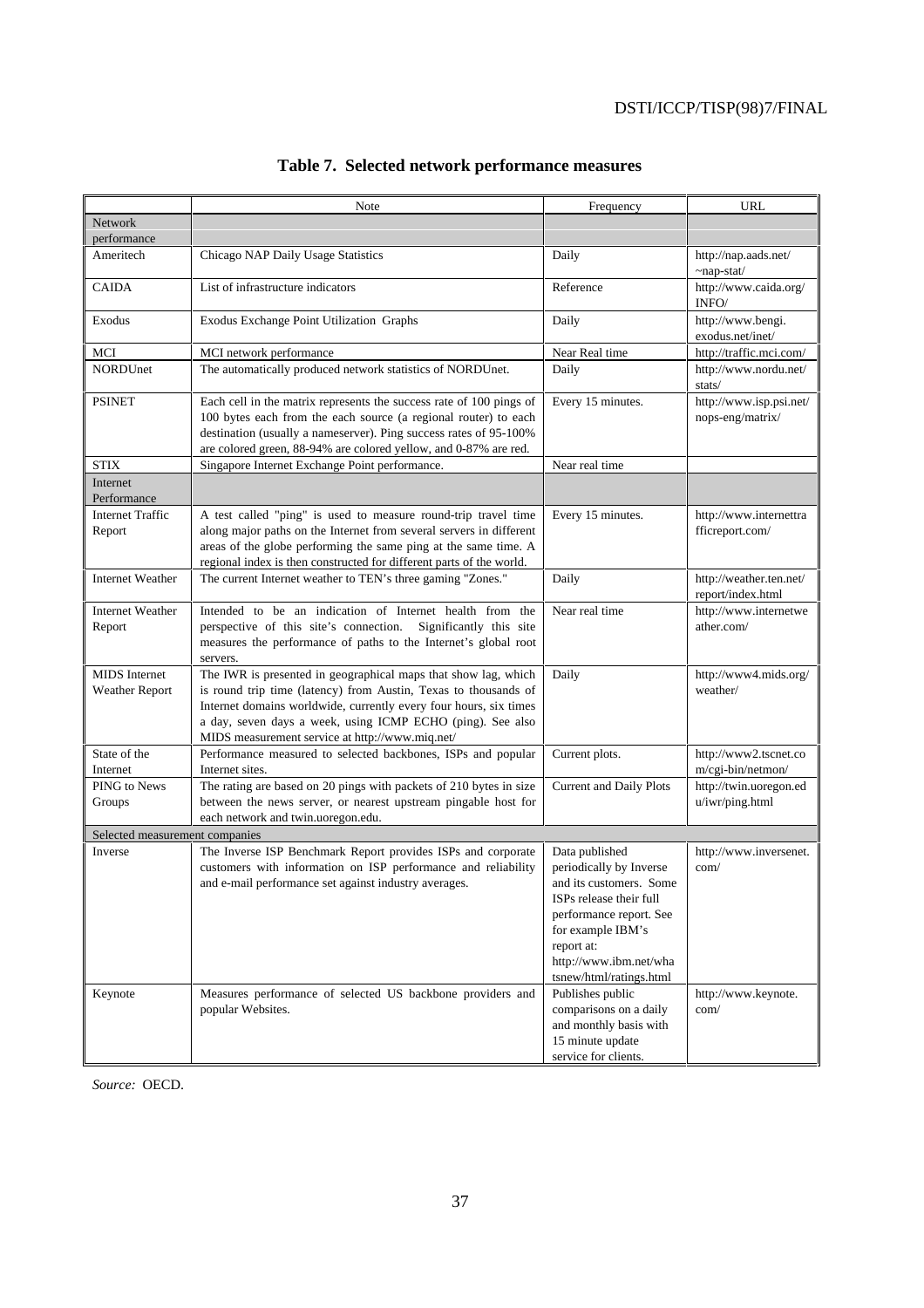|                     | Note                                                                                          | <b>URL</b>                                                                  |
|---------------------|-----------------------------------------------------------------------------------------------|-----------------------------------------------------------------------------|
| Traceroute sites    |                                                                                               |                                                                             |
| Beach.net           | United States ISP traceroute site.                                                            | http://www.beach.net/traceroute.html                                        |
| CarpeNet            | German ISP.                                                                                   | http://www.carpe.net/cgi-bin/trace                                          |
| Cistron             | Dutch ISP site which includes AS numbers if<br>available.                                     | http://www.cistron.nl/cistron/trace/                                        |
| <b>CERN</b>         | CERN's traceroute site in Switzerland.                                                        | http://wwwcs.cern.ch/wwwcs/public/ip/<br>traceroute.html                    |
| Global One          | Enables traceroute between two known hosts.                                                   | http://www.gip.net/utilities.html                                           |
| MIDS-Alexa          | Creates a map of traceroute.                                                                  | http://mids.alexa.com/test/tracemap/                                        |
| tracemap service.   |                                                                                               |                                                                             |
| <b>SAVVIS</b>       | United States backbone provider.                                                              | http://www.savvis.com/cgi-bin/trace                                         |
| Tama                | Japanese ISP site.                                                                            | http://www.tama.or.jp/~marin/cgi-<br>bin/traceroute.cgi                     |
| TeleDanmark         | TeleDanmark's Data Division's site.                                                           | http://trace.tele.dk/                                                       |
| Telstra             | Australian backbone provider.                                                                 | http://www.telstra.net/cgi-bin/trace                                        |
| <b>UMEA</b>         | Swedish traceroute site.                                                                      | http://www.it-center.se/cgi-bin/nph-<br>traceroute                          |
|                     | Lists of Traceroute sites for companies and countries                                         |                                                                             |
| <b>ATMnet</b>       | ATMnet's troubleshooters page with list of<br>technical utilities by company and country.     | http://www.atmnet.net/Support/troubles<br>hooting.html#TRACEROUTE           |
| Boardwatch          | Lists of traceroutes by country.                                                              | http://www.boardwatch.com/isp/trace.h<br>tm                                 |
| <b>CWIX</b>         | CWIX traceroutes and list of other sites.                                                     | http://www.cw-<br>usa.net/internet/traceindex.html                          |
| Exodus              | List of trace routes by company.                                                              | http://www.exodus.net/tech/utilities.ht<br>ml                               |
| Sites in France     | List of traceroutes in France.                                                                | http://hplyot.obspm.fr/cgi-bin/nph-<br>traceroute                           |
| Merit               | List of traceroutes.                                                                          | http://www.merit.edu/~ipma/tools/trace<br>.html                             |
| Sites in Australia  | List of Australian university and ISP traceroutes.                                            | http://www.vrn.edu.au/tracerte.htm and<br>http://auix.esc.net.au/trace.html |
| Yahoo               | List of trace routes by site (www.yahoo.com) and<br>the Yahoo traceroute.                     | http://net.yahoo.com/cgi-bin/trace.sh                                       |
| Traceroute software |                                                                                               |                                                                             |
| Patchar             | A traceroute tool which enables user to determine<br>bandwidth of links covered by the trace. | http://www.caida.org/Pathchar/                                              |
| Neotrace            | Traceroute visualisation tool.                                                                | http://www.neoworx.com/neotrace/                                            |
| Visualroute         | Traceroute visualisation tool.                                                                | http://www.visualroute.com/                                                 |
| <b>NDG</b>          | A number of traffic visualisation tools.                                                      | http://www.ndg.com/                                                         |
| Reference           |                                                                                               |                                                                             |
| Jack Rickard        | "Mapping the Internet with Traceroute"                                                        | http://www.boardwatch.com/mag/96/de<br>c/bwm38.htm                          |
| Davis et.al.        | RFC 1876 Describes a means for expressing<br>location information in the Domain Name System   | ftp://ftp.is.co.za/rfc/rfc1876.txt                                          |

## **Table 8. Selected traceroute sites**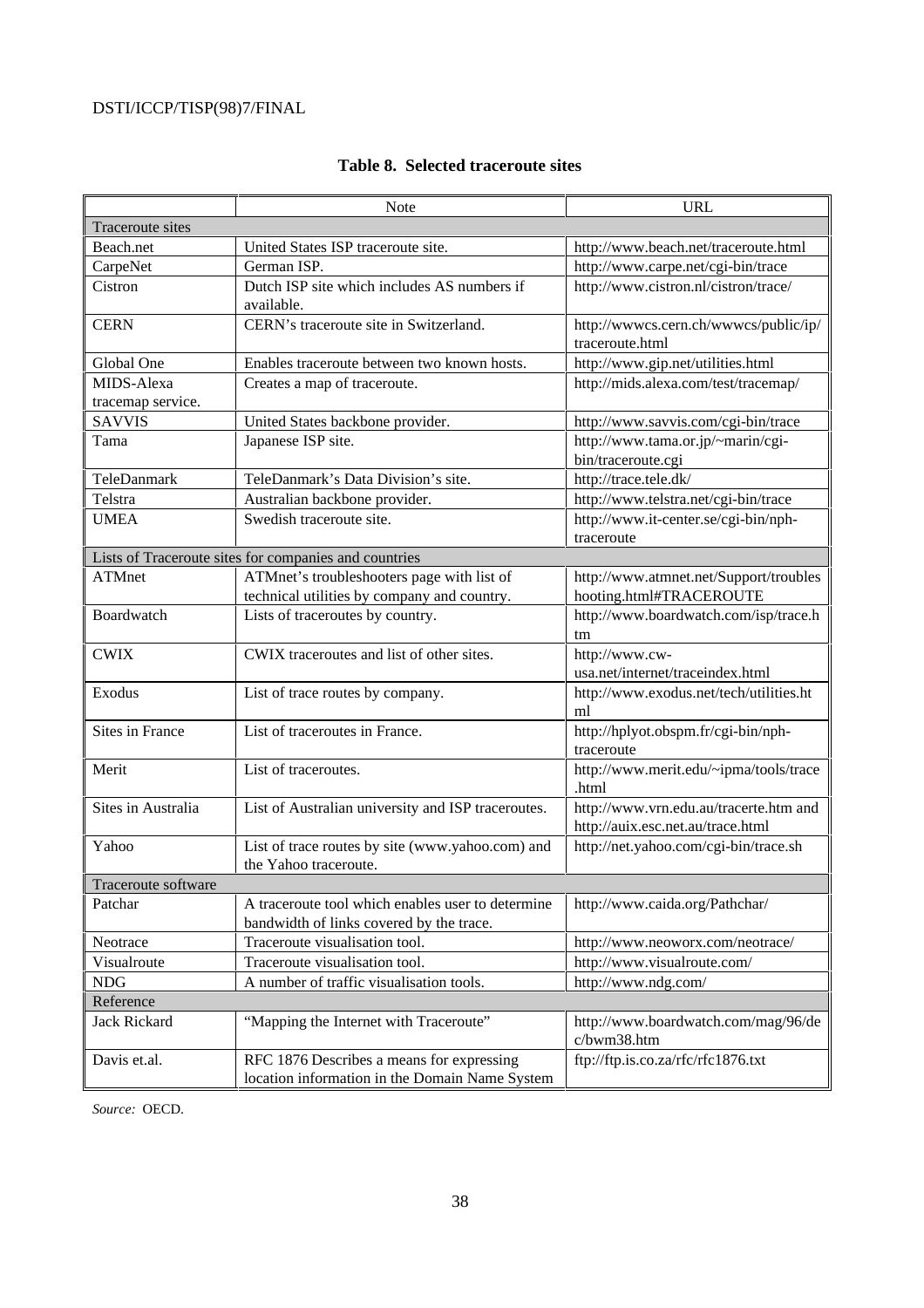| Hop              | Name of router                        | IP address        | Round trip time for each hop     |
|------------------|---------------------------------------|-------------------|----------------------------------|
| number           |                                       |                   |                                  |
| 1.               | Ethernet0.dickson.Canberra.telstra.   | (203.50.0.1)      | $1.527$ ms $1.432$ ms $1.436$ ms |
|                  | net                                   |                   |                                  |
| 2.               | Serial6-5.civ2.Canberra.telstra.net   | (139.130.235.1)   | 2.281 ms 2.166 ms 4.811 ms       |
| $\overline{3}$ . | Fddi0-0.civ-                          | (139.130.235.226) | 8.443 ms 2.334 ms 2.354 ms       |
|                  | core1.Canberra.telstra.net            |                   |                                  |
| 4.               | Hssi0-1-0.pad-                        | (139.130.249.33)  | 6.832 ms 6.728 ms 6.577 ms       |
|                  | core3.Sydney.telstra.net              |                   |                                  |
| 5.               | Fddi0-0.pad16.Sydney.telstra.net      | (139.130.249.235) | 6.942 ms 10.756 ms 7.27 ms       |
| 6.               | 205.174.74.185                        | (205.174.74.185)  | 318.006 ms 313.69 ms 314.286 ms  |
| 7.               | paloalto-cr18.bbnplanet.net           | (131.119.26.125)  | 317.614 ms 364.02 ms 315.375 ms  |
| 8.               | paloalto-nbr2.bbnplanet.net           | (4.0.3.85)        | 314.583 ms 315.394 ms 314.553 ms |
| 9.               | sanjose1-nbr1.bbnplanet.net           | (4.0.1.2)         | 316.775 ms 316.244 ms 315.468 ms |
| 10.              | sanjose1-br1.bbnplanet.net            | (4.0.3.194)       | 315.848 ms 335.53 ms 317.376 ms  |
| 11.              | 198.32.136.94                         | (198.32.136.94)   | 328.571 ms 320.829 ms 317.919 ms |
| 12.              | gip-stock-1-hssi4-0.gip.net           | (204.59.128.33)   | 263.302 ms 273.514 ms 264.753 ms |
| 13.              | gip-stock-2-fddi1-0.gip.net           | (204.59.128.226)  | 276.001 ms 273.309 ms 272.074 ms |
| 14.              | gip-penn-1-hssi4-0.gip.net            | (204.59.136.17)   | 336.509 ms 340.33 ms 332.627 ms  |
| 15.              | gip-raspail-1-hssi5-0.gip.net         | (204.59.18.22)    | 415.521 ms 427.173 ms 413.905 ms |
| 16.              | gip-raspail-2-fastethernet1-0.gip.net | (204.59.18.194)   | 415.18 ms 419.926 ms 418.115 ms  |
| 17.              | * gip-paris-2-serial3-0.gip.net       | (204.59.18.9)     | 463.156 ms 446.154 ms            |
| 18.              | gip-paris-1-fddi1-0.gip.net           | (204.59.16.193)   | 435.752 ms 441.349 ms 485.601 ms |
| 19.              | 204.59.16.106                         | (204.59.16.106)   | 534.106 ms * 467.924 ms          |
| 20.              | * net-rtgk.oecd.org                   | (193.51.65.17)    | 468.81 ms 484.535 ms             |
| 21.              | net-rtgk.oecd.org                     | (193.51.65.17)    | 456.406 ms !N * *                |
| 22.              | net-rtgk.oecd.org                     | (193.51.65.17)    | 1128.16 ms !N 488.126 ms !N      |
|                  |                                       |                   | 501.672 ms !N                    |

# **Table 9. Traceroute example (Telstra, Australia to OECD, France)**

1. Traceroute to cs9-HQ.oecd.org (193.51.65.78), 30 hops max, 40 byte packets from http://www.telstra.net/cgi-bin/trace *Source:* OECD.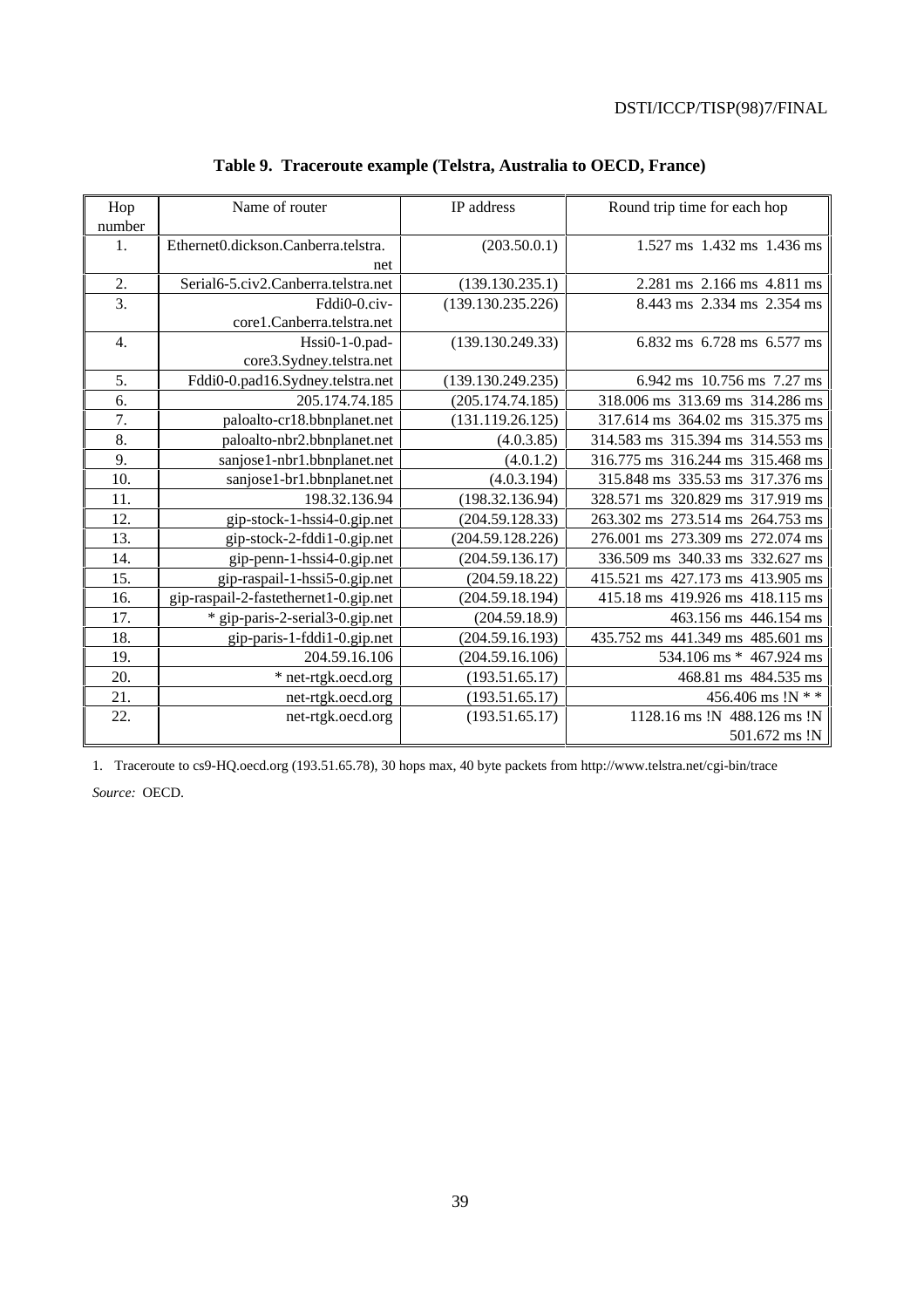|            | Telstra to CWIX (1)                                                 | CWIX to Telstra(2)                  | <b>CWIX</b> to Optus        | Optus to CWIX                                  |
|------------|---------------------------------------------------------------------|-------------------------------------|-----------------------------|------------------------------------------------|
| Hop number | Name of router (IP address)                                         | Name of router (IP Address)         | Name of router (IP address) | Name of Router (IP Address)                    |
| $1_{-}$    | Ethernet0.dickson.Canberra.telstra.net (203.50.0.1)                 | tip-7513-1-f5-0 (206.142.240.1)     | tip-7513-1-f5-0             | nswrno2-eth2-0-ultimo.nswrno.net.au            |
|            |                                                                     |                                     | (206.142.240.1)             | (203.15.123.113)                               |
| 2.         | 2 139.130.204.241 (139.130.204.241)                                 | cpe3-fddi-0.Washington.mci.net      | dcb-7513-3-f12-0.cwi.net    | nswrno1-fasteth1-0-0-ultimo.nswrno.net.au      |
|            |                                                                     | (192.41.177.180)                    | (207.124.104.117)           | (203.15.123.97)                                |
| 3.         | 3 Serial6-0.civ2.Canberra.telstra.net                               | core1-hssi3-0.Washington.mci.net    | nyd-7513-1-a12-0            | atm11-0-3.ia3.optus.net.au (192.65.88.213)     |
|            | (139.130.235.5)                                                     | (204.70.1.221)                      | (207.124.105.162)           |                                                |
| 4.         | Fddi0-0.civ-core1.Canberra.telstra.net                              | core2.Bloomington.mci.net           | sfd-7513-1-a11-0-2          | atm11-0-3.ia3.optus.net.au (192.65.88.213)     |
|            | (139.130.235.226)                                                   | (204.70.4.65)                       | (207.124.107.74)            |                                                |
|            |                                                                     |                                     |                             |                                                |
| 5.         | Fddi0-0.civ-core1.Canberra.telstra.net                              | borderx2-fddi-1.Bloomington.mci.net | cwi-optus (207.124.109.58)  | 202.139.7.150 (202.139.7.150) h21-             |
|            | (139.130.235.226)                                                   | (204.70.208.68)                     |                             | 3.sf1.optus.net.au (202.139.7.138)             |
|            |                                                                     |                                     |                             |                                                |
| 6.         | Hssi6-0-0.lon-core2.Melbourne.telstra.net                           | telstra-internet.Bloomington.mci.   | $h21-4.$                    | sfd-7513-1-f12-0.cwix.net (207.124.109.57)     |
|            | (139.130.239.173)                                                   | net (204.70.208.122)                | ia2.optus.net.au            |                                                |
|            |                                                                     |                                     | (202.139.7.137)             |                                                |
| 7.         | Fddi0-0.lon5.Melbourne.telstra.net                                  | Fddi0-0.1on7.Melbourne.telstra.net  | 192.65.89.53 (192.65.89.53) | nyd-7513-1-a1-0-2.cwix.net (207.124.107.73)    |
|            | (139.130.239.231) borderx2-hssi3-                                   | (139.130.239.228)                   |                             | sfd-7513-1-f12-0.cwix.net (207.124.109.57)     |
|            | 0.Bloomington.mci.net (204.70.208.121)                              |                                     |                             |                                                |
| 8.         | core2-fddi-1.Bloomington.mci.net (204.70.208.65)                    | telstra-corp.gw.au (139.130.181.2)  | ntp1.optus.net.au           | nyd-7513-2-f5-0.cwix.net (206.142.243.2) nyd-  |
|            |                                                                     |                                     | (192.65.91.101)             | 7513-1-a1-0-2.cwix.net (207.124.107.73)        |
| 9.         | core2.SanFrancisco.mci.net (204.70.4.201)                           | www.telstra.com.au                  |                             | phy-7513-1-h4-0.cwix.net (207.124.108.42)      |
|            |                                                                     | (192.148.160.100)                   |                             |                                                |
| 10.        | mae-west2-nap.SanFrancisco.mci.net                                  |                                     |                             | blb-7513-1-h9-0.cwix.net (207.124.117.6)       |
|            | (204.70.10.254)                                                     |                                     |                             |                                                |
| 11.        | 198.32.136.68 (198.32.136.68)                                       |                                     |                             | blb-7513-1-h9-0.cwix.net (207.124.117.6) tip-  |
|            |                                                                     |                                     |                             | 7513-2-h1-0.cwi.net (207.124.105.77) blb-7513- |
| 12.        |                                                                     |                                     |                             | 1-h9-0.cwix.net (207.124.117.6)                |
|            | 207.124.107.73 (207.124.107.73) 352.835 ms<br>353.397 ms 360.774 ms |                                     |                             | 12 tip-7513-2-h1-0.cwi.net (207.124.105.77)    |
| 13.        |                                                                     |                                     |                             | 206.142.248.46 (206.142.248.46)                |
|            | 207.124.105.161 (207.124.105.161)                                   |                                     |                             |                                                |
| 14.        | tip-7513-2-f2-0.cwix.net (207.124.104.114)                          |                                     |                             |                                                |
| 15.        | 206.142.248.46 (206.142.248.46)                                     |                                     |                             |                                                |

## **Table 10. Traceroutes between Telstra, CWIX and Optus**

1. Traceroute from Telestra to www-apache.cwix.net (206.142.248.46) 3. Traceroute from CWIX to www.optus.com.au (192.65.91.65)<br>2. Traceroute from cwix to www.telstra.com.au (192.148.160.100) 4. Traceroute from http://www.n

4. Traceroute from http://www.nswrno.net.au/cgi-bin/trace to CWIX.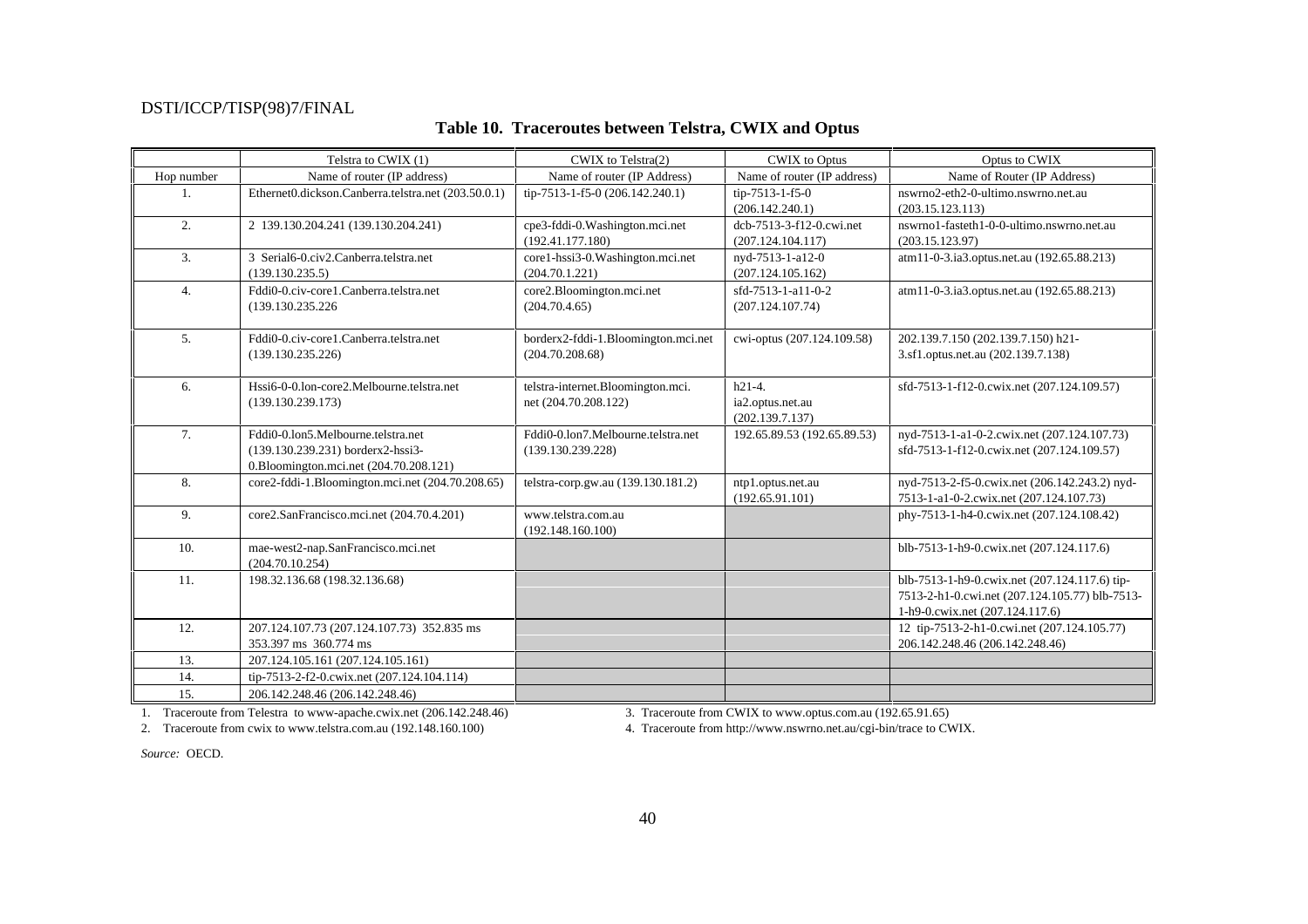|                                            | Note                              | Frequency   | <b>URL</b>                               |
|--------------------------------------------|-----------------------------------|-------------|------------------------------------------|
| Companies listing sites listed by Access   |                                   |             |                                          |
| Relevant Knowledge                         | Ranks Top 171 Websites and        | Monthly     | http://www.relevantknowledge.com/Pres    |
|                                            | other categories by monitoring a  |             | s/sdindex.html                           |
|                                            | panel of users.                   |             |                                          |
| Web21                                      | Ranks Top 100 Websites in         | Depends on  | http://www.100hot.com/                   |
|                                            | different categories from proxy   | Category.   |                                          |
|                                            | servers and caches.               |             |                                          |
| Indications of links to a Website          |                                   |             |                                          |
| HotBot                                     | Search engine which enables       | Always      | http://www.HotBot.com/                   |
|                                            | user to get an indication of the  | available.  |                                          |
|                                            | number of links to a certain site |             |                                          |
|                                            | in total or from different        |             |                                          |
|                                            | domains. It is also possible to   |             |                                          |
|                                            | count links from one top level    |             |                                          |
|                                            | domain to another top level       |             |                                          |
|                                            | domain                            |             |                                          |
| Website measurement and capability service |                                   |             |                                          |
| HotBot                                     | Search engine which enables       | Always      | http://www.HotBot.com/                   |
|                                            | users to count the number of      | available.  |                                          |
|                                            | outgoing URLs and suffix          |             |                                          |
|                                            | domains under a particular        |             |                                          |
|                                            | domain name. For example it is    |             |                                          |
|                                            | possible to compare these         |             |                                          |
|                                            | categories under .fr for France   |             |                                          |
|                                            | to .be for Belgium. It is also    |             |                                          |
|                                            | possible to determine how many    |             |                                          |
|                                            | domains have capabilities such    |             |                                          |
|                                            | as video and audio                |             |                                          |
| Website link visualisation                 |                                   |             |                                          |
| Nicheworks                                 | Website and link visualisation    | Example:    | http://www.bell-                         |
|                                            | tool.                             | The Chicago | labs.com/user/gwills/NICHEguide/trib.ht  |
|                                            |                                   | Tribune     | ml                                       |
|                                            |                                   | Website.    |                                          |
| Ptolomaeus                                 | A Website cartography tool.       |             | http://www.inf.uniroma3.it/~vernacot/pto |
|                                            |                                   |             | lpage.htm                                |

# **Table 11. Selected Web site ranking**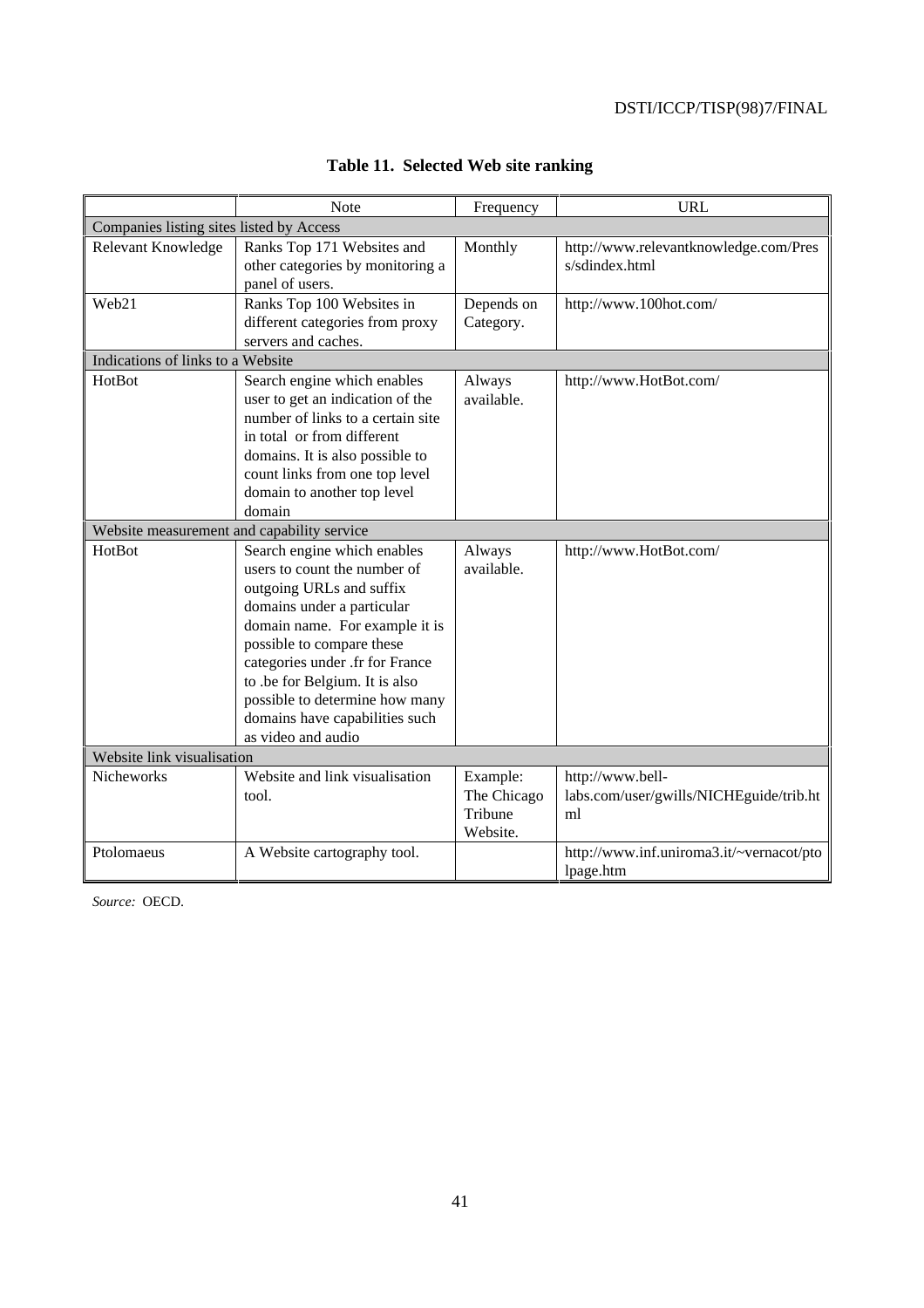|                       | Links found by HotBot under: |         |         |            |          |         |            |         |  |  |
|-----------------------|------------------------------|---------|---------|------------|----------|---------|------------|---------|--|--|
| <b>URL</b>            | <b>Website Name</b>          | Total   | .com    | .edu $(1)$ | gtlds(2) | Europ   | Asia/India | Oceania |  |  |
|                       |                              |         |         |            |          | e(3)    | (4)        | (5)     |  |  |
| www.yahoo.com         | Yahoo!                       | 690 532 | 465611  | 39395      | 555 746  | 39 404  | 9 2 6 5    | 5 6 6 6 |  |  |
| www.excite.com        | Excite                       | 233 980 | 165120  | 12574      | 205 919  | 15 277  | 2 2 8 0    | 1869    |  |  |
| www.netscape.com      | Netscape                     | 221 525 | 67295   | 52145      | 155 436  | 49 100  | 3 2 2 9    | 4 1 9 0 |  |  |
| www.lycos.com         | Lycos                        | 212787  | 136999  | 15683      | 212 787  | 18 870  | 4 0 0 8    | 2579    |  |  |
| www.microsoft.com     | Microsoft                    | 187 665 | 80235   | 14615      | 132 547  | 35 448  | 5 0 5 3    | 4 2 0 9 |  |  |
| home.netscape.com     | Netscape                     | 158 336 | 69555   | 14601      | 110 448  | 33 023  | 4 8 8 0    | 2767    |  |  |
|                       | (home)                       |         |         |            |          |         |            |         |  |  |
| altavista.digital.com | Alta Vista                   | 111 002 | 71 436  | 9958       | 90 529   | 13 473  | 1867       | 1 1 5 9 |  |  |
| www.apple.com         | Apple                        | 109 789 | 60 459  | 11713      | 84 530   | 11 618  | 2 3 0 2    | 8 2 8 6 |  |  |
| www.ibm.com           | <b>IBM</b>                   | 106 478 | 65 023  | 6547       | 80 570   | 14 603  | 3 0 7 7    | 1 1 4 1 |  |  |
| www.cnn.com           | <b>CNN</b>                   | 77 372  | 36 172  | 13 264     | 61 279   | 9667    | 1957       | 1086    |  |  |
| www.disney.com        | Disney                       | 62 752  | 42 375  | 4 2 5 1    | 54 193   | 4775    | 967        | 750     |  |  |
| www.geocities.com     | Geocities                    | 60 338  | 41 222  | 1 2 6 6    | 46 640   | 4536    | 1052       | 449     |  |  |
| www.infoseek.com      | Infoseek                     | 57 179  | 20 681  | 7023       | 39 027   | 10 5 12 | 3 2 9 1    | 1 4 3 7 |  |  |
| www.HotBot.com        | HotBot                       | 56 088  | 18 842  | 6715       | 38 623   | 12823   | 1 307      | 1 2 2 4 |  |  |
| www.nasa.gov          | <b>NASA</b>                  | 47 501  | 7 3 9 0 | 6086       | 38 853   | 5 4 3 5 | 1 4 4 4    | 491     |  |  |
| www.dejanews.com      | DejaNews                     | 38 621  | 11 069  | 5 4 7 5    | 24 701   | 9089    | 1697       | 1018    |  |  |
| www.usatoday.com      | <b>USA Today</b>             | 38 410  | 13 5 64 | 8 1 1 5    | 29 5 7 5 | 2818    | 1 2 3 1    | 352     |  |  |
| www.cnet.com          | <b>CNET</b>                  | 32 868  | 17 667  | 3798       | 27 704   | 2 4 7 2 | 593        | 471     |  |  |
| www.nytimes.com       | NY Times                     | 29 219  | 10 283  | 7972       | 24 239   | 2743    | 679        | 288     |  |  |
| www.amazon.com        | Amazon                       | 26 78 6 | 11 498  | 4416       | 21 025   | 3 2 7 7 | 685        | 525     |  |  |
| www.whowhere.com      | WhoWhere                     | 26 051  | 11 191  | 3 0 2 2    | 18817    | 5 2 4 5 | 579        | 509     |  |  |
| www.washingtonpost.   | Washington                   | 14729   | 5 0 5 7 | 3 5 7 1    | 12 4 5 6 | 1 2 4 1 | 278        | 148     |  |  |
| com                   | Post                         |         |         |            |          |         |            |         |  |  |
| www.ft.com            | Financial                    | 11 552  | 1952    | 636        | 3764     | 3 4 2 6 | 221        | 168     |  |  |
|                       | Times                        |         |         |            |          |         |            |         |  |  |
| www.playboy.com       | Playboy                      | 11 000  | 3 9 9 0 | 915        | 5 7 9 4  | 3730    | 618        | 150     |  |  |
| www.wired.com         | Wired                        | 9 1 3 5 | 2 4 9 7 | 1689       | 6057     | 2033    | 331        | 212     |  |  |
| www.economist.com     | The                          | 8814    | 2 2 7 2 | 1820       | 5 6 43   | 2 0 0 5 | 258        | 185     |  |  |
|                       | Economist                    |         |         |            |          |         |            |         |  |  |
| www.smh.com.au        | Sydney                       | 7917    | 544     | 189        | 1 0 7 9  | 349     | 91         | 6 0 5 3 |  |  |
|                       | Morning                      |         |         |            |          |         |            |         |  |  |
|                       | Herald                       |         |         |            |          |         |            |         |  |  |
| www.spiegel.de        | Spiegel                      | 5 4 7 4 | 396     | 308        | 973      | 4 2 7 0 | 78         | 25      |  |  |
|                       | Online                       |         |         |            |          |         |            |         |  |  |
| www.lemonde.fr        | Le Monde                     | 4 8 7 4 | 685     | 350        | 1759     | 2 4 4 9 | 104        | 44      |  |  |
| www.nikkei.co.jp      | Nikkei                       | 1831    | 116     | 19         | 209      | 53      | 1503       | 14      |  |  |

### **Table 12. Links to the URLs of selected sites (June 1998)**

1. .edu includes only institutions in the United States. All educational institutions outside the United States register under TLDs.

2. This includes .com, .net, .org, ..edu, .mil and .gov. The first three would include registrations from users anywhere in the world while the last three are only used by the United States.

3. European TLDs as defined by HotBot.

4. This category includes Japan and Korea among others.

5. This category includes Australia and New Zealand among others.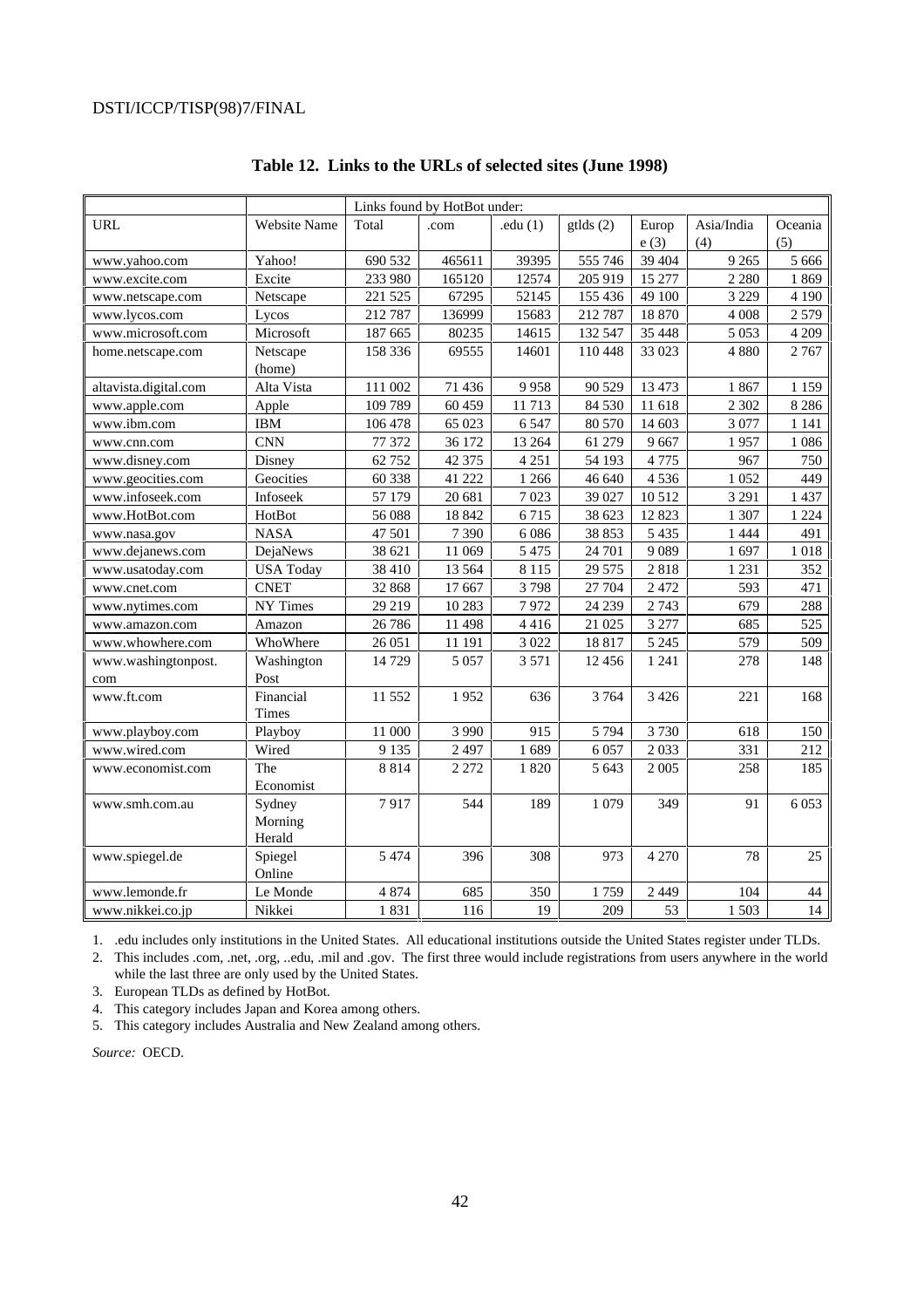|                   |                            | Links under: |       |       |  |  |  |  |  |
|-------------------|----------------------------|--------------|-------|-------|--|--|--|--|--|
| <b>URL</b>        | Name of telecommunications | Applicable   | .com  | total |  |  |  |  |  |
|                   | carrier                    | TLDs(1)      |       |       |  |  |  |  |  |
| att.com           | AT&T                       | 164          | 12622 | 18890 |  |  |  |  |  |
| ntt.jp            | <b>NTT</b>                 | 14271        | 170   | 15141 |  |  |  |  |  |
| sprint.com        | Sprint                     | 32           | 5161  | 6728  |  |  |  |  |  |
| mci.com           | <b>MCI</b>                 | 65           | 2469  | 5449  |  |  |  |  |  |
| telefonica.es     | Telefonica                 | 4228         | 220   | 4959  |  |  |  |  |  |
| gte.com           | <b>GTE</b>                 | 27           | 3563  | 4737  |  |  |  |  |  |
| telstra.com.au    | Telstra                    | 2463         | 1071  | 4167  |  |  |  |  |  |
| bellsouth.com     | <b>Bell South</b>          | 27           | 2187  | 3713  |  |  |  |  |  |
| bt.com            | <b>British Telecom</b>     | 406          | 1744  | 2724  |  |  |  |  |  |
| ameritech.com     | Ameritech                  | 50           | 1483  | 2617  |  |  |  |  |  |
| uswest.com        | <b>US West</b>             | 39           | 1105  | 2182  |  |  |  |  |  |
| bell.ca           | <b>Bell Canada</b>         | 624          | 867   | 2142  |  |  |  |  |  |
| pacbell.com       | Pacbell                    | 32           | 763   | 1995  |  |  |  |  |  |
| bell-atl.com      | <b>Bell Atlantic</b>       | 22           | 1009  | 1900  |  |  |  |  |  |
| francetelecom.fr  | <b>France Telecom</b>      | 184          | 1177  | 1777  |  |  |  |  |  |
| dtag.de           | Deutsche Telekom           | 804          | 427   | 1644  |  |  |  |  |  |
| wcom.com          | Worldcom                   | 5            | 597   | 1602  |  |  |  |  |  |
| telia.se          | Telia                      | 1088         | 147   | 1498  |  |  |  |  |  |
| telecom.co.nz     | Telecom NZ                 | 1109         | 60    | 1260  |  |  |  |  |  |
| nynex.com         | Nynex                      | 10           | 761   | 1247  |  |  |  |  |  |
| telenor.no        | Telenor                    | 768          | 42    | 1202  |  |  |  |  |  |
| sbc.com           | <b>SBC</b>                 | 17           | 458   | 1099  |  |  |  |  |  |
| ntt.co.jp         | <b>NTT</b>                 | 567          | 119   | 982   |  |  |  |  |  |
| cwplc.com         | Cable & Wireless           | 65           | 711   | 869   |  |  |  |  |  |
| francetelecom.com | <b>France Telecom</b>      | 33           | 487   | 814   |  |  |  |  |  |
| tele2.se          | Tele2                      | 652          | 48    | 747   |  |  |  |  |  |
| minitel.fr        | France Telecom (Minitel)   | 85           | 119   | 574   |  |  |  |  |  |
| ptt-telecom.nl.   | <b>KPN</b>                 | 332          | 46    | 530   |  |  |  |  |  |
| telecomitalia.it  | Telecom Italia             | 292          | 37    | 475   |  |  |  |  |  |
| telecom.ie        | Telecom Eireann            | 46           | 290   | 421   |  |  |  |  |  |
| swisscom.ch       | Swisscom                   | 258          | 51    | 384   |  |  |  |  |  |
| teledanmark.dk    | TeleDanmark                | 175          | 61    | 373   |  |  |  |  |  |
| bt.co.uk          | <b>British Telecom</b>     | 175          | 69    | 357   |  |  |  |  |  |
| belgacom.be       | Belgacom                   | 147          | 50    | 343   |  |  |  |  |  |
| hpy.fi            | Helsinki Telephone Company | 184          | 23    | 338   |  |  |  |  |  |
| kdd.co.jp         | <b>KDD</b>                 | 199          | 70    | 309   |  |  |  |  |  |
| tpsa.pl           | <b>Telecom Poland</b>      | 254          | 8     | 298   |  |  |  |  |  |
| bctel.com         | <b>BC-Tel</b>              | 69           | 137   | 257   |  |  |  |  |  |
| pt.lu             | PT Luxembourg              | 69           | 25    | 184   |  |  |  |  |  |
| telecom.pt        | Portugal Telecom           | 94           | 19    | 179   |  |  |  |  |  |
| simi.is           | P&T Iceland                | 61           | 13    | 146   |  |  |  |  |  |
|                   |                            |              |       |       |  |  |  |  |  |

# **Table 13. Links to the URLs of leading telecommunications carriers' Websites (July 1998)**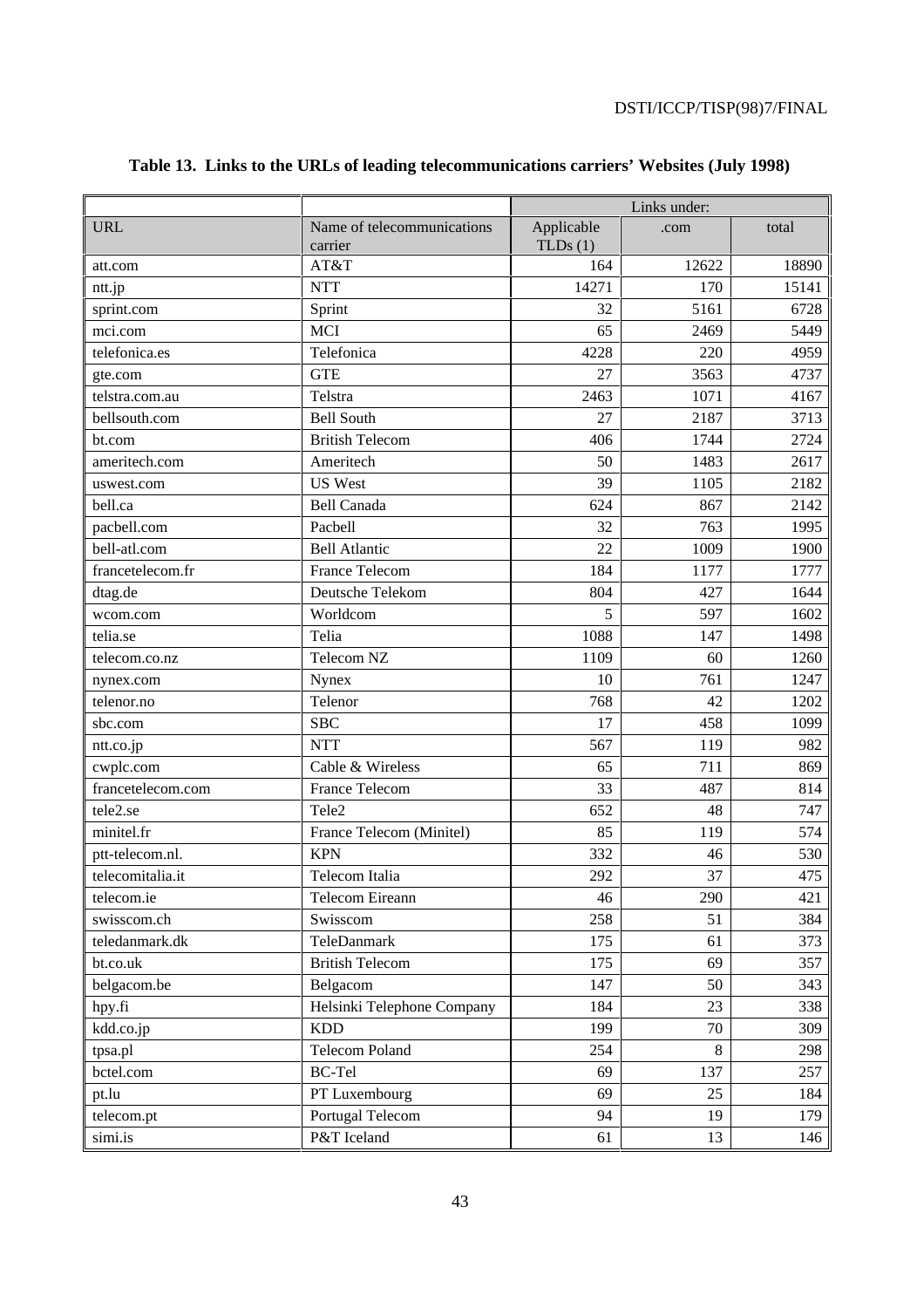|               |                           |                | Links under:   |       |
|---------------|---------------------------|----------------|----------------|-------|
| <b>URL</b>    | Telecommunication carrier | Applicable     | .com           | total |
| kpn.com       | <b>KPN</b>                | 78             | 11             | 143   |
| telia.com     | Telia                     | 27             | 76             | 138   |
| pta.at        | PTA Austria               | 98             | 12             | 132   |
| swisscom.com  | Swisscom                  | 66             | 16             | 130   |
| sonera.fi     | Sonera (Telecom Finland)  | 110            | 8              | 127   |
| spt.cz        | <b>SPT</b> Telecom        | 90             | 4              | 123   |
| matav.hu      | Matav                     | 84             | 18             | 122   |
| cwcom.co.uk   | Cable & Wireless          | 54             | 29             | 106   |
| clear.co.nz   | Clear                     | 18             | 9              | 49    |
| telmex.com.mx | Telmex                    | 15             | 20             | 46    |
| optus.com.au  | Optus                     | 32             | 4              | 43    |
| kpn.nl        | <b>KPN</b>                | 26             | $\overline{c}$ | 33    |
| ntt.com       | <b>NTT</b>                | $\overline{2}$ | 6              | 22    |
| ote.gr        | <b>OTE</b>                | 11             | $\theta$       | 20    |

# **Table 13. Links to the URLs of leading telecommunications carriers' Websites (July 1998)** *(continued)*

1. e.g. .jp for NTT and .be for Belgacom.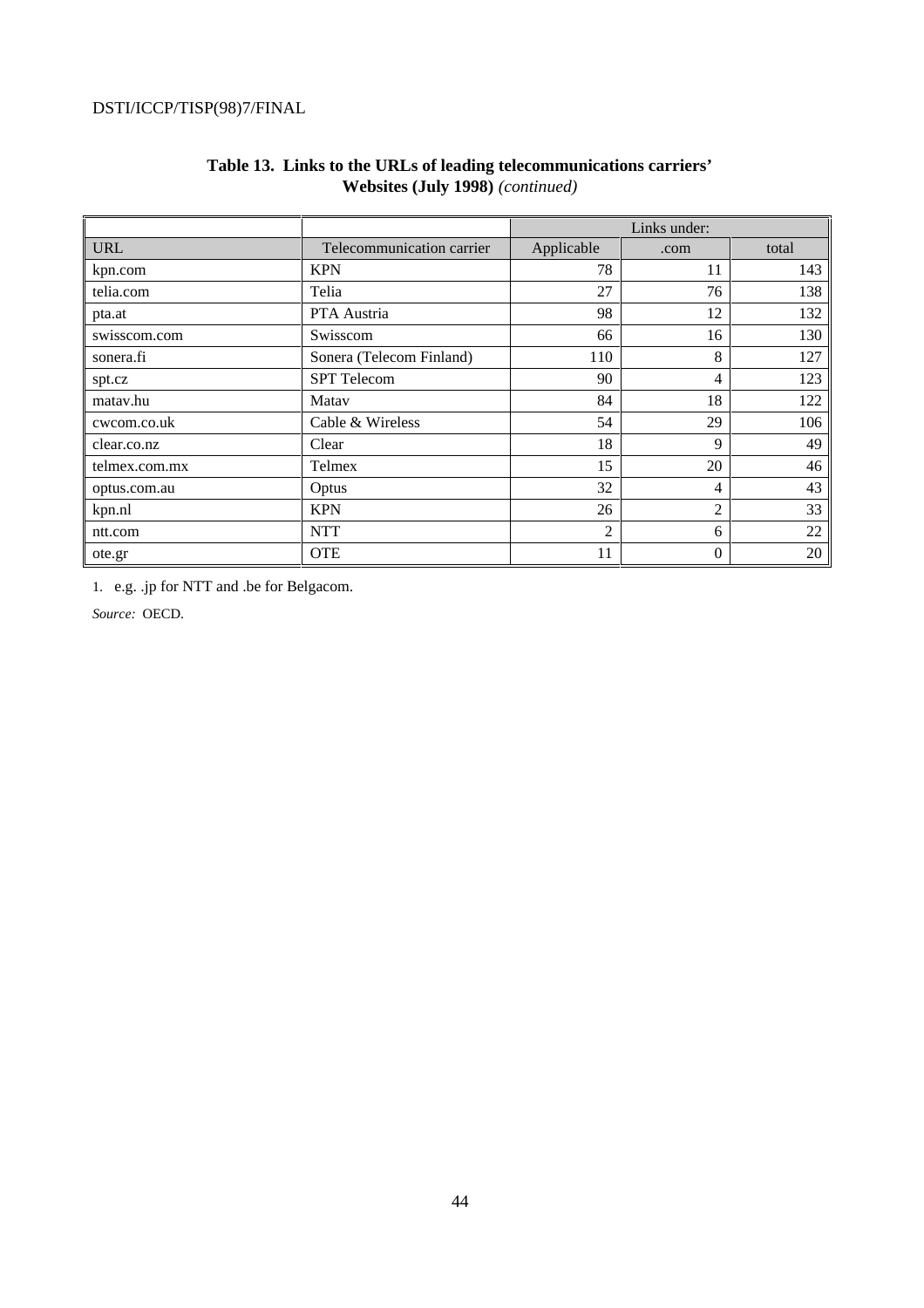| Domain         | Top Level Domain     | <b>Under Origin</b> | Share of Total | Audio  | Video  |
|----------------|----------------------|---------------------|----------------|--------|--------|
|                |                      | Domain Suffix       | <b>OECD</b>    |        |        |
| .com           | <b>COM</b>           | 34382 090           | 40.7           | 269809 | 70265  |
| .edu           | <b>EDU</b>           | 13815 908           | 16.4           | 66757  | 72634  |
| .org           | ORG                  | 5099 979            | 6.0            | 37147  | 7140   |
| .net           | <b>NET</b>           | 5056 226            | 6.0            | 44693  | 6830   |
| .de            | Germany              | 4098 814            | 4.9            | 15393  | 8228   |
| .ca            | Canada               | 2832 673            | 3.4            | 12215  | 3245   |
| .uk            | United Kingdom       | 2789 408            | 3.3            | 53129  | 4706   |
| .jp            | Japan                | 2247 215            | 2.7            | 22341  | 7705   |
| .au            | Australia            | 1657 438            | 1.8            | 13301  | 2733   |
| .us            | <b>United States</b> | 1341 568            | 1.6            | 5983   | 1808   |
| .se            | Sweden               | 1147 532            | 1.4            | 7806   | 4373   |
| .it            | Italy                | 1142 622            | 1.4            | 5415   | 7602   |
| $.$ fr         | France               | 1012 372            | 1.2            | 6738   | 3610   |
| .nl            | Netherlands          | 913 586             | 1.1            | 5378   | 2042   |
| .ch            | Switzerland          | 820 348             | 1.0            | 2838   | 1113   |
| $\overline{f}$ | Finland              | 735 468             | 0.9            | 3137   | 923    |
| .at            | Austria              | 645 005             | 0.8            | 2383   | 872    |
| .no            | Norway               | 582 982             | 0.7            | 2690   | 1304   |
| .es            | Spain                | 569 020             | 0.7            | 3343   | 1928   |
| .kr            | Korea                | 436 619             | 0.5            | 3886   | 1591   |
| .cz            | Czech Republic       | 427 569             | 0.5            | 1067   | 468    |
| dk             | Denmark              | 391 685             | 0.5            | 1929   | 598    |
| .pl            | Poland               | 349 900             | 0.4            | 1540   | 404    |
| .be            | Belgium              | 295 036             | 0.3            | 1463   | 485    |
| .mil           | <b>MIL</b>           | 293 634             | 0.3            | 455    | 557    |
| .mx            | Mexico               | 280 834             | 0.3            | 846    | 169    |
| .hu            | Hungary              | 236 429             | 0.3            | 640    | 294    |
| .nz            | New Zealand          | 201 499             | 0.2            | 1065   | 290    |
| .gr            | Greece               | 159 591             | 0.2            | 600    | 253    |
| .pt            | Portugal             | 135 924             | 0.2            | 573    | 144    |
| .ie            | Ireland              | 130 975             | 0.2            | 727    | 161    |
| .tr            | Turkey               | 113 766             | 0.1            | 266    | 126    |
| .int           | <b>INT</b>           | 97 4 64             | 0.1            | 14     | 12     |
| .is            | Iceland              | 52 311              | 0.1            | 327    | 100    |
| .lu            | Luxembourg           | 31 886              | 0.0            | 135    | 28     |
|                | OECD(1)              | 84 525 376          |                | 596029 | 214741 |

# **Table 14. Comparative World Wide Web development (June 1998)**

1. OECD represents approximately 96 per cent of world total however this includes domains found under non-OECD country gTLDs.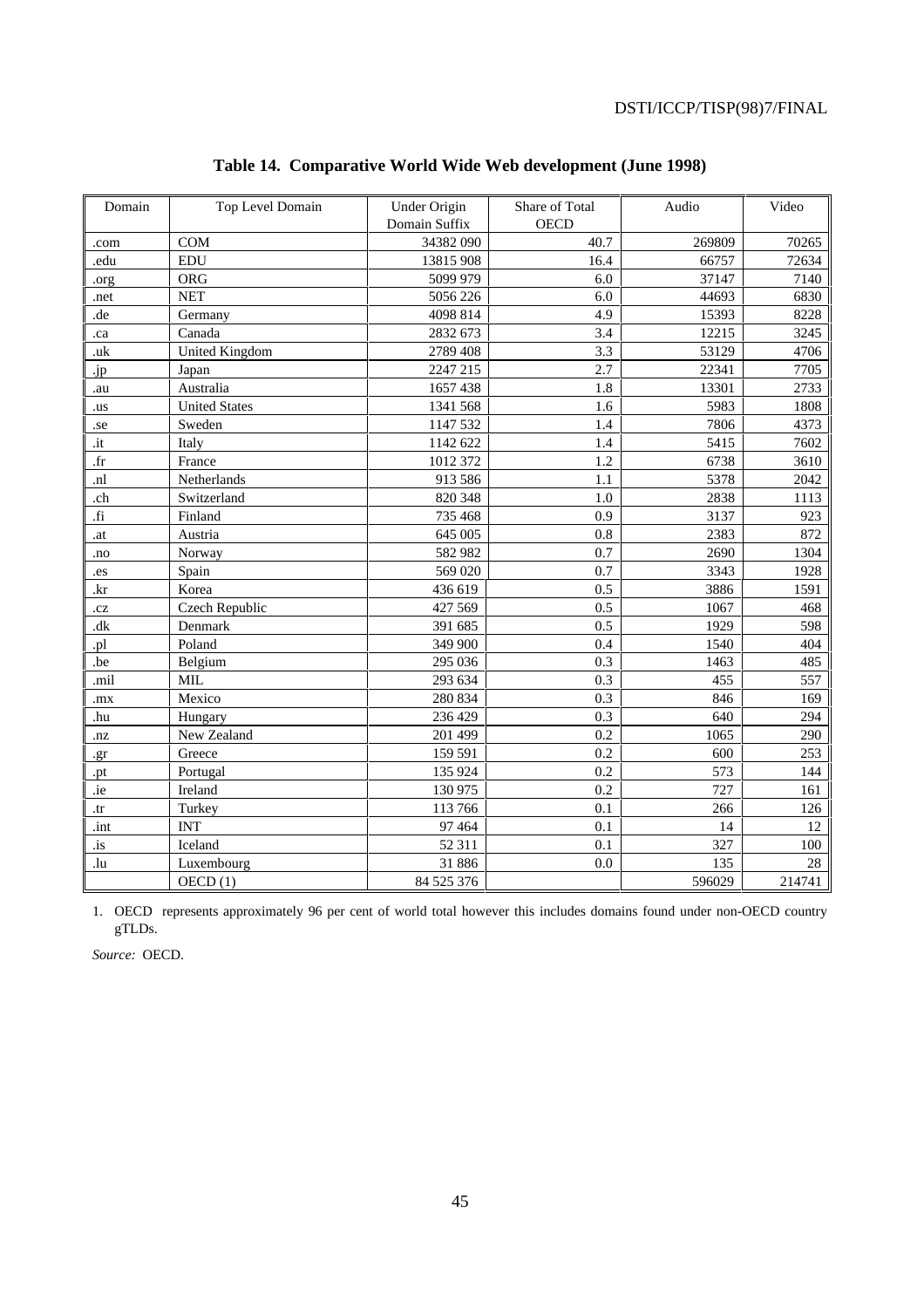|                       | To          | Australia | Austria | Belgium | Canada  | Czech<br>Republic | Denmark | Finland | France      | Germany | Greece | Hungary | Iceland       | Ireland | Italy   | Japan          | Korea  | Luxem<br>bourg | Mexico |
|-----------------------|-------------|-----------|---------|---------|---------|-------------------|---------|---------|-------------|---------|--------|---------|---------------|---------|---------|----------------|--------|----------------|--------|
| From                  |             | .au       | .at     | .be     | .ca     | .cz               | .dk     | fi.     | $_{\rm fr}$ | .de     | er     | .hu     | $\frac{1}{1}$ | .ie     | .it     | 1 <sub>D</sub> | .kr    | .lu            | .mx    |
| Australia             | .au         | 1583158   | 3281    | 2810    | 18728   | 778               | 2393    | 5793    | 6155        | 12931   | 1234   | 804     | 566           | 2587    | 5625    | 7100           | 1090   | 464            | 848    |
| Austria               | .at         | 2855      | 547653  | 1295    | 2957    | 529               | 1007    | 5757    | 2770        | 17077   | 376    | 543     | 141           | 563     | 3706    | 1629           | 307    | 703            | 226    |
| Belgium               | .be         | 1841      | 896     | 245743  | 2304    | 232               | 743     | 1087    | 3557        | 3486    | 326    | 225     | 147           | 584     | 1555    | 905            | 229    | 900            | 164    |
| Canada                | .ca         | 20484     | 3369    | 3804    | 2372498 | 1303              | 3059    | 5355    | 11423       | 14061   | 1069   | 909     | 632           | 3491    | 5557    | 7094           | 1139   | 752            | 1516   |
| <b>Czech Republic</b> | .cz         | 1664      | 1238    | 578     | 2455    | 374124            | 630     | 1277    | 1464        | 4794    | 212    | 443     | 109           | 347     | 1436    | 977            | 217    | 274            | 198    |
| Denmark               | dk          | 2047      | 822     | 783     | 2323    | 256               | 349218  | 10331   | 1900        | 3762    | 231    | 246     | 353           | 434     | 1352    | 922            | 225    | 428            | 126    |
| Finland               | .fi         | 4804      | 1935    | 1698    | 5291    | 538               | 2396    | 603110  | 2940        | 24913   | 454    | 563     | 538           | 1054    | 2818    | 2295           | 334    | 1011           | 248    |
| France                | $_{\rm fr}$ | 5449      | 1916    | 5842    | 10994   | 532               | 2496    | 2337    | 965890      | 10189   | 589    | 445     | 187           | 1032    | 4478    | 2847           | 397    | 1630           | 398    |
| Germany               | .de         | 17878     | 28891   | 6454    | 18212   | 2325              | 13474   | 10271   | 18260       | 3284644 | 1743   | 2046    | 871           | 3996    | 14077   | 9062           | 1575   | 5027           | 1257   |
| Greece                | gr          | 826       | 332     | 368     | 771     | 94                | 269     | 420     | 917         | 2083    | 134105 | 113     | 57            | 153     | 670     | 475            | 171    | 490            | 75     |
| Hungary               | hu          | 2250      | 674     | 280     | 1013    | 283               | 250     | 697     | 914         | 2091    | 141    | 201874  | 47            | 173     | 761     | 462            | 135    | 103            | 117    |
| Iceland               | .is         | 344       | 238     | 110     | 517     | 48                | 383     | 266     | 168         | 370     | 45     | 35      | 45387         | 93      | 168     | 155            | 29     | 56             | 27     |
| Ireland               | ie          | 2621      | 489     | 558     | 1526    | 80                | 344     | 1698    | 1712        | 2216    | 288    | 71      | 49            | 113600  | 1367    | 1262           | 53     | 168            | 44     |
| Italy                 | it          | 5732      | 2562    | 2261    | 5748    | 659               | 1785    | 3011    | 7419        | 10684   | 830    | 911     | 431           | 1293    | 1040151 | 2917           | 520    | 1376           | 727    |
| Japan                 | ip          | 10949     | 2530    | 1907    | 11551   | 837               | 2015    | 18403   | 9980        | 10914   | 587    | 712     | 315           | 1182    | 4625    | 1915213        | 1931   | 291            | 532    |
| Korea                 | .kr         | 2944      | 842     | 803     | 3382    | 296               | 3356    | 997     | 1689        | 5537    | 261    | 303     | 151           | 617     | 1287    | 2613           | 381919 | 226            | 263    |
| Luxembourg            | .lu         | 84        | 122     | 482     | 208     | 23                | 91      | 95      | 336         | 699     | 46     | 14      | 24            | 60      | 194     | 46             | 11     | 25327          | 10     |
| Mexico                | mx          | 470       | 145     | 129     | 905     | 56                | 132     | 270     | 367         | 623     | 30     | 64      | 20            | 87      | 312     | 255            | 44     | 31             | 240524 |
| Netherlands           | .nl         | 6904      | 2776    | 6059    | 7195    | 825               | 2230    | 4356    | 5274        | 12299   | 732    | 746     | 521           | 1416    | 5070    | 7699           | 593    | 1234           | 431    |
| New Zealand           | nz          | 6587      | 211     | 237     | 1624    | 56                | 223     | 374     | 429         | 986     | 81     | 60      | 62            | 309     | 409     | 541            | 141    | 40             | 90     |
| Norway                | no.         | 3018      | 1133    | 928     | 3217    | 352               | 4502    | 2591    | 2681        | 5196    | 343    | 269     | 505           | 752     | 1534    | 1326           | 271    | 417            | 181    |
| Poland                | .pl         | 1788      | 693     | 505     | 1583    | 484               | 633     | 968     | 1279        | 3803    | 199    | 319     | 100           | 321     | 2357    | 1138           | 222    | 729            | 131    |
| Portugal              | pt          | 1443      | 362     | 467     | 1019    | 138               | 325     | 658     | 949         | 3567    | 371    | 115     | 56            | 222     | 850     | 518            | 138    | 203            | 105    |
| Spain                 | .es         | 2901      | 1246    | 1560    | 1560    | 390               | 1089    | 1722    | 3422        | 5026    | 536    | 360     | 185           | 683     | 2908    | 1544           | 377    | 1229           | 1890   |
| Sweden                | se          | 7686      | 2814    | 2367    | 8274    | 803               | 7338    | 7726    | 4601        | 11585   | 741    | 622     | 838           | 1687    | 29570   | 3436           | 708    | 1008           | 406    |
| Switzerland           | .ch         | 3212      | 3301    | 1797    | 4010    | 481               | 1142    | 1741    | 7944        | 16752   | 334    | 472     | 116           | 689     | 3531    | 3310           | 352    | 552            | 223    |
| Turkey                | tr.         | 1417      | 456     | 356     | 1834    | 162               | 316     | 572     | 922         | 1616    | 147    | 184     | 53            | 288     | 610     | 759            | 205    | 168            | 118    |
| UK                    | uk          | 20582     | 5038    | 5796    | 20902   | 1298              | 5650    | 7391    | 11576       | 31564   | 1969   | 1327    | 914           | 7020    | 9788    | 22691          | 1646   | 2604           | 996    |
| <b>US</b>             | <b>us</b>   | 4992      | 647     | 721     | 9744    | 122               | 462     | 1105    | 1551        | 2243    | 236    | 171     | 125           | 733     | 1323    | 1841           | 226    | 104            | 548    |
| <b>COM</b>            | .com        | 180774    | 33271   | 36040   | 310326  | 12407             | 30041   | 4519    | 90025       | 190754  | 12002  | 7637    | 7350          | 29689   | 75127   | 94609          | 20036  | 6109           | 17217  |
| ORG                   | org         | 29594     | 5921    | 7035    | 60979   | 3013              | 5920    | 8261    | 22046       | 29944   | 14497  | 1530    | 931           | 3460    | 10995   | 13102          | 2125   | 2033           | 2481   |
| <b>NET</b>            | net         | 40555     | 9016    | 8212    | 66886   | 2700              | 7650    | 13736   | 19496       | 36433   | 2653   | 1966    | 1784          | 6306    | 16826   | 18267          | 6495   | 1102           | 3270   |
| <b>EDU</b>            | .edu        | 77921     | 14505   | 11044   | 107593  | 4430              | 10728   | 20137   | 30091       | 76554   | 4235   | 5453    | 1878          | 11287   | 21846   | 45090          | 38010  | 2022           | 6444   |
| $_{\rm GOV}$          | gov         | 2928      | 587     | 446     | 4032    | 164               | 740     | 773     | 1707        | 3942    | 142    | 171     | 64            | 334     | 1535    | 1887           | 289    | 103            | 384    |
| <b>INT</b>            | int         | 56        | 62      | 233     | 126     | 43                | 100     | 75      | 173         | 218     | 67     | 26      | 21            | 44      | 209     | 70             | 22     | 187            | 18     |
| Total                 |             | 2058758   | 679974  | 359708  | 3072287 | 410861            | 463130  | 788552  | 1242027     | 3843556 | 181852 | 231749  | 65528         | 196586  | 1274627 | 2174057        | 462182 | 59101          | 282233 |

# **Table 15. World Wide Web links between TLDs and gTLDs (July 1998)**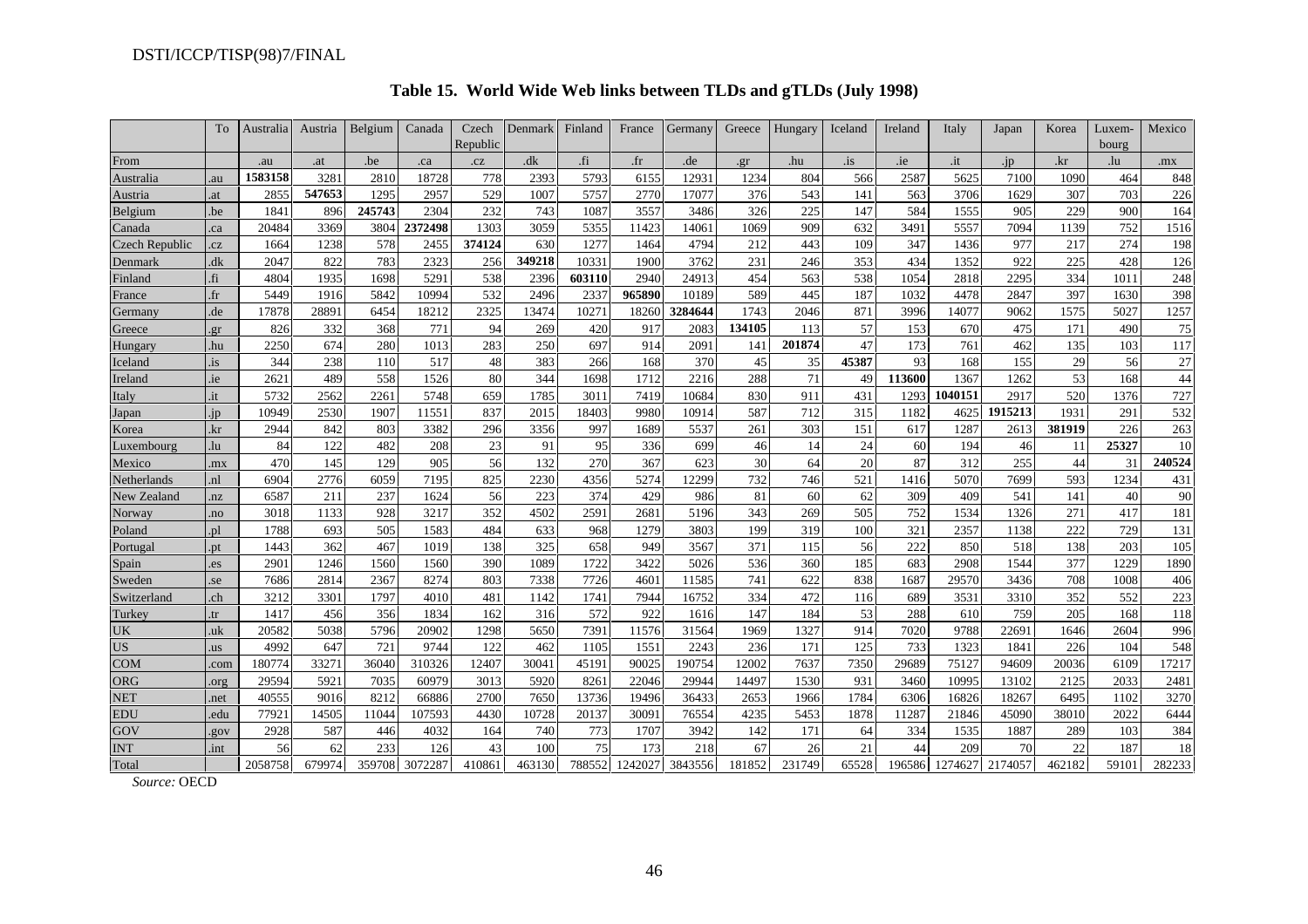# **Table 15. World Wide Web links between TLDs and gTLDs (July 1998)** *(continued)*

|                | To           | Netherlands | <b>New</b> | Norway | Poland | Portugal | Spain  | Sweden  | Switzerland | Turkey | United  | United        | <b>COM</b> | <b>ORG</b> | NET     | <b>EDU</b> | GOV     | <b>INT</b> | Total    |
|----------------|--------------|-------------|------------|--------|--------|----------|--------|---------|-------------|--------|---------|---------------|------------|------------|---------|------------|---------|------------|----------|
|                |              |             | Zealand    |        |        |          |        |         |             |        | Kingdom | <b>States</b> |            |            |         |            |         |            |          |
| From           |              | .nl         | .nz        | .no    | .pl    | .pt      | .es    | .se     | .ch         | .tr    | .uk     | .us           | .com       | .org       | .net    | .edu       | .gov    | .int       |          |
| Australia      | .au          | 9030        | 5656       | 5203   | 2021   | 2364     | 2511   | 12546   | 9141        | 258    | 37367   | 8044          | 238734     | 50599      | 90690   | 64636      | 15307   | 379        | 2210831  |
| Austria        | .at          | 3433        | 422        | 1595   | 457    | 424      | 994    | 2558    | 4954        | 114    | 7037    | 620           | 50818      | 24546      | 11550   | 16687      | 7527    | 1048       | 724878   |
| Belgium        | .be          | 6274        | 281        | 1084   | 286    | 309      | 714    | 1628    | 2067        | 67     | 5009    | 478           | 33062      | 7713       | 7880    | 9118       | 1933    | 895        | 343722   |
| Canada         | .ca          | 12059       | 3479       | 5096   | 1696   | 860      | 2542   | 8368    | 9584        | 221    | 60197   | 9380          | 351879     | 10581      | 90402   | 05867      | 28271   | 1102       | 3254329  |
| Czech Republic | .cz          | 2368        | 318        | 1136   | 541    | 310      | 466    | 1508    | 2064        | 49     | 5199    | 626           | 38685      | 9906       | 7233    | 12502      | 2609    | 270        | 478227   |
| Denmark        | .dk          | 2525        | 981        | 16812  | 299    | 259      | 561    | 5947    | 1538        | 46     | 6190    | 543           | 77915      | 21613      | 8497    | 8528       | 2385    | 587        | 530985   |
| Finland        | fi.          | 5153        | 640        | 4047   | 476    | 517      | 1095   | 8801    | 3326        | 117    | 11858   | 1273          | 52976      | 15123      | 14512   | 21594      | 14772   | 18780      | 832000   |
| France         | $_{\rm fr}$  | 6262        | 549        | 3496   | 638    | 810      | 2024   | 4163    | 9172        | 108    | 13169   | 1113          | 90126      | 33362      | 18038   | 24174      | 7740    | 834        | 1233426  |
| Germany        | .de          | 29203       | 3573       | 10413  | 2789   | 2162     | 5184   | 16769   | 32172       | 602    | 57031   | 3864          | 315941     | 119105     | 94495   | 108479     | 28593   | 2805       | 4273243  |
| Greece         | .gr          | 1255        | 130        | 405    | 148    | 299      | 194    | 824     | 612         | 33     | 3250    | 253           | 25190      | 5246       | 2617    | 4357       | 1105    | 1555       | 189862   |
| Hungary        | .hu          | 1252        | 129        | 613    | 277    | 114      | 252    | 731     | 1378        | 49     | 2662    | 255           | 20495      | 4260       | 3409    | 6890       | 1306    | 95         | 256432   |
| Iceland        | $\mathbf{a}$ | 422         | 65         | 410    | 43     | 38       | 69     | 468     | 218         | 11     | 2579    | 138           | 4527       | 1557       | 1217    | 1501       | 337     | 60         | 62099    |
| Ireland        | .ie          | 1722        | 116        | 1565   | 1301   | 1584     | 1242   | 4907    | 758         | 14     | 9652    | 216           | 31921      | 4367       | 4703    | 12635      | 708     | 164        | 205721   |
| Italy          | .it          | 9454        | 1028       | 2870   | 790    | 774      | 2553   | 6030    | 6152        | 173    | 17216   | 1655          | 122857     | 22778      | 25851   | 22266      | 8559    | 1339       | 1341362  |
| Japan          | .jp          | 7847        | 3078       | 3233   | 1957   | 644      | 1630   | 5293    | 7666        | 324    | 28221   | 2175          | 163406     | 34974      | 32681   | 68726      | 52377   | 259        | 2408965  |
| Korea          | .kr          | 2019        | 589        | 1173   | 398    | 320      | 521    | 1718    | 2216        | 125    | 6095    | 957           | 44985      | 9361       | 14798   | 11923      | 3549    | 88         | 508321   |
| Luxembourg     | lu           | 271         | 21         | 54     | 36     | 80       | 143    | 143     | 221         |        | 484     | 33            | 3413       | 504        | 433     | 420        | 138     | 508        | 34777    |
| Mexico         | .mx          | 380         | 61         | 224    | 71     | 47       | 795    | 275     | 328         | 23     | 947     | 183           | 10344      | 2344       | 2631    | 3569       | 712     | 25         | 267423   |
| Netherlands    | .nl          | 802538      | 1302       | 3981   | 1051   | 831      | 1895   | 6882    | 4964        | 175    | 19828   | 1563          | 99347      | 27284      | 32321   | 23914      | 6242    | 1122       | 1101600  |
| New Zealand    | nz           | 838         | 166723     | 353    | 99     | 73       | 181    | 632     | 936         | 12     | 4047    | 438           | 28412      | 5451       | 5980    | 4371       | 1060    | 45         | 232111   |
| Norway         | .no          | 3622        | 481        | 505274 | 385    | 296      | 573    | 7210    | 2401        | 91     | 12535   | 766           | 47173      | 11973      | 10155   | 13224      | 3241    | 354        | 648970   |
| Poland         | .pl          | 1612        | 271        | 1221   | 273198 | 203      | 366    | 1638    | 1712        | 71     | 3802    | 430           | 33840      | 6450       | 8380    | 7343       | 1866    | 145        | 359800   |
| Portuga        | pt           | 880         | 149        | 494    | 435    | 118017   | 577    | 2356    | 1577        | 78     | 6719    | 267           | 18267      | 3967       | 3034    | 4604       | 880     | 185        | 173992   |
| Spain          | .es          | 3250        | 498        | 1687   | 468    | 928      | 500216 | 2487    | 3329        | 132    | 8370    | 917           | 45862      | 13105      | 16847   | 15262      | 3709    | 1037       | 646732   |
| Sweden         | se           | 8759        | 1185       | 9912   | 1043   | 901      | 1711   | 1006346 | 5889        | 165    | 20465   | 1941          | 124698     | 29451      | 35683   | 32152      | 7586    | 1279       | 1381376  |
| Switzerland    | .ch          | 4626        | 498        | 1797   | 439    | 540      | 1024   | 2962    | 727850      | 95     | 9483    | 698           | 77663      | 18843      | 12974   | 17859      | 4849    | 1274       | 933433   |
| Turkey         | .tr          | 1055        | 264        | 531    | 266    | 115      | 214    | 727     | 1019        | 43512  | 2674    | 547           | 12394      | 5245       | 3759    | 6879       | 1486    | 74         | 90944    |
| UK             | .uk          | 17775       | 5319       | 7584   | 1674   | 1752     | 4624   | 12690   | 17926       | 460    | 2399150 | 5057          | 381320     | 75512      | 74247   | 89601      | 55009   | 3157       | 3311609  |
| <b>US</b>      | us.          | 271         | 615        | 1091   | 255    | 162      | 488    | 2005    | 2261        | 72     | 9010    | 1134816       | 125880     | 60718      | 38256   | 62596      | 38335   | 138        | 1506303  |
| <b>COM</b>     | .com         | 123408      | 39167      | 53072  | 18213  | 11039    | 39236  | 130564  | 80451       | 1582   | 419724  | 204608        | 28131921   | 235643     | 2498323 | 860632     | 331087  | 14790      | 35392065 |
| ORG            | org          | 20399       | 3698       | 8600   | 1815   | 1960     | 6073   | 14579   | 55985       | 1194   | 53139   | 46658         | 730815     | 4084047    | 173701  | 215323     | 94265   | 4179       | 5740297  |
| <b>NET</b>     | .net         | 34957       | 6556       | 16362  | 4363   | 2111     | 7452   | 23205   | 20204       | 614    | 70410   | 4969.         | 1377625    | 24252      | 4128522 | 259464     | 57868   | 101        | 6566296  |
| <b>EDU</b>     | .edu         | 45931       | 10379      | 20590  | 4920   | 3377     | 9349   | 34270   | 43769       | 2355   | 170081  | 97530         | 1052173    | 454143     | 270774  | 9162329    | 223030  | 2750       | 12097018 |
| GOV            | gov          | 2103        | 379        | 735    | 251    | 178      | 433    | 1123    | 8060        | 110    | 33015   | 9497          | 55536      | 25926      | 10161   | 63582      | 1245236 | 272        | 1476825  |
| <b>INT</b>     | .int         | 224         | 20         | 57     | 17     | 63       | 87     | 110     | 1832        |        | 263     | 15            | 944        | 955        | 281     | 215        | 272     | 84521      | 91628    |
| Total          |              | 1175617     | 258620     | 692770 | 323116 | 154461   | 597989 | 1332463 | 1073732     | 53057  | 3516878 | 1587246       | 34021144   | 6774409    | 7755035 | 11343222   | 2253949 | 147126     |          |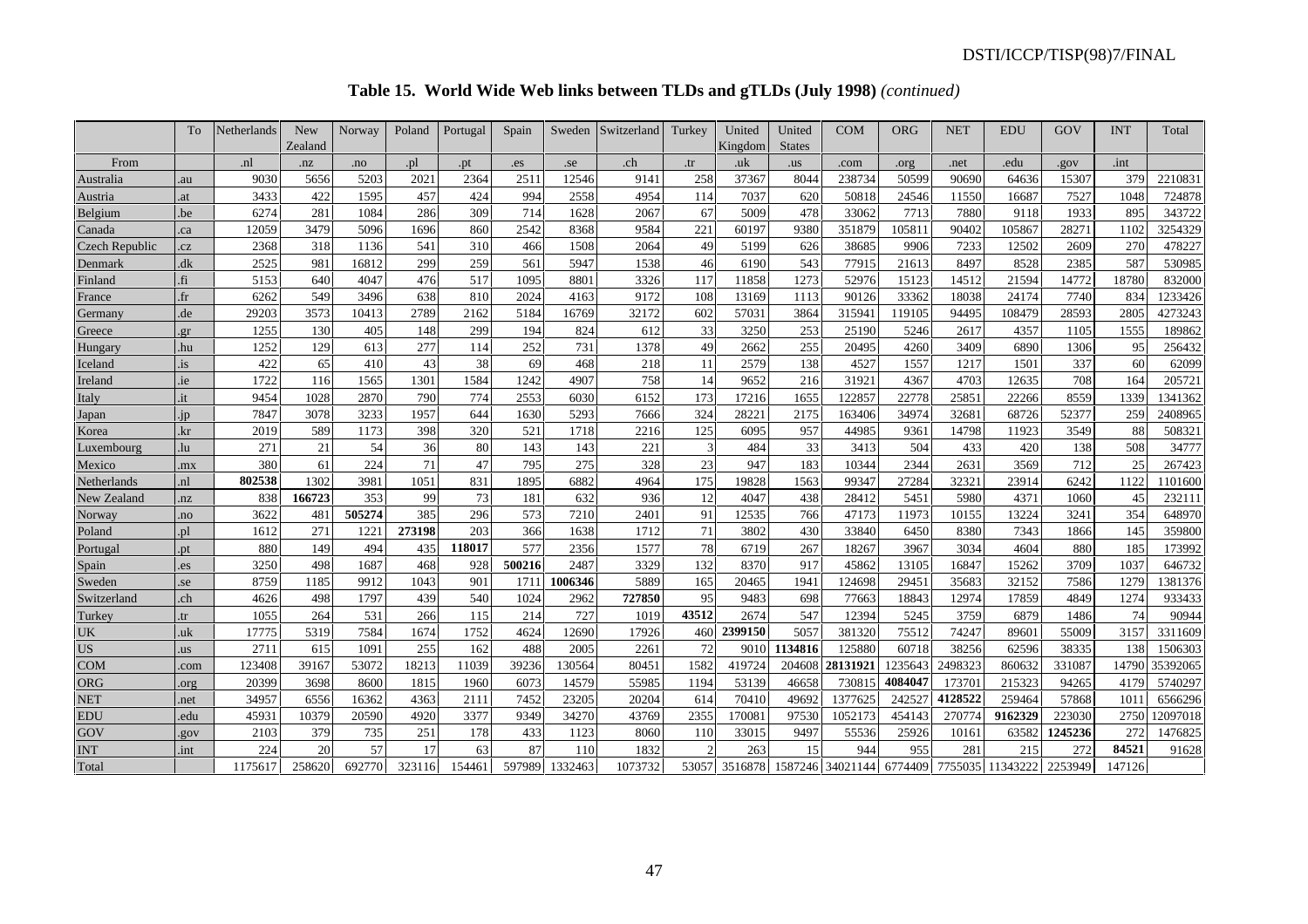|                | To                  | Australia | Austria | Belgium | Canada | Czech<br>Republic | Denmark | Finland        | France | Germany | Greece | Hungary | Iceland      | Ireland | Italy | Japan | Korea    | Luxem-<br>bourg | Mexico |
|----------------|---------------------|-----------|---------|---------|--------|-------------------|---------|----------------|--------|---------|--------|---------|--------------|---------|-------|-------|----------|-----------------|--------|
| From           |                     | .au       | .at     | .be     | .ca    | .cz               | dk      | $\mathbf{f}_1$ | $.$ fr | .de     | gr.    | .hu     | $\mathbf{a}$ | .ie     | .it   | .jp   | .kr      | .lu             | .mx    |
| Australia      | .au                 | 71.6      | 0.1     | 0.1     | 0.8    | 0.0               | 0.1     | 0.3            | 0.3    | 0.6     | 0.1    | 0.0     | 0.0          | 0.1     | 0.3   | 0.3   | 0.0      | 0.0             | 0.0    |
| Austria        | .at                 | 0.4       | 75.6    | 0.2     | 0.4    | 0.1               | 0.1     | 0.8            | 0.4    | 2.4     | 0.1    | 0.1     | 0.0          | 0.1     | 0.5   | 0.2   | 0.0      | 0.1             | 0.0    |
| Belgium        | .be                 | 0.5       | 0.3     | 71.5    | 0.7    | 0.1               | 0.2     | 0.3            | 1.0    | 1.0     | 0.1    | 0.1     | 0.0          | 0.2     | 0.5   | 0.3   | 0.1      | 0.3             | 0.0    |
| Canada         | .ca                 | 0.6       | 0.1     | 0.1     | 72.9   | 0.0               | 0.1     | 0.2            | 0.4    | 0.4     | 0.0    | 0.0     | 0.0          | 0.1     | 0.2   | 0.2   | 0.0      | 0.0             | 0.0    |
| Czech Republic | .cz                 | 0.3       | 0.3     | 0.1     | 0.5    | 78.2              | 0.1     | 0.3            | 0.3    | 1.0     | 0.0    | 0.1     | 0.0          | 0.1     | 0.3   | 0.2   | 0.0      | 0.1             | 0.0    |
| Denmark        | dk                  | 0.4       | 0.2     | 0.1     | 0.4    | 0.0               | 65.8    | 1.9            | 0.4    | 0.7     | 0.0    | 0.0     | 0.1          | 0.1     | 0.3   | 0.2   | 0.0      | 0.1             | 0.0    |
| Finland        | fi.                 | 0.6       | 0.2     | 0.2     | 0.6    | 0.1               | 0.3     | 72.5           | 0.4    | 3.0     | 0.1    | 0.1     | 0.1          | 0.1     | 0.3   | 0.3   | 0.0      | 0.1             | 0.0    |
| France         | $\operatorname{fr}$ | 0.4       | 0.2     | 0.5     | 0.9    | 0.0               | 0.2     | 0.2            | 78.3   | 0.8     | 0.0    | 0.0     | 0.0          | 0.1     | 0.4   | 0.2   | $_{0.0}$ | 0.1             | 0.0    |
| Germany        | .de                 | 0.4       | 0.7     | 0.2     | 0.4    | 0.1               | 0.3     | 0.2            | 0.4    | 76.9    | 0.0    | 0.0     | 0.0          | 0.1     | 0.3   | 0.2   | 0.0      | 0.1             | 0.0    |
| Greece         | er                  | 0.4       | 0.2     | 0.2     | 0.4    | 0.0               | 0.1     | 0.2            | 0.5    | 1.1     | 70.6   | 0.1     | 0.0          | 0.1     | 0.4   | 0.3   | 0.1      | 0.3             | 0.0    |
| Hungary        | .hu                 | 0.9       | 0.3     | 0.1     | 0.4    | 0.1               | 0.1     | 0.3            | 0.4    | 0.8     | 0.1    | 78.7    | 0.0          | 0.1     | 0.3   | 0.2   | 0.1      | 0.0             | 0.0    |
| Iceland        | .is                 | 0.6       | 0.4     | 0.2     | 0.8    | 0.1               | 0.6     | 0.4            | 0.3    | 0.6     | 0.1    | 0.1     | 73.1         | 0.1     | 0.3   | 0.2   | 0.0      | 0.1             | 0.0    |
| Ireland        | .ie                 | 1.3       | 0.2     | 0.3     | 0.7    | 0.0               | 0.2     | 0.8            | 0.8    | 1.1     | 0.1    | 0.0     | 0.0          | 55.2    | 0.7   | 0.6   | 0.0      | 0.1             | 0.0    |
| Italy          | .it                 | 0.4       | 0.2     | 0.2     | 0.4    | 0.0               | 0.1     | 0.2            | 0.6    | 0.8     | 0.1    | 0.1     | 0.0          | 0.1     | 77.5  | 0.2   | 0.0      | 0.1             | 0.1    |
| Japan          | .ip                 | 0.5       | 0.1     | 0.1     | 0.5    | 0.0               | 0.1     | 0.8            | 0.4    | 0.5     | 0.0    | 0.0     | 0.0          | 0.0     | 0.2   | 79.5  | 0.1      | 0.0             | 0.0    |
| Korea          | .kr                 | 0.6       | 0.2     | 0.2     | 0.7    | 0.1               | 0.7     | 0.2            | 0.3    | 1.1     | 0.1    | 0.1     | 0.0          | 0.1     | 0.3   | 0.5   | 75.1     | 0.0             | 0.1    |
| Luxembourg     | .lu                 | 0.2       | 0.4     | 1.4     | 0.6    | 0.1               | 0.3     | 0.3            | 1.0    | 2.0     | 0.1    | 0.0     | 0.1          | 0.2     | 0.6   | 0.1   | 0.0      | 72.8            | 0.0    |
| Mexico         | .mx                 | 0.2       | 0.1     | 0.0     | 0.3    | 0.0               | 0.0     | 0.1            | 0.1    | 0.2     | 0.0    | 0.0     | 0.0          | 0.0     | 0.1   | 0.1   | 0.0      | 0.0             | 89.9   |
| Netherlands    | .nl                 | 0.6       | 0.3     | 0.6     | 0.7    | 0.1               | 0.2     | 0.4            | 0.5    | 1.1     | 0.1    | 0.1     | 0.0          | 0.1     | 0.5   | 0.7   | 0.1      | 0.1             | 0.0    |
| New Zealand    | nz                  | 2.8       | 0.1     | 0.1     | 0.7    | 0.0               | 0.1     | 0.2            | 0.2    | 0.4     | 0.0    | 0.0     | 0.0          | 0.1     | 0.2   | 0.2   | 0.1      | 0.0             | 0.0    |
| Norway         | .no                 | 0.5       | 0.2     | 0.1     | 0.5    | 0.1               | 0.7     | 0.4            | 0.4    | 0.8     | 0.1    | 0.0     | 0.1          | 0.1     | 0.2   | 0.2   | 0.0      | 0.1             | 0.0    |
| Poland         | .pl                 | 0.5       | 0.2     | 0.1     | 0.4    | 0.1               | 0.2     | 0.3            | 0.4    | 1.1     | 0.1    | 0.1     | 0.0          | 0.1     | 0.7   | 0.3   | 0.1      | 0.2             | 0.0    |
| Portugal       | .pt                 | 0.8       | 0.2     | 0.3     | 0.6    | 0.1               | 0.2     | 0.4            | 0.5    | 2.1     | 0.2    | 0.1     | 0.0          | 0.1     | 0.5   | 0.3   | 0.1      | 0.1             | 0.1    |
| Spain          | .es                 | 0.4       | 0.2     | 0.2     | 0.2    | 0.1               | 0.2     | 0.3            | 0.5    | 0.8     | 0.1    | 0.1     | 0.0          | 0.1     | 0.4   | 0.2   | 0.1      | 0.2             | 0.3    |
| Sweden         | .se                 | 0.6       | 0.2     | 0.2     | 0.6    | 0.1               | 0.5     | 0.6            | 0.3    | 0.8     | 0.1    | 0.0     | 0.1          | 0.1     | 2.1   | 0.2   | 0.1      | 0.1             | 0.0    |
| Switzerland    | .ch                 | 0.3       | 0.4     | 0.2     | 0.4    | 0.1               | 0.1     | 0.2            | 0.9    | 1.8     | 0.0    | 0.1     | 0.0          | 0.1     | 0.4   | 0.4   | 0.0      | 0.1             | 0.0    |
| Turkey         | .tr                 | 1.6       | 0.5     | 0.4     | 2.0    | 0.2               | 0.3     | 0.6            | 1.0    | 1.8     | 0.2    | 0.2     | 0.1          | 0.3     | 0.7   | 0.8   | 0.2      | 0.2             | 0.1    |
| UK             | .uk                 | 0.6       | 0.2     | 0.2     | 0.6    | 0.0               | 0.2     | 0.2            | 0.3    | 1.0     | 0.1    | 0.0     | 0.0          | 0.2     | 0.3   | 0.7   | 0.0      | 0.1             | 0.0    |
| <b>US</b>      | us.                 | 0.3       | 0.0     | 0.0     | 0.6    | 0.0               | 0.0     | 0.1            | 0.1    | 0.1     | 0.0    | 0.0     | 0.0          | 0.0     | 0.1   | 0.1   | 0.0      | 0.0             | 0.0    |
| <b>COM</b>     | .com                | 0.5       | 0.1     | 0.1     | 0.9    | 0.0               | 0.1     | 0.1            | 0.3    | 0.5     | 0.0    | 0.0     | 0.0          | 0.1     | 0.2   | 0.3   | 0.1      | 0.0             | 0.0    |
| <b>ORG</b>     | .org                | 0.5       | 0.1     | 0.1     | 1.1    | 0.1               | 0.1     | 0.1            | 0.4    | 0.5     | 0.3    | 0.0     | 0.0          | 0.1     | 0.2   | 0.2   | 0.0      | 0.0             | 0.0    |
| <b>NET</b>     | .net                | 0.6       | 0.1     | 0.1     | 1.0    | 0.0               | 0.1     | 0.2            | 0.3    | 0.6     | 0.0    | 0.0     | 0.0          | 0.1     | 0.3   | 0.3   | 0.1      | 0.0             | 0.0    |
| EDU            | .edu                | 0.6       | 0.1     | 0.1     | 0.9    | 0.0               | 0.1     | 0.2            | 0.2    | 0.6     | 0.0    | 0.0     | 0.0          | 0.1     | 0.2   | 0.4   | 0.3      | 0.0             | 0.1    |
| GOV            | gov                 | 0.2       | 0.0     | 0.0     | 0.3    | 0.0               | 0.1     | 0.1            | 0.1    | 0.3     | 0.0    | 0.0     | 0.0          | 0.0     | 0.1   | 0.1   | 0.0      | 0.0             | 0.0    |
| <b>INT</b>     | .int                | 0.1       | 0.1     | 0.3     | 0.1    | 0.0               | 0.1     | 0.1            | 0.2    | 0.2     | 0.1    | 0.0     | 0.0          | 0.0     | 0.2   | 0.1   | 0.0      | 0.2             | 0.0    |

# **Table 16. Percentage of all World Wide Web links between TLDs and gTLDs (July 1998)**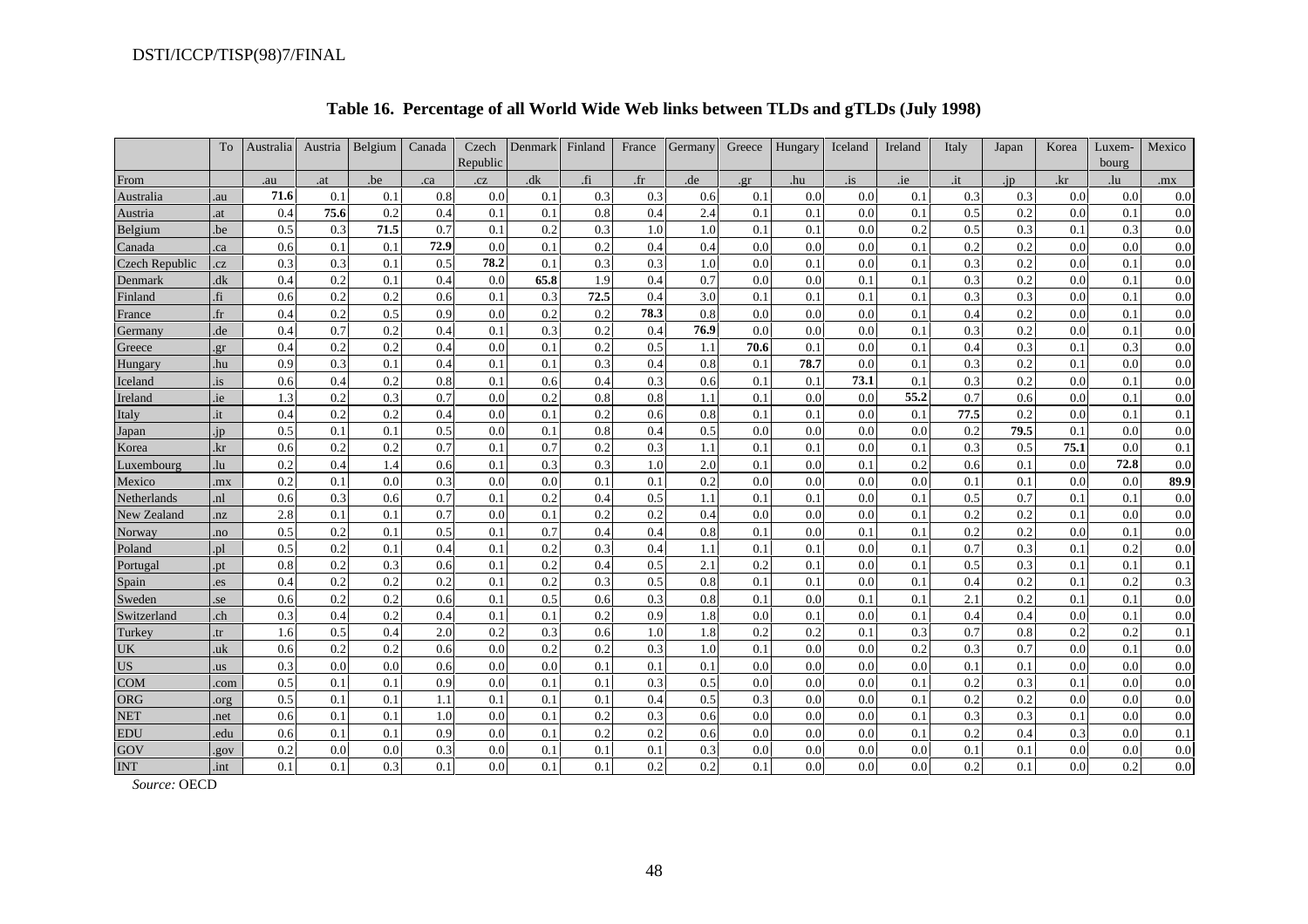## **Table 16. Percentage of all World Wide Web links between TLDs and gTLDs (July 1998)** *(continued)*

|                       | To     | Netherlands    | <b>New</b> | Norway | Poland | Portugal | Spain | Sweden | Switzerland | Turkey | United  | United        | <b>COM</b> | <b>ORG</b> | <b>NET</b> | <b>EDU</b> | GOV  | <b>INT</b> | Total |
|-----------------------|--------|----------------|------------|--------|--------|----------|-------|--------|-------------|--------|---------|---------------|------------|------------|------------|------------|------|------------|-------|
|                       |        |                | Zealand    |        |        |          |       |        |             |        | Kingdom | <b>States</b> |            |            |            |            |      |            |       |
| From                  |        | n <sup>1</sup> | nz         | .no    | .pl    | .pt      | .es   | .5e    | .ch         | .tr    | .uk     | .us           | .com       | .org       | .net       | .edu       | .gov | .int       |       |
| Australia             | .au    | 0.4            | 0.3        | 0.2    | 0.1    | 0.1      | 0.1   | 0.6    | 0.4         | 0.0    | 1.7     | 0.4           | 10.8       | 2.3        | 4.1        | 2.9        | 0.7  | 0.0        | 100   |
| Austria               | .at    | 0.5            | 0.1        | 0.2    | 0.1    | 0.1      | 0.1   | 0.4    | 0.7         | 0.0    | 1.0     | 0.1           | 7.0        | 3.4        | 1.6        | 2.3        | 1.0  | 0.1        | 100   |
| Belgium               | .be    | 1.8            | 0.1        | 0.3    | 0.1    | 0.1      | 0.2   | 0.5    | 0.6         | 0.0    | 1.5     | 0.1           | 9.6        | 2.2        | 2.3        | 2.7        | 0.6  | 0.3        | 100   |
| Canada                | .ca    | 0.4            | 0.1        | 0.2    | 0.1    | 0.0      | 0.1   | 0.3    | 0.3         | 0.0    | 1.8     | 0.3           | 10.8       | 3.3        | 2.8        | 3.3        | 0.9  | 0.0        | 100   |
| <b>Czech Republic</b> | .cz    | 0.5            | 0.1        | 0.2    | 0.1    | 0.1      | 0.1   | 0.3    | 0.4         | 0.0    | 1.1     | 0.1           | 8.1        | 2.1        | 1.5        | 2.6        | 0.5  | 0.1        | 100   |
| Denmark               | .dk    | 0.5            | 0.2        | 3.2    | 0.1    | 0.0      | 0.1   | 1.1    | 0.3         | 0.0    | 1.2     | 0.1           | 14.7       | 4.1        | 1.6        | 1.6        | 0.4  | 0.1        | 100   |
| Finland               | .fi    | 0.6            | 0.1        | 0.5    | 0.1    | 0.1      | 0.1   | 1.1    | 0.4         | 0.0    | 1.4     | 0.2           | 6.4        | 1.8        | 1.7        | 2.6        | 1.8  | 2.3        | 100   |
| France                | $.$ fr | 0.5            | 0.0        | 0.3    | 0.1    | 0.1      | 0.2   | 0.3    | 0.7         | 0.0    | 1.1     | 0.1           | 7.3        | 2.7        | 1.5        | 2.0        | 0.6  | 0.1        | 100   |
| Germany               | .de    | 0.7            | 0.1        | 0.2    | 0.1    | 0.1      | 0.1   | 0.4    | 0.8         | 0.0    | 1.3     | 0.1           | 7.4        | 2.8        | 2.2        | 2.5        | 0.7  | 0.1        | 100   |
| Greece                | .gr    | 0.7            | 0.1        | 0.2    | 0.1    | 0.2      | 0.1   | 0.4    | 0.3         | 0.0    | 1.7     | 0.1           | 13.3       | 2.8        | 1.4        | 2.3        | 0.6  | 0.8        | 100   |
| Hungary               | .hu    | 0.5            | 0.1        | 0.2    | 0.1    | 0.0      | 0.1   | 0.3    | 0.5         | 0.0    | 1.0     | 0.1           | 8.0        | 1.7        | 1.3        | 2.7        | 0.5  | 0.0        | 100   |
| Iceland               | .is    | 0.7            | 0.1        | 0.7    | 0.1    | 0.1      | 0.1   | 0.8    | 0.4         | 0.0    | 4.2     | 0.2           | 7.3        | 2.5        | 2.0        | 2.4        | 0.5  | 0.1        | 100   |
| Ireland               | .ie    | 0.8            | 0.1        | 0.8    | 0.6    | 0.8      | 0.6   | 2.4    | 0.4         | 0.0    | 4.7     | 0.1           | 15.5       | 2.1        | 2.3        | 6.1        | 0.3  | 0.1        | 100   |
| Italy                 | .it    | 0.7            | 0.1        | 0.2    | 0.1    | 0.1      | 0.2   | 0.4    | 0.5         | 0.0    | 1.3     | 0.1           | 9.2        | 1.7        | 1.9        | 1.7        | 0.6  | 0.1        | 100   |
| Japan                 | .jp    | 0.3            | 0.1        | 0.1    | 0.1    | 0.0      | 0.1   | 0.2    | 0.3         | 0.0    | 1.2     | 0.1           | 6.8        | $1.5\,$    | 1.4        | 2.9        | 2.2  | 0.0        | 100   |
| Korea                 | .kr    | 0.4            | 0.1        | 0.2    | 0.1    | 0.1      | 0.1   | 0.3    | 0.4         | 0.0    | 1.2     | 0.2           | 8.8        | 1.8        | 2.9        | 2.3        | 0.7  | 0.0        | 100   |
| Luxembourg            | .lu    | 0.8            | 0.1        | 0.2    | 0.1    | 0.2      | 0.4   | 0.4    | 0.6         | 0.0    | 1.4     | 0.1           | 9.8        | 1.4        | 1.2        | 1.2        | 0.4  | 1.5        | 100   |
| Mexico                | .mx    | 0.1            | 0.0        | 0.1    | 0.0    | 0.0      | 0.3   | 0.1    | 0.1         | 0.0    | 0.4     | 0.1           | 3.9        | 0.9        | 1.0        | 1.3        | 0.3  | 0.0        | 100   |
| Netherlands           | .nl    | 72.9           | 0.1        | 0.4    | 0.1    | 0.1      | 0.2   | 0.6    | 0.5         | 0.0    | 1.8     | 0.1           | 9.0        | $2.5\,$    | 2.9        | 2.2        | 0.6  | 0.1        | 100   |
| New Zealand           | .nz    | 0.4            | 71.8       | 0.2    | 0.0    | 0.0      | 0.1   | 0.3    | 0.4         | 0.0    | 1.7     | 0.2           | 12.2       | 2.3        | 2.6        | 1.9        | 0.5  | 0.0        | 100   |
| Norway                | .no    | 0.6            | 0.1        | 77.9   | 0.1    | 0.0      | 0.1   | 1.1    | 0.4         | 0.0    | 1.9     | 0.1           | 7.3        | 1.8        | 1.6        | 2.0        | 0.5  | 0.1        | 100   |
| Poland                | .pl    | 0.4            | 0.1        | 0.3    | 75.9   | 0.1      | 0.1   | 0.5    | 0.5         | 0.0    | 1.1     | 0.1           | 9.4        | 1.8        | 2.3        | 2.0        | 0.5  | 0.0        | 100   |
| Portugal              | .pt    | 0.5            | 0.1        | 0.3    | 0.3    | 67.8     | 0.3   | 1.4    | 0.9         | 0.0    | 3.9     | 0.2           | 10.5       | 2.3        | 1.7        | 2.6        | 0.5  | 0.1        | 100   |
| Spain                 | .es    | 0.5            | 0.1        | 0.3    | 0.1    | 0.1      | 77.3  | 0.4    | 0.5         | 0.0    | 1.3     | 0.1           | 7.1        | 2.0        | 2.6        | 2.4        | 0.6  | 0.2        | 100   |
| Sweden                | .se    | 0.6            | 0.1        | 0.7    | 0.1    | 0.1      | 0.1   | 72.9   | 0.4         | 0.0    | 1.5     | 0.1           | 9.0        | 2.1        | 2.6        | 2.3        | 0.5  | 0.1        | 100   |
| Switzerland           | .ch    | 0.5            | 0.1        | 0.2    | 0.0    | 0.1      | 0.1   | 0.3    | 78.0        | 0.0    | 1.0     | 0.1           | 8.3        | 2.0        | 1.4        | 1.9        | 0.5  | 0.1        | 100   |
| Turkey                | .tr    | 1.2            | 0.3        | 0.6    | 0.3    | 0.1      | 0.2   | 0.8    | 1.1         | 47.8   | 2.9     | 0.6           | 13.6       | 5.8        | 4.1        | 7.6        | 1.6  | 0.1        | 100   |
| UK                    | .uk    | 0.5            | 0.2        | 0.2    | 0.1    | 0.1      | 0.1   | 0.4    | 0.5         | 0.0    | 72.4    | 0.2           | 11.5       | 2.3        | 2.2        | 2.7        | 1.7  | 0.1        | 100   |
| <b>US</b>             | .us    | 0.2            | 0.0        | 0.1    | 0.0    | 0.0      | 0.0   | 0.1    | 0.2         | 0.0    | 0.6     | 75.3          | 8.4        | 4.0        | 2.5        | 4.2        | 2.5  | 0.0        | 100   |
| <b>COM</b>            | .com   | 0.3            | 0.1        | 0.1    | 0.1    | 0.0      | 0.1   | 0.4    | 0.2         | 0.0    | 1.2     | 0.6           | 79.5       | 3.5        | 7.1        | 2.4        | 0.9  | 0.0        | 100   |
| ORG                   | .org   | 0.4            | 0.1        | 0.1    | 0.0    | 0.0      | 0.1   | 0.3    | 1.0         | 0.0    | 0.9     | 0.8           | 12.7       | 71.1       | 3.0        | 3.8        | 1.6  | 0.1        | 100   |
| <b>NET</b>            | .net   | 0.5            | 0.1        | 0.2    | 0.1    | 0.0      | 0.1   | 0.4    | 0.3         | 0.0    | 1.1     | 0.8           | 21.0       | 3.7        | 62.9       | 4.0        | 0.9  | 0.0        | 100   |
| <b>EDU</b>            | .edu   | 0.4            | 0.1        | 0.2    | 0.0    | 0.0      | 0.1   | 0.3    | 0.4         | 0.0    | 1.4     | 0.8           | 8.7        | 3.8        | 2.2        | 75.7       | 1.8  | 0.0        | 100   |
| GOV                   | .gov   | 0.1            | 0.0        | 0.0    | 0.0    | 0.0      | 0.0   | 0.1    | 0.5         | 0.0    | 2.2     | 0.6           | 3.8        | 1.8        | 0.7        | 4.3        | 84.3 | 0.0        | 100   |
| <b>INT</b>            | .int   | 0.2            | 0.0        | 0.1    | 0.0    | 0.1      | 0.1   | 0.1    | 2.0         | 0.0    | 0.3     | 0.0           | 1.0        | 1.0        | 0.3        | 0.2        | 0.3  | 92.2       | 100   |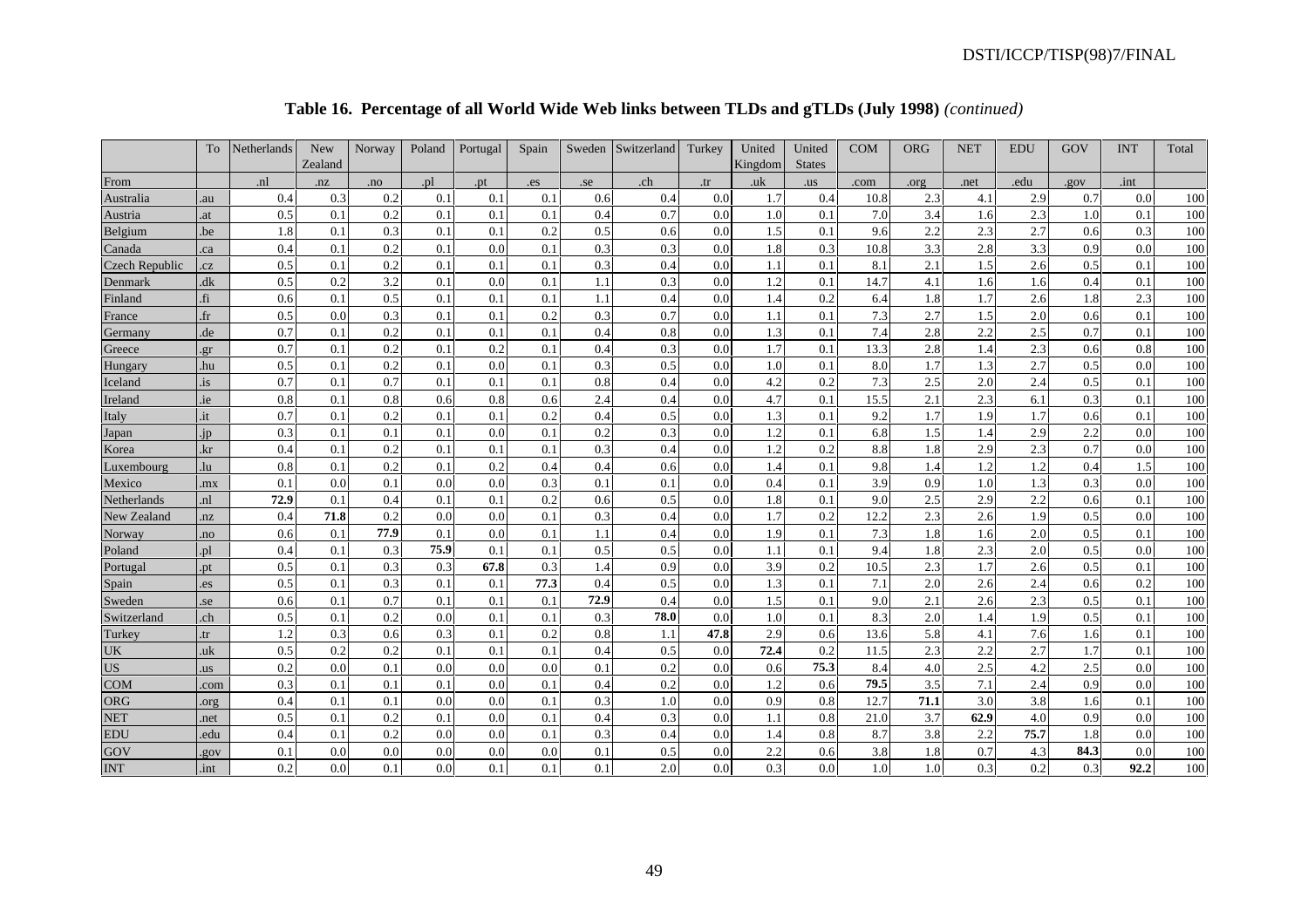|                       | To           | Australia | Austria | Belgium | Canada | Czech<br>Republic | Denmark | Finland | France | Germany | Greece | Hungary | Iceland      | Ireland | Italy | Japan | Korea | Luxem-<br>bourg | Mexico |
|-----------------------|--------------|-----------|---------|---------|--------|-------------------|---------|---------|--------|---------|--------|---------|--------------|---------|-------|-------|-------|-----------------|--------|
| From                  |              | .au       | .at     | .be     | .ca    | .cz               | dk      | .fi     | $.$ fr | .de     | .gr    | .hu     | $\mathbf{a}$ | .ie     | .it   | .jp   | .kr   | .lu             | .mx    |
| Australia             | .au          |           | 0.5     | 0.4     | 3.0    | 0.1               | 0.4     | 0.9     | 1.0    | 2.1     | 0.2    | 0.1     | 0.1          | 0.4     | 0.9   | 1.1   | 0.2   | 0.1             | 0.1    |
| Austria               | .at          | 1.6       |         | 0.7     | 1.7    | 0.3               | 0.6     | 3.2     | 1.6    | 9.6     | 0.2    | 0.3     | 0.1          | 0.3     | 2.1   | 0.9   | 0.2   | 0.4             | 0.1    |
| Belgium               | .be          | 1.9       | 0.9     |         | 2.4    | 0.2               | 0.8     | 1.1     | 3.6    | 3.6     | 0.3    | 0.2     | 0.2          | 0.6     | 1.6   | 0.9   | 0.2   | 0.9             | 0.2    |
| Canada                | .ca          | 2.3       | 0.4     | 0.4     |        | 0.1               | 0.3     | 0.6     | 1.3    | 1.6     | 0.1    | 0.1     | 0.1          | 0.4     | 0.6   | 0.8   | 0.1   | 0.1             | 0.2    |
| <b>Czech Republic</b> | .cz          | 1.6       | 1.2     | 0.6     | 2.4    |                   | 0.6     | 1.2     | 1.4    | 4.6     | 0.2    | 0.4     | 0.1          | 0.3     | 1.4   | 0.9   | 0.2   | 0.3             | 0.2    |
| Denmark               | dk           | 1.1       | 0.5     | 0.4     | 1.3    | 0.1               |         | 5.7     | 1.0    | 2.1     | 0.1    | 0.1     | 0.2          | 0.2     | 0.7   | 0.5   | 0.1   | 0.2             | 0.1    |
| Finland               | fi.          | 2.1       | 0.8     | 0.7     | 2.3    | 0.2               | 1.0     |         | 1.3    | 10.9    | 0.2    | 0.2     | 0.2          | 0.5     | 1.2   | 1.0   | 0.1   | 0.4             | 0.1    |
| France                | $\mathbf{f}$ | 2.0       | 0.7     | 2.2     | 4.1    | 0.2               | 0.9     | 0.9     |        | 3.8     | 0.2    | 0.2     | 0.1          | 0.4     | 1.7   | 1.1   | 0.1   | 0.6             | 0.1    |
| Germany               | .de          | 1.8       | 2.9     | 0.7     | 1.8    | 0.2               | 1.4     | 1.0     | 1.8    |         | 0.2    | 0.2     | 0.1          | 0.4     | 1.4   | 0.9   | 0.2   | 0.5             | 0.1    |
| Greece                | er           | 1.5       | 0.6     | 0.7     | 1.4    | 0.2               | 0.5     | 0.8     | 1.6    | 3.7     |        | 0.2     | 0.1          | 0.3     | 1.2   | 0.9   | 0.3   | 0.9             | 0.1    |
| Hungary               | .hu          | 4.1       | 1.2     | 0.5     | 1.9    | 0.5               | 0.5     | 1.3     | 1.7    | 3.8     | 0.3    |         | 0.1          | 0.3     | 1.4   | 0.8   | 0.2   | 0.2             | 0.2    |
| Iceland               | .is          | 2.1       | 1.4     | 0.7     | 3.1    | 0.3               | 2.3     | 1.6     | 1.0    | 2.2     | 0.3    | 0.2     |              | 0.6     | 1.0   | 0.9   | 0.2   | 0.3             | 0.2    |
| Ireland               | .ie          | 2.8       | 0.5     | 0.6     | 1.7    | 0.1               | 0.4     | 1.8     | 1.9    | 2.4     | 0.3    | 0.1     | 0.1          |         | 1.5   |       | 0.1   | 0.2             | 0.0    |
| Italy                 | .it          | 1.9       | 0.9     | 0.8     | 1.9    | 0.2               | 0.6     | 1.0     | 2.5    | 3.5     | 0.3    | 0.3     | 0.1          | 0.4     |       | 1.0   | 0.2   | 0.5             | 0.2    |
| Japan                 | .jp          | 2.2       | 0.5     | 0.4     | 2.3    | 0.2               | 0.4     | 3.7     | 2.0    | 2.2     | 0.1    | 0.1     | 0.1          | 0.2     | 0.9   |       | 0.4   | 0.1             | 0.1    |
| Korea                 | .kr          | 2.3       | 0.7     | 0.6     | 2.7    | 0.2               | 2.7     | 0.8     | 1.3    | 4.4     | 0.2    | 0.2     | 0.1          | 0.5     | 1.0   | 2.1   |       | 0.2             | 0.2    |
| Luxembourg            | .lu          | 0.9       | 1.3     | 5.1     | 2.2    | 0.2               | 1.0     | 1.0     | 3.6    | 7.4     | 0.5    | 0.1     | 0.3          | 0.6     | 2.1   | 0.5   | 0.1   |                 | 0.1    |
| Mexico                | .mx          | 1.7       | 0.5     | 0.5     | 3.4    | 0.2               | 0.5     | 1.0     | 1.4    | 2.3     | 0.1    | 0.2     | 0.1          | 0.3     | 1.2   | 0.9   | 0.2   | 0.1             |        |
| Netherlands           | .nl          | 2.3       | 0.9     | 2.0     | 2.4    | 0.3               | 0.7     | 1.5     | 1.8    | 4.1     | 0.2    | 0.2     | 0.2          | 0.5     | 1.7   | 2.6   | 0.2   | 0.4             | 0.1    |
| New Zealand           | .nz          | 10.1      | 0.3     | 0.4     | 2.5    | 0.1               | 0.3     | 0.6     | 0.7    | 1.5     | 0.1    | 0.1     | 0.1          | 0.5     | 0.6   | 0.8   | 0.2   | 0.1             | 0.1    |
| Norway                | .no          | 2.1       | 0.8     | 0.6     | 2.2    | 0.2               | 3.1     | 1.8     | 1.9    | 3.6     | 0.2    | 0.2     | 0.4          | 0.5     | 1.1   | 0.9   | 0.2   | 0.3             | 0.1    |
| Poland                | .pl          | 2.1       | 0.8     | 0.6     | 1.8    | 0.6               | 0.7     | 1.1     | 1.5    | 4.4     | 0.2    | 0.4     | 0.1          | 0.4     | 2.7   | 1.3   | 0.3   | 0.8             | 0.2    |
| Portugal              | .pt          | 2.6       | 0.6     | 0.8     | 1.8    | 0.2               | 0.6     | 1.2     | 1.7    | 6.4     | 0.7    | 0.2     | 0.1          | 0.4     | 1.5   | 0.9   | 0.2   | 0.4             | 0.2    |
| Spain                 | .es          | 2.0       | 0.9     | 1.1     | 1.1    | 0.3               | 0.7     | 1.2     | 2.3    | 3.4     | 0.4    | 0.2     | 0.1          | 0.5     | 2.0   | 1.1   | 0.3   | 0.8             | 1.3    |
| Sweden                | .se          | 2.0       | 0.8     | 0.6     | 2.2    | 0.2               | 2.0     | 2.1     | 1.2    | 3.1     | 0.2    | 0.2     | 0.2          | 0.4     | 7.9   | 0.9   | 0.2   | 0.3             | 0.1    |
| Switzerland           | .ch          | 1.6       | 1.6     | 0.9     | 2.0    | 0.2               | 0.6     | 0.8     | 3.9    | 8.1     | 0.2    | 0.2     | 0.1          | 0.3     | 1.7   | 1.6   | 0.2   | 0.3             | 0.1    |
| Turkey                | .tr          | 3.0       | 1.0     | 0.8     | 3.9    | 0.3               | 0.7     | 1.2     | 1.9    | 3.4     | 0.3    | 0.4     | 0.1          | 0.6     | 1.3   | 1.6   | 0.4   | 0.4             | 0.2    |
| UK                    | .uk          | 2.3       | 0.6     | 0.6     | 2.3    | 0.1               | 0.6     | 0.8     | 1.3    | 3.5     | 0.2    | 0.1     | 0.1          | 0.8     | 1.1   | 2.5   | 0.2   | 0.3             | 0.1    |
| <b>US</b>             | .us          | 1.3       | 0.2     | 0.2     | 2.6    | 0.0               | 0.1     | 0.3     | 0.4    | 0.6     | 0.1    | 0.0     | 0.0          | 0.2     | 0.4   | 0.5   | 0.1   | 0.0             | 0.1    |
| <b>COM</b>            | .com         | 2.5       | 0.5     | 0.5     | 4.3    | 0.2               | 0.4     | 0.6     | 1.2    | 2.6     | 0.2    | 0.1     | 0.1          | 0.4     | 1.0   | 1.3   | 0.3   | 0.1             | 0.2    |
| <b>ORG</b>            | .org         | 1.8       | 0.4     | 0.4     | 3.7    | 0.2               | 0.4     | 0.5     | 1.3    | 1.8     | 0.9    | 0.1     | 0.1          | 0.2     | 0.7   | 0.8   | 0.1   | 0.1             | 0.1    |
| <b>NET</b>            | .net         | 1.7       | 0.4     | 0.3     | 2.7    | 0.1               | 0.3     | 0.6     | 0.8    | 1.5     | 0.1    | 0.1     | 0.1          | 0.3     | 0.7   | 0.7   | 0.3   | 0.0             | 0.1    |
| EDU                   | .edu         | 2.7       | 0.5     | 0.4     | 3.7    | 0.2               | 0.4     | 0.7     | 1.0    | 2.6     | 0.1    | 0.2     | 0.1          | 0.4     | 0.7   | 1.5   | 1.3   | 0.1             | 0.2    |
| GOV                   | .gov         | 1.3       | 0.3     | 0.2     | 1.7    | 0.1               | 0.3     | 0.3     | 0.7    | 1.7     | 0.1    | 0.1     | 0.0          | 0.1     | 0.7   | 0.8   | 0.1   | 0.0             | 0.2    |
| <b>INT</b>            | .int         | 0.8       | 0.9     | 3.3     | 1.8    | 0.6               | 1.4     | 1.1     | 2.4    | 3.1     | 0.9    | 0.4     | 0.3          | 0.6     | 2.9   | 1.0   | 0.3   | 2.6             | 0.3    |

## **Table 17. Percentage of World Wide Web links between TLDs and gTLDs (excluding Intra-domains) (July 1998)**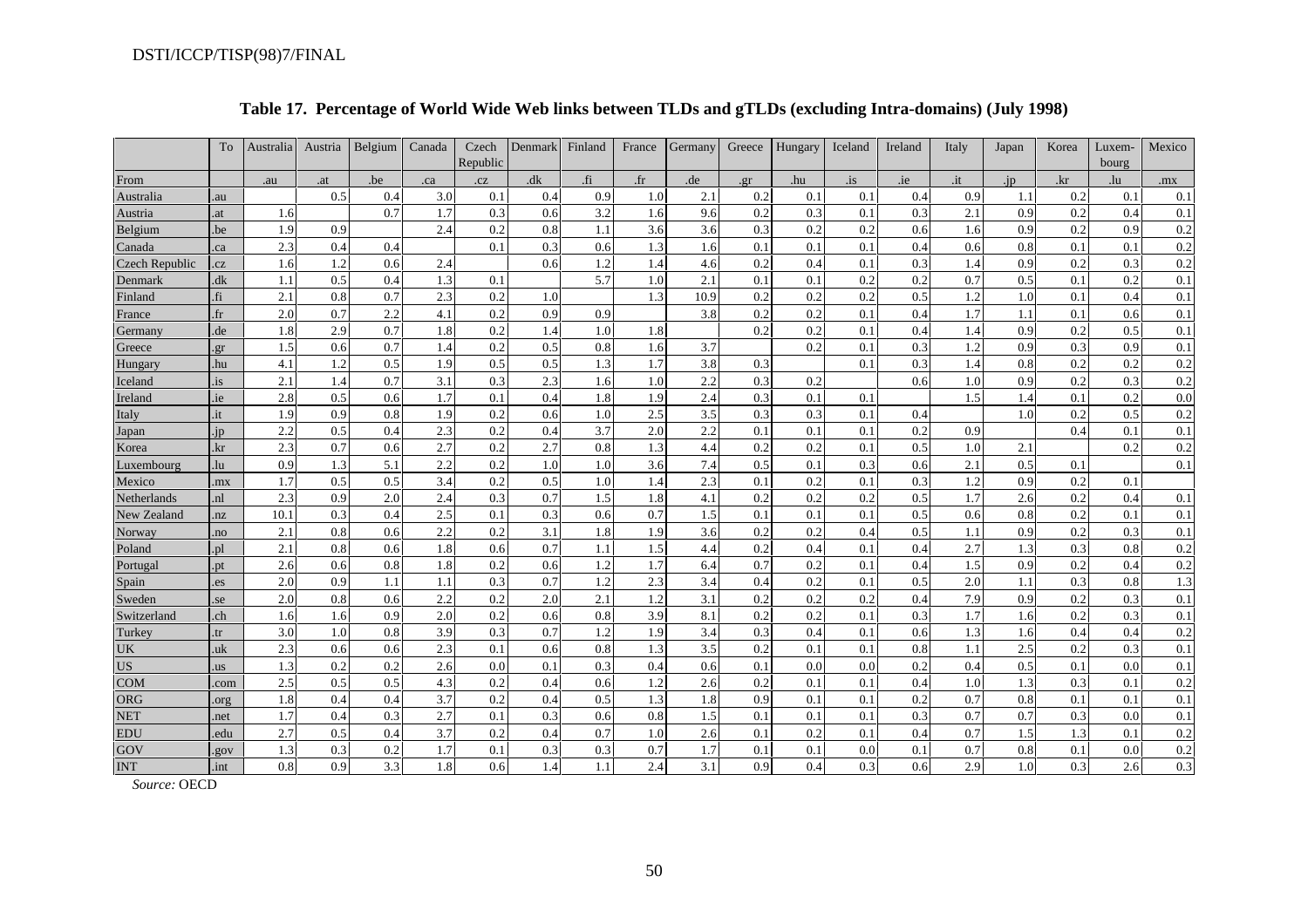|  | Table 17. Percentage of World Wide Web links between TLDs and gTLDs (excluding Intra-domains) (July 1998) (continued) |  |  |
|--|-----------------------------------------------------------------------------------------------------------------------|--|--|
|  |                                                                                                                       |  |  |

|                       | To             | Netherlands    | New     | Norway | Poland | Portugal | Spain | Sweden | Switzerland | Turkey | United  | United        | <b>COM</b> | <b>ORG</b> | <b>NET</b> | <b>EDU</b> | GOV  | <b>INT</b> | Total |
|-----------------------|----------------|----------------|---------|--------|--------|----------|-------|--------|-------------|--------|---------|---------------|------------|------------|------------|------------|------|------------|-------|
|                       |                |                | Zealand |        |        |          |       |        |             |        | Kingdom | <b>States</b> |            |            |            |            |      |            |       |
| From                  |                | n <sup>1</sup> | .nz     | .no    | .pl    | .pt      | . es  | .se    | .ch         | .tr    | .uk     | .us           | .com       | .org       | .net       | .edu       | .gov | .int       |       |
| Australia             | .au            | 1.4            | 0.9     | 0.8    | 0.3    | 0.4      | 0.4   | 2.0    | 1.5         | 0.0    | 6.0     | 1.3           | 38.0       | 8.1        | 14.4       | 10.3       | 2.4  | 0.1        | 100   |
| Austria               | .at            | 1.9            | 0.2     | 0.9    | 0.3    | 0.2      | 0.6   | 1.4    | 2.8         | 0.1    | 4.0     | 0.3           | 28.7       | 13.9       | 6.5        | 9.4        | 4.2  | 0.6        | 100   |
| Belgium               | .be            | 6.4            | 0.3     | 1.1    | 0.3    | 0.3      | 0.7   | 1.7    | 2.1         | 0.1    | 5.1     | 0.5           | 33.7       | 7.9        | 8.0        | 9.3        | 2.0  | 0.9        | 100   |
| Canada                | ca.            | 1.4            | 0.4     | 0.6    | 0.2    | 0.1      | 0.3   | 0.9    | 1.1         | 0.0    | 6.8     | 1.1           | 39.9       | 12.0       | 10.3       | 12.0       | 3.2  | 0.1        | 100   |
| <b>Czech Republic</b> | .cz            | 2.3            | 0.3     | 1.1    | 0.5    | 0.3      | 0.4   | 1.4    | 2.0         | 0.0    | 5.0     | 0.6           | 37.2       | 9.5        | 6.9        | 12.0       | 2.5  | 0.3        | 100   |
| Denmark               | .dk            | 1.4            | 0.5     | 9.2    | 0.2    | 0.1      | 0.3   | 3.3    | 0.8         | 0.0    | 3.4     | 0.3           | 42.9       | 11.9       | 4.7        | 4.7        | 1.3  | 0.3        | 100   |
| Finland               | fi             | 2.3            | 0.3     | 1.8    | 0.2    | 0.2      | 0.5   | 3.8    | 1.5         | 0.1    | 5.2     | 0.6           | 23.1       | 6.6        | 6.3        | 9.4        | 6.5  | 8.2        | 100   |
| France                | .fr            | 2.3            | 0.2     | 1.3    | 0.2    | 0.3      | 0.8   | 1.6    | 3.4         | 0.0    | 4.9     | 0.4           | 33.7       | 12.5       | 6.7        | 9.0        | 2.9  | 0.3        | 100   |
| Germany               | .de            | 3.0            | 0.4     | 1.1    | 0.3    | 0.2      | 0.5   | 1.7    | 3.3         | 0.1    | 5.8     | 0.4           | 32.0       | 12.0       | 9.6        | 11.0       | 2.9  | 0.3        | 100   |
| Greece                | .gr            | 2.3            | 0.2     | 0.7    | 0.3    | 0.5      | 0.3   | 1.5    | 1.1         | 0.1    | 5.8     | 0.5           | 45.2       | 9.4        | 4.7        | 7.8        | 2.0  | 2.8        | 100   |
| Hungary               | .hu            | 2.3            | 0.2     | 1.1    | 0.5    | 0.2      | 0.5   | 1.3    | 2.5         | 0.1    | 4.9     | 0.5           | 37.6       | 7.8        | 6.2        | 12.6       | 2.4  | 0.2        | 100   |
| Iceland               | .is            | 2.5            | 0.4     | 2.5    | 0.3    | 0.2      | 0.4   | 2.8    | 1.3         | 0.1    | 15.4    | 0.8           | 27.1       | 9.3        | 7.3        | 9.0        | 2.0  | 0.4        | 100   |
| Ireland               | <i>ie</i>      | 1.9            | 0.1     | 1.7    | 1.4    | 1.7      | 1.3   | 5.3    | 0.8         | 0.0    | 10.5    | 0.2           | 34.7       | 4.7        | 5.1        | 13.7       | 0.8  | 0.2        | 100   |
| Italy                 | it             | 3.1            | 0.3     | 1.0    | 0.3    | 0.3      | 0.8   | 2.0    | 2.0         | 0.1    | 5.7     | 0.5           | 40.8       | 7.6        | 8.6        | 7.4        | 2.8  | 0.4        | 100   |
| Japan                 | .jp            | 1.6            | 0.6     | 0.7    | 0.4    | 0.1      | 0.3   | 1.1    | 1.6         | 0.1    | 5.7     | 0.4           | 33.1       | 7.1        | 6.6        | 13.9       | 10.6 | 0.1        | 100   |
| Korea                 | .kr            | 1.6            | 0.5     | 0.9    | 0.3    | 0.3      | 0.4   | 1.4    | 1.8         | 0.1    | 4.8     | 0.8           | 35.6       | 7.4        | 11.7       | 9.4        | 2.8  | 0.1        | 100   |
| Luxembourg            | .lu            | 2.9            | 0.2     | 0.6    | 0.4    | 0.8      | 1.5   | 1.5    | 2.3         | 0.0    | 5.1     | 0.3           | 36.1       | 5.3        | 4.6        | 4.4        | 1.5  | 5.4        | 100   |
| Mexico                | m <sub>x</sub> | 1.4            | 0.2     | 0.8    | 0.3    | 0.2      | 3.0   | 1.0    | 1.2         | 0.1    | 3.5     | 0.7           | 38.5       | 8.7        | 9.8        | 13.3       | 2.6  | 0.1        | 100   |
| Netherlands           | <sub>n1</sub>  |                | 0.4     | 1.3    | 0.4    | 0.3      | 0.6   | 2.3    | 1.7         | 0.1    | 6.6     | 0.5           | 33.2       | 9.1        | 10.8       | 8.0        | 2.1  | 0.4        | 100   |
| New Zealand           | nz             | 1.3            |         | 0.5    | 0.2    | 0.1      | 0.3   | 1.0    | 1.4         | 0.0    | 6.2     | 0.7           | 43.5       | 8.3        | 9.1        | 6.7        | 1.6  | 0.1        | 100   |
| Norway                | no.            | 2.5            | 0.3     |        | 0.3    | 0.2      | 0.4   | 5.0    | 1.7         | 0.1    | 8.7     | 0.5           | 32.8       | 8.3        | 7.1        | 9.2        | 2.3  | 0.2        | 100   |
| Poland                | .pl            | 1.9            | 0.3     | 1.4    |        | 0.2      | 0.4   | 1.9    | 2.0         | 0.1    | 4.4     | 0.5           | 39.1       | 7.4        | 9.7        | 8.5        | 2.2  | 0.2        | 100   |
| Portugal              | .pt            | 1.6            | 0.3     | 0.9    | 0.8    |          | 1.0   | 4.2    | 2.8         | 0.1    | 12.0    | 0.5           | 32.6       | 7.1        | 5.4        | 8.2        | 1.6  | 0.3        | 100   |
| Spain                 | es.            | 2.2            | 0.3     | 1.2    | 0.3    | 0.6      |       | 1.7    | 2.3         | 0.1    | 5.7     | 0.6           | 31.3       | 8.9        | 11.5       | 10.4       | 2.5  | 0.7        | 100   |
| Sweden                | se.            | 2.3            | 0.3     | 2.6    | 0.3    | 0.2      | 0.5   |        | 1.6         | 0.0    | 5.5     | 0.5           | 33.3       | 7.9        | 9.5        | 8.6        | 2.0  | 0.3        | 100   |
| Switzerland           | .ch            | 2.3            | 0.2     | 0.9    | 0.2    | 0.3      | 0.5   | 1.4    |             | 0.0    | 4.6     | 0.3           | 37.8       | 9.2        | 6.3        | 8.7        | 2.4  | 0.6        | 100   |
| Turkey                | tr.            | 2.2            | 0.6     | 1.1    | 0.6    | 0.2      | 0.5   | 1.5    | 2.1         |        | 5.6     | 1.2           | 26.1       | 11.1       | 7.9        | 14.5       | 3.1  | 0.2        | 100   |
| UK                    | .uk            | 1.9            | 0.6     | 0.8    | 0.2    | 0.2      | 0.5   | 1.4    | 2.0         | 0.1    |         | 0.6           | 41.8       | 8.3        | 8.1        | 9.8        | 6.0  | 0.3        | 100   |
| <b>US</b>             | us.            | 0.7            | 0.2     | 0.3    | 0.1    | 0.0      | 0.1   | 0.5    | 0.6         | 0.0    | 2.4     |               | 33.9       | 16.3       | 10.3       | 16.9       | 10.3 | 0.0        | 100   |
| <b>COM</b>            | .com           | 1.7            | 0.5     | 0.7    | 0.3    | 0.2      | 0.5   | 1.8    | 1.1         | 0.0    | 5.8     | 2.8           |            | 17.0       | 34.4       | 11.9       | 4.6  | 0.2        | 100   |
| <b>ORG</b>            | org            | 1.2            | 0.2     | 0.5    | 0.1    | 0.1      | 0.4   | 0.9    | 3.4         | 0.1    | 3.2     | 2.8           | 44.1       |            | 10.5       | 13.0       | 5.7  | 0.3        | 100   |
| <b>NET</b>            | net.           | 1.4            | 0.3     | 0.7    | 0.2    | 0.1      | 0.3   | 1.0    | 0.8         | 0.0    | 2.9     | 2.0           | 56.5       | 9.9        |            | 10.6       | 2.4  | 0.0        | 100   |
| EDU                   | .edu           | 1.6            | 0.4     | 0.7    | 0.2    | 0.1      | 0.3   | 1.2    | 1.5         | 0.1    | 5.8     | 3.3           | 35.9       | 15.5       | 9.2        |            | 7.6  | 0.1        | 100   |
| GOV                   | .gov           | 0.9            | 0.2     | 0.3    | 0.1    | 0.1      | 0.2   | 0.5    | 3.5         | 0.0    | 14.3    | 4.1           | 24.0       | 11.2       | 4.4        | 27.5       |      | 0.1        | 100   |
| <b>INT</b>            | int            | 3.2            | 0.3     | 0.8    | 0.2    | 0.9      | 1.2   | 1.5    | 25.8        | 0.0    | 3.7     | 0.2           | 13.3       | 13.4       | 4.0        | 3.0        | 3.8  |            | 100   |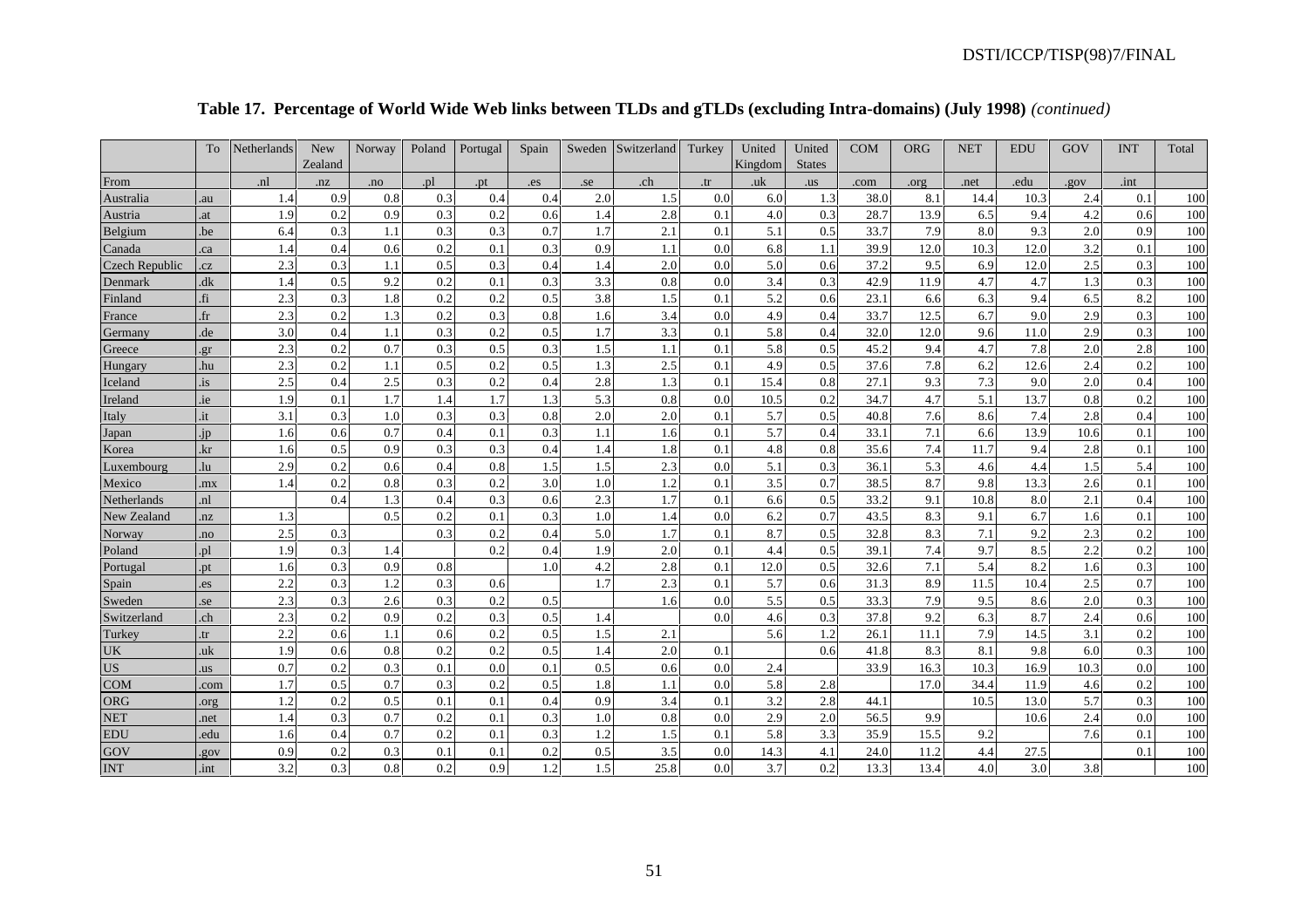|                               | To                      | Australia | Austria | Belgium | Canada | Czech<br>Republic | Denmark | Finland | France      | Germany | Greece | Hungary | Iceland | Ireland | Italy | Japan | Korea | Luxem-<br>bourg | Mexico |
|-------------------------------|-------------------------|-----------|---------|---------|--------|-------------------|---------|---------|-------------|---------|--------|---------|---------|---------|-------|-------|-------|-----------------|--------|
| From                          |                         | .au       | .at     | .be     | .ca    | .cz               | .dk     | fi.     | $_{\rm fr}$ | .de     | .gr    | .hu     | .is     | .ie     | .it   | .jp   | .kr   | .lu             | .mx    |
| Australia                     | .au                     | 100.0     | 53.5    | 60.4    | 47.8   | 31.9              | 53.9    | 54.7    | 53.0        | 42.0    | 59.9   | 26.3    | 62.2    | 49.7    | 49.5  | 39.3  | 27.0  | 84.7            | 10.9   |
| Austria                       | .at                     | 46.5      | 100.0   | 59.1    | 46.7   | 29.9              | 55.1    | 74.8    | 59.1        | 37.1    | 53.1   | 44.6    | 37.2    | 53.5    | 59.1  | 39.2  | 26.7  | 85.2            | 7.5    |
| Belgium                       | .be                     | 39.6      | 40.9    | 100.0   | 37.7   | 28.6              | 48.7    | 39.0    | 37.8        | 35.1    | 47.0   | 44.6    | 57.2    | 51.1    | 40.7  | 32.2  | 22.2  | 65.1            | 2.6    |
| Canada                        | ca                      | 52.2      | 53.3    | 62.3    | 100.0  | 34.7              | 56.8    | 50.3    | 51.0        | 43.6    | 58.1   | 47.3    | 55.0    | 69.6    | 49.2  | 38.0  | 25.2  | 78.3            | 17.4   |
| Czech Republic                | cz                      | 68.1      | 70.1    | 71.4    | 65.3   | 100.0             | 71.1    | 70.4    | 73.3        | 67.3    | 69.3   | 61.0    | 69.4    | 81.3    | 68.5  | 53.9  | 42.3  | 92.3            | 19.4   |
| Denmark                       | dk                      | 46.1      | 44.9    | 51.3    | 43.2   | 28.9              | 100.0   | 81.2    | 43.2        | 21.8    | 46.2   | 49.6    | 48.0    | 55.8    | 43.1  | 31.4  | 6.3   | 82.5            | 5.3    |
| Finland                       | fi                      | 45.3      | 25.2    | 61.0    | 49.7   | 29.6              | 18.8    | 100.0   | 55.7        | 70.8    | 51.9   | 44.7    | 66.9    | 38.3    | 48.3  | 11.1  | 25.1  | 91.4            | 5.4    |
| France                        | f(r)                    | 47.0      | 40.9    | 62.2    | 49.0   | 26.7              | 56.8    | 44.3    | 100.0       | 35.8    | 39.1   | 32.7    | 52.7    | 37.6    | 37.6  | 22.2  | 19.0  | 82.9            | 7.0    |
| Germany                       | .de                     | 58.0      | 62.9    | 64.9    | 56.4   | 32.7              | 78.2    | 29.2    | 64.2        | 100.0   | 45.6   | 49.5    | 70.2    | 64.3    | 56.9  | 45.4  | 22.1  | 87.8            | 9.3    |
| Greece                        | gr                      | 40.1      | 46.9    | 53.0    | 41.9   | 30.7              | 53.8    | 48.1    | 60.9        | 54.4    | 100.0  | 44.5    | 55.9    | 34.7    | 44.7  | 44.7  | 39.6  | 91.4            | 9.3    |
| Hungary                       | .hu                     | 73.7      | 55.4    | 55.4    | 52.7   | 39.0              | 50.4    | 55.3    | 67.3        | 50.5    | 55.5   | 100.0   | 57.3    | 70.9    | 45.5  | 39.4  | 30.8  | 88.0            | 13.6   |
| Iceland                       | <i>is</i> .             | 37.8      | 62.8    | 42.8    | 45.0   | 30.6              | 52.0    | 33.1    | 47.3        | 29.8    | 44.1   | 42.7    | 100.0   | 65.5    | 28.0  | 33.0  | 16.1  | 70.0            | 4.9    |
| Ireland                       | ie                      | 50.3      | 46.5    | 48.9    | 30.4   | 18.7              | 44.2    | 61.7    | 62.4        | 35.7    | 65.3   | 29.1    | 34.5    | 100.0   | 51.4  | 51.6  | 7.9   | 73.7            | 3.0    |
| Italy                         | it                      | 50.5      | 40.9    | 59.3    | 50.8   | 31.5              | 56.9    | 51.7    | 62.4        | 43.1    | 55.3   | 54.5    | 72.0    | 48.6    | 100.0 | 38.7  | 28.8  | 87.6            | 12.5   |
| Japan                         | ip                      | 60.7      | 60.8    | 67.8    | 62.0   | 46.1              | 68.6    | 88.9    | 77.8        | 54.6    | 55.3   | 60.6    | 67.0    | 48.4    | 61.3  | 100.0 | 42.5  | 86.4            | 6.5    |
| Korea                         | .kr                     | 73.0      | 73.3    | 77.8    | 74.8   | 57.7              | 93.7    | 74.9    | 81.0        | 77.9    | 60.4   | 69.2    | 83.9    | 92.1    | 71.2  | 57.5  | 100.0 | 95.4            | 30.7   |
| <i>d</i> uxembourg            | .lu                     | 15.3      | 14.8    | 34.9    | 21.7   | 7.7               | 17.5    | 8.6     | 17.1        | 12.2    | 8.6    | 12.0    | 30.0    | 26.3    | 12.4  | 13.6  | 4.6   | 100.0           | 0.8    |
| Mexico                        | mx                      | 35.7      | 39.1    | 44.0    | 37.4   | 22.0              | 51.2    | 52.1    | 48.0        | 33.1    | 28.6   | 35.4    | 42.6    | 66.4    | 30.0  | 32.4  | 14.3  | 75.6            | 100.0  |
| Netherlands                   | .nl                     | 43.3      | 44.7    | 49.1    | 37.4   | 25.8              | 46.9    | 45.8    | 45.7        | 29.6    | 36.8   | 37.3    | 55.2    | 45.1    | 34.9  | 49.5  | 22.7  | 82.0            | 0.1    |
| New Zealand                   | nz                      | 53.8      | 33.3    | 45.8    | 31.8   | 15.0              | 18.5    | 36.9    | 43.9        | 21.6    | 38.4   | 31.7    | 48.8    | 72.7    | 28.5  | 14.9  | 19.3  | 65.6            | 6.5    |
| Norway                        | no.                     | 36.7      | 41.5    | 46.1    | 38.7   | 23.7              | 21.1    | 39.0    | 43.4        | 33.3    | 45.9   | 30.5    | 55.2    | 32.5    | 34.8  | 29.1  | 18.8  | 88.5            | 4.3    |
| Poland                        | .pl                     | 46.9      | 60.3    | 63.8    | 48.3   | 47.2              | 67.9    | 67.0    | 66.7        | 57.7    | 57.3   | 53.5    | 69.9    | 19.8    | 74.9  | 36.8  | 35.8  | 95.3            | 11.1   |
| Portugal                      | .pt                     | 37.9      | 46.1    | 60.2    | 54.2   | 30.8              | 55.7    | 56.0    | 54.0        | 62.3    | 55.4   | 50.2    | 59.6    | 12.3    | 52.3  | 44.6  | 30.1  | 71.7            | 11.2   |
| Spain                         | .es                     | 53.6      | 55.6    | 68.6    | 38.0   | 45.6              | 66.0    | 61.1    | 62.8        | 49.2    | 73.4   | 58.8    | 72.8    | 35.5    | 53.3  | 48.6  | 42.0  | 89.6            | 49.9   |
| Sweden                        | se.                     | 38.0      | 52.4    | 59.2    | 49.7   | 34.7              | 55.2    | 46.7    | 52.5        | 40.9    | 47.3   | 46.0    | 64.2    | 25.6    | 83.1  | 39.4  | 29.2  | 87.6            | 5.6    |
| Switzerland                   | ch.                     | 26.0      | 40.0    | 46.5    | 29.5   | 18.9              | 42.6    | 34.4    | 46.4        | 34.2    | 35.3   | 25.5    | 34.7    | 47.6    | 36.5  | 30.2  | 13.7  | 71.4            | 4.3    |
| Turkey                        | tr.                     | 84.6      | 80.0    | 84.2    | 89.2   | 76.8              | 87.3    | 83.0    | 89.5        | 72.9    | 81.7   | 79.0    | 82.8    | 95.4    | 77.9  | 70.1  | 62.1  | 98.2            | 40.3   |
| UK                            | uk                      | 35.5      | 41.7    | 53.6    | 25.8   | 20.0              | 47.7    | 38.4    | 46.8        | 35.6    | 37.7   | 33.3    | 26.2    | 42.1    | 36.2  | 44.6  | 21.3  | 84.3            | 4.8    |
| <b>US</b>                     | $\overline{\mathbf{u}}$ | 38.3      | 51.1    | 60.1    | 51.0   | 16.3              | 46.0    | 46.5    | 58.2        | 36.7    | 48.3   | 40.1    | 47.5    | 77.2    | 44.4  | 45.8  | 19.1  | 75.9            | 26.0   |
| <b>COM</b>                    | com                     | 43.1      | 39.6    | 52.2    | 46.9   | 24.3              | 27.8    | 46.0    | 50.0        | 37.6    | 32.3   | 27.1    | 61.9    | 48.2    | 37.9  | 36.7  | 30.8  | 64.2            | 14.8   |
| ORG                           | org                     | 36.9      | 19.4    | 47.7    | 36.6   | 23.3              | 21.5    | 35.3    | 39.8        | 20.1    | 73.4   | 26.4    | 37.4    | 44.2    | 32.6  | 27.3  | 18.5  | 80.1            | 8.3    |
| <b>NET</b>                    | net                     | 30.9      | 43.8    | 51.0    | 42.5   | 27.2              | 47.4    | 48.6    | 51.9        | 27.8    | 50.3   | 36.6    | 59.4    | 57.3    | 39.4  | 35.9  | 30.5  | 71.8            | 9.2    |
| <b>EDU</b>                    | edu                     | 54.7      | 46.5    | 54.8    | 50.4   | 26.2              | 55.7    | 48.3    | 55.5        | 41.4    | 49.3   | 44.2    | 55.6    | 47.2    | 49.5  | 39.6  | 76.1  | 82.8            | 21.2   |
| GOV                           | gov                     | 16.1      | 7.2     | 18.7    | 12.5   | 5.9               | 23.7    | 5.0     | 18.1        | 12.1    | 11.4   | 11.6    | 16.0    | 32.1    | 15.2  | 3.5   | 7.5   | 42.7            | 5.8    |
| <b>INT</b>                    | .int                    | 12.9      | 5.6     | 20.7    | 10.3   | 13.7              | 14.6    | 0.4     | 17.2        | 7.2     | 4.1    | 21.5    | 25.9    | 21.2    | 13.5  | 21.3  | 20.0  | 26.9            | 1.6    |
| Total                         |                         | 48.2      | 48.4    | 51.1    | 48.6   | 46.2              | 46.6    | 48.7    | 50.2        | 47.4    | 48.9   | 47.5    | 51.3    | 48.9    | 48.7  | 47.4  | 47.6  | 63.0            | 20.4   |
| Inter-domain                  |                         | 43.1      | 42.7    | 53.8    | 44.2   | 26.1              | 38.5    | 44.8    | 50.8        | 36.1    | 46.1   | 35.4    | 54.7    | 47.4    | 43.8  | 34.4  | 38.8  | 78.1            | 60.8   |
| (ie. excluding intra-domain)  |                         |           |         |         |        |                   |         |         |             |         |        |         |         |         |       |       |       |                 |        |
| Inter-domain TLD (excluding   |                         | 65.8      | 59.4    | 69.8    | 67.7   | 43.2              | 60.7    | 55.9    | 68.7        | 54.9    | 67.8   | 53.1    | 68.2    | 61.9    | 64.4  | 49.6  | 58.4  | 86.9            | 78.3   |
| intra and .com., .net, .org.) |                         |           |         |         |        |                   |         |         |             |         |        |         |         |         |       |       |       |                 |        |

# **Table 18. Balance of World Wide Web links between TLDs and gTLDs (July 1998)**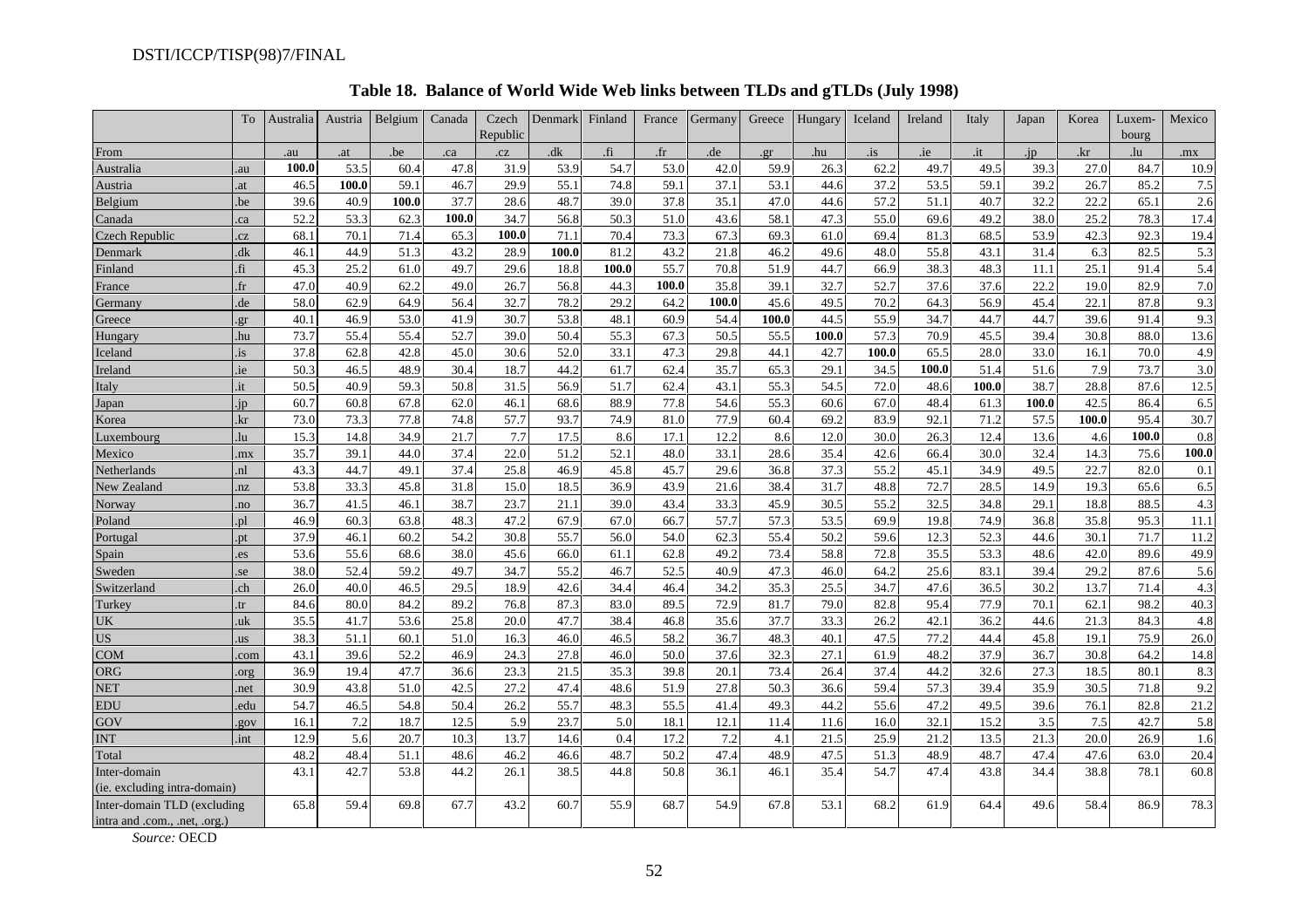## **Table 18. Balance of World Wide Web links between TLDs and gTLDs (July 1998)** *(continued)*

|                                                              | To             | Netherlands | New<br>Zealand | Norway | Poland | Portugal | Spain | Sweden | Switzerland | Turkey | United<br>Kingdom | United<br><b>States</b> | <b>COM</b> | <b>ORG</b> | <b>NET</b> | <b>EDU</b> | GOV   | <b>INT</b> |
|--------------------------------------------------------------|----------------|-------------|----------------|--------|--------|----------|-------|--------|-------------|--------|-------------------|-------------------------|------------|------------|------------|------------|-------|------------|
| From                                                         |                | .nl         | .nz            | .no    | .pl    | .pt      | .es   | .se    | .ch         | .tr    | .uk               | .us                     | .com       | .org       | .net       | .edu       | .gov  | .int       |
| Australia                                                    | au             | 57.8        | 65.2           | 74.4   | 58.3   | 44.9     | 24.6  | 79.6   | 86.6        | 1.2    | 88.2              | 4.3                     | 89.0       | 55.5       | 53.8       | 95.7       | 99.6  | 0.0        |
| Austria                                                      | .at            | 94.2        | 27.1           | 69.7   | 55.8   | 25.4     | 26.1  | 43.7   | 91.6        | 2.2    | 91.6              | 1.8                     | 89.6       | 73.1       | 44.3       | 96.6       | 99.2  | 0.2        |
| Belgium                                                      | .be            | 96.4        | 23.2           | 68.2   | 38.0   | 16.5     | 23.2  | 47.5   | 85.3        | 1.1    | 87.4              | 1.3                     | 82.5       | 48.4       | 41.6       | 95.3       | 89.2  | 0.2        |
| Canada                                                       | ca             | 88.1        | 52.0           | 76.3   | 62.5   | 35.5     | 23.5  | 67.6   | 83.9        | 1.0    | 86.1              | 2.9                     | 85.2       | 61.3       | 45.7       | 96.3       | 99.6  | 0.0        |
| Czech Republic                                               | .cz            | 97.7        | 47.5           | 70.1   | 79.7   | 44.3     | 36.7  | 75.8   | 92.7        | 3.6    | 97.7              | 4.8                     | 92.8       | 78.6       | 62.0       | 98.7       | 98.4  | 0.1        |
| Denmark                                                      | dk             | 91.9        | 17.9           | 96.4   | 47.9   | 19.2     | 7.1   | 83.9   | 83.0        | 0.8    | 93.1              | 1.8                     | 92.9       | 73.9       | 44.2       | 92.0       | 96.0  | 0.1        |
| Finland                                                      | fi             | 93.2        | 19.8           | 80.7   | 42.0   | 23.1     | 12.4  | 83.5   | 85.3        | 1.6    | 91.5              | 2.7                     | 86.5       | 52.4       | 41.9       | 96.5       | 99.5  | 2.3        |
| France                                                       | f <sub>r</sub> | 93.6        | 17.0           | 73.2   | 40.2   | 19.1     | 30.6  | 34.4   | 90.9        | 0.9    | 89.5              | 1.2                     | 80.3       | 63.1       | 37.5       | 93.4       | 97.8  | 0.1        |
| Germany                                                      | .de            | 96.7        | 40.7           | 73.2   | 43.9   | 30.1     | 30.9  | 50.0   | 95.2        | 1.9    | 96.2              | 2.0                     | 91.3       | 76.6       | 55.2       | 96.5       | 99.2  | 0.1        |
| Greece                                                       | .gr            | 93.9        | 27.5           | 67.1   | 28.5   | 35.8     | 20.7  | 71.2   | 80.6        | 1.6    | 93.2              | 2.1                     | 63.5       | 66.4       | 38.2       | 96.8       | 94.3  | 0.8        |
| <b>Hungary</b>                                               | .hu            | 95.4        | 32.4           | 65.8   | 70.7   | 24.1     | 28.8  | 60.8   | 88.2        | 3.6    | 94.0              | 3.2                     | 93.1       | 68.4       | 38.5       | 97.6       | 98.0  | 0.0        |
| Iceland                                                      | .is            | 87.2        | 11.4           | 80.4   | 43.4   | 17.0     | 7.6   | 80.1   | 80.4        | 1.2    | 95.4              | 1.8                     | 82.9       | 46.6       | 39.3       | 95.9       | 94.1  | 0.1        |
| Ireland                                                      | .ie            | 84.8        | 13.4           | 83.0   | 85.4   | 69.9     | 42.4  | 87.7   | 72.5        | 0.2    | 92.9              | 0.7                     | 90.2       | 40.9       | 29.4       | 97.4       | 94.1  | 0.1        |
| Italy                                                        | .it            | 95.9        | 40.1           | 54.9   | 48.2   | 21.0     | 7.9   | 63.1   | 91.0        | 1.7    | 92.9              | 2.2                     | 91.8       | 57.5       | 54.2       | 93.6       | 97.6  | 0.1        |
| Japan                                                        | jp             | 93.6        | 69.9           | 74.0   | 79.1   | 29.4     | 32.2  | 61.5   | 91.0        | 1.4    | 93.9              | 2.2                     | 92.6       | 65.7       | 42.0       | 97.3       | 99.9  | 0.0        |
| Korea                                                        | kr             | 93.5        | 68.5           | 84.1   | 74.3   | 45.9     | 42.4  | 83.0   | 91.5        | 7.1    | 96.4              | 4.6                     | 95.5       | 59.0       | 28.0       | 97.6       | 99.4  | 0.0        |
| Luxembourg                                                   | lu             | 87.1        | 4.8            | 6.9    | 15.1   | 6.1      | 12.4  | 20.6   | 56.8        | 0.1    | 82.3              | 0.5                     | 62.7       | 31.4       | 17.6       | 80.3       | 42.5  | 0.9        |
| Mexico                                                       | mx             | 80.9        | 25.2           | 63.1   | 40.3   | 2.4      | 66.2  | 55.2   | 73.5        | 2.3    | 63.3              | 1.1                     | 80.7       | 41.8       | 29.0       | 90.3       | 97.5  | 0.0        |
| Netherlands                                                  | .nl            | 100.0       | 26.4           | 71.2   | 54.4   | 20.4     | 17.8  | 59.8   | 82.5        | 1.0    | 88.0              | 1.3                     | 83.0       | 43.8       | 41.3       | 91.9       | 96.5  | 0.1        |
| New Zealand                                                  | nz             | 0.5         | 100.0          | 56.6   | 39.9   | 12.8     | 13.3  | 55.9   | 78.0        | 0.2    | 86.8              | 1.1                     | 88.5       | 45.4       | 36.6       | 92.0       | 98.1  | 0.0        |
| Norway                                                       | no.            | 91.1        | 0.1            | 100.0  | 43.8   | 14.9     | 5.5   | 80.0   | 81.9        | 1.2    | 92.0              | 1.4                     | 84.6       | 42.3       | 33.0       | 94.7       | 98.3  | 0.1        |
| Poland                                                       | p1             | 94.2        | 41.3           | 0.4    | 100.0  | 30.3     | 26.0  | 78.9   | 86.6        | 4.1    | 93.7              | 2.3                     | 94.9       | 59.7       | 63.0       | 96.7       | 99.1  | 0.0        |
| Portuga                                                      | pt             | 92.3        | 33.5           | 70.9   | 0.4    | 100.0    | 39.0  | 81.4   | 93.2        | 4.3    | 97.6              | 2.4                     | 90.3       | 65.3       | 47.3       | 96.3       | 93.3  | 0.1        |
| Spain                                                        | es             | 94.7        | 46.5           | 82.2   | 44.8   | 0.2      | 100.0 | 70.8   | 94.0        | 2.8    | 94.5              | 2.3                     | 88.3       | 63.7       | 64.3       | 97.2       | 97.7  | 0.2        |
| Sweden                                                       | se             | 93.3        | 14.1           | 85.8   | 30.7   | 26.6     | 0.2   | 100.0  | 89.0        | 1.3    | 91.1              | 1.5                     | 89.5       | 55.9       | 51.0       | 96.6       | 98.6  | 0.1        |
| Switzerland                                                  | ch             | 83.2        | 17.2           | 51.2   | 21.8   | 14.0     | 14.8  | 0.4    | 100.0       | 0.5    | 80.7              | 0.9                     | 58.1       | 48.3       | 22.9       | 68.9       | 72.6  | 0.1        |
| Turkey                                                       | tr             | 98.9        | 74.4           | 88.2   | 77.3   | 46.6     | 56.5  | 88.4   | 2.3         | 100.0  | 97.4              | 25.7                    | 91.2       | 89.5       | 61.5       | 98.4       | 99.9  | 0.1        |
| UK                                                           | uk             | 81.5        | 29.8           | 66.6   | 19.9   | 17.3     | 18.4  | 57.2   | 87.0        | 0.0    | 100.0             | 1.2                     | 87.8       | 51.7       | 30.4       | 73.1       | 99.5  | 0.1        |
| <b>US</b>                                                    | $\overline{u}$ | 86.1        | 44.5           | 71.7   | 48.9   | 15.0     | 20.1  | 74.2   | 80.5        | 1.4    | 0.8               | 100.0                   | 73.0       | 55.0       | 28.2       | 86.8       | 100.0 | 0.0        |
| <b>COM</b>                                                   | .com           | 81.3        | 45.4           | 61.1   | 49.9   | 19.4     | 23.9  | 62.7   | 86.7        | 0.4    | 76.9              | 0.7                     | 100.0      | 47.3       | 70.4       | 93.9       | 99.7  | 0.0        |
| <b>ORG</b>                                                   | org            | 78.9        | 23.6           | 57.1   | 31.4   | 13.0     | 17.1  | 43.6   | 91.4        | 1.6    | 46.7              | 3.6                     | 15.2       | 100.0      | 27.7       | 89.3       | 99.0  | 0.1        |
| <b>NET</b>                                                   | net            | 85.4        | 39.2           | 66.1   | 59.0   | 11.1     | 17.3  | 64.1   | 84.3        | 0.8    | 64.8              | 2.0                     | 88.8       | 5.5        | 100.0      | 96.2       | 99.5  | 0.0        |
| <b>EDU</b>                                                   | edu            | 91.3        | 44.0           | 73.7   | 51.7   | 18.1     | 22.5  | 65.7   | 86.4        | 2.6    | 73.1              | 10.2                    | 83.0       | 63.6       | 2.9        | 100.0      | 99.9  | 0.0        |
| GOV                                                          | gov            | 66.5        | 10.5           | 28.3   | 22.2   | 4.6      | 5.4   | 18.8   | 84.4        | 0.2    | 46.3              | 2.8                     | 37.1       | 30.9       | 4.4        | 4.9        | 100.0 | 0.0        |
| <b>INT</b>                                                   | .int           | 83.3        | 5.3            | 28.2   | 8.4    | 5.7      | 6.4   | 7.9    | 96.1        | 0.1    | 65.6              | 0.1                     | 18.4       | 48.6       | 9.3        | 44.1       | 0.3   | 100.0      |
| Total                                                        |                | 83.5        | 28.5           | 65.8   | 65.0   | 19.3     | 30.2  | 58.8   | 92.2        | 1.6    | 70.0              | 4.3                     | 85.6       | 50.8       | 39.1       | 88.5       | 96.1  | 100.0      |
| Inter-domain (ie. excluding intra-<br>domain)                |                | 55.5        | 58.4           | 56.6   | 36.6   | 39.4     | 40.0  | 46.5   | 62.7        | 16.8   | 55.1              | 54.9                    | 44.8       | 61.9       | 59.8       | 42.6       | 81.3  | 89.8       |
| Inter-domain TLD (excluding<br>intra and .com., .net, .org.) |                | 72.7        | 78.2           | 71.6   | 56.8   | 54.3     | 58.0  | 63.8   | 78.3        | 26.8   | 74.6              | 75.5                    | 0.0        | 0.0        | 0.0        | 65.3       | 87.8  | 92.7       |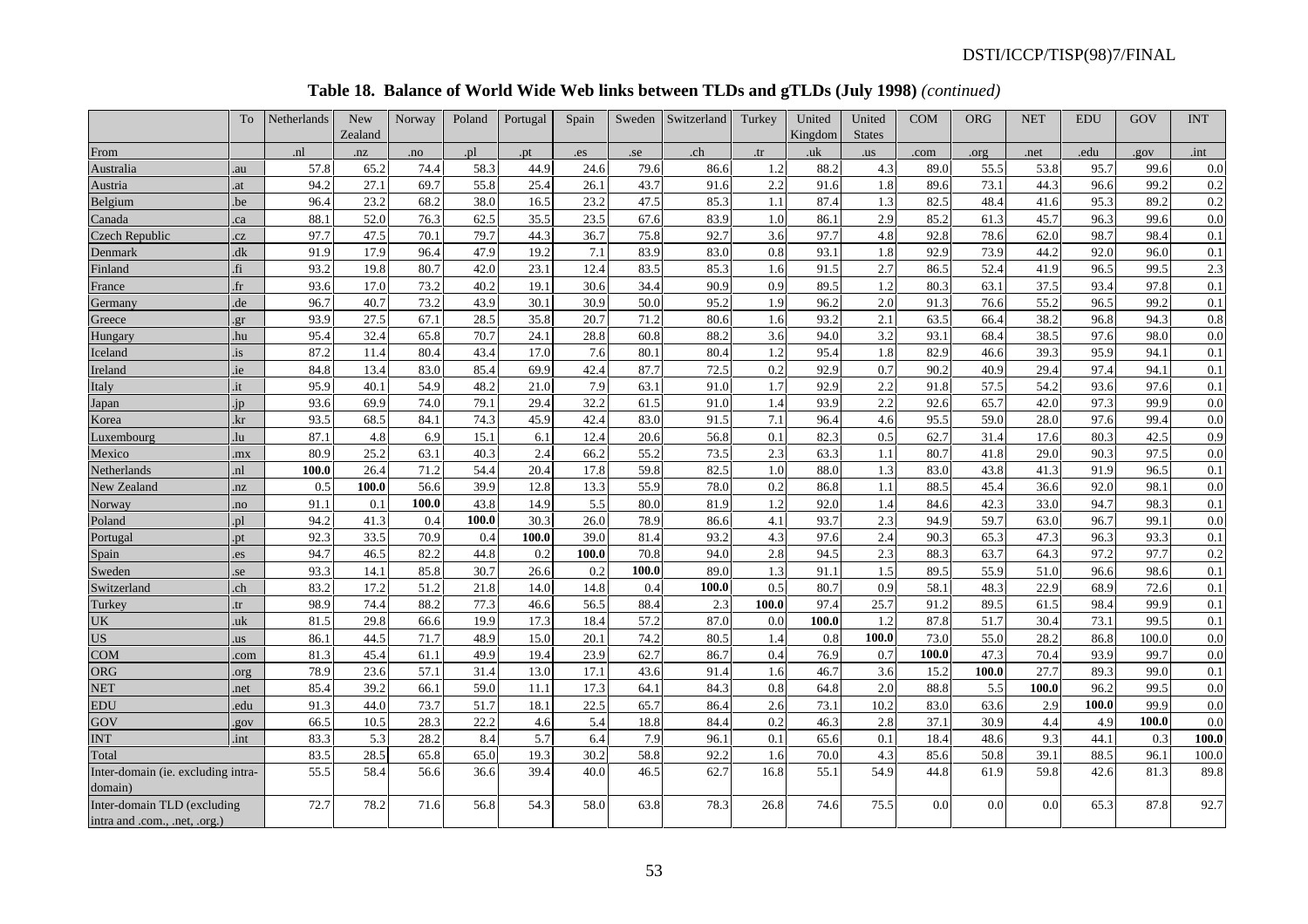

**Figure 1. Internet hosts per 1 000 inhabitants, July 1998 (including: com, net, org)**

*Source*: OECD from Network Wizards and Imperative Data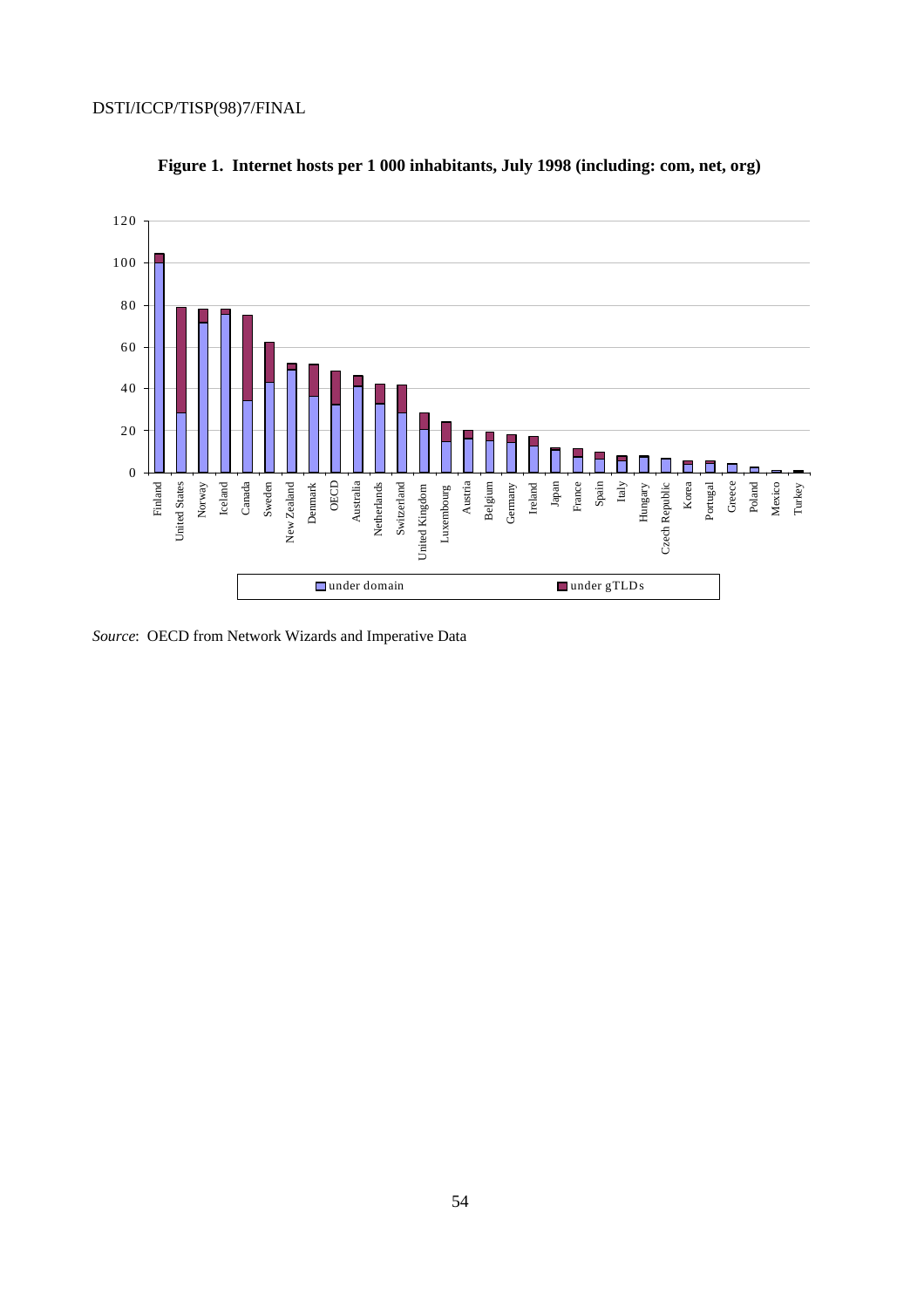

**Figure 2. Web server sites per 1 000 inhabitants, July 1998 (including: com, net, org)**

*Source*: OECD from Netcraft Data (www.netcraft.co.uk)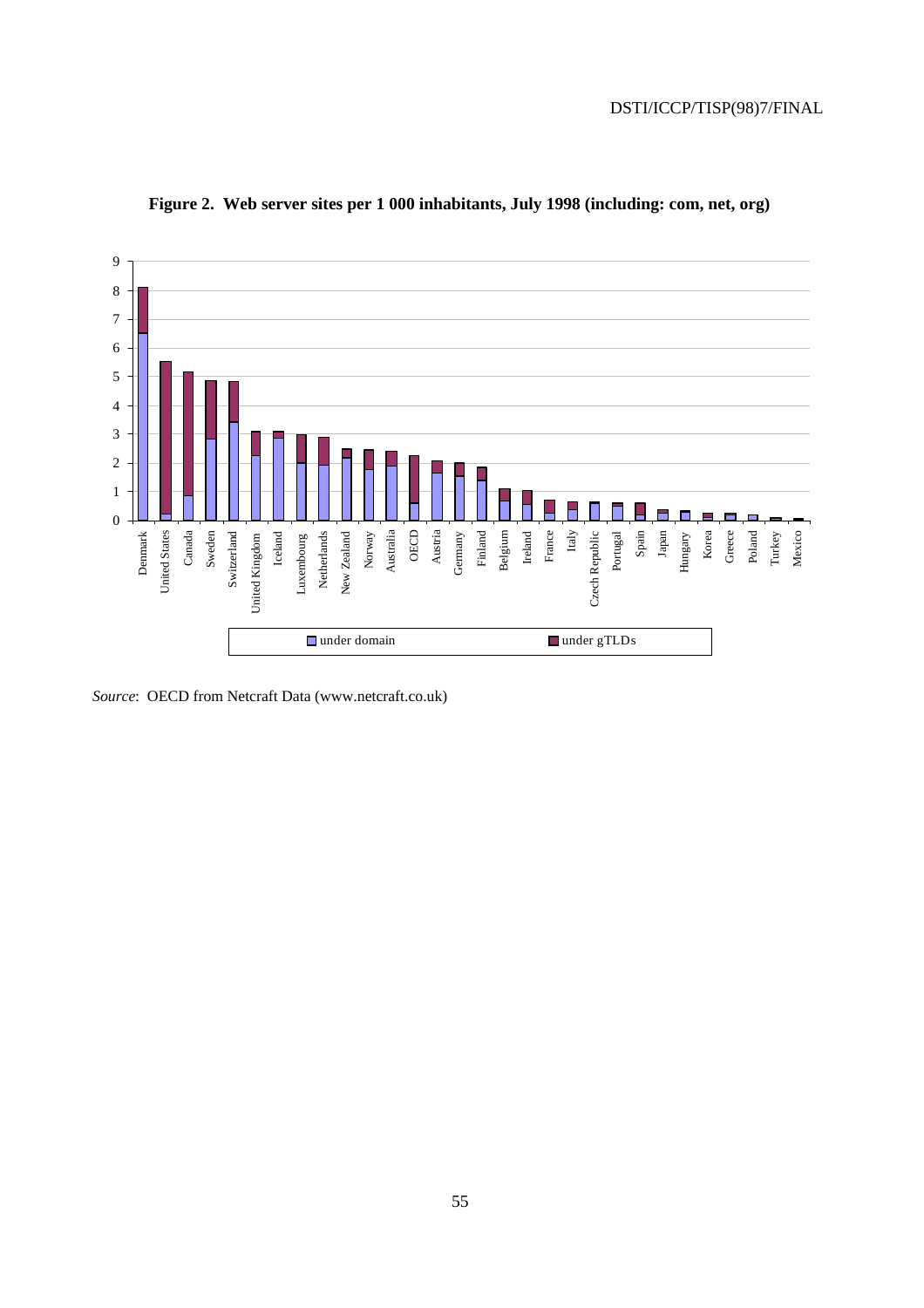

## **Figure 3. Secure Web servers for electronic commerce per 100 000 inhabitants, August 1998**

*Source*: OECD from Netcraft Data.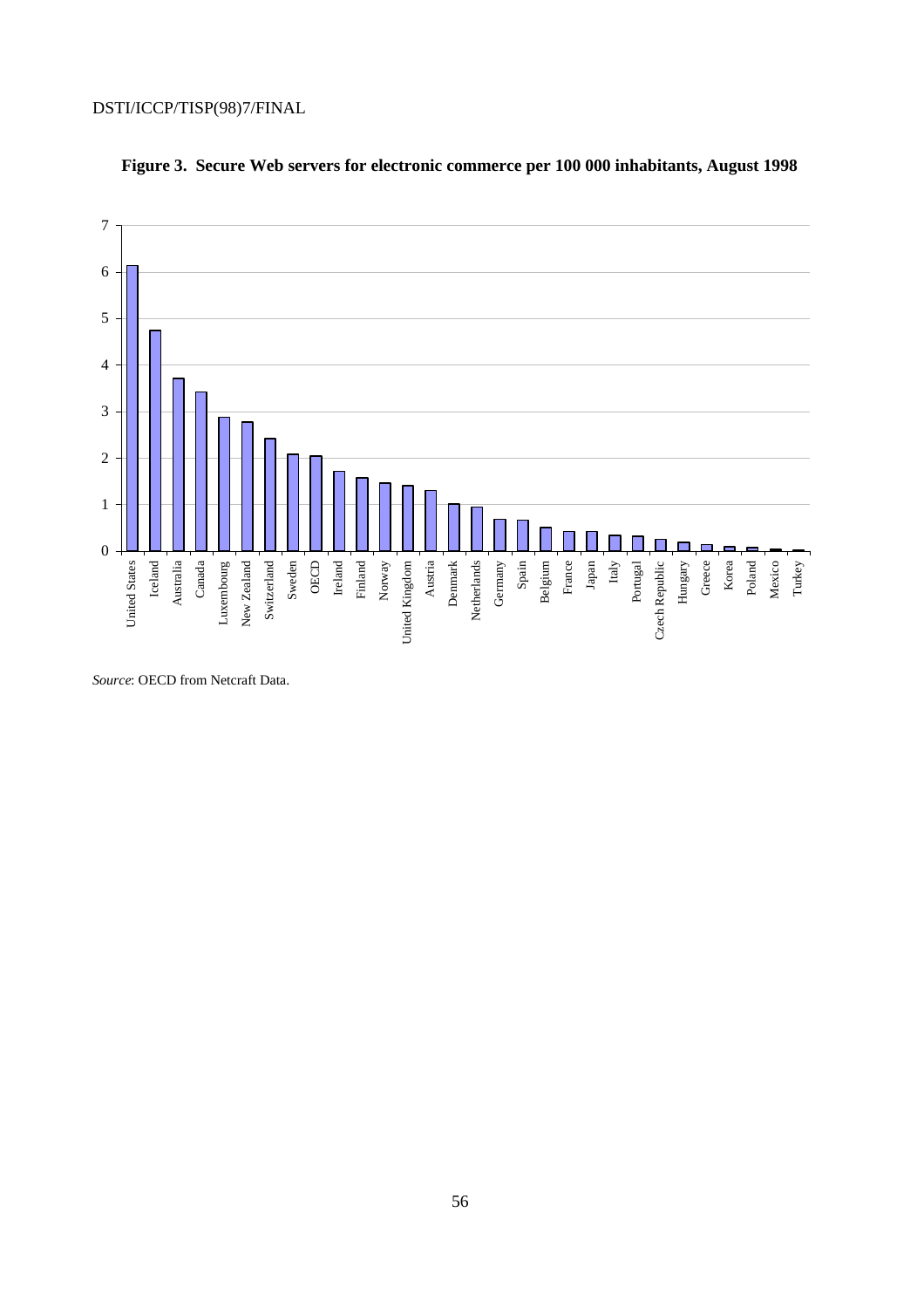

**Figure 4: IP address occupancy**

*Source*: CAIDA: http//www.caida.org/IPv4space/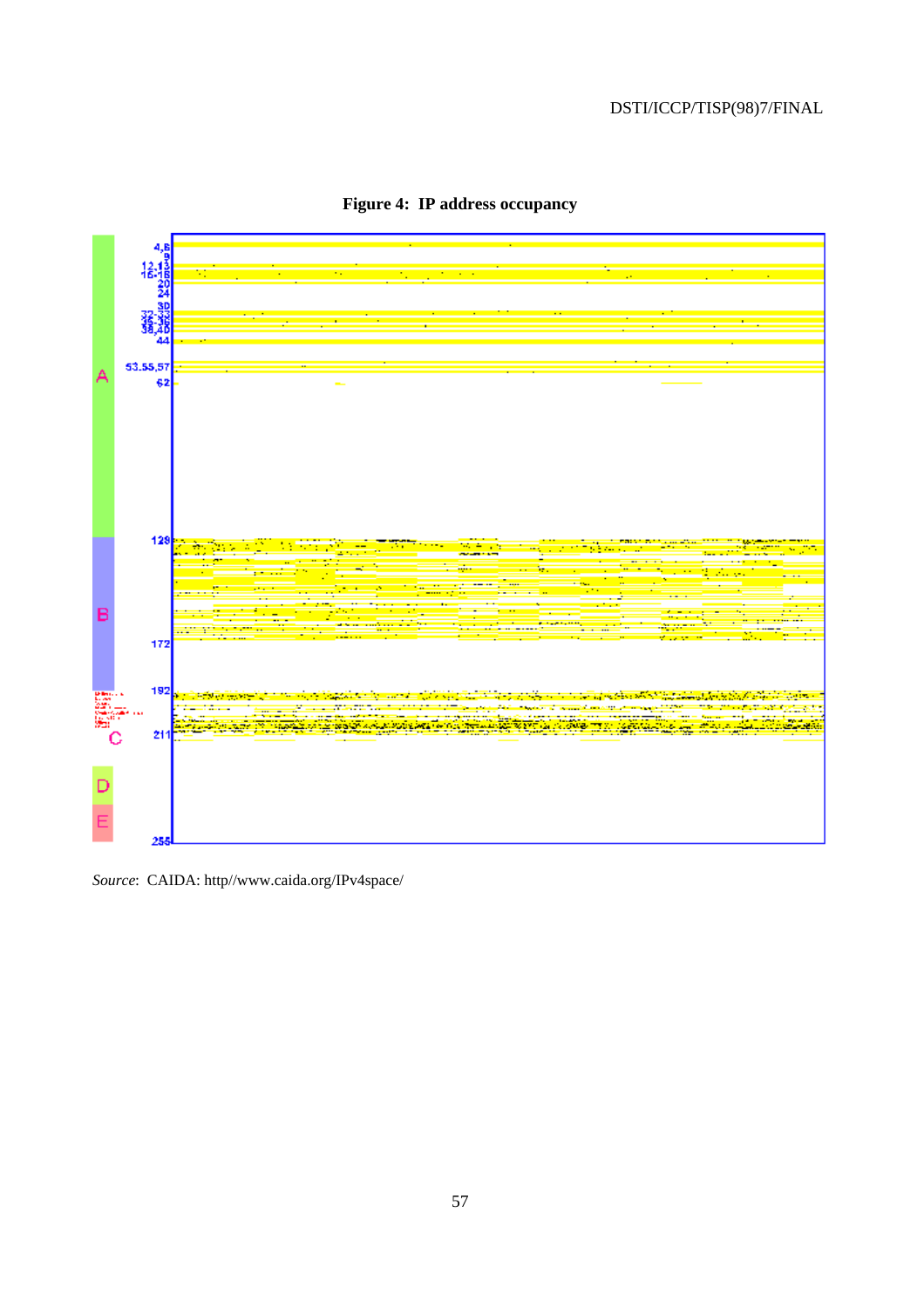

## **Figure 5. Traceroutes to the leading 100 Internet sites across United States backbones (May 1998)**

*Source:* OECD

## **Figure 6. Traceroutes to the leading 100 Internet sites across United States backbones, from Savvis (May 1998)**

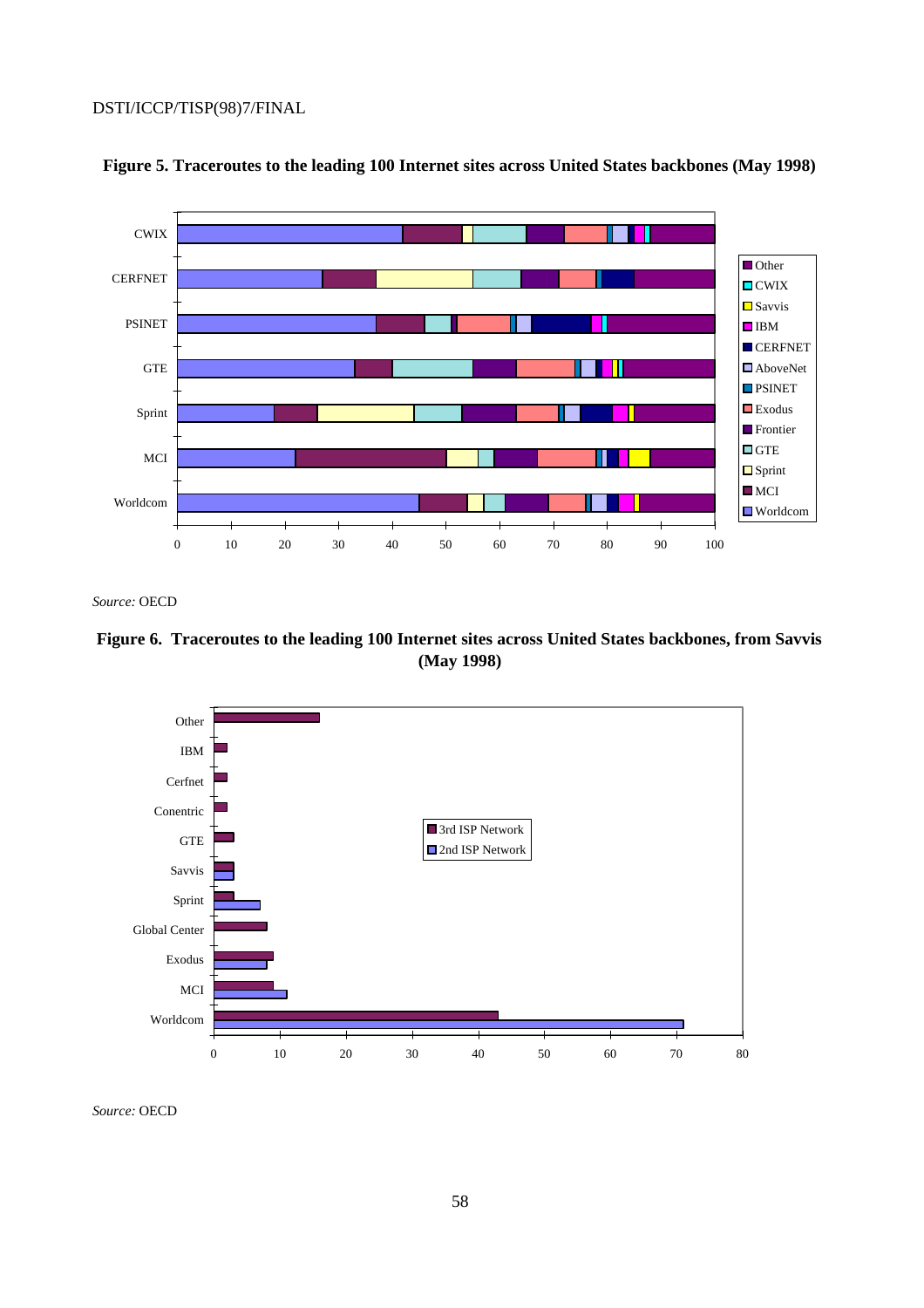



*Source:* OECD



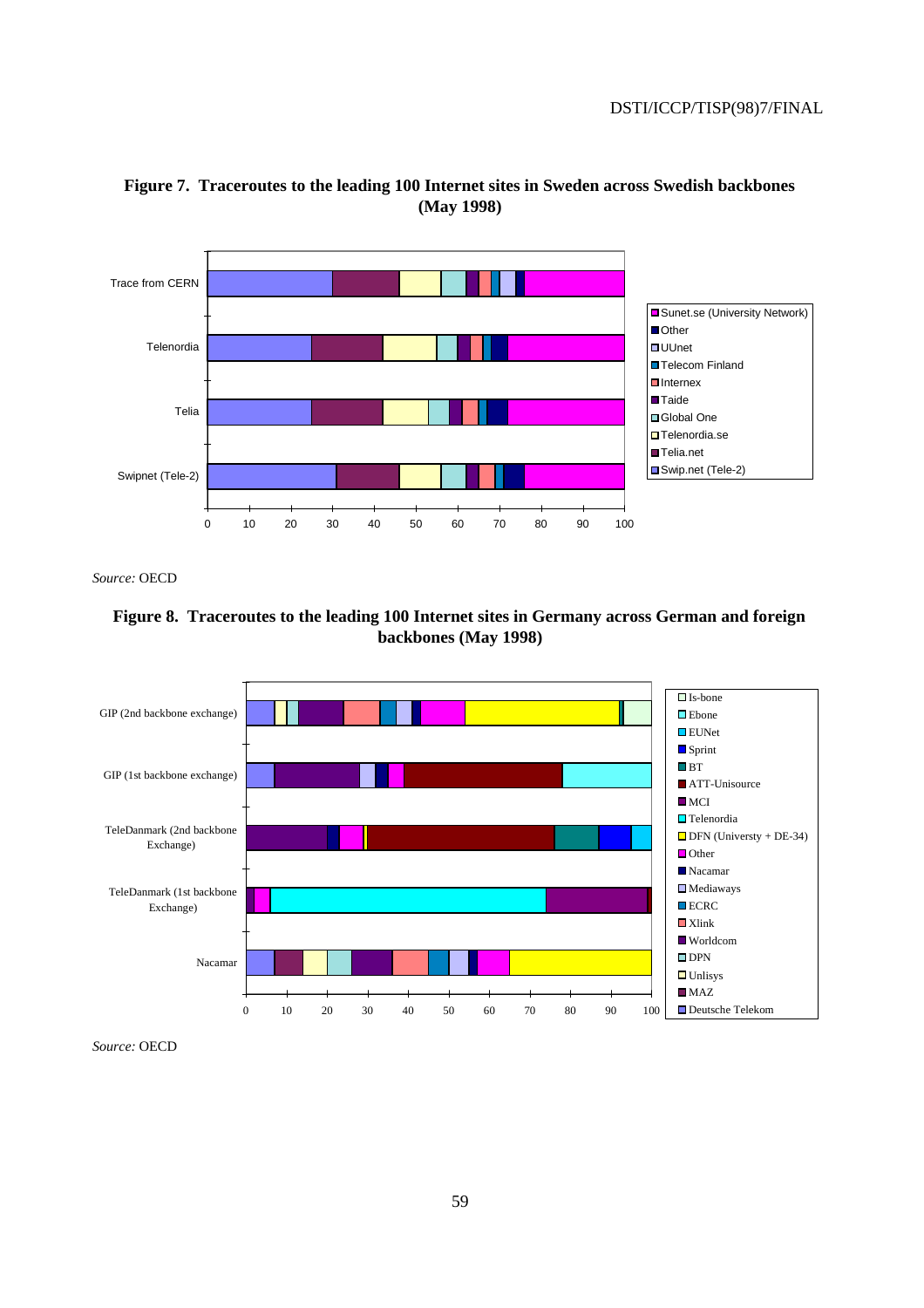

## **Figure 9. Traceroute from Cistron to the Leading 100 Internet sites in the Netherlands (May 1998)**

*Source:* OECD



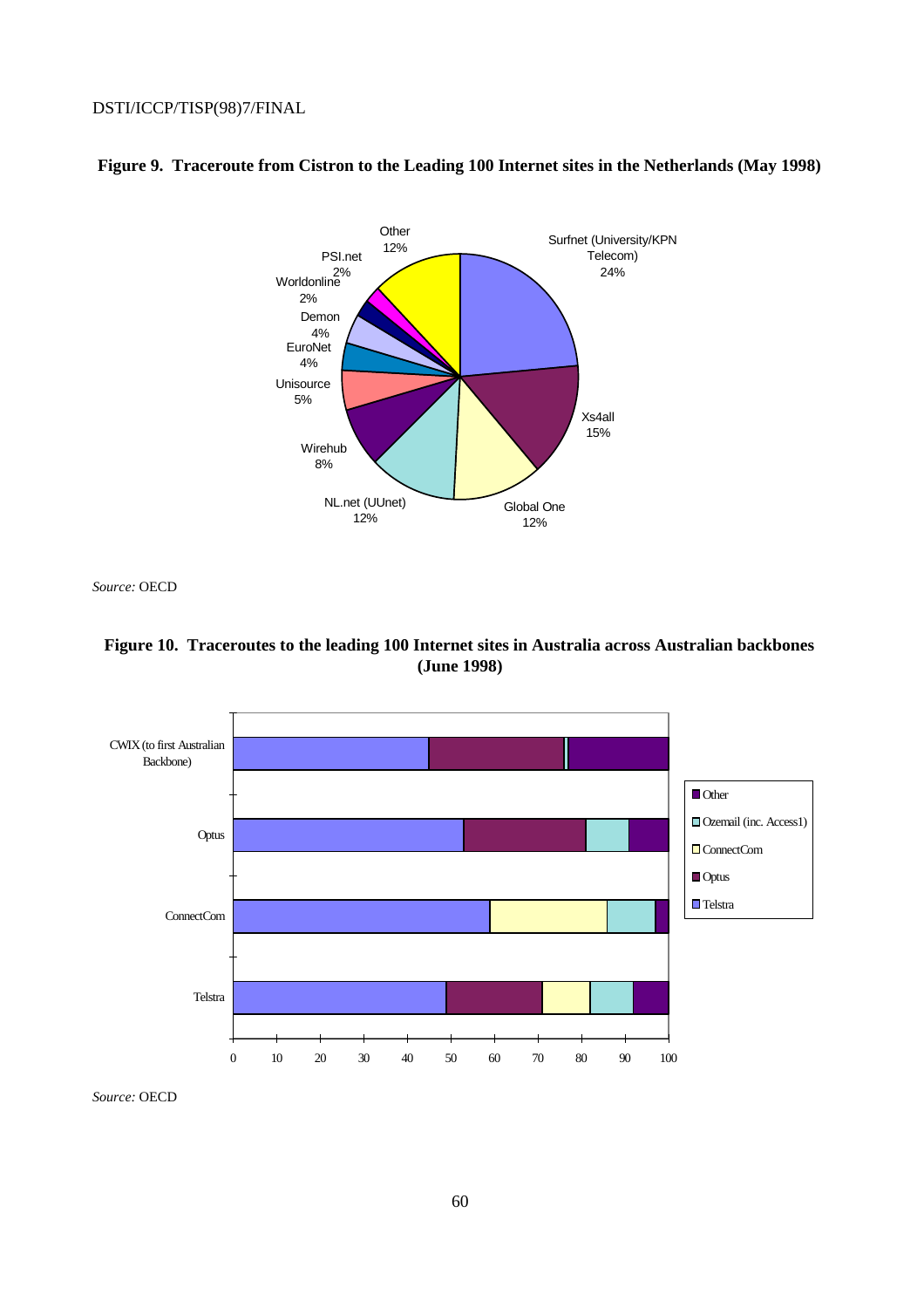### **ELECTRONIC GLOSSARY**

In keeping with the subject of this document, rather than provide a textual glossary, this section has the URLs of several Websites which can define technical terms and provide definitions on an ongoing basis.

## **Glossary**

|               | <b>Note</b>                                         | <b>URL</b>                                |
|---------------|-----------------------------------------------------|-------------------------------------------|
| PC Webomedia  | An online encyclopedia and search engine dedicated  | http://www.pcwebopaedia.com/              |
|               | to computer technology.                             |                                           |
| ILC           | <b>ILC Glossary of Internet Terms</b>               | http://www.matisse.net/files/glossary.htm |
|               |                                                     | 1#P                                       |
| McGraw-Hill   | The McGraw-Hill Internet Training Manual            | http://www.marketing-coach.com/mh-        |
|               |                                                     | guide/glossary.htm                        |
| Netdictionary | Netdictionary is an alphabetical reference guide to | http://www.netdictionary.com/html/index   |
|               | Internet terms.                                     | .html                                     |
| Yahoo!        | Collection of links to On-line Glossaries.          | http://www.yahoo.com/Computers_and_I      |
|               |                                                     | nternet/Internet/Information and Docum    |
|               |                                                     | entation/Internet Glossaries/             |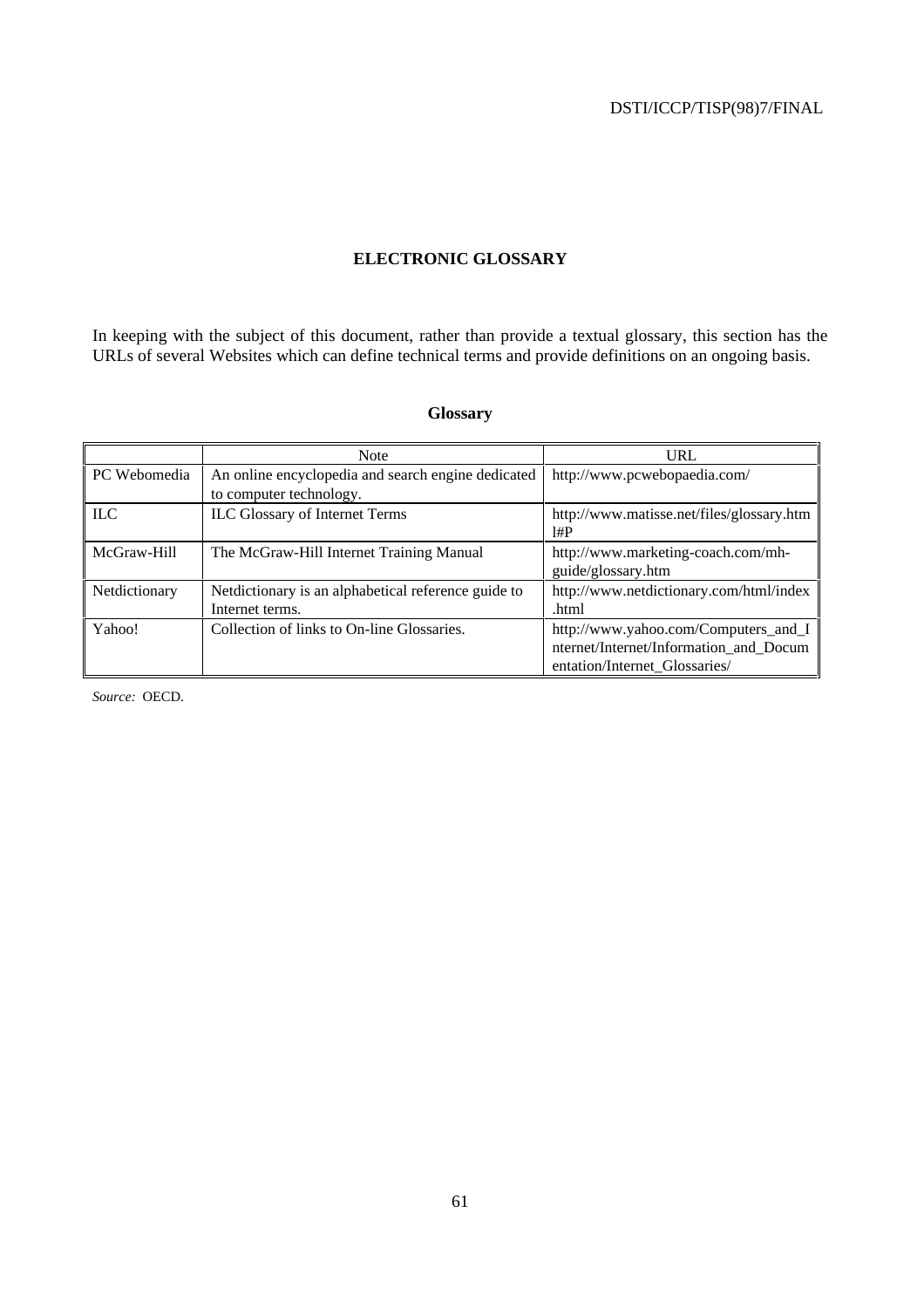#### **NOTES**

- 1. Barry Raveendran Greene, "Internet Traffic Measurement: Tools Every isp Needs to Implement", Presentation to OECD/OSIPP Internet Osaka Workshop, 10 June 1998. http://www.oecd.org/dsti/sti/it/index.htm
- 2. Refer to Network Wizards definitions at http://www.nw.com/zone/WWW/defs.html
- 3. Refer to Ripe survey at http://www.ripe.net/statistics/hostcount.html
- 4. For Network Wizard's new methodology refer http://www.nw.com/zone/WWW/new-survey.html
- 5. Refer http://www.netcraft.com/Survey/
- 6. Refer http://www.internet.org/
- 7. Report is available at http://www.oecd.org/dsti/sti/it/index.htm
- 8. "A Proposal to Improve the Technical Management of Internet Domain names and Addresses" Discussion Draft, 30 January 1998. http://www.ntia.doc.gov/ntiahome/domainname/dnsdrft.htm
- 9. Refer http://www.pcwebopedia.com/IP\_address.htm
- 10. Chuck Semeria, "Understanding IP Addressing: Everything You Ever Wanted To Know", http://www.3com.com/nsc/501302.html
- 11. Ibid.
- 12. Refer http://www.iana.org/
- 13. For a disussion on the value of IP addresses refer: Geoff Huston, "Do Internet Addresses Have a Value?", January/February 1997 Volume 3, Number 1http://www.isoc.org/isoc/publications/oti/articles/do.html More recently this has also been the subject of exchanges in the ARIN mailing list at http://www.arin.net/mailinglist.html
- 14. Refer http://www.apnic.net/
- 15. Refer http://www.ripe.net/lir/registries/allocs.html
- 16. Refer http://www.arin.net/whois/arinwhois.html
- 17. http://www.caida.org/IPv4space/
- 18. CAIDA, "Comments by CAIDA Concerning the FCC's Review of the Acquisition of MCI Communications Corp. by Worldcom, Inc." April 27, 1998 http://www.caida.org/Caida/fcc-98.html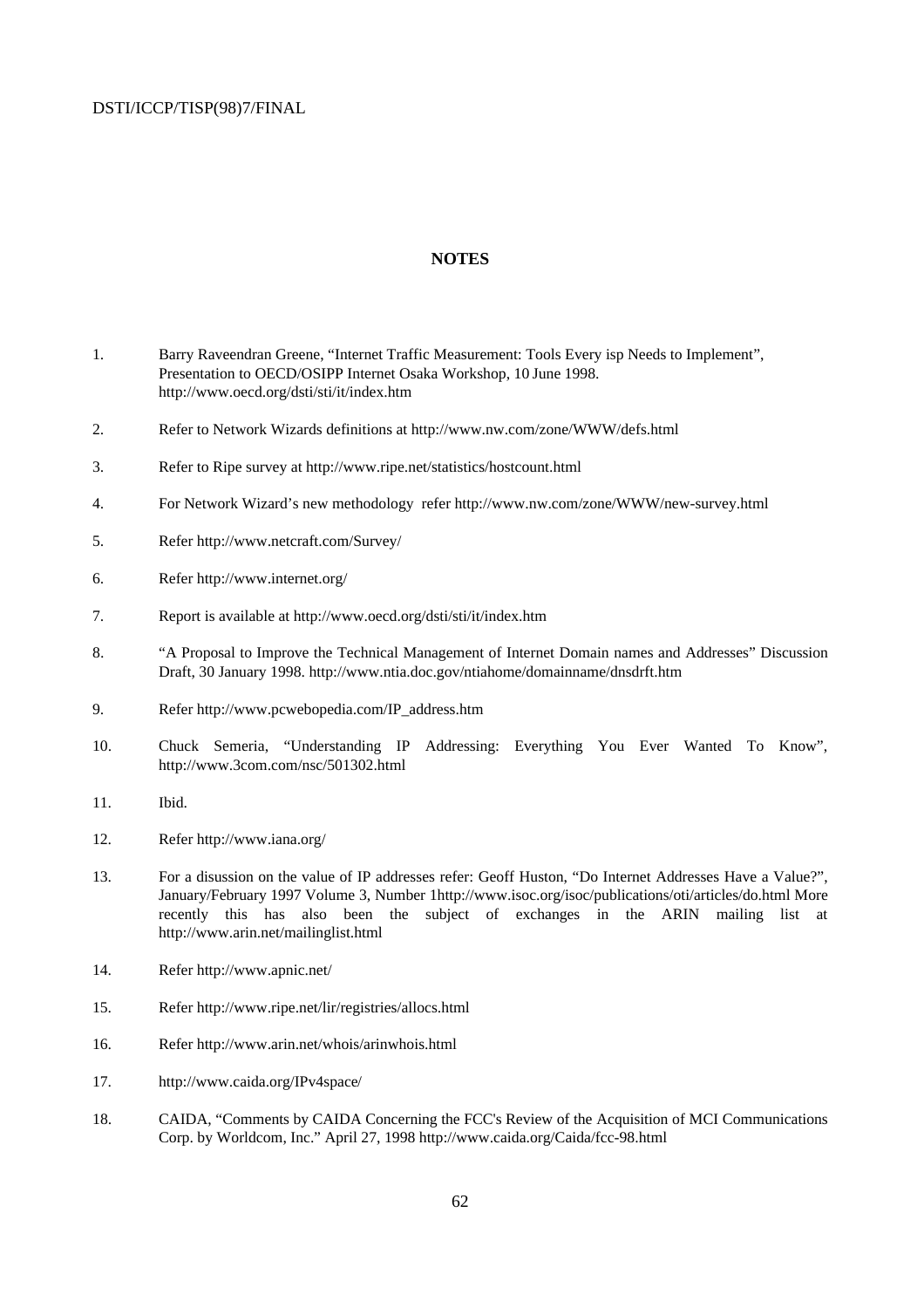- 19. David Conrad, "Internet Address Registries", Presentation to OECD/OSIPP Internet Osaka Workshop, 10 June 1998. http://www.oecd.org/dsti/sti/it/index.htm
- 20. The author is indebted to correspondence from David Conrad for much of the information and text in this section.
- 21. RIPE, "Representation of IP Routing Policies in a Routing Registry", http://www.ripe.net/docs/ripe-181.html#111168
- 22. Semeria, Op.cit.
- 23. Telstra plot of BGP Table Entries as at 23 June 1998. For current plot consult http://www.telstra.net/ops/bgptable.html
- 24. The potential for an event of this type to disrupt the Internet has been foreseen by *Wired* magazine in an article entitled "50 Ways to Crash the Net". July, 1997. http://www.wired.com/news/news/technology/story/6184.html
- 25. Conrad, "Internet Address Registries", Op.cit.
- 26. Tony Bates, CIDR Report at: http://www.employees.org:80/~tbates/cidr-report.html#Gains Bates adds, "This calculation does not take into account the inclusion of holes when forming an aggregate so it is possible even larger reduction should be possible."
- 27. CAIDA, "Comments by CAIDA Concerning the FCC's Review of the Acquisition of MCI Communications Corp. by Worldcom, Inc." Op.cit.
- 28. John Thorne, Sarah Deutsch and Robert Griffen, "Petition to Deny the Application of Worldom or, in the Alternative, to Impose Conditions", Filing before the Federal Communications Commission, CC Docket No. 97-211, Washington, 5 January 1998.
- 29. OECD, "Internet Traffic Exchange: Developments and Policy", 1998. DSTI/ICCP/TISP(98)1, 1998. http://www.oecd.org/dsti/sti/it/cm/prod/traffic.htm
- 30. David Conrad, then Director of APNIC in private correspondence.
- 31. John Leong, "Measuring Internet Performance", Presentation to OECD/OSIPP Internet Osaka Workshop, 10 June 1998. http://www.oecd.org/dsti/sti/it/index.htm
- 32. Refer: http://www.keynote.com
- 33. Leong, Op.cit.
- 34. Refer http://www.caida.org/
- 35. Jeff Kraft, Senior Consultant, LECG Inc., "Measuring Internet Backbone Market Shares", Presentation to OECD/OSIPP Internet Osaka Workshop, 10 June 1998. http://www.oecd.org/dsti/sti/it/index.htm
- 36. Jack Rickard, "Mapping the Internet with a Traceroute", *Boardwatch Magazine*, December 1996. http://www.boardwatch.com/mag/96/dec/bwm38.htm
- 37. Ibid. Rickard points out the PING programme is better for this purpose.